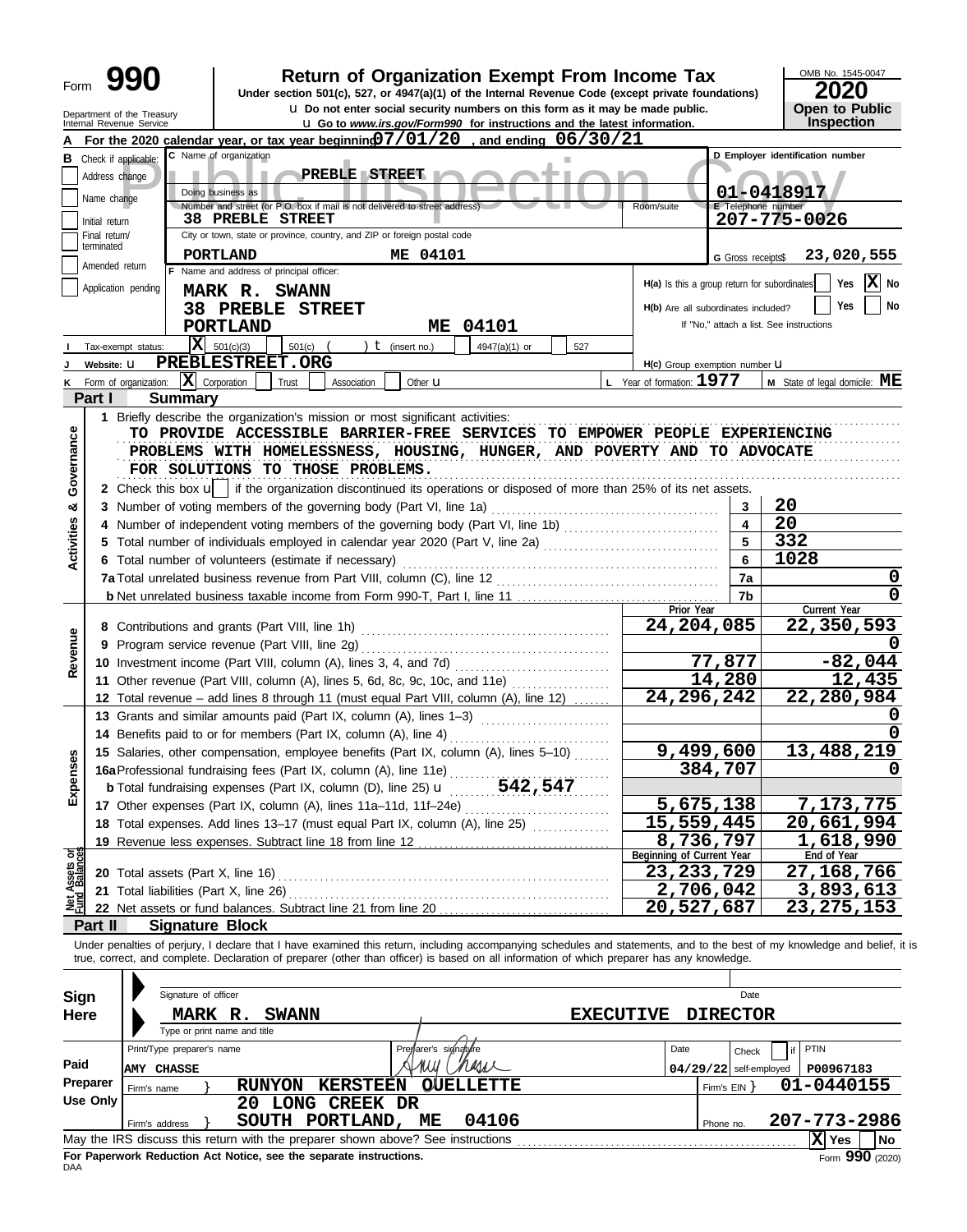|                               | Form 990 (2020) PREBLE STREET                                                      |                                                                                                                                                                                                                                                                                                                                                                                                                                                                                                                                                                                                                                                                                                                                                                                                     | 01-0418917    | Page 2                                                  |
|-------------------------------|------------------------------------------------------------------------------------|-----------------------------------------------------------------------------------------------------------------------------------------------------------------------------------------------------------------------------------------------------------------------------------------------------------------------------------------------------------------------------------------------------------------------------------------------------------------------------------------------------------------------------------------------------------------------------------------------------------------------------------------------------------------------------------------------------------------------------------------------------------------------------------------------------|---------------|---------------------------------------------------------|
| <b>Part III</b>               |                                                                                    | <b>Statement of Program Service Accomplishments</b>                                                                                                                                                                                                                                                                                                                                                                                                                                                                                                                                                                                                                                                                                                                                                 |               | $ \mathbf{x} $                                          |
|                               | 1 Briefly describe the organization's mission:<br>FOR SOLUTIONS TO THOSE PROBLEMS. | TO PROVIDE ACCESSIBLE BARRIER-FREE SERVICES TO EMPOWER PEOPLE EXPERIENCING<br>PROBLEMS WITH HOMELESSNESS, HOUSING, HUNGER, AND POVERTY AND TO ADVOCATE                                                                                                                                                                                                                                                                                                                                                                                                                                                                                                                                                                                                                                              |               |                                                         |
|                               | prior Form 990 or 990-EZ?                                                          | 2 Did the organization undertake any significant program services during the year which were not listed on the                                                                                                                                                                                                                                                                                                                                                                                                                                                                                                                                                                                                                                                                                      |               | Yes $X$ No                                              |
| 3.<br>services?               | If "Yes," describe these new services on Schedule O.                               | Did the organization cease conducting, or make significant changes in how it conducts, any program                                                                                                                                                                                                                                                                                                                                                                                                                                                                                                                                                                                                                                                                                                  |               | $\overline{\phantom{x}}$ Yes $\overline{\mathrm{X}}$ No |
|                               | If "Yes," describe these changes on Schedule O.                                    | Describe the organization's program service accomplishments for each of its three largest program services, as measured by<br>expenses. Section 501(c)(3) and 501(c)(4) organizations are required to report the amount of grants and allocations to others,<br>the total expenses, and revenue, if any, for each program service reported.                                                                                                                                                                                                                                                                                                                                                                                                                                                         |               |                                                         |
| 4a (Code:                     | SEE SCHEDULE O                                                                     | ) (Expenses \$3, 297, 190 including grants of \$1, 190 including grants of \$1, 297, 190 including grants of \$1, 191 including $\frac{1}{2}$                                                                                                                                                                                                                                                                                                                                                                                                                                                                                                                                                                                                                                                       | ) (Revenue \$ |                                                         |
|                               |                                                                                    |                                                                                                                                                                                                                                                                                                                                                                                                                                                                                                                                                                                                                                                                                                                                                                                                     |               |                                                         |
|                               |                                                                                    |                                                                                                                                                                                                                                                                                                                                                                                                                                                                                                                                                                                                                                                                                                                                                                                                     |               |                                                         |
|                               |                                                                                    |                                                                                                                                                                                                                                                                                                                                                                                                                                                                                                                                                                                                                                                                                                                                                                                                     |               |                                                         |
| 4b (Code:<br><b>VETERANS'</b> | ) (Expenses \$<br><b>HOUSEHOLDS.</b>                                               | $4,445,615$ including grants of \$<br>VETERANS HOUSING SERVICES - OPERATING FROM OFFICES IN PORTLAND, LEWISTON,<br>AND BANGOR, VHS PROVIDES RAPID RE-HOUSING AND HOMELESSNESS PREVENTION<br>SERVICES THROUGHOUT MAINE FOR VETERANS' HOUSEHOLDS THAT ARE EITHER<br>EXPERIENCING HOMELESS OR AT-RISK OF HOMELESSNESS. USING A COLLABORATIVE AND<br>HOLISTIC APPROACH, THE PROGRAM SUPPORTS THE HOUSING GOALS OF VETERANS IN<br>URBAN AND RURAL COMMUNITIES WITH MANY ENTRY POINTS AND A COORDINATED<br>CONTINUUM OF SUPPORT AND HOUSING OPTIONS. PROGRAM SERVICES INCLUDE<br>OUTREACH, CASE MANAGEMENT, EMERGENCY FOOD, CONNECTION TO RESOURCES FOR<br>LEGAL ASSISTANCE, INCREASING INCOME, CONNECTION TO MAINSTREAM AND VA<br>BENEFITS, RENTAL ASSISTANCE, TRANSPORTATION, ETC. TO APPROXIMATELY 400 | ) (Revenue \$ |                                                         |
| 4c (Code:                     | SEE SCHEDULE O                                                                     | ) (Expenses \$ 2, 141, 314 including grants of \$ \build \build \build \build \build \build \build \build \build \build \build \build \build \build \build \build \build \build \build \build \build \build \build \build \buil                                                                                                                                                                                                                                                                                                                                                                                                                                                                                                                                                                     |               |                                                         |
|                               |                                                                                    |                                                                                                                                                                                                                                                                                                                                                                                                                                                                                                                                                                                                                                                                                                                                                                                                     |               |                                                         |
|                               |                                                                                    |                                                                                                                                                                                                                                                                                                                                                                                                                                                                                                                                                                                                                                                                                                                                                                                                     |               |                                                         |
|                               |                                                                                    |                                                                                                                                                                                                                                                                                                                                                                                                                                                                                                                                                                                                                                                                                                                                                                                                     |               |                                                         |
|                               |                                                                                    |                                                                                                                                                                                                                                                                                                                                                                                                                                                                                                                                                                                                                                                                                                                                                                                                     |               |                                                         |
| (Expenses \$                  | 4d Other program services (Describe on Schedule O.)                                | 8, 216, 149 including grants of \$<br>18,100,268                                                                                                                                                                                                                                                                                                                                                                                                                                                                                                                                                                                                                                                                                                                                                    | ) (Revenue \$ |                                                         |
| DAA                           | <b>4e</b> Total program service expenses <b>u</b>                                  |                                                                                                                                                                                                                                                                                                                                                                                                                                                                                                                                                                                                                                                                                                                                                                                                     |               | Form 990 (2020)                                         |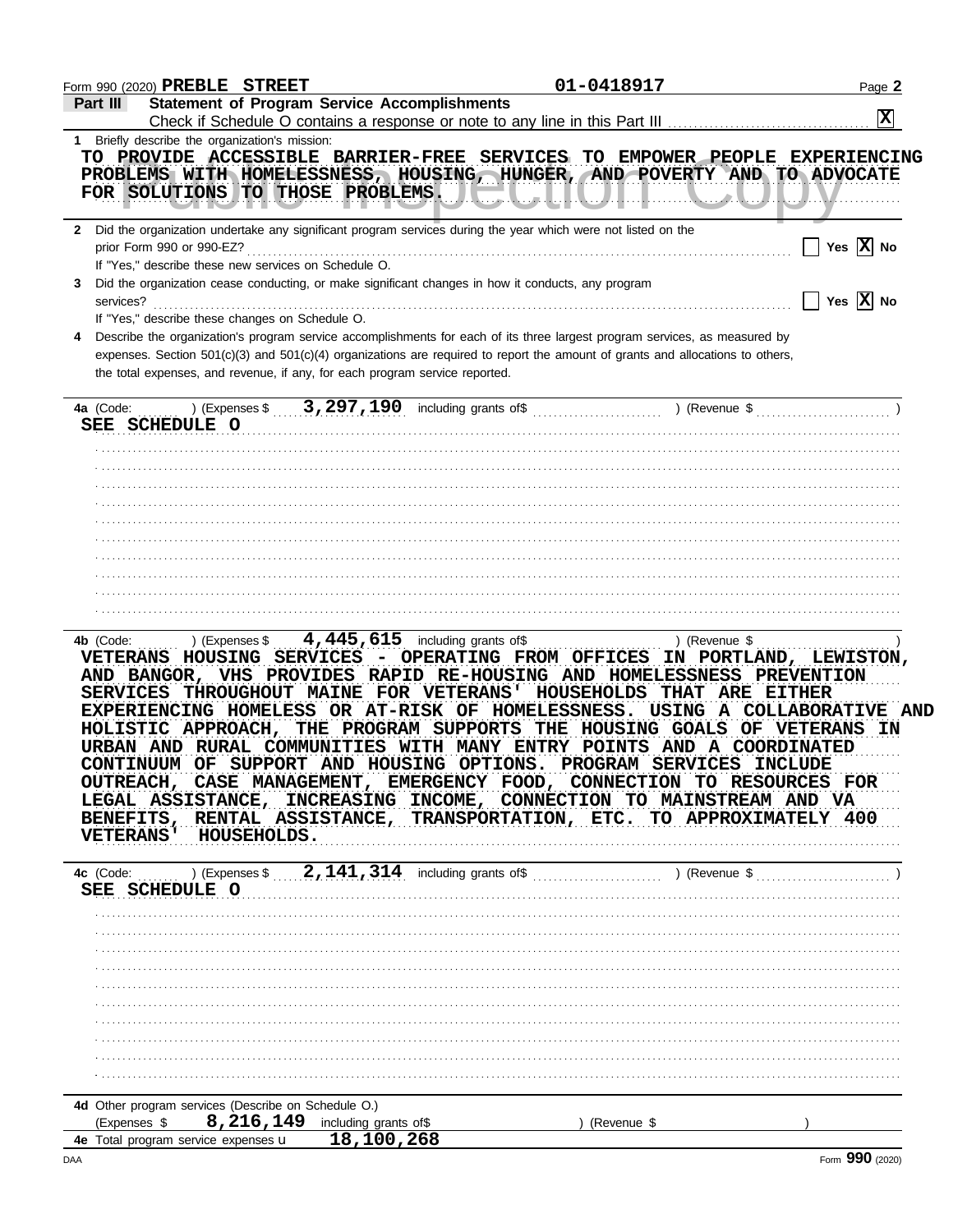Form 990 (2020) Page **3 PREBLE STREET 01-0418917**

|     | Part IV<br><b>Checklist of Required Schedules</b>                                                                                                                                                         |                 |              |             |
|-----|-----------------------------------------------------------------------------------------------------------------------------------------------------------------------------------------------------------|-----------------|--------------|-------------|
|     |                                                                                                                                                                                                           |                 | Yes          | No          |
| 1   | Is the organization described in section $501(c)(3)$ or $4947(a)(1)$ (other than a private foundation)? If "Yes,"                                                                                         |                 |              |             |
|     | complete Schedule A                                                                                                                                                                                       | 1               | X            |             |
| 2   | Is the organization required to complete Schedule B, Schedule of Contributors (see instructions)?                                                                                                         | $\overline{2}$  | $\mathbf{X}$ |             |
| 3   | Did the organization engage in direct or indirect political campaign activities on behalf of or in opposition to                                                                                          |                 |              |             |
|     | candidates for public office? If "Yes," complete Schedule C, Part I                                                                                                                                       | 3 <sub>l</sub>  |              | X           |
| 4   | Section 501(c)(3) organizations. Did the organization engage in lobbying activities, or have a section 501(h)                                                                                             |                 |              |             |
|     | election in effect during the tax year? If "Yes," complete Schedule C, Part II                                                                                                                            | 4               | X            |             |
| 5   | Is the organization a section $501(c)(4)$ , $501(c)(5)$ , or $501(c)(6)$ organization that receives membership dues,                                                                                      |                 |              |             |
|     | assessments, or similar amounts as defined in Revenue Procedure 98-19? If "Yes," complete Schedule C, Part III                                                                                            | 5               |              | X           |
| 6   | Did the organization maintain any donor advised funds or any similar funds or accounts for which donors                                                                                                   |                 |              |             |
|     | have the right to provide advice on the distribution or investment of amounts in such funds or accounts? If                                                                                               |                 |              |             |
|     | "Yes," complete Schedule D, Part I                                                                                                                                                                        | 6               |              | X           |
| 7   | Did the organization receive or hold a conservation easement, including easements to preserve open space,                                                                                                 |                 |              |             |
|     | the environment, historic land areas, or historic structures? If "Yes," complete Schedule D, Part II                                                                                                      | 7               |              | X           |
| 8   | Did the organization maintain collections of works of art, historical treasures, or other similar assets? If "Yes,"                                                                                       |                 |              |             |
|     | complete Schedule D, Part III                                                                                                                                                                             | 8               |              | X           |
| 9   | Did the organization report an amount in Part X, line 21, for escrow or custodial account liability, serve as a                                                                                           |                 |              |             |
|     | custodian for amounts not listed in Part X; or provide credit counseling, debt management, credit repair, or                                                                                              |                 |              |             |
|     | debt negotiation services? If "Yes," complete Schedule D, Part IV                                                                                                                                         | 9               |              | x           |
| 10  | Did the organization, directly or through a related organization, hold assets in donor-restricted endowments                                                                                              |                 |              |             |
|     | or in quasi endowments? If "Yes," complete Schedule D, Part V                                                                                                                                             | 10              | x            |             |
| 11  | If the organization's answer to any of the following questions is "Yes," then complete Schedule D, Parts VI,                                                                                              |                 |              |             |
|     | VII, VIII, IX, or X as applicable.                                                                                                                                                                        |                 |              |             |
| a   | Did the organization report an amount for land, buildings, and equipment in Part X, line 10? If "Yes,"                                                                                                    |                 |              |             |
|     | complete Schedule D, Part VI                                                                                                                                                                              | 11a             | X            |             |
| b   | Did the organization report an amount for investments—other securities in Part X, line 12, that is 5% or more                                                                                             |                 |              |             |
|     | of its total assets reported in Part X, line 16? If "Yes," complete Schedule D, Part VII                                                                                                                  | 11b             |              | X           |
| c   | Did the organization report an amount for investments—program related in Part X, line 13, that is 5% or more<br>of its total assets reported in Part X, line 16? If "Yes," complete Schedule D, Part VIII |                 |              | X           |
|     | Did the organization report an amount for other assets in Part X, line 15, that is 5% or more of its total assets                                                                                         | 11c             |              |             |
| d   | reported in Part X, line 16? If "Yes," complete Schedule D, Part IX                                                                                                                                       | 11d             |              | <u>x</u>    |
| е   | Did the organization report an amount for other liabilities in Part X, line 25? If "Yes," complete Schedule D, Part X                                                                                     | 11e             |              | $\mathbf x$ |
| f   | Did the organization's separate or consolidated financial statements for the tax year include a footnote that addresses                                                                                   |                 |              |             |
|     | the organization's liability for uncertain tax positions under FIN 48 (ASC 740)? If "Yes," complete Schedule D, Part X                                                                                    | 11f             | X            |             |
| 12a | Did the organization obtain separate, independent audited financial statements for the tax year? If "Yes," complete                                                                                       |                 |              |             |
|     | Schedule D, Parts XI and XII                                                                                                                                                                              | 12a             | X            |             |
|     | <b>b</b> Was the organization included in consolidated, independent audited financial statements for the tax year? If                                                                                     |                 |              |             |
|     | "Yes," and if the organization answered "No" to line 12a, then completing Schedule D, Parts XI and XII is optional                                                                                        | 12 <sub>b</sub> |              | X           |
| 13  |                                                                                                                                                                                                           | 13              |              | X           |
| 14a | Did the organization maintain an office, employees, or agents outside of the United States?                                                                                                               | 14a             |              | X           |
| b   | Did the organization have aggregate revenues or expenses of more than \$10,000 from grantmaking,                                                                                                          |                 |              |             |
|     | fundraising, business, investment, and program service activities outside the United States, or aggregate                                                                                                 |                 |              |             |
|     |                                                                                                                                                                                                           | 14b             |              | X           |
| 15  | Did the organization report on Part IX, column (A), line 3, more than \$5,000 of grants or other assistance to or                                                                                         |                 |              |             |
|     | for any foreign organization? If "Yes," complete Schedule F, Parts II and IV                                                                                                                              | 15              |              | X           |
| 16  | Did the organization report on Part IX, column (A), line 3, more than \$5,000 of aggregate grants or other                                                                                                |                 |              |             |
|     |                                                                                                                                                                                                           | 16              |              | X           |
| 17  | Did the organization report a total of more than \$15,000 of expenses for professional fundraising services on                                                                                            |                 |              |             |
|     |                                                                                                                                                                                                           | 17              |              | X.          |
| 18  | Did the organization report more than \$15,000 total of fundraising event gross income and contributions on                                                                                               |                 |              |             |
|     |                                                                                                                                                                                                           | 18              |              | X.          |
| 19  | Did the organization report more than \$15,000 of gross income from gaming activities on Part VIII, line 9a?                                                                                              |                 |              |             |
|     |                                                                                                                                                                                                           | 19              |              | X           |
| 20a |                                                                                                                                                                                                           | 20a             |              | X           |
| b   |                                                                                                                                                                                                           | 20 <sub>b</sub> |              |             |
| 21  | Did the organization report more than \$5,000 of grants or other assistance to any domestic organization or                                                                                               |                 |              |             |
|     |                                                                                                                                                                                                           | 21              |              | X,          |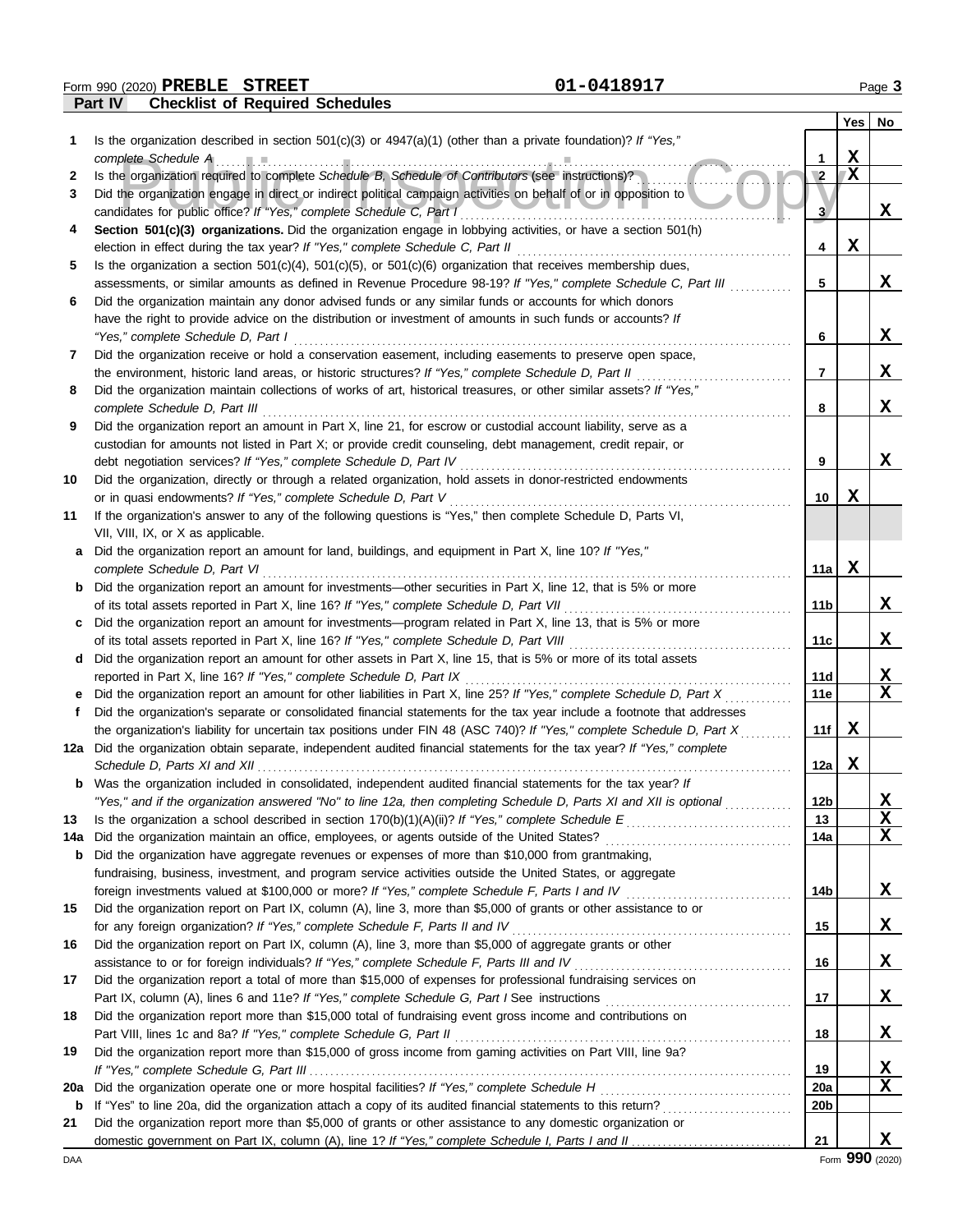Form 990 (2020) Page **4 PREBLE STREET 01-0418917**

|     | <b>Checklist of Required Schedules (continued)</b><br><b>Part IV</b>                                                   |                 |             |                  |
|-----|------------------------------------------------------------------------------------------------------------------------|-----------------|-------------|------------------|
|     |                                                                                                                        |                 | Yes         | No               |
| 22  | Did the organization report more than \$5,000 of grants or other assistance to or for domestic individuals on          |                 |             |                  |
|     |                                                                                                                        | 22              |             | X                |
| 23  | Did the organization answer "Yes" to Part VII, Section A, line 3, 4, or 5 about compensation of the                    |                 |             |                  |
|     | organization's current and former officers, directors, trustees, key employees, and highest compensated                |                 |             |                  |
|     | employees? If "Yes," complete Schedule J                                                                               | 23 <sup>7</sup> | $\mathbf x$ |                  |
|     | 24a Did the organization have a tax-exempt bond issue with an outstanding principal amount of more than                |                 |             |                  |
|     | \$100,000 as of the last day of the year, that was issued after December 31, 2002? If "Yes," answer lines 24b          |                 |             |                  |
|     | through 24d and complete Schedule K. If "No," go to line 25a                                                           | 24a             |             | X                |
|     | Did the organization invest any proceeds of tax-exempt bonds beyond a temporary period exception?                      | 24b             |             |                  |
|     | Did the organization maintain an escrow account other than a refunding escrow at any time during the year              |                 |             |                  |
|     | to defease any tax-exempt bonds?                                                                                       | 24c             |             |                  |
| d   | Did the organization act as an "on behalf of" issuer for bonds outstanding at any time during the year?                | 24d             |             |                  |
|     | 25a Section 501(c)(3), 501(c)(4), and 501(c)(29) organizations. Did the organization engage in an excess benefit       |                 |             |                  |
|     | transaction with a disqualified person during the year? If "Yes," complete Schedule L, Part I                          | 25a             |             | X                |
| b   | Is the organization aware that it engaged in an excess benefit transaction with a disqualified person in a prior       |                 |             |                  |
|     | year, and that the transaction has not been reported on any of the organization's prior Forms 990 or 990-EZ?           |                 |             |                  |
|     | If "Yes," complete Schedule L, Part I                                                                                  | 25b             |             | X                |
| 26  | Did the organization report any amount on Part X, line 5 or 22, for receivables from or payables to any current        |                 |             |                  |
|     | or former officer, director, trustee, key employee, creator or founder, substantial contributor, or 35%                |                 |             |                  |
|     | controlled entity or family member of any of these persons? If "Yes," complete Schedule L, Part II                     | 26              |             | x                |
| 27  | Did the organization provide a grant or other assistance to any current or former officer, director, trustee, key      |                 |             |                  |
|     | employee, creator or founder, substantial contributor or employee thereof, a grant selection committee                 |                 |             |                  |
|     | member, or to a 35% controlled entity (including an employee thereof) or family member of any of these                 |                 |             |                  |
|     | persons? If "Yes," complete Schedule L, Part III                                                                       | 27              |             | x                |
| 28  | Was the organization a party to a business transaction with one of the following parties (see Schedule L, Part         |                 |             |                  |
|     | IV instructions, for applicable filing thresholds, conditions, and exceptions):                                        |                 |             |                  |
| a   | A current or former officer, director, trustee, key employee, creator or founder, or substantial contributor? If       |                 |             |                  |
|     | "Yes," complete Schedule L, Part IV                                                                                    | 28a             |             | X                |
| b   |                                                                                                                        | 28b             |             | $\mathbf x$      |
| c   | A 35% controlled entity of one or more individuals and/or organizations described in lines 28a or 28b? If              |                 |             |                  |
|     | "Yes," complete Schedule L, Part IV                                                                                    | 28c             |             | X                |
| 29  | Did the organization receive more than \$25,000 in non-cash contributions? If "Yes," complete Schedule M               | 29              | $\mathbf x$ |                  |
| 30  | Did the organization receive contributions of art, historical treasures, or other similar assets, or qualified         |                 |             |                  |
|     | conservation contributions? If "Yes," complete Schedule M                                                              | 30              |             | X                |
| 31  | Did the organization liquidate, terminate, or dissolve and cease operations? If "Yes," complete Schedule N, Part I     | 31              |             | $\mathbf x$      |
| 32  | Did the organization sell, exchange, dispose of, or transfer more than 25% of its net assets? If "Yes,"                |                 |             |                  |
|     | complete Schedule N, Part II                                                                                           | 32              |             | X                |
| 33  | Did the organization own 100% of an entity disregarded as separate from the organization under Regulations             |                 |             |                  |
|     | sections 301.7701-2 and 301.7701-3? If "Yes," complete Schedule R, Part I                                              | 33              | X           |                  |
| 34  | Was the organization related to any tax-exempt or taxable entity? If "Yes," complete Schedule R, Part II, III,         |                 |             |                  |
|     | or IV, and Part V, line 1                                                                                              | 34<br>35a       |             | X<br>$\mathbf x$ |
| 35a | If "Yes" to line 35a, did the organization receive any payment from or engage in any transaction with a                |                 |             |                  |
| b   | controlled entity within the meaning of section 512(b)(13)? If "Yes," complete Schedule R, Part V, line 2              | 35 <sub>b</sub> |             |                  |
| 36  | Section 501(c)(3) organizations. Did the organization make any transfers to an exempt non-charitable                   |                 |             |                  |
|     | related organization? If "Yes," complete Schedule R, Part V, line 2                                                    | 36              |             | X                |
| 37  | Did the organization conduct more than 5% of its activities through an entity that is not a related organization       |                 |             |                  |
|     | and that is treated as a partnership for federal income tax purposes? If "Yes," complete Schedule R, Part VI           | 37              |             | X                |
| 38  | Did the organization complete Schedule O and provide explanations in Schedule O for Part VI, lines 11b and             |                 |             |                  |
|     | 19? Note: All Form 990 filers are required to complete Schedule O.                                                     | 38              | X           |                  |
|     | <b>Statements Regarding Other IRS Filings and Tax Compliance</b><br>Part V                                             |                 |             |                  |
|     |                                                                                                                        |                 |             |                  |
|     |                                                                                                                        |                 | Yes         | No               |
| 1a  | 78<br>Enter the number reported in Box 3 of Form 1096. Enter -0- if not applicable <i>mimimimimimimimimimimi</i><br>1a |                 |             |                  |
| b   | 0<br>1 <sub>b</sub><br>Enter the number of Forms W-2G included in line 1a. Enter -0- if not applicable<br>.            |                 |             |                  |
| c   | Did the organization comply with backup withholding rules for reportable payments to vendors and                       |                 |             |                  |
|     |                                                                                                                        | 1c              | X           |                  |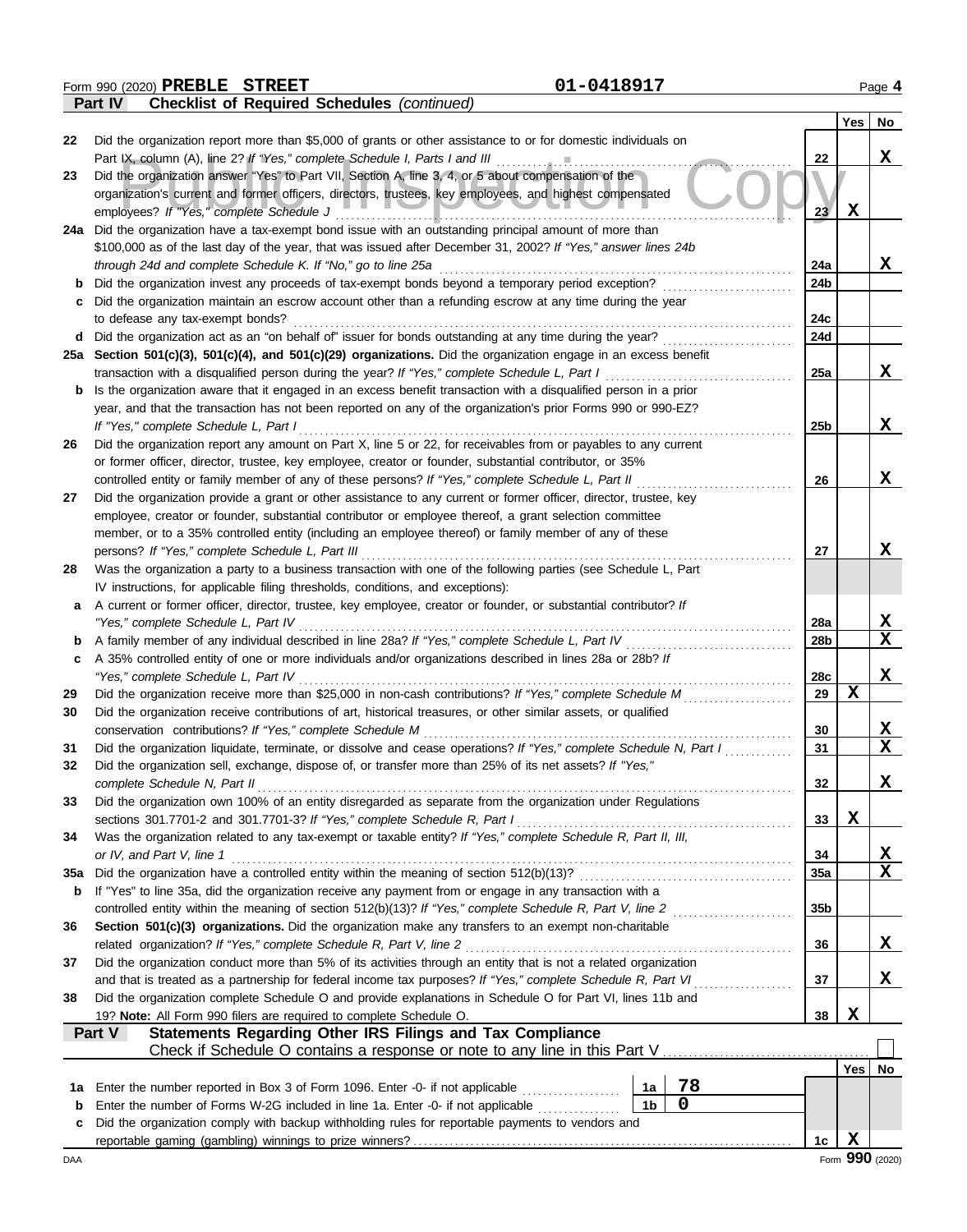| Statements Regarding Other IRS Filings and Tax Compliance (continued)<br>Part V<br>No<br>Yes <sub>1</sub><br>2a Enter the number of employees reported on Form W-3, Transmittal of Wage and Tax<br>332<br>2a<br>Statements, filed for the calendar year ending with or within the year covered by this return<br>X<br>2 <sub>b</sub><br>If at least one is reported on line 2a, did the organization file all required federal employment tax returns?<br>b<br>Note: If the sum of lines 1a and 2a is greater than 250, you may be required to e-file (see instructions)<br>X<br>Did the organization have unrelated business gross income of \$1,000 or more during the year?<br>3a<br>За<br>$\overline{3}b$<br>If "Yes," has it filed a Form 990-T for this year? If "No" to line 3b, provide an explanation on Schedule O<br>b<br>At any time during the calendar year, did the organization have an interest in, or a signature or other authority over,<br>4a<br>X<br>a financial account in a foreign country (such as a bank account, securities account, or other financial account)?<br>4a<br>If "Yes," enter the name of the foreign country <b>u</b><br>b<br>See instructions for filing requirements for FinCEN Form 114, Report of Foreign Bank and Financial Accounts (FBAR).<br>$\mathbf x$<br>Was the organization a party to a prohibited tax shelter transaction at any time during the tax year?<br>5a<br>5а<br>x<br>5 <sub>b</sub><br>Did any taxable party notify the organization that it was or is a party to a prohibited tax shelter transaction?<br>b<br>5c<br>If "Yes" to line 5a or 5b, did the organization file Form 8886-T?<br>c<br>Does the organization have annual gross receipts that are normally greater than \$100,000, and did the<br>6a<br>X<br>organization solicit any contributions that were not tax deductible as charitable contributions?<br>6a<br>If "Yes," did the organization include with every solicitation an express statement that such contributions or<br>b<br>gifts were not tax deductible?<br>6b<br>Organizations that may receive deductible contributions under section 170(c).<br>7<br>Did the organization receive a payment in excess of \$75 made partly as a contribution and partly for goods<br>a<br>x<br>and services provided to the payor?<br>7a<br>7b<br>If "Yes," did the organization notify the donor of the value of the goods or services provided?<br>b<br>Did the organization sell, exchange, or otherwise dispose of tangible personal property for which it was<br>c<br>X<br>required to file Form 8282?<br>7c<br>7d<br>If "Yes," indicate the number of Forms 8282 filed during the year<br>d<br>.<br>X<br>7e<br>Did the organization receive any funds, directly or indirectly, to pay premiums on a personal benefit contract?<br>е<br>$\mathbf x$<br>7f<br>Did the organization, during the year, pay premiums, directly or indirectly, on a personal benefit contract?<br>t<br>If the organization received a contribution of qualified intellectual property, did the organization file Form 8899 as required?<br>7g<br>g<br>If the organization received a contribution of cars, boats, airplanes, or other vehicles, did the organization file a Form 1098-C?<br>7h<br>h<br>Sponsoring organizations maintaining donor advised funds. Did a donor advised fund maintained by the<br>8<br>8<br>Sponsoring organizations maintaining donor advised funds.<br>9<br>Did the sponsoring organization make any taxable distributions under section 4966?<br>9a<br>a<br>Did the sponsoring organization make a distribution to a donor, donor advisor, or related person?<br>9b<br>$\mathbf b$<br>Section 501(c)(7) organizations. Enter:<br>10<br> 10a <br>Initiation fees and capital contributions included on Part VIII, line 12 [100] [100] [100] [100] [100] [100] [100] [100] [100] [100] [100] [100] [100] [100] [100] [100] [100] [100] [100] [100] [100] [100] [100] [100] [100]<br>Gross receipts, included on Form 990, Part VIII, line 12, for public use of club facilities<br>10b<br>b<br>Section 501(c)(12) organizations. Enter:<br>11<br>11a<br>Gross income from members or shareholders<br>a<br>Gross income from other sources (Do not net amounts due or paid to other sources<br>b<br>11 <sub>b</sub><br>against amounts due or received from them.)<br>Section 4947(a)(1) non-exempt charitable trusts. Is the organization filing Form 990 in lieu of Form 1041?<br>12a<br>12a<br>If "Yes," enter the amount of tax-exempt interest received or accrued during the year<br>12 <sub>b</sub><br>b<br>Section 501(c)(29) qualified nonprofit health insurance issuers.<br>13<br>Is the organization licensed to issue qualified health plans in more than one state?<br>13а<br>a<br>Note: See the instructions for additional information the organization must report on Schedule O.<br>Enter the amount of reserves the organization is required to maintain by the states in which<br>b<br>13 <sub>b</sub><br>13 <sub>c</sub><br>Enter the amount of reserves on hand<br>c<br>14a<br>X<br>Did the organization receive any payments for indoor tanning services during the tax year?<br>14a<br>14b<br>If "Yes," has it filed a Form 720 to report these payments? If "No," provide an explanation on Schedule O<br>b<br>Is the organization subject to the section 4960 tax on payment(s) of more than \$1,000,000 in remuneration or<br>15<br>X<br>excess parachute payment(s) during the year?<br>15<br>If "Yes," see instructions and file Form 4720, Schedule N.<br>X<br>16<br>16<br>Is the organization an educational institution subject to the section 4968 excise tax on net investment income?<br>If "Yes," complete Form 4720, Schedule O. | Form 990 (2020) PREBLE STREET |  | 01-0418917 |  | Page 5 |
|---------------------------------------------------------------------------------------------------------------------------------------------------------------------------------------------------------------------------------------------------------------------------------------------------------------------------------------------------------------------------------------------------------------------------------------------------------------------------------------------------------------------------------------------------------------------------------------------------------------------------------------------------------------------------------------------------------------------------------------------------------------------------------------------------------------------------------------------------------------------------------------------------------------------------------------------------------------------------------------------------------------------------------------------------------------------------------------------------------------------------------------------------------------------------------------------------------------------------------------------------------------------------------------------------------------------------------------------------------------------------------------------------------------------------------------------------------------------------------------------------------------------------------------------------------------------------------------------------------------------------------------------------------------------------------------------------------------------------------------------------------------------------------------------------------------------------------------------------------------------------------------------------------------------------------------------------------------------------------------------------------------------------------------------------------------------------------------------------------------------------------------------------------------------------------------------------------------------------------------------------------------------------------------------------------------------------------------------------------------------------------------------------------------------------------------------------------------------------------------------------------------------------------------------------------------------------------------------------------------------------------------------------------------------------------------------------------------------------------------------------------------------------------------------------------------------------------------------------------------------------------------------------------------------------------------------------------------------------------------------------------------------------------------------------------------------------------------------------------------------------------------------------------------------------------------------------------------------------------------------------------------------------------------------------------------------------------------------------------------------------------------------------------------------------------------------------------------------------------------------------------------------------------------------------------------------------------------------------------------------------------------------------------------------------------------------------------------------------------------------------------------------------------------------------------------------------------------------------------------------------------------------------------------------------------------------------------------------------------------------------------------------------------------------------------------------------------------------------------------------------------------------------------------------------------------------------------------------------------------------------------------------------------------------------------------------------------------------------------------------------------------------------------------------------------------------------------------------------------------------------------------------------------------------------------------------------------------------------------------------------------------------------------------------------------------------------------------------------------------------------------------------------------------------------------------------------------------------------------------------------------------------------------------------------------------------------------------------------------------------------------------------------------------------------------------------------------------------------------------------------------------------------------------------------------------------------------------------------------------------------------------------------------------------------------------------------------------------------------------------------------------------------------------------------------------------------------------------------------------------------------------------------------------------------------------------------------------------------------------------------------------------------------------------------------------------------------------------------------------------------------------------|-------------------------------|--|------------|--|--------|
|                                                                                                                                                                                                                                                                                                                                                                                                                                                                                                                                                                                                                                                                                                                                                                                                                                                                                                                                                                                                                                                                                                                                                                                                                                                                                                                                                                                                                                                                                                                                                                                                                                                                                                                                                                                                                                                                                                                                                                                                                                                                                                                                                                                                                                                                                                                                                                                                                                                                                                                                                                                                                                                                                                                                                                                                                                                                                                                                                                                                                                                                                                                                                                                                                                                                                                                                                                                                                                                                                                                                                                                                                                                                                                                                                                                                                                                                                                                                                                                                                                                                                                                                                                                                                                                                                                                                                                                                                                                                                                                                                                                                                                                                                                                                                                                                                                                                                                                                                                                                                                                                                                                                                                                                                                                                                                                                                                                                                                                                                                                                                                                                                                                                                                                                                                     |                               |  |            |  |        |
|                                                                                                                                                                                                                                                                                                                                                                                                                                                                                                                                                                                                                                                                                                                                                                                                                                                                                                                                                                                                                                                                                                                                                                                                                                                                                                                                                                                                                                                                                                                                                                                                                                                                                                                                                                                                                                                                                                                                                                                                                                                                                                                                                                                                                                                                                                                                                                                                                                                                                                                                                                                                                                                                                                                                                                                                                                                                                                                                                                                                                                                                                                                                                                                                                                                                                                                                                                                                                                                                                                                                                                                                                                                                                                                                                                                                                                                                                                                                                                                                                                                                                                                                                                                                                                                                                                                                                                                                                                                                                                                                                                                                                                                                                                                                                                                                                                                                                                                                                                                                                                                                                                                                                                                                                                                                                                                                                                                                                                                                                                                                                                                                                                                                                                                                                                     |                               |  |            |  |        |
|                                                                                                                                                                                                                                                                                                                                                                                                                                                                                                                                                                                                                                                                                                                                                                                                                                                                                                                                                                                                                                                                                                                                                                                                                                                                                                                                                                                                                                                                                                                                                                                                                                                                                                                                                                                                                                                                                                                                                                                                                                                                                                                                                                                                                                                                                                                                                                                                                                                                                                                                                                                                                                                                                                                                                                                                                                                                                                                                                                                                                                                                                                                                                                                                                                                                                                                                                                                                                                                                                                                                                                                                                                                                                                                                                                                                                                                                                                                                                                                                                                                                                                                                                                                                                                                                                                                                                                                                                                                                                                                                                                                                                                                                                                                                                                                                                                                                                                                                                                                                                                                                                                                                                                                                                                                                                                                                                                                                                                                                                                                                                                                                                                                                                                                                                                     |                               |  |            |  |        |
|                                                                                                                                                                                                                                                                                                                                                                                                                                                                                                                                                                                                                                                                                                                                                                                                                                                                                                                                                                                                                                                                                                                                                                                                                                                                                                                                                                                                                                                                                                                                                                                                                                                                                                                                                                                                                                                                                                                                                                                                                                                                                                                                                                                                                                                                                                                                                                                                                                                                                                                                                                                                                                                                                                                                                                                                                                                                                                                                                                                                                                                                                                                                                                                                                                                                                                                                                                                                                                                                                                                                                                                                                                                                                                                                                                                                                                                                                                                                                                                                                                                                                                                                                                                                                                                                                                                                                                                                                                                                                                                                                                                                                                                                                                                                                                                                                                                                                                                                                                                                                                                                                                                                                                                                                                                                                                                                                                                                                                                                                                                                                                                                                                                                                                                                                                     |                               |  |            |  |        |
|                                                                                                                                                                                                                                                                                                                                                                                                                                                                                                                                                                                                                                                                                                                                                                                                                                                                                                                                                                                                                                                                                                                                                                                                                                                                                                                                                                                                                                                                                                                                                                                                                                                                                                                                                                                                                                                                                                                                                                                                                                                                                                                                                                                                                                                                                                                                                                                                                                                                                                                                                                                                                                                                                                                                                                                                                                                                                                                                                                                                                                                                                                                                                                                                                                                                                                                                                                                                                                                                                                                                                                                                                                                                                                                                                                                                                                                                                                                                                                                                                                                                                                                                                                                                                                                                                                                                                                                                                                                                                                                                                                                                                                                                                                                                                                                                                                                                                                                                                                                                                                                                                                                                                                                                                                                                                                                                                                                                                                                                                                                                                                                                                                                                                                                                                                     |                               |  |            |  |        |
|                                                                                                                                                                                                                                                                                                                                                                                                                                                                                                                                                                                                                                                                                                                                                                                                                                                                                                                                                                                                                                                                                                                                                                                                                                                                                                                                                                                                                                                                                                                                                                                                                                                                                                                                                                                                                                                                                                                                                                                                                                                                                                                                                                                                                                                                                                                                                                                                                                                                                                                                                                                                                                                                                                                                                                                                                                                                                                                                                                                                                                                                                                                                                                                                                                                                                                                                                                                                                                                                                                                                                                                                                                                                                                                                                                                                                                                                                                                                                                                                                                                                                                                                                                                                                                                                                                                                                                                                                                                                                                                                                                                                                                                                                                                                                                                                                                                                                                                                                                                                                                                                                                                                                                                                                                                                                                                                                                                                                                                                                                                                                                                                                                                                                                                                                                     |                               |  |            |  |        |
|                                                                                                                                                                                                                                                                                                                                                                                                                                                                                                                                                                                                                                                                                                                                                                                                                                                                                                                                                                                                                                                                                                                                                                                                                                                                                                                                                                                                                                                                                                                                                                                                                                                                                                                                                                                                                                                                                                                                                                                                                                                                                                                                                                                                                                                                                                                                                                                                                                                                                                                                                                                                                                                                                                                                                                                                                                                                                                                                                                                                                                                                                                                                                                                                                                                                                                                                                                                                                                                                                                                                                                                                                                                                                                                                                                                                                                                                                                                                                                                                                                                                                                                                                                                                                                                                                                                                                                                                                                                                                                                                                                                                                                                                                                                                                                                                                                                                                                                                                                                                                                                                                                                                                                                                                                                                                                                                                                                                                                                                                                                                                                                                                                                                                                                                                                     |                               |  |            |  |        |
|                                                                                                                                                                                                                                                                                                                                                                                                                                                                                                                                                                                                                                                                                                                                                                                                                                                                                                                                                                                                                                                                                                                                                                                                                                                                                                                                                                                                                                                                                                                                                                                                                                                                                                                                                                                                                                                                                                                                                                                                                                                                                                                                                                                                                                                                                                                                                                                                                                                                                                                                                                                                                                                                                                                                                                                                                                                                                                                                                                                                                                                                                                                                                                                                                                                                                                                                                                                                                                                                                                                                                                                                                                                                                                                                                                                                                                                                                                                                                                                                                                                                                                                                                                                                                                                                                                                                                                                                                                                                                                                                                                                                                                                                                                                                                                                                                                                                                                                                                                                                                                                                                                                                                                                                                                                                                                                                                                                                                                                                                                                                                                                                                                                                                                                                                                     |                               |  |            |  |        |
|                                                                                                                                                                                                                                                                                                                                                                                                                                                                                                                                                                                                                                                                                                                                                                                                                                                                                                                                                                                                                                                                                                                                                                                                                                                                                                                                                                                                                                                                                                                                                                                                                                                                                                                                                                                                                                                                                                                                                                                                                                                                                                                                                                                                                                                                                                                                                                                                                                                                                                                                                                                                                                                                                                                                                                                                                                                                                                                                                                                                                                                                                                                                                                                                                                                                                                                                                                                                                                                                                                                                                                                                                                                                                                                                                                                                                                                                                                                                                                                                                                                                                                                                                                                                                                                                                                                                                                                                                                                                                                                                                                                                                                                                                                                                                                                                                                                                                                                                                                                                                                                                                                                                                                                                                                                                                                                                                                                                                                                                                                                                                                                                                                                                                                                                                                     |                               |  |            |  |        |
|                                                                                                                                                                                                                                                                                                                                                                                                                                                                                                                                                                                                                                                                                                                                                                                                                                                                                                                                                                                                                                                                                                                                                                                                                                                                                                                                                                                                                                                                                                                                                                                                                                                                                                                                                                                                                                                                                                                                                                                                                                                                                                                                                                                                                                                                                                                                                                                                                                                                                                                                                                                                                                                                                                                                                                                                                                                                                                                                                                                                                                                                                                                                                                                                                                                                                                                                                                                                                                                                                                                                                                                                                                                                                                                                                                                                                                                                                                                                                                                                                                                                                                                                                                                                                                                                                                                                                                                                                                                                                                                                                                                                                                                                                                                                                                                                                                                                                                                                                                                                                                                                                                                                                                                                                                                                                                                                                                                                                                                                                                                                                                                                                                                                                                                                                                     |                               |  |            |  |        |
|                                                                                                                                                                                                                                                                                                                                                                                                                                                                                                                                                                                                                                                                                                                                                                                                                                                                                                                                                                                                                                                                                                                                                                                                                                                                                                                                                                                                                                                                                                                                                                                                                                                                                                                                                                                                                                                                                                                                                                                                                                                                                                                                                                                                                                                                                                                                                                                                                                                                                                                                                                                                                                                                                                                                                                                                                                                                                                                                                                                                                                                                                                                                                                                                                                                                                                                                                                                                                                                                                                                                                                                                                                                                                                                                                                                                                                                                                                                                                                                                                                                                                                                                                                                                                                                                                                                                                                                                                                                                                                                                                                                                                                                                                                                                                                                                                                                                                                                                                                                                                                                                                                                                                                                                                                                                                                                                                                                                                                                                                                                                                                                                                                                                                                                                                                     |                               |  |            |  |        |
|                                                                                                                                                                                                                                                                                                                                                                                                                                                                                                                                                                                                                                                                                                                                                                                                                                                                                                                                                                                                                                                                                                                                                                                                                                                                                                                                                                                                                                                                                                                                                                                                                                                                                                                                                                                                                                                                                                                                                                                                                                                                                                                                                                                                                                                                                                                                                                                                                                                                                                                                                                                                                                                                                                                                                                                                                                                                                                                                                                                                                                                                                                                                                                                                                                                                                                                                                                                                                                                                                                                                                                                                                                                                                                                                                                                                                                                                                                                                                                                                                                                                                                                                                                                                                                                                                                                                                                                                                                                                                                                                                                                                                                                                                                                                                                                                                                                                                                                                                                                                                                                                                                                                                                                                                                                                                                                                                                                                                                                                                                                                                                                                                                                                                                                                                                     |                               |  |            |  |        |
|                                                                                                                                                                                                                                                                                                                                                                                                                                                                                                                                                                                                                                                                                                                                                                                                                                                                                                                                                                                                                                                                                                                                                                                                                                                                                                                                                                                                                                                                                                                                                                                                                                                                                                                                                                                                                                                                                                                                                                                                                                                                                                                                                                                                                                                                                                                                                                                                                                                                                                                                                                                                                                                                                                                                                                                                                                                                                                                                                                                                                                                                                                                                                                                                                                                                                                                                                                                                                                                                                                                                                                                                                                                                                                                                                                                                                                                                                                                                                                                                                                                                                                                                                                                                                                                                                                                                                                                                                                                                                                                                                                                                                                                                                                                                                                                                                                                                                                                                                                                                                                                                                                                                                                                                                                                                                                                                                                                                                                                                                                                                                                                                                                                                                                                                                                     |                               |  |            |  |        |
|                                                                                                                                                                                                                                                                                                                                                                                                                                                                                                                                                                                                                                                                                                                                                                                                                                                                                                                                                                                                                                                                                                                                                                                                                                                                                                                                                                                                                                                                                                                                                                                                                                                                                                                                                                                                                                                                                                                                                                                                                                                                                                                                                                                                                                                                                                                                                                                                                                                                                                                                                                                                                                                                                                                                                                                                                                                                                                                                                                                                                                                                                                                                                                                                                                                                                                                                                                                                                                                                                                                                                                                                                                                                                                                                                                                                                                                                                                                                                                                                                                                                                                                                                                                                                                                                                                                                                                                                                                                                                                                                                                                                                                                                                                                                                                                                                                                                                                                                                                                                                                                                                                                                                                                                                                                                                                                                                                                                                                                                                                                                                                                                                                                                                                                                                                     |                               |  |            |  |        |
|                                                                                                                                                                                                                                                                                                                                                                                                                                                                                                                                                                                                                                                                                                                                                                                                                                                                                                                                                                                                                                                                                                                                                                                                                                                                                                                                                                                                                                                                                                                                                                                                                                                                                                                                                                                                                                                                                                                                                                                                                                                                                                                                                                                                                                                                                                                                                                                                                                                                                                                                                                                                                                                                                                                                                                                                                                                                                                                                                                                                                                                                                                                                                                                                                                                                                                                                                                                                                                                                                                                                                                                                                                                                                                                                                                                                                                                                                                                                                                                                                                                                                                                                                                                                                                                                                                                                                                                                                                                                                                                                                                                                                                                                                                                                                                                                                                                                                                                                                                                                                                                                                                                                                                                                                                                                                                                                                                                                                                                                                                                                                                                                                                                                                                                                                                     |                               |  |            |  |        |
|                                                                                                                                                                                                                                                                                                                                                                                                                                                                                                                                                                                                                                                                                                                                                                                                                                                                                                                                                                                                                                                                                                                                                                                                                                                                                                                                                                                                                                                                                                                                                                                                                                                                                                                                                                                                                                                                                                                                                                                                                                                                                                                                                                                                                                                                                                                                                                                                                                                                                                                                                                                                                                                                                                                                                                                                                                                                                                                                                                                                                                                                                                                                                                                                                                                                                                                                                                                                                                                                                                                                                                                                                                                                                                                                                                                                                                                                                                                                                                                                                                                                                                                                                                                                                                                                                                                                                                                                                                                                                                                                                                                                                                                                                                                                                                                                                                                                                                                                                                                                                                                                                                                                                                                                                                                                                                                                                                                                                                                                                                                                                                                                                                                                                                                                                                     |                               |  |            |  |        |
|                                                                                                                                                                                                                                                                                                                                                                                                                                                                                                                                                                                                                                                                                                                                                                                                                                                                                                                                                                                                                                                                                                                                                                                                                                                                                                                                                                                                                                                                                                                                                                                                                                                                                                                                                                                                                                                                                                                                                                                                                                                                                                                                                                                                                                                                                                                                                                                                                                                                                                                                                                                                                                                                                                                                                                                                                                                                                                                                                                                                                                                                                                                                                                                                                                                                                                                                                                                                                                                                                                                                                                                                                                                                                                                                                                                                                                                                                                                                                                                                                                                                                                                                                                                                                                                                                                                                                                                                                                                                                                                                                                                                                                                                                                                                                                                                                                                                                                                                                                                                                                                                                                                                                                                                                                                                                                                                                                                                                                                                                                                                                                                                                                                                                                                                                                     |                               |  |            |  |        |
|                                                                                                                                                                                                                                                                                                                                                                                                                                                                                                                                                                                                                                                                                                                                                                                                                                                                                                                                                                                                                                                                                                                                                                                                                                                                                                                                                                                                                                                                                                                                                                                                                                                                                                                                                                                                                                                                                                                                                                                                                                                                                                                                                                                                                                                                                                                                                                                                                                                                                                                                                                                                                                                                                                                                                                                                                                                                                                                                                                                                                                                                                                                                                                                                                                                                                                                                                                                                                                                                                                                                                                                                                                                                                                                                                                                                                                                                                                                                                                                                                                                                                                                                                                                                                                                                                                                                                                                                                                                                                                                                                                                                                                                                                                                                                                                                                                                                                                                                                                                                                                                                                                                                                                                                                                                                                                                                                                                                                                                                                                                                                                                                                                                                                                                                                                     |                               |  |            |  |        |
|                                                                                                                                                                                                                                                                                                                                                                                                                                                                                                                                                                                                                                                                                                                                                                                                                                                                                                                                                                                                                                                                                                                                                                                                                                                                                                                                                                                                                                                                                                                                                                                                                                                                                                                                                                                                                                                                                                                                                                                                                                                                                                                                                                                                                                                                                                                                                                                                                                                                                                                                                                                                                                                                                                                                                                                                                                                                                                                                                                                                                                                                                                                                                                                                                                                                                                                                                                                                                                                                                                                                                                                                                                                                                                                                                                                                                                                                                                                                                                                                                                                                                                                                                                                                                                                                                                                                                                                                                                                                                                                                                                                                                                                                                                                                                                                                                                                                                                                                                                                                                                                                                                                                                                                                                                                                                                                                                                                                                                                                                                                                                                                                                                                                                                                                                                     |                               |  |            |  |        |
|                                                                                                                                                                                                                                                                                                                                                                                                                                                                                                                                                                                                                                                                                                                                                                                                                                                                                                                                                                                                                                                                                                                                                                                                                                                                                                                                                                                                                                                                                                                                                                                                                                                                                                                                                                                                                                                                                                                                                                                                                                                                                                                                                                                                                                                                                                                                                                                                                                                                                                                                                                                                                                                                                                                                                                                                                                                                                                                                                                                                                                                                                                                                                                                                                                                                                                                                                                                                                                                                                                                                                                                                                                                                                                                                                                                                                                                                                                                                                                                                                                                                                                                                                                                                                                                                                                                                                                                                                                                                                                                                                                                                                                                                                                                                                                                                                                                                                                                                                                                                                                                                                                                                                                                                                                                                                                                                                                                                                                                                                                                                                                                                                                                                                                                                                                     |                               |  |            |  |        |
|                                                                                                                                                                                                                                                                                                                                                                                                                                                                                                                                                                                                                                                                                                                                                                                                                                                                                                                                                                                                                                                                                                                                                                                                                                                                                                                                                                                                                                                                                                                                                                                                                                                                                                                                                                                                                                                                                                                                                                                                                                                                                                                                                                                                                                                                                                                                                                                                                                                                                                                                                                                                                                                                                                                                                                                                                                                                                                                                                                                                                                                                                                                                                                                                                                                                                                                                                                                                                                                                                                                                                                                                                                                                                                                                                                                                                                                                                                                                                                                                                                                                                                                                                                                                                                                                                                                                                                                                                                                                                                                                                                                                                                                                                                                                                                                                                                                                                                                                                                                                                                                                                                                                                                                                                                                                                                                                                                                                                                                                                                                                                                                                                                                                                                                                                                     |                               |  |            |  |        |
|                                                                                                                                                                                                                                                                                                                                                                                                                                                                                                                                                                                                                                                                                                                                                                                                                                                                                                                                                                                                                                                                                                                                                                                                                                                                                                                                                                                                                                                                                                                                                                                                                                                                                                                                                                                                                                                                                                                                                                                                                                                                                                                                                                                                                                                                                                                                                                                                                                                                                                                                                                                                                                                                                                                                                                                                                                                                                                                                                                                                                                                                                                                                                                                                                                                                                                                                                                                                                                                                                                                                                                                                                                                                                                                                                                                                                                                                                                                                                                                                                                                                                                                                                                                                                                                                                                                                                                                                                                                                                                                                                                                                                                                                                                                                                                                                                                                                                                                                                                                                                                                                                                                                                                                                                                                                                                                                                                                                                                                                                                                                                                                                                                                                                                                                                                     |                               |  |            |  |        |
|                                                                                                                                                                                                                                                                                                                                                                                                                                                                                                                                                                                                                                                                                                                                                                                                                                                                                                                                                                                                                                                                                                                                                                                                                                                                                                                                                                                                                                                                                                                                                                                                                                                                                                                                                                                                                                                                                                                                                                                                                                                                                                                                                                                                                                                                                                                                                                                                                                                                                                                                                                                                                                                                                                                                                                                                                                                                                                                                                                                                                                                                                                                                                                                                                                                                                                                                                                                                                                                                                                                                                                                                                                                                                                                                                                                                                                                                                                                                                                                                                                                                                                                                                                                                                                                                                                                                                                                                                                                                                                                                                                                                                                                                                                                                                                                                                                                                                                                                                                                                                                                                                                                                                                                                                                                                                                                                                                                                                                                                                                                                                                                                                                                                                                                                                                     |                               |  |            |  |        |
|                                                                                                                                                                                                                                                                                                                                                                                                                                                                                                                                                                                                                                                                                                                                                                                                                                                                                                                                                                                                                                                                                                                                                                                                                                                                                                                                                                                                                                                                                                                                                                                                                                                                                                                                                                                                                                                                                                                                                                                                                                                                                                                                                                                                                                                                                                                                                                                                                                                                                                                                                                                                                                                                                                                                                                                                                                                                                                                                                                                                                                                                                                                                                                                                                                                                                                                                                                                                                                                                                                                                                                                                                                                                                                                                                                                                                                                                                                                                                                                                                                                                                                                                                                                                                                                                                                                                                                                                                                                                                                                                                                                                                                                                                                                                                                                                                                                                                                                                                                                                                                                                                                                                                                                                                                                                                                                                                                                                                                                                                                                                                                                                                                                                                                                                                                     |                               |  |            |  |        |
|                                                                                                                                                                                                                                                                                                                                                                                                                                                                                                                                                                                                                                                                                                                                                                                                                                                                                                                                                                                                                                                                                                                                                                                                                                                                                                                                                                                                                                                                                                                                                                                                                                                                                                                                                                                                                                                                                                                                                                                                                                                                                                                                                                                                                                                                                                                                                                                                                                                                                                                                                                                                                                                                                                                                                                                                                                                                                                                                                                                                                                                                                                                                                                                                                                                                                                                                                                                                                                                                                                                                                                                                                                                                                                                                                                                                                                                                                                                                                                                                                                                                                                                                                                                                                                                                                                                                                                                                                                                                                                                                                                                                                                                                                                                                                                                                                                                                                                                                                                                                                                                                                                                                                                                                                                                                                                                                                                                                                                                                                                                                                                                                                                                                                                                                                                     |                               |  |            |  |        |
|                                                                                                                                                                                                                                                                                                                                                                                                                                                                                                                                                                                                                                                                                                                                                                                                                                                                                                                                                                                                                                                                                                                                                                                                                                                                                                                                                                                                                                                                                                                                                                                                                                                                                                                                                                                                                                                                                                                                                                                                                                                                                                                                                                                                                                                                                                                                                                                                                                                                                                                                                                                                                                                                                                                                                                                                                                                                                                                                                                                                                                                                                                                                                                                                                                                                                                                                                                                                                                                                                                                                                                                                                                                                                                                                                                                                                                                                                                                                                                                                                                                                                                                                                                                                                                                                                                                                                                                                                                                                                                                                                                                                                                                                                                                                                                                                                                                                                                                                                                                                                                                                                                                                                                                                                                                                                                                                                                                                                                                                                                                                                                                                                                                                                                                                                                     |                               |  |            |  |        |
|                                                                                                                                                                                                                                                                                                                                                                                                                                                                                                                                                                                                                                                                                                                                                                                                                                                                                                                                                                                                                                                                                                                                                                                                                                                                                                                                                                                                                                                                                                                                                                                                                                                                                                                                                                                                                                                                                                                                                                                                                                                                                                                                                                                                                                                                                                                                                                                                                                                                                                                                                                                                                                                                                                                                                                                                                                                                                                                                                                                                                                                                                                                                                                                                                                                                                                                                                                                                                                                                                                                                                                                                                                                                                                                                                                                                                                                                                                                                                                                                                                                                                                                                                                                                                                                                                                                                                                                                                                                                                                                                                                                                                                                                                                                                                                                                                                                                                                                                                                                                                                                                                                                                                                                                                                                                                                                                                                                                                                                                                                                                                                                                                                                                                                                                                                     |                               |  |            |  |        |
|                                                                                                                                                                                                                                                                                                                                                                                                                                                                                                                                                                                                                                                                                                                                                                                                                                                                                                                                                                                                                                                                                                                                                                                                                                                                                                                                                                                                                                                                                                                                                                                                                                                                                                                                                                                                                                                                                                                                                                                                                                                                                                                                                                                                                                                                                                                                                                                                                                                                                                                                                                                                                                                                                                                                                                                                                                                                                                                                                                                                                                                                                                                                                                                                                                                                                                                                                                                                                                                                                                                                                                                                                                                                                                                                                                                                                                                                                                                                                                                                                                                                                                                                                                                                                                                                                                                                                                                                                                                                                                                                                                                                                                                                                                                                                                                                                                                                                                                                                                                                                                                                                                                                                                                                                                                                                                                                                                                                                                                                                                                                                                                                                                                                                                                                                                     |                               |  |            |  |        |
|                                                                                                                                                                                                                                                                                                                                                                                                                                                                                                                                                                                                                                                                                                                                                                                                                                                                                                                                                                                                                                                                                                                                                                                                                                                                                                                                                                                                                                                                                                                                                                                                                                                                                                                                                                                                                                                                                                                                                                                                                                                                                                                                                                                                                                                                                                                                                                                                                                                                                                                                                                                                                                                                                                                                                                                                                                                                                                                                                                                                                                                                                                                                                                                                                                                                                                                                                                                                                                                                                                                                                                                                                                                                                                                                                                                                                                                                                                                                                                                                                                                                                                                                                                                                                                                                                                                                                                                                                                                                                                                                                                                                                                                                                                                                                                                                                                                                                                                                                                                                                                                                                                                                                                                                                                                                                                                                                                                                                                                                                                                                                                                                                                                                                                                                                                     |                               |  |            |  |        |
|                                                                                                                                                                                                                                                                                                                                                                                                                                                                                                                                                                                                                                                                                                                                                                                                                                                                                                                                                                                                                                                                                                                                                                                                                                                                                                                                                                                                                                                                                                                                                                                                                                                                                                                                                                                                                                                                                                                                                                                                                                                                                                                                                                                                                                                                                                                                                                                                                                                                                                                                                                                                                                                                                                                                                                                                                                                                                                                                                                                                                                                                                                                                                                                                                                                                                                                                                                                                                                                                                                                                                                                                                                                                                                                                                                                                                                                                                                                                                                                                                                                                                                                                                                                                                                                                                                                                                                                                                                                                                                                                                                                                                                                                                                                                                                                                                                                                                                                                                                                                                                                                                                                                                                                                                                                                                                                                                                                                                                                                                                                                                                                                                                                                                                                                                                     |                               |  |            |  |        |
|                                                                                                                                                                                                                                                                                                                                                                                                                                                                                                                                                                                                                                                                                                                                                                                                                                                                                                                                                                                                                                                                                                                                                                                                                                                                                                                                                                                                                                                                                                                                                                                                                                                                                                                                                                                                                                                                                                                                                                                                                                                                                                                                                                                                                                                                                                                                                                                                                                                                                                                                                                                                                                                                                                                                                                                                                                                                                                                                                                                                                                                                                                                                                                                                                                                                                                                                                                                                                                                                                                                                                                                                                                                                                                                                                                                                                                                                                                                                                                                                                                                                                                                                                                                                                                                                                                                                                                                                                                                                                                                                                                                                                                                                                                                                                                                                                                                                                                                                                                                                                                                                                                                                                                                                                                                                                                                                                                                                                                                                                                                                                                                                                                                                                                                                                                     |                               |  |            |  |        |
|                                                                                                                                                                                                                                                                                                                                                                                                                                                                                                                                                                                                                                                                                                                                                                                                                                                                                                                                                                                                                                                                                                                                                                                                                                                                                                                                                                                                                                                                                                                                                                                                                                                                                                                                                                                                                                                                                                                                                                                                                                                                                                                                                                                                                                                                                                                                                                                                                                                                                                                                                                                                                                                                                                                                                                                                                                                                                                                                                                                                                                                                                                                                                                                                                                                                                                                                                                                                                                                                                                                                                                                                                                                                                                                                                                                                                                                                                                                                                                                                                                                                                                                                                                                                                                                                                                                                                                                                                                                                                                                                                                                                                                                                                                                                                                                                                                                                                                                                                                                                                                                                                                                                                                                                                                                                                                                                                                                                                                                                                                                                                                                                                                                                                                                                                                     |                               |  |            |  |        |
|                                                                                                                                                                                                                                                                                                                                                                                                                                                                                                                                                                                                                                                                                                                                                                                                                                                                                                                                                                                                                                                                                                                                                                                                                                                                                                                                                                                                                                                                                                                                                                                                                                                                                                                                                                                                                                                                                                                                                                                                                                                                                                                                                                                                                                                                                                                                                                                                                                                                                                                                                                                                                                                                                                                                                                                                                                                                                                                                                                                                                                                                                                                                                                                                                                                                                                                                                                                                                                                                                                                                                                                                                                                                                                                                                                                                                                                                                                                                                                                                                                                                                                                                                                                                                                                                                                                                                                                                                                                                                                                                                                                                                                                                                                                                                                                                                                                                                                                                                                                                                                                                                                                                                                                                                                                                                                                                                                                                                                                                                                                                                                                                                                                                                                                                                                     |                               |  |            |  |        |
|                                                                                                                                                                                                                                                                                                                                                                                                                                                                                                                                                                                                                                                                                                                                                                                                                                                                                                                                                                                                                                                                                                                                                                                                                                                                                                                                                                                                                                                                                                                                                                                                                                                                                                                                                                                                                                                                                                                                                                                                                                                                                                                                                                                                                                                                                                                                                                                                                                                                                                                                                                                                                                                                                                                                                                                                                                                                                                                                                                                                                                                                                                                                                                                                                                                                                                                                                                                                                                                                                                                                                                                                                                                                                                                                                                                                                                                                                                                                                                                                                                                                                                                                                                                                                                                                                                                                                                                                                                                                                                                                                                                                                                                                                                                                                                                                                                                                                                                                                                                                                                                                                                                                                                                                                                                                                                                                                                                                                                                                                                                                                                                                                                                                                                                                                                     |                               |  |            |  |        |
|                                                                                                                                                                                                                                                                                                                                                                                                                                                                                                                                                                                                                                                                                                                                                                                                                                                                                                                                                                                                                                                                                                                                                                                                                                                                                                                                                                                                                                                                                                                                                                                                                                                                                                                                                                                                                                                                                                                                                                                                                                                                                                                                                                                                                                                                                                                                                                                                                                                                                                                                                                                                                                                                                                                                                                                                                                                                                                                                                                                                                                                                                                                                                                                                                                                                                                                                                                                                                                                                                                                                                                                                                                                                                                                                                                                                                                                                                                                                                                                                                                                                                                                                                                                                                                                                                                                                                                                                                                                                                                                                                                                                                                                                                                                                                                                                                                                                                                                                                                                                                                                                                                                                                                                                                                                                                                                                                                                                                                                                                                                                                                                                                                                                                                                                                                     |                               |  |            |  |        |
|                                                                                                                                                                                                                                                                                                                                                                                                                                                                                                                                                                                                                                                                                                                                                                                                                                                                                                                                                                                                                                                                                                                                                                                                                                                                                                                                                                                                                                                                                                                                                                                                                                                                                                                                                                                                                                                                                                                                                                                                                                                                                                                                                                                                                                                                                                                                                                                                                                                                                                                                                                                                                                                                                                                                                                                                                                                                                                                                                                                                                                                                                                                                                                                                                                                                                                                                                                                                                                                                                                                                                                                                                                                                                                                                                                                                                                                                                                                                                                                                                                                                                                                                                                                                                                                                                                                                                                                                                                                                                                                                                                                                                                                                                                                                                                                                                                                                                                                                                                                                                                                                                                                                                                                                                                                                                                                                                                                                                                                                                                                                                                                                                                                                                                                                                                     |                               |  |            |  |        |
|                                                                                                                                                                                                                                                                                                                                                                                                                                                                                                                                                                                                                                                                                                                                                                                                                                                                                                                                                                                                                                                                                                                                                                                                                                                                                                                                                                                                                                                                                                                                                                                                                                                                                                                                                                                                                                                                                                                                                                                                                                                                                                                                                                                                                                                                                                                                                                                                                                                                                                                                                                                                                                                                                                                                                                                                                                                                                                                                                                                                                                                                                                                                                                                                                                                                                                                                                                                                                                                                                                                                                                                                                                                                                                                                                                                                                                                                                                                                                                                                                                                                                                                                                                                                                                                                                                                                                                                                                                                                                                                                                                                                                                                                                                                                                                                                                                                                                                                                                                                                                                                                                                                                                                                                                                                                                                                                                                                                                                                                                                                                                                                                                                                                                                                                                                     |                               |  |            |  |        |
|                                                                                                                                                                                                                                                                                                                                                                                                                                                                                                                                                                                                                                                                                                                                                                                                                                                                                                                                                                                                                                                                                                                                                                                                                                                                                                                                                                                                                                                                                                                                                                                                                                                                                                                                                                                                                                                                                                                                                                                                                                                                                                                                                                                                                                                                                                                                                                                                                                                                                                                                                                                                                                                                                                                                                                                                                                                                                                                                                                                                                                                                                                                                                                                                                                                                                                                                                                                                                                                                                                                                                                                                                                                                                                                                                                                                                                                                                                                                                                                                                                                                                                                                                                                                                                                                                                                                                                                                                                                                                                                                                                                                                                                                                                                                                                                                                                                                                                                                                                                                                                                                                                                                                                                                                                                                                                                                                                                                                                                                                                                                                                                                                                                                                                                                                                     |                               |  |            |  |        |
|                                                                                                                                                                                                                                                                                                                                                                                                                                                                                                                                                                                                                                                                                                                                                                                                                                                                                                                                                                                                                                                                                                                                                                                                                                                                                                                                                                                                                                                                                                                                                                                                                                                                                                                                                                                                                                                                                                                                                                                                                                                                                                                                                                                                                                                                                                                                                                                                                                                                                                                                                                                                                                                                                                                                                                                                                                                                                                                                                                                                                                                                                                                                                                                                                                                                                                                                                                                                                                                                                                                                                                                                                                                                                                                                                                                                                                                                                                                                                                                                                                                                                                                                                                                                                                                                                                                                                                                                                                                                                                                                                                                                                                                                                                                                                                                                                                                                                                                                                                                                                                                                                                                                                                                                                                                                                                                                                                                                                                                                                                                                                                                                                                                                                                                                                                     |                               |  |            |  |        |
|                                                                                                                                                                                                                                                                                                                                                                                                                                                                                                                                                                                                                                                                                                                                                                                                                                                                                                                                                                                                                                                                                                                                                                                                                                                                                                                                                                                                                                                                                                                                                                                                                                                                                                                                                                                                                                                                                                                                                                                                                                                                                                                                                                                                                                                                                                                                                                                                                                                                                                                                                                                                                                                                                                                                                                                                                                                                                                                                                                                                                                                                                                                                                                                                                                                                                                                                                                                                                                                                                                                                                                                                                                                                                                                                                                                                                                                                                                                                                                                                                                                                                                                                                                                                                                                                                                                                                                                                                                                                                                                                                                                                                                                                                                                                                                                                                                                                                                                                                                                                                                                                                                                                                                                                                                                                                                                                                                                                                                                                                                                                                                                                                                                                                                                                                                     |                               |  |            |  |        |
|                                                                                                                                                                                                                                                                                                                                                                                                                                                                                                                                                                                                                                                                                                                                                                                                                                                                                                                                                                                                                                                                                                                                                                                                                                                                                                                                                                                                                                                                                                                                                                                                                                                                                                                                                                                                                                                                                                                                                                                                                                                                                                                                                                                                                                                                                                                                                                                                                                                                                                                                                                                                                                                                                                                                                                                                                                                                                                                                                                                                                                                                                                                                                                                                                                                                                                                                                                                                                                                                                                                                                                                                                                                                                                                                                                                                                                                                                                                                                                                                                                                                                                                                                                                                                                                                                                                                                                                                                                                                                                                                                                                                                                                                                                                                                                                                                                                                                                                                                                                                                                                                                                                                                                                                                                                                                                                                                                                                                                                                                                                                                                                                                                                                                                                                                                     |                               |  |            |  |        |
|                                                                                                                                                                                                                                                                                                                                                                                                                                                                                                                                                                                                                                                                                                                                                                                                                                                                                                                                                                                                                                                                                                                                                                                                                                                                                                                                                                                                                                                                                                                                                                                                                                                                                                                                                                                                                                                                                                                                                                                                                                                                                                                                                                                                                                                                                                                                                                                                                                                                                                                                                                                                                                                                                                                                                                                                                                                                                                                                                                                                                                                                                                                                                                                                                                                                                                                                                                                                                                                                                                                                                                                                                                                                                                                                                                                                                                                                                                                                                                                                                                                                                                                                                                                                                                                                                                                                                                                                                                                                                                                                                                                                                                                                                                                                                                                                                                                                                                                                                                                                                                                                                                                                                                                                                                                                                                                                                                                                                                                                                                                                                                                                                                                                                                                                                                     |                               |  |            |  |        |
|                                                                                                                                                                                                                                                                                                                                                                                                                                                                                                                                                                                                                                                                                                                                                                                                                                                                                                                                                                                                                                                                                                                                                                                                                                                                                                                                                                                                                                                                                                                                                                                                                                                                                                                                                                                                                                                                                                                                                                                                                                                                                                                                                                                                                                                                                                                                                                                                                                                                                                                                                                                                                                                                                                                                                                                                                                                                                                                                                                                                                                                                                                                                                                                                                                                                                                                                                                                                                                                                                                                                                                                                                                                                                                                                                                                                                                                                                                                                                                                                                                                                                                                                                                                                                                                                                                                                                                                                                                                                                                                                                                                                                                                                                                                                                                                                                                                                                                                                                                                                                                                                                                                                                                                                                                                                                                                                                                                                                                                                                                                                                                                                                                                                                                                                                                     |                               |  |            |  |        |
|                                                                                                                                                                                                                                                                                                                                                                                                                                                                                                                                                                                                                                                                                                                                                                                                                                                                                                                                                                                                                                                                                                                                                                                                                                                                                                                                                                                                                                                                                                                                                                                                                                                                                                                                                                                                                                                                                                                                                                                                                                                                                                                                                                                                                                                                                                                                                                                                                                                                                                                                                                                                                                                                                                                                                                                                                                                                                                                                                                                                                                                                                                                                                                                                                                                                                                                                                                                                                                                                                                                                                                                                                                                                                                                                                                                                                                                                                                                                                                                                                                                                                                                                                                                                                                                                                                                                                                                                                                                                                                                                                                                                                                                                                                                                                                                                                                                                                                                                                                                                                                                                                                                                                                                                                                                                                                                                                                                                                                                                                                                                                                                                                                                                                                                                                                     |                               |  |            |  |        |
|                                                                                                                                                                                                                                                                                                                                                                                                                                                                                                                                                                                                                                                                                                                                                                                                                                                                                                                                                                                                                                                                                                                                                                                                                                                                                                                                                                                                                                                                                                                                                                                                                                                                                                                                                                                                                                                                                                                                                                                                                                                                                                                                                                                                                                                                                                                                                                                                                                                                                                                                                                                                                                                                                                                                                                                                                                                                                                                                                                                                                                                                                                                                                                                                                                                                                                                                                                                                                                                                                                                                                                                                                                                                                                                                                                                                                                                                                                                                                                                                                                                                                                                                                                                                                                                                                                                                                                                                                                                                                                                                                                                                                                                                                                                                                                                                                                                                                                                                                                                                                                                                                                                                                                                                                                                                                                                                                                                                                                                                                                                                                                                                                                                                                                                                                                     |                               |  |            |  |        |
|                                                                                                                                                                                                                                                                                                                                                                                                                                                                                                                                                                                                                                                                                                                                                                                                                                                                                                                                                                                                                                                                                                                                                                                                                                                                                                                                                                                                                                                                                                                                                                                                                                                                                                                                                                                                                                                                                                                                                                                                                                                                                                                                                                                                                                                                                                                                                                                                                                                                                                                                                                                                                                                                                                                                                                                                                                                                                                                                                                                                                                                                                                                                                                                                                                                                                                                                                                                                                                                                                                                                                                                                                                                                                                                                                                                                                                                                                                                                                                                                                                                                                                                                                                                                                                                                                                                                                                                                                                                                                                                                                                                                                                                                                                                                                                                                                                                                                                                                                                                                                                                                                                                                                                                                                                                                                                                                                                                                                                                                                                                                                                                                                                                                                                                                                                     |                               |  |            |  |        |
|                                                                                                                                                                                                                                                                                                                                                                                                                                                                                                                                                                                                                                                                                                                                                                                                                                                                                                                                                                                                                                                                                                                                                                                                                                                                                                                                                                                                                                                                                                                                                                                                                                                                                                                                                                                                                                                                                                                                                                                                                                                                                                                                                                                                                                                                                                                                                                                                                                                                                                                                                                                                                                                                                                                                                                                                                                                                                                                                                                                                                                                                                                                                                                                                                                                                                                                                                                                                                                                                                                                                                                                                                                                                                                                                                                                                                                                                                                                                                                                                                                                                                                                                                                                                                                                                                                                                                                                                                                                                                                                                                                                                                                                                                                                                                                                                                                                                                                                                                                                                                                                                                                                                                                                                                                                                                                                                                                                                                                                                                                                                                                                                                                                                                                                                                                     |                               |  |            |  |        |
|                                                                                                                                                                                                                                                                                                                                                                                                                                                                                                                                                                                                                                                                                                                                                                                                                                                                                                                                                                                                                                                                                                                                                                                                                                                                                                                                                                                                                                                                                                                                                                                                                                                                                                                                                                                                                                                                                                                                                                                                                                                                                                                                                                                                                                                                                                                                                                                                                                                                                                                                                                                                                                                                                                                                                                                                                                                                                                                                                                                                                                                                                                                                                                                                                                                                                                                                                                                                                                                                                                                                                                                                                                                                                                                                                                                                                                                                                                                                                                                                                                                                                                                                                                                                                                                                                                                                                                                                                                                                                                                                                                                                                                                                                                                                                                                                                                                                                                                                                                                                                                                                                                                                                                                                                                                                                                                                                                                                                                                                                                                                                                                                                                                                                                                                                                     |                               |  |            |  |        |
|                                                                                                                                                                                                                                                                                                                                                                                                                                                                                                                                                                                                                                                                                                                                                                                                                                                                                                                                                                                                                                                                                                                                                                                                                                                                                                                                                                                                                                                                                                                                                                                                                                                                                                                                                                                                                                                                                                                                                                                                                                                                                                                                                                                                                                                                                                                                                                                                                                                                                                                                                                                                                                                                                                                                                                                                                                                                                                                                                                                                                                                                                                                                                                                                                                                                                                                                                                                                                                                                                                                                                                                                                                                                                                                                                                                                                                                                                                                                                                                                                                                                                                                                                                                                                                                                                                                                                                                                                                                                                                                                                                                                                                                                                                                                                                                                                                                                                                                                                                                                                                                                                                                                                                                                                                                                                                                                                                                                                                                                                                                                                                                                                                                                                                                                                                     |                               |  |            |  |        |
|                                                                                                                                                                                                                                                                                                                                                                                                                                                                                                                                                                                                                                                                                                                                                                                                                                                                                                                                                                                                                                                                                                                                                                                                                                                                                                                                                                                                                                                                                                                                                                                                                                                                                                                                                                                                                                                                                                                                                                                                                                                                                                                                                                                                                                                                                                                                                                                                                                                                                                                                                                                                                                                                                                                                                                                                                                                                                                                                                                                                                                                                                                                                                                                                                                                                                                                                                                                                                                                                                                                                                                                                                                                                                                                                                                                                                                                                                                                                                                                                                                                                                                                                                                                                                                                                                                                                                                                                                                                                                                                                                                                                                                                                                                                                                                                                                                                                                                                                                                                                                                                                                                                                                                                                                                                                                                                                                                                                                                                                                                                                                                                                                                                                                                                                                                     |                               |  |            |  |        |
|                                                                                                                                                                                                                                                                                                                                                                                                                                                                                                                                                                                                                                                                                                                                                                                                                                                                                                                                                                                                                                                                                                                                                                                                                                                                                                                                                                                                                                                                                                                                                                                                                                                                                                                                                                                                                                                                                                                                                                                                                                                                                                                                                                                                                                                                                                                                                                                                                                                                                                                                                                                                                                                                                                                                                                                                                                                                                                                                                                                                                                                                                                                                                                                                                                                                                                                                                                                                                                                                                                                                                                                                                                                                                                                                                                                                                                                                                                                                                                                                                                                                                                                                                                                                                                                                                                                                                                                                                                                                                                                                                                                                                                                                                                                                                                                                                                                                                                                                                                                                                                                                                                                                                                                                                                                                                                                                                                                                                                                                                                                                                                                                                                                                                                                                                                     |                               |  |            |  |        |
|                                                                                                                                                                                                                                                                                                                                                                                                                                                                                                                                                                                                                                                                                                                                                                                                                                                                                                                                                                                                                                                                                                                                                                                                                                                                                                                                                                                                                                                                                                                                                                                                                                                                                                                                                                                                                                                                                                                                                                                                                                                                                                                                                                                                                                                                                                                                                                                                                                                                                                                                                                                                                                                                                                                                                                                                                                                                                                                                                                                                                                                                                                                                                                                                                                                                                                                                                                                                                                                                                                                                                                                                                                                                                                                                                                                                                                                                                                                                                                                                                                                                                                                                                                                                                                                                                                                                                                                                                                                                                                                                                                                                                                                                                                                                                                                                                                                                                                                                                                                                                                                                                                                                                                                                                                                                                                                                                                                                                                                                                                                                                                                                                                                                                                                                                                     |                               |  |            |  |        |
|                                                                                                                                                                                                                                                                                                                                                                                                                                                                                                                                                                                                                                                                                                                                                                                                                                                                                                                                                                                                                                                                                                                                                                                                                                                                                                                                                                                                                                                                                                                                                                                                                                                                                                                                                                                                                                                                                                                                                                                                                                                                                                                                                                                                                                                                                                                                                                                                                                                                                                                                                                                                                                                                                                                                                                                                                                                                                                                                                                                                                                                                                                                                                                                                                                                                                                                                                                                                                                                                                                                                                                                                                                                                                                                                                                                                                                                                                                                                                                                                                                                                                                                                                                                                                                                                                                                                                                                                                                                                                                                                                                                                                                                                                                                                                                                                                                                                                                                                                                                                                                                                                                                                                                                                                                                                                                                                                                                                                                                                                                                                                                                                                                                                                                                                                                     |                               |  |            |  |        |
|                                                                                                                                                                                                                                                                                                                                                                                                                                                                                                                                                                                                                                                                                                                                                                                                                                                                                                                                                                                                                                                                                                                                                                                                                                                                                                                                                                                                                                                                                                                                                                                                                                                                                                                                                                                                                                                                                                                                                                                                                                                                                                                                                                                                                                                                                                                                                                                                                                                                                                                                                                                                                                                                                                                                                                                                                                                                                                                                                                                                                                                                                                                                                                                                                                                                                                                                                                                                                                                                                                                                                                                                                                                                                                                                                                                                                                                                                                                                                                                                                                                                                                                                                                                                                                                                                                                                                                                                                                                                                                                                                                                                                                                                                                                                                                                                                                                                                                                                                                                                                                                                                                                                                                                                                                                                                                                                                                                                                                                                                                                                                                                                                                                                                                                                                                     |                               |  |            |  |        |
|                                                                                                                                                                                                                                                                                                                                                                                                                                                                                                                                                                                                                                                                                                                                                                                                                                                                                                                                                                                                                                                                                                                                                                                                                                                                                                                                                                                                                                                                                                                                                                                                                                                                                                                                                                                                                                                                                                                                                                                                                                                                                                                                                                                                                                                                                                                                                                                                                                                                                                                                                                                                                                                                                                                                                                                                                                                                                                                                                                                                                                                                                                                                                                                                                                                                                                                                                                                                                                                                                                                                                                                                                                                                                                                                                                                                                                                                                                                                                                                                                                                                                                                                                                                                                                                                                                                                                                                                                                                                                                                                                                                                                                                                                                                                                                                                                                                                                                                                                                                                                                                                                                                                                                                                                                                                                                                                                                                                                                                                                                                                                                                                                                                                                                                                                                     |                               |  |            |  |        |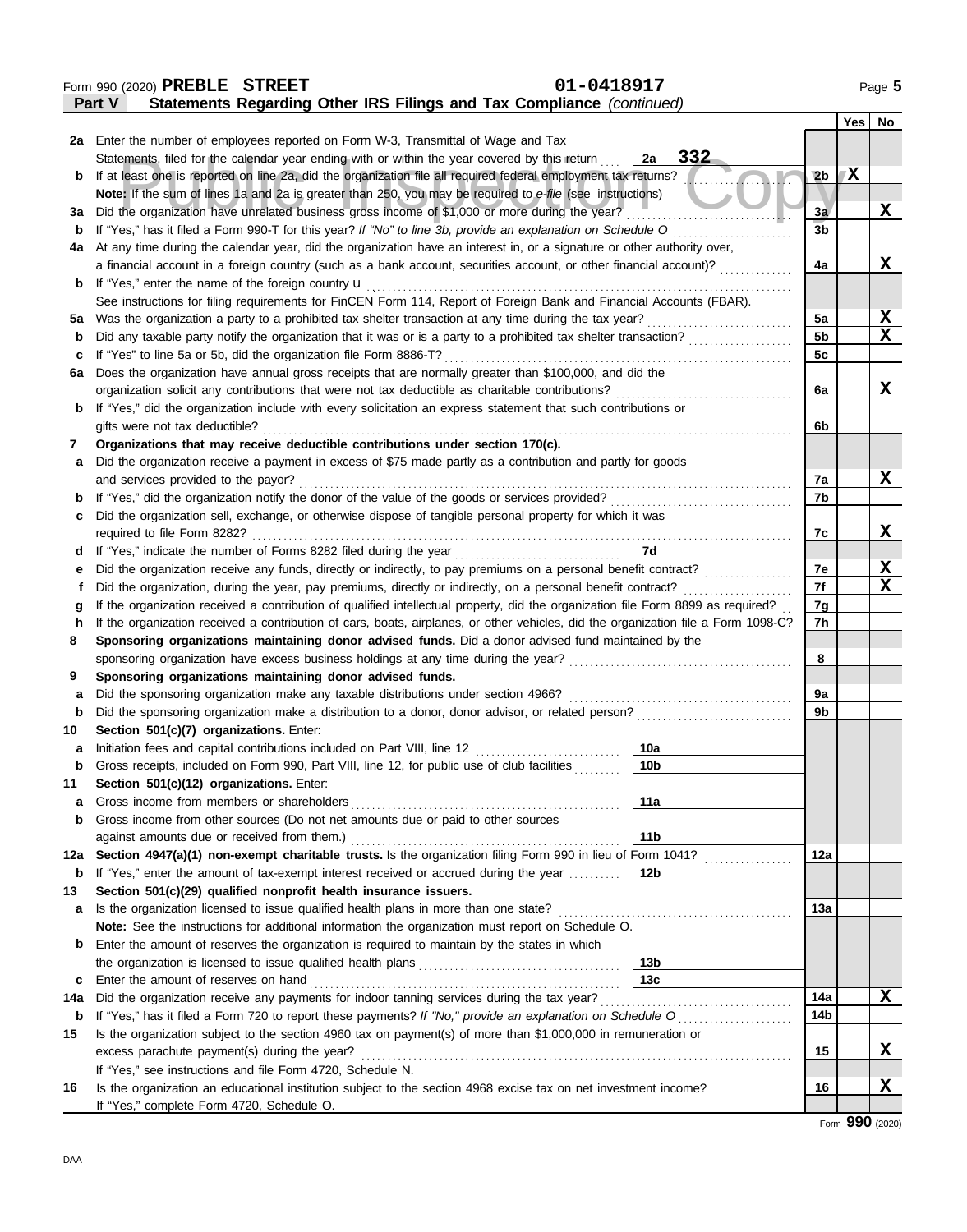### Form 990 (2020) Page **6 PREBLE STREET 01-0418917**

|     | Part VI<br>Governance, Management, and Disclosure For each "Yes" response to lines 2 through 7b below, and for a "No"               |                 |                 |                         |  |  |  |  |  |
|-----|-------------------------------------------------------------------------------------------------------------------------------------|-----------------|-----------------|-------------------------|--|--|--|--|--|
|     | response to line 8a, 8b, or 10b below, describe the circumstances, processes, or changes on Schedule O. See instructions.           |                 |                 |                         |  |  |  |  |  |
|     |                                                                                                                                     |                 |                 | ΙXΙ                     |  |  |  |  |  |
|     | Section A. Governing Body and Management                                                                                            |                 |                 |                         |  |  |  |  |  |
| 1a  | 20<br>Enter the number of voting members of the governing body at the end of the tax year<br>1a                                     |                 | Yes             | No                      |  |  |  |  |  |
|     | If there are material differences in voting rights among members of the governing body, or                                          |                 |                 |                         |  |  |  |  |  |
|     | if the governing body delegated broad authority to an executive committee or similar                                                |                 |                 |                         |  |  |  |  |  |
|     | committee, explain on Schedule O.                                                                                                   |                 |                 |                         |  |  |  |  |  |
| b   | 20<br>Enter the number of voting members included on line 1a, above, who are independent<br>1b                                      |                 |                 |                         |  |  |  |  |  |
| 2   | Did any officer, director, trustee, or key employee have a family relationship or a business relationship with                      |                 | X               |                         |  |  |  |  |  |
|     | any other officer, director, trustee, or key employee?<br>$\mathbf{2}$                                                              |                 |                 |                         |  |  |  |  |  |
| 3   | Did the organization delegate control over management duties customarily performed by or under the direct                           |                 |                 |                         |  |  |  |  |  |
|     | supervision of officers, directors, trustees, or key employees to a management company or other person?                             | 3               |                 | <u>x</u>                |  |  |  |  |  |
| 4   | Did the organization make any significant changes to its governing documents since the prior Form 990 was filed?                    | 4               |                 | $\overline{\mathbf{x}}$ |  |  |  |  |  |
| 5   | Did the organization become aware during the year of a significant diversion of the organization's assets?                          | 5               |                 | $\overline{\mathbf{X}}$ |  |  |  |  |  |
| 6   | Did the organization have members or stockholders?                                                                                  | 6               |                 | X                       |  |  |  |  |  |
| 7a  | Did the organization have members, stockholders, or other persons who had the power to elect or appoint                             |                 |                 |                         |  |  |  |  |  |
|     | one or more members of the governing body?                                                                                          | 7a              |                 | X                       |  |  |  |  |  |
| b   | Are any governance decisions of the organization reserved to (or subject to approval by) members,                                   |                 |                 |                         |  |  |  |  |  |
|     | stockholders, or persons other than the governing body?                                                                             | 7b              |                 | x                       |  |  |  |  |  |
| 8   | Did the organization contemporaneously document the meetings held or written actions undertaken during the year by the following:   |                 |                 |                         |  |  |  |  |  |
| а   | The governing body?                                                                                                                 | 8a              | X               |                         |  |  |  |  |  |
| b   | Each committee with authority to act on behalf of the governing body?                                                               | 8b              | X               |                         |  |  |  |  |  |
| 9   | Is there any officer, director, trustee, or key employee listed in Part VII, Section A, who cannot be reached at                    |                 |                 |                         |  |  |  |  |  |
|     |                                                                                                                                     | 9               |                 | X                       |  |  |  |  |  |
|     | <b>Section B. Policies</b> (This Section B requests information about policies not required by the Internal Revenue Code.           |                 |                 |                         |  |  |  |  |  |
|     |                                                                                                                                     |                 | Yes             | No                      |  |  |  |  |  |
| 10a | Did the organization have local chapters, branches, or affiliates?                                                                  | 10a             |                 | X                       |  |  |  |  |  |
| b   | If "Yes," did the organization have written policies and procedures governing the activities of such chapters,                      |                 |                 |                         |  |  |  |  |  |
|     | affiliates, and branches to ensure their operations are consistent with the organization's exempt purposes?                         | 10 <sub>b</sub> |                 |                         |  |  |  |  |  |
| 11a | Has the organization provided a complete copy of this Form 990 to all members of its governing body before filing the form?         | 11a             | X               |                         |  |  |  |  |  |
| b   | Describe in Schedule O the process, if any, used by the organization to review this Form 990.                                       |                 |                 |                         |  |  |  |  |  |
| 12a | Did the organization have a written conflict of interest policy? If "No," go to line 13                                             |                 |                 |                         |  |  |  |  |  |
| b   | Were officers, directors, or trustees, and key employees required to disclose annually interests that could give rise to conflicts? | 12 <sub>b</sub> | X               |                         |  |  |  |  |  |
| c   | Did the organization regularly and consistently monitor and enforce compliance with the policy? If "Yes,"                           |                 |                 |                         |  |  |  |  |  |
|     | describe in Schedule O how this was done                                                                                            | 12c             | X               |                         |  |  |  |  |  |
| 13  | Did the organization have a written whistleblower policy?                                                                           | 13              | $\mathbf x$     |                         |  |  |  |  |  |
| 14  | Did the organization have a written document retention and destruction policy?                                                      | 14              | $\mathbf x$     |                         |  |  |  |  |  |
| 15  | Did the process for determining compensation of the following persons include a review and approval by                              |                 |                 |                         |  |  |  |  |  |
|     | independent persons, comparability data, and contemporaneous substantiation of the deliberation and decision?                       |                 |                 |                         |  |  |  |  |  |
| a   |                                                                                                                                     | 15a             | X               |                         |  |  |  |  |  |
| b   | Other officers or key employees of the organization                                                                                 | 15b             |                 | $\mathbf X$             |  |  |  |  |  |
|     | If "Yes" to line 15a or 15b, describe the process in Schedule O (see instructions).                                                 |                 |                 |                         |  |  |  |  |  |
| 16а | Did the organization invest in, contribute assets to, or participate in a joint venture or similar arrangement                      |                 |                 |                         |  |  |  |  |  |
|     | with a taxable entity during the year?                                                                                              | 16a             |                 | X                       |  |  |  |  |  |
| b   | If "Yes," did the organization follow a written policy or procedure requiring the organization to evaluate its                      |                 |                 |                         |  |  |  |  |  |
|     | participation in joint venture arrangements under applicable federal tax law, and take steps to safeguard the                       |                 |                 |                         |  |  |  |  |  |
|     |                                                                                                                                     | 16b             |                 |                         |  |  |  |  |  |
|     | <b>Section C. Disclosure</b>                                                                                                        |                 |                 |                         |  |  |  |  |  |
| 17  | List the states with which a copy of this Form 990 is required to be filed $\mathbf u$ NONE                                         |                 |                 |                         |  |  |  |  |  |
| 18  | Section 6104 requires an organization to make its Forms 1023 (1024 or 1024-A, if applicable), 990, and 990-T (Section 501(c)        |                 |                 |                         |  |  |  |  |  |
|     | (3)s only) available for public inspection. Indicate how you made these available. Check all that apply.                            |                 |                 |                         |  |  |  |  |  |
|     | $\mathbf{X}$ Own website $\vert$ Another's website $\vert \mathbf{X} \vert$ Upon request $\vert$ Other (explain on Schedule O)      |                 |                 |                         |  |  |  |  |  |
| 19  | Describe on Schedule O whether (and if so, how) the organization made its governing documents, conflict of interest policy, and     |                 |                 |                         |  |  |  |  |  |
|     | financial statements available to the public during the tax year.                                                                   |                 |                 |                         |  |  |  |  |  |
| 20  | State the name, address, and telephone number of the person who possesses the organization's books and records u                    |                 |                 |                         |  |  |  |  |  |
|     | 38 PREBLE STREET<br>DANIEL MCCARTHY                                                                                                 |                 |                 |                         |  |  |  |  |  |
|     | ME 04101<br>207-775-0026<br>PORTLAND                                                                                                |                 |                 |                         |  |  |  |  |  |
| DAA |                                                                                                                                     |                 | Form 990 (2020) |                         |  |  |  |  |  |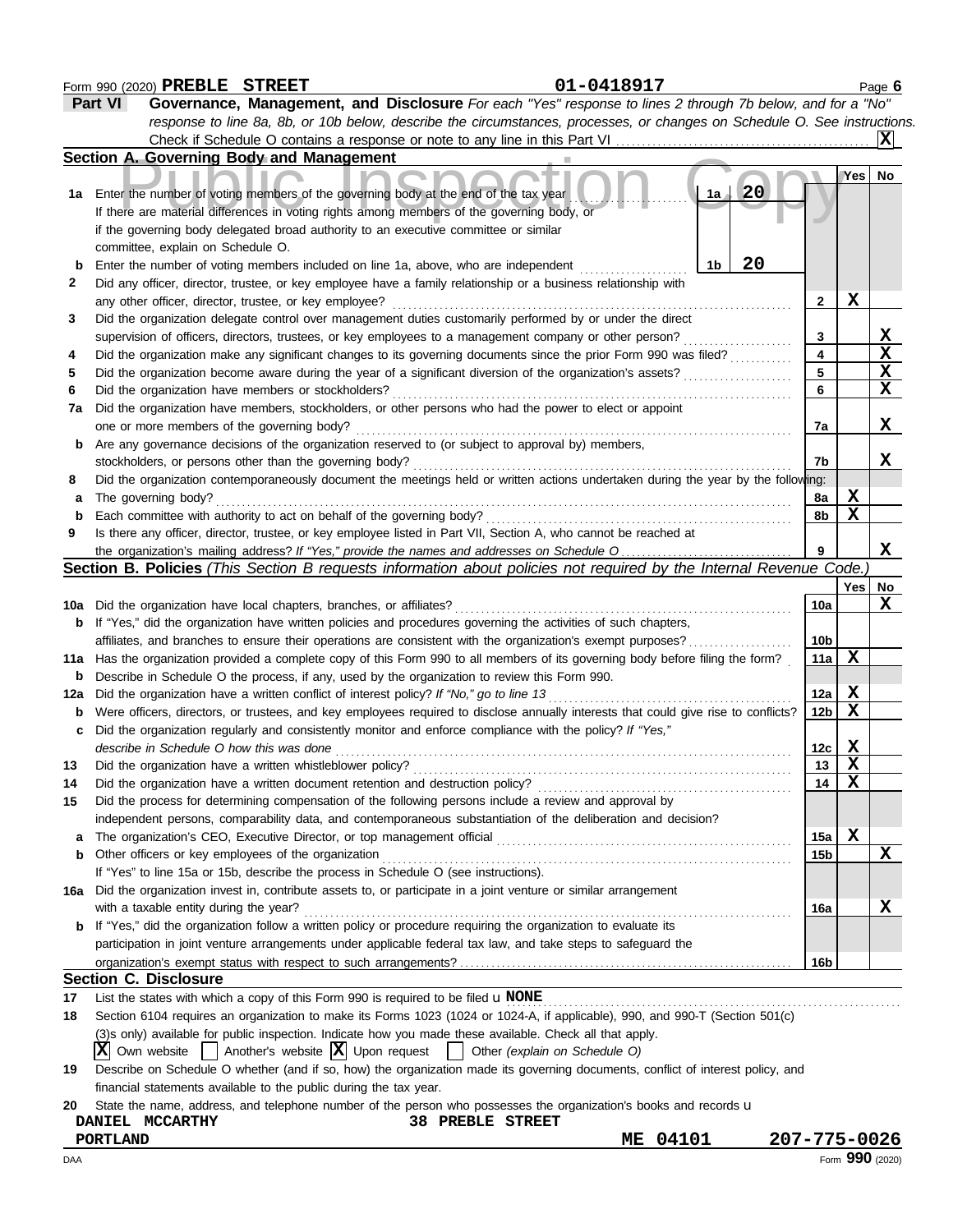**Part VII Compensation of Officers, Directors, Trustees, Key Employees, Highest Compensated Employees, and Independent Contractors**  $\Box$ 

| Check if Schedule O contains a response or note to any line in this Part VII                                                           |  |
|----------------------------------------------------------------------------------------------------------------------------------------|--|
| Section A.<br>Officers, Directors, Trustees, Key Employees, and Highest Compensated Employees                                          |  |
| 1a Complete this table for all persons required to be listed. Report compensation for the calendar year ending with or within the      |  |
| organization's tax year.                                                                                                               |  |
| • List all of the organization's current officers, directors, trustees (whether individuals or organizations), regardless of amount of |  |
| compensation. Enter $-0$ - in columns $(D)$ $(F)$ and $(F)$ if no compensation was paid                                                |  |

**•** List all of the organization's **current** officers, directors, trustees (whether indi compensation. Enter -0- in columns (D), (E), and (F) if no compensation was paid.

● List all of the organization's **current** key employees, if any. See instructions for definition of "key employee."

who received reportable compensation (Box 5 of Form W-2 and/or Box 7 of Form 1099-MISC) of more than \$100,000 from the organization and any related organizations. ■ List the organization's five **current** highest compensated employees (other than an officer, director, trustee, or key employee)<br>
a received reportable compensation (Box 5 of Form W-2 and/or Box 7 of Form 1099-MISC) of

■ List all of the organization's **former** officers, key employees, and highest compensated employees who received more than<br>00,000 of reportable compensation from the organization and any related organizations \$100,000 of reportable compensation from the organization and any related organizations.

■ List all of the organization's **former directors or trustees** that received, in the capacity as a former director or trustee of the<br>enization, more than \$10,000 of reportable compensation from the organization and any r organization, more than \$10,000 of reportable compensation from the organization and any related organizations. See instructions for the order in which to list the persons above.

Check this box if neither the organization nor any related organization compensated any current officer, director, or trustee.

| (A)<br>Name and title            | (B)<br>Average<br>hours<br>per week<br>(list any               | (C)<br>Position<br>(do not check more than one<br>box, unless person is both an<br>officer and a director/trustee) |                      |             | (D)<br>Reportable<br>compensation<br>from the<br>organization | (E)<br>Reportable<br>compensation<br>from related<br>organizations | (F)<br>Estimated amount<br>of other<br>compensation<br>from the |                 |                 |                                           |
|----------------------------------|----------------------------------------------------------------|--------------------------------------------------------------------------------------------------------------------|----------------------|-------------|---------------------------------------------------------------|--------------------------------------------------------------------|-----------------------------------------------------------------|-----------------|-----------------|-------------------------------------------|
|                                  | hours for<br>related<br>organizations<br>below<br>dotted line) | Individual trustee<br>or director                                                                                  | nstitutional trustee | Officer     | Key<br>employee                                               | Highest compensated<br>employee                                    | Former                                                          | (W-2/1099-MISC) | (W-2/1099-MISC) | organization and<br>related organizations |
| (1) JOHN ROBERTS                 |                                                                |                                                                                                                    |                      |             |                                                               |                                                                    |                                                                 |                 |                 |                                           |
| <b>PRESIDENT</b>                 | 2.00<br>0.00                                                   | $\mathbf X$                                                                                                        |                      | $\mathbf x$ |                                                               |                                                                    |                                                                 | 0               | 0               | 0                                         |
| (2) TERRY SUTTON                 |                                                                |                                                                                                                    |                      |             |                                                               |                                                                    |                                                                 |                 |                 |                                           |
|                                  | 2.00                                                           |                                                                                                                    |                      |             |                                                               |                                                                    |                                                                 |                 |                 |                                           |
| VICE PRESIDENT<br>(3) EDIE WHITE | 0.00                                                           | $\mathbf X$                                                                                                        |                      | X           |                                                               |                                                                    |                                                                 | 0               | 0               | $\mathbf 0$                               |
| <b>SECRETARY</b>                 | 2.00<br>0.00                                                   | $\mathbf X$                                                                                                        |                      | $\mathbf x$ |                                                               |                                                                    |                                                                 | 0               | 0               | $\mathbf 0$                               |
| (4) REBECCA ASEN                 |                                                                |                                                                                                                    |                      |             |                                                               |                                                                    |                                                                 |                 |                 |                                           |
| TREASURER                        | 2.00<br>0.00                                                   | $\mathbf X$                                                                                                        |                      | $\mathbf x$ |                                                               |                                                                    |                                                                 | 0               | 0               | $\mathbf 0$                               |
| (5) JUDY L. R. BERTRAM           |                                                                |                                                                                                                    |                      |             |                                                               |                                                                    |                                                                 |                 |                 |                                           |
| <b>DIRECTOR</b>                  | 2.00<br>0.00                                                   | $\mathbf x$                                                                                                        |                      |             |                                                               |                                                                    |                                                                 | 0               | 0               | $\mathbf 0$                               |
| (6) JANE BRADLEY                 |                                                                |                                                                                                                    |                      |             |                                                               |                                                                    |                                                                 |                 |                 |                                           |
| <b>DIRECTOR</b>                  | 2.00<br>0.00                                                   | $\mathbf x$                                                                                                        |                      |             |                                                               |                                                                    |                                                                 | 0               | 0               | $\mathbf 0$                               |
| (7) TERRY DAVIES                 |                                                                |                                                                                                                    |                      |             |                                                               |                                                                    |                                                                 |                 |                 |                                           |
| <b>DIRECTOR</b>                  | 2.00<br>0.00                                                   | $\mathbf x$                                                                                                        |                      |             |                                                               |                                                                    |                                                                 | 0               | 0               | $\mathbf 0$                               |
| (8) HERB JANICK                  |                                                                |                                                                                                                    |                      |             |                                                               |                                                                    |                                                                 |                 |                 |                                           |
| <b>DIRECTOR</b>                  | 2.00<br>0.00                                                   | $\mathbf x$                                                                                                        |                      |             |                                                               |                                                                    |                                                                 | 0               | 0               | $\mathbf 0$                               |
| (9) CHIP LEIGHTON                |                                                                |                                                                                                                    |                      |             |                                                               |                                                                    |                                                                 |                 |                 |                                           |
| <b>DIRECTOR</b>                  | 2.00<br>0.00                                                   | $\mathbf x$                                                                                                        |                      |             |                                                               |                                                                    |                                                                 | 0               | 0               | $\mathbf 0$                               |
| (10) ROB RAVENELLE               |                                                                |                                                                                                                    |                      |             |                                                               |                                                                    |                                                                 |                 |                 |                                           |
| <b>DIRECTOR</b>                  | 2.00<br>0.00                                                   | $\mathbf X$                                                                                                        |                      |             |                                                               |                                                                    |                                                                 | 0               | 0               | $\mathbf 0$                               |
| (11) ELAINE ROSEN                |                                                                |                                                                                                                    |                      |             |                                                               |                                                                    |                                                                 |                 |                 |                                           |
| <b>DIRECTOR</b>                  | 2.00<br>0.00                                                   | $\mathbf x$                                                                                                        |                      |             |                                                               |                                                                    |                                                                 | 0               | 0               | $\mathbf 0$                               |

Form **990** (2020)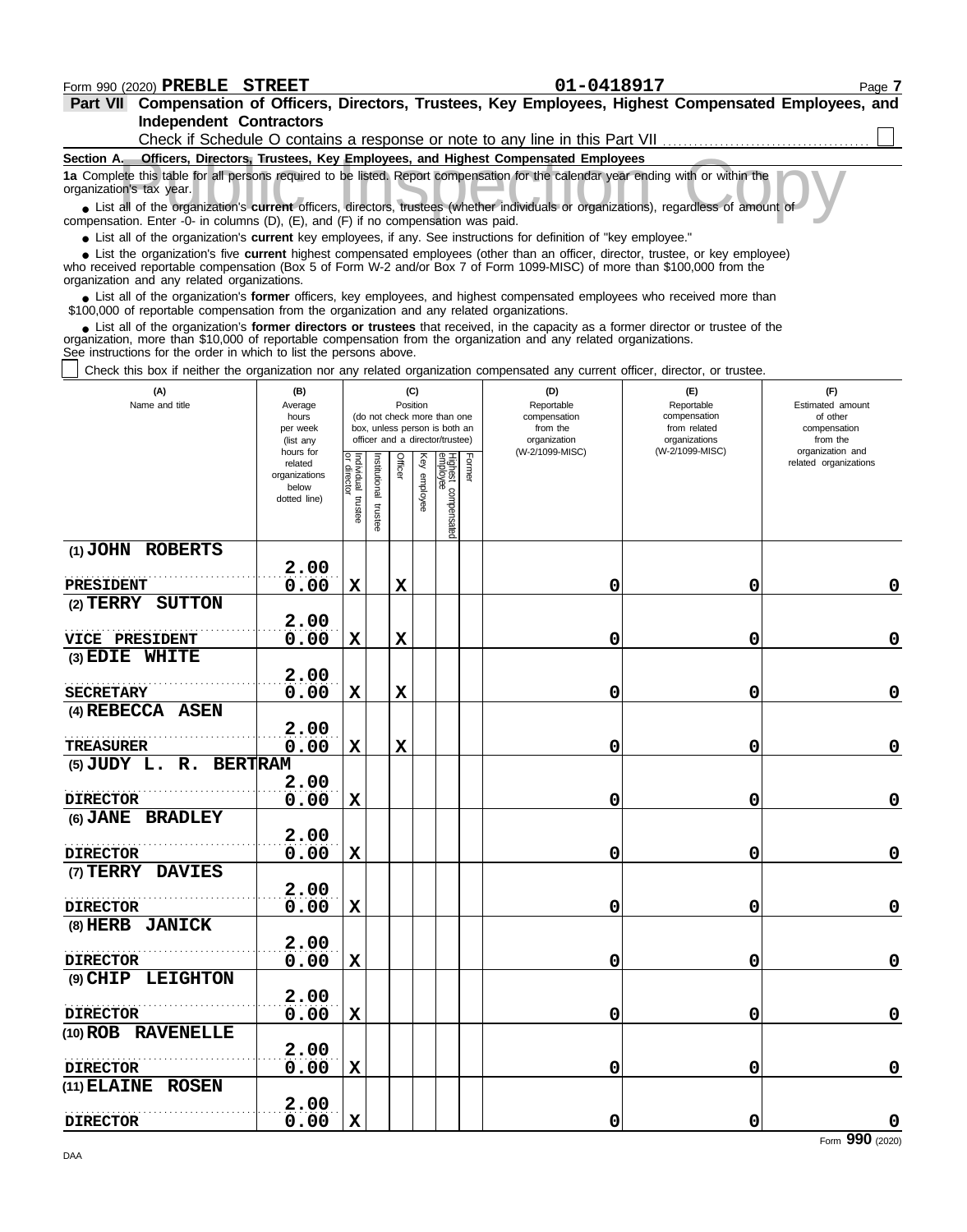| Form 990 (2020) PREBLE STREET                                                                                                                                                                                             |                                                                |                                   |                         |                                                                                                                    |                                |        | 01-0418917                                                                                             |                                                                    |   |                                                                 | Page 8         |
|---------------------------------------------------------------------------------------------------------------------------------------------------------------------------------------------------------------------------|----------------------------------------------------------------|-----------------------------------|-------------------------|--------------------------------------------------------------------------------------------------------------------|--------------------------------|--------|--------------------------------------------------------------------------------------------------------|--------------------------------------------------------------------|---|-----------------------------------------------------------------|----------------|
| <b>Part VII</b>                                                                                                                                                                                                           |                                                                |                                   |                         |                                                                                                                    |                                |        | Section A. Officers, Directors, Trustees, Key Employees, and Highest Compensated Employees (continued) |                                                                    |   |                                                                 |                |
| (A)<br>Name and title                                                                                                                                                                                                     | (B)<br>Average<br>hours<br>per week<br>(list any               |                                   |                         | (C)<br>Position<br>(do not check more than one<br>box, unless person is both an<br>officer and a director/trustee) |                                |        | (D)<br>Reportable<br>compensation<br>from the<br>organization                                          | (E)<br>Reportable<br>compensation<br>from related<br>organizations |   | (F)<br>Estimated amount<br>of other<br>compensation<br>from the |                |
|                                                                                                                                                                                                                           | hours for<br>related<br>organizations<br>below<br>dotted line) | Individual trustee<br>or director | nstitutional<br>trustee | <b>Ey employee</b>                                                                                                 | Highest compensate<br>employee | Former | (W-2/1099-MISC)                                                                                        | (W-2/1099-MISC)                                                    |   | organization and<br>related organizations                       |                |
| YEMAYA ST.<br>(12)                                                                                                                                                                                                        | <b>CLAIR</b>                                                   |                                   |                         |                                                                                                                    |                                |        |                                                                                                        |                                                                    |   |                                                                 |                |
| <b>DIRECTOR</b>                                                                                                                                                                                                           | 2.00<br>0.00                                                   | $\mathbf X$                       |                         |                                                                                                                    |                                |        | 0                                                                                                      | 0                                                                  |   |                                                                 | 0              |
| (13)<br><b>SCHWALBERG</b><br><b>RENEE</b>                                                                                                                                                                                 |                                                                |                                   |                         |                                                                                                                    |                                |        |                                                                                                        |                                                                    |   |                                                                 |                |
|                                                                                                                                                                                                                           | 2.00                                                           |                                   |                         |                                                                                                                    |                                |        |                                                                                                        |                                                                    |   |                                                                 |                |
| <b>DIRECTOR</b>                                                                                                                                                                                                           | 0.00                                                           | X                                 |                         |                                                                                                                    |                                |        | 0                                                                                                      | 0                                                                  |   |                                                                 | 0              |
| (14)<br>MAURICE A.                                                                                                                                                                                                        | <b>SELINGER</b>                                                | III                               |                         |                                                                                                                    |                                |        |                                                                                                        |                                                                    |   |                                                                 |                |
| <b>DIRECTOR</b>                                                                                                                                                                                                           | 2.00<br>0.00                                                   | X                                 |                         |                                                                                                                    |                                |        | 0                                                                                                      | 0                                                                  |   |                                                                 | 0              |
| (15)<br><b>BENJAMIN</b>                                                                                                                                                                                                   | <b>SHAMBAUGH</b>                                               |                                   |                         |                                                                                                                    |                                |        |                                                                                                        |                                                                    |   |                                                                 |                |
|                                                                                                                                                                                                                           | 2.00                                                           |                                   |                         |                                                                                                                    |                                |        |                                                                                                        |                                                                    |   |                                                                 |                |
| <b>DIRECTOR</b>                                                                                                                                                                                                           | 0.00                                                           | $\mathbf X$                       |                         |                                                                                                                    |                                |        | 0                                                                                                      | 0                                                                  |   |                                                                 | 0              |
| (16)<br><b>JAY TANSEY</b>                                                                                                                                                                                                 |                                                                |                                   |                         |                                                                                                                    |                                |        |                                                                                                        |                                                                    |   |                                                                 |                |
| <b>DIRECTOR</b>                                                                                                                                                                                                           | 2.00<br>0.00                                                   | X                                 |                         |                                                                                                                    |                                |        | 0                                                                                                      | 0                                                                  |   |                                                                 | 0              |
| <b>LANNIE WELCH</b><br>(17)                                                                                                                                                                                               |                                                                |                                   |                         |                                                                                                                    |                                |        |                                                                                                        |                                                                    |   |                                                                 |                |
|                                                                                                                                                                                                                           | 2.00                                                           |                                   |                         |                                                                                                                    |                                |        |                                                                                                        |                                                                    |   |                                                                 |                |
| <b>DIRECTOR</b>                                                                                                                                                                                                           | 0.00                                                           | $\mathbf X$                       |                         |                                                                                                                    |                                |        | 0                                                                                                      | 0                                                                  |   |                                                                 | 0              |
| (18)<br>LORI WHYNOT                                                                                                                                                                                                       | 2.00                                                           |                                   |                         |                                                                                                                    |                                |        |                                                                                                        |                                                                    |   |                                                                 |                |
| <b>DIRECTOR</b>                                                                                                                                                                                                           | 0.00                                                           | $\mathbf X$                       |                         |                                                                                                                    |                                |        | 0                                                                                                      | 0                                                                  |   |                                                                 | 0              |
| (19)<br><b>JENNIFER WILSON</b>                                                                                                                                                                                            |                                                                |                                   |                         |                                                                                                                    |                                |        |                                                                                                        |                                                                    |   |                                                                 |                |
|                                                                                                                                                                                                                           | 2.00                                                           |                                   |                         |                                                                                                                    |                                |        |                                                                                                        |                                                                    |   |                                                                 |                |
| <b>DIRECTOR</b>                                                                                                                                                                                                           | 0.00                                                           | $\mathbf x$                       |                         |                                                                                                                    |                                |        | 0                                                                                                      | 0                                                                  |   |                                                                 | 0              |
| 1b Subtotal<br>c Total from continuation sheets to Part VII, Section A.                                                                                                                                                   |                                                                |                                   |                         |                                                                                                                    |                                | u      | 125,930                                                                                                |                                                                    |   | 32,099                                                          |                |
|                                                                                                                                                                                                                           |                                                                |                                   |                         |                                                                                                                    |                                | u      | 125,930                                                                                                |                                                                    |   |                                                                 | 32,099         |
| Total number of individuals (including but not limited to those listed above) who received more than \$100,000 of<br>2                                                                                                    |                                                                |                                   |                         |                                                                                                                    |                                |        |                                                                                                        |                                                                    |   |                                                                 |                |
| reportable compensation from the organization $\mathbf{u}$                                                                                                                                                                |                                                                |                                   |                         |                                                                                                                    |                                |        |                                                                                                        |                                                                    |   | $\overline{Y}$ es                                               | N <sub>o</sub> |
| Did the organization list any former officer, director, trustee, key employee, or highest compensated<br>3                                                                                                                |                                                                |                                   |                         |                                                                                                                    |                                |        |                                                                                                        |                                                                    |   |                                                                 |                |
|                                                                                                                                                                                                                           |                                                                |                                   |                         |                                                                                                                    |                                |        |                                                                                                        |                                                                    | 3 |                                                                 | X              |
| For any individual listed on line 1a, is the sum of reportable compensation and other compensation from the<br>4<br>organization and related organizations greater than \$150,000? If "Yes," complete Schedule J for such |                                                                |                                   |                         |                                                                                                                    |                                |        |                                                                                                        |                                                                    |   |                                                                 |                |
|                                                                                                                                                                                                                           |                                                                |                                   |                         |                                                                                                                    |                                |        |                                                                                                        |                                                                    | 4 | X                                                               |                |
| Did any person listed on line 1a receive or accrue compensation from any unrelated organization or individual<br>5                                                                                                        |                                                                |                                   |                         |                                                                                                                    |                                |        |                                                                                                        |                                                                    | 5 |                                                                 | X              |
| Section B. Independent Contractors                                                                                                                                                                                        |                                                                |                                   |                         |                                                                                                                    |                                |        |                                                                                                        |                                                                    |   |                                                                 |                |
| Complete this table for your five highest compensated independent contractors that received more than \$100,000 of<br>1                                                                                                   |                                                                |                                   |                         |                                                                                                                    |                                |        |                                                                                                        |                                                                    |   |                                                                 |                |
| compensation from the organization. Report compensation for the calendar year ending with or within the organization's tax year.                                                                                          |                                                                |                                   |                         |                                                                                                                    |                                |        |                                                                                                        | (B)<br>Description of services                                     |   | (C)<br>Compensation                                             |                |
| COMMUNITY COUNSELLING SERVICE CO.                                                                                                                                                                                         | (A)<br>Name and business address                               |                                   |                         |                                                                                                                    |                                |        | 527 MADISON AVE, FLOOR 5                                                                               |                                                                    |   |                                                                 |                |
| NEW YORK                                                                                                                                                                                                                  |                                                                |                                   | NY 10022                |                                                                                                                    |                                |        | CONSULTING                                                                                             |                                                                    |   |                                                                 | 208,953        |
| CITY OF PORTLAND                                                                                                                                                                                                          |                                                                |                                   |                         |                                                                                                                    |                                |        | 109 MIDDLE STREET                                                                                      |                                                                    |   |                                                                 |                |
| <b>PORTLAND</b>                                                                                                                                                                                                           |                                                                |                                   | ME 04101                |                                                                                                                    |                                |        | POLICE SERVICES                                                                                        |                                                                    |   |                                                                 | 161,679        |
|                                                                                                                                                                                                                           |                                                                |                                   |                         |                                                                                                                    |                                |        |                                                                                                        |                                                                    |   |                                                                 |                |
|                                                                                                                                                                                                                           |                                                                |                                   |                         |                                                                                                                    |                                |        |                                                                                                        |                                                                    |   |                                                                 |                |
|                                                                                                                                                                                                                           |                                                                |                                   |                         |                                                                                                                    |                                |        |                                                                                                        |                                                                    |   |                                                                 |                |
|                                                                                                                                                                                                                           |                                                                |                                   |                         |                                                                                                                    |                                |        |                                                                                                        |                                                                    |   |                                                                 |                |
| Total number of independent contractors (including but not limited to those listed above) who                                                                                                                             |                                                                |                                   |                         |                                                                                                                    |                                |        |                                                                                                        |                                                                    |   |                                                                 |                |
| $\mathbf{z}$                                                                                                                                                                                                              |                                                                |                                   |                         |                                                                                                                    |                                |        |                                                                                                        |                                                                    |   |                                                                 |                |

**2** Total number of independent contractors (including but not limited to those listed above) who received more than \$100,000 of compensation from the organization u

**2**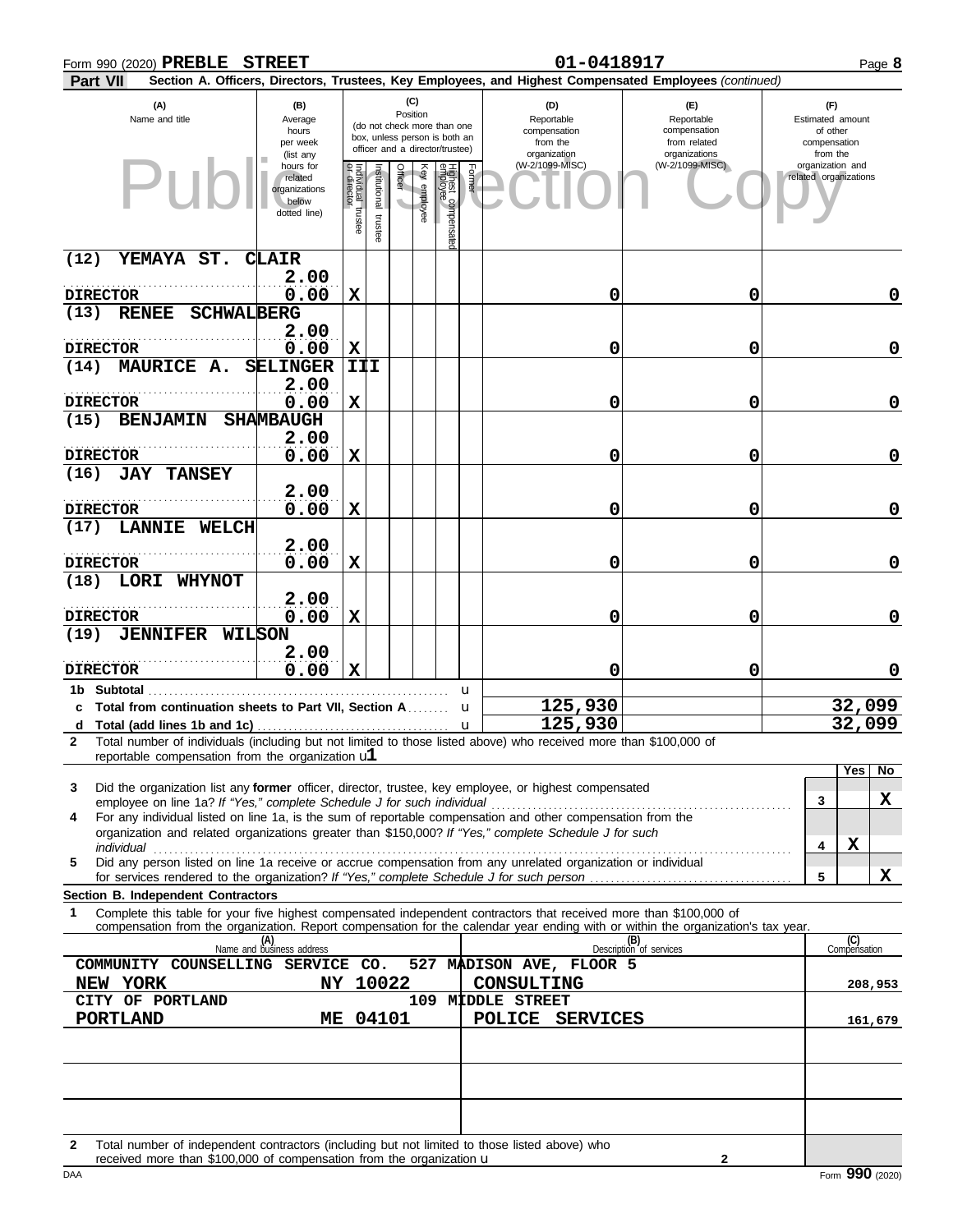| Form 990 (2020) PREBLE<br><b>STREET</b> | 1-0418917 | Page |
|-----------------------------------------|-----------|------|
| Dort VIII<br>Statement of Devenue       |           |      |

|                              | <b>Part VIII</b> |                                                                                  |    | Statement of Revenue      |                       |                      |                           |                                              | Check if Schedule O contains a response or note to any line in this Part VIII |                                           |
|------------------------------|------------------|----------------------------------------------------------------------------------|----|---------------------------|-----------------------|----------------------|---------------------------|----------------------------------------------|-------------------------------------------------------------------------------|-------------------------------------------|
|                              |                  |                                                                                  |    |                           |                       |                      | (A)<br>Total revenue<br>٠ | (B)<br>Related or exempt<br>function revenue | (C)<br>Unrelated<br>business revenue                                          | (D)<br>Revenue excluded<br>from tax under |
|                              |                  |                                                                                  |    |                           |                       |                      |                           |                                              |                                                                               | sections 512-514                          |
|                              |                  | 1a Federated campaigns                                                           |    |                           | 1a                    | 418,802              |                           |                                              |                                                                               |                                           |
|                              |                  | <b>b</b> Membership dues                                                         |    | .                         | 1 <sub>b</sub>        |                      |                           |                                              |                                                                               |                                           |
|                              |                  | c Fundraising events                                                             |    |                           | 1 <sub>c</sub>        |                      |                           |                                              |                                                                               |                                           |
|                              |                  | d Related organizations                                                          |    |                           | 1 <sub>d</sub>        |                      |                           |                                              |                                                                               |                                           |
|                              |                  | <b>e</b> Government grants (contributions)                                       |    |                           | 1e                    | 13,560,729           |                           |                                              |                                                                               |                                           |
|                              |                  | f All other contributions, gifts, grants,                                        |    |                           |                       |                      |                           |                                              |                                                                               |                                           |
|                              |                  | and similar amounts not included above                                           |    |                           | 1f                    | 8,371,062            |                           |                                              |                                                                               |                                           |
| Contributions, Gifts, Grants |                  | <b>g</b> Noncash contributions included in lines 1a-1f.                          |    |                           | $1q \,$ $\frac{1}{3}$ | 1,906,084            |                           |                                              |                                                                               |                                           |
|                              |                  |                                                                                  |    |                           |                       | $\mathbf{u}$         | 22,350,593                |                                              |                                                                               |                                           |
|                              |                  |                                                                                  |    |                           |                       | <b>Business Code</b> |                           |                                              |                                                                               |                                           |
|                              | 2a               |                                                                                  |    |                           |                       |                      |                           |                                              |                                                                               |                                           |
|                              |                  |                                                                                  |    |                           |                       |                      |                           |                                              |                                                                               |                                           |
| Program Service              | d                |                                                                                  |    |                           |                       |                      |                           |                                              |                                                                               |                                           |
|                              |                  |                                                                                  |    |                           |                       |                      |                           |                                              |                                                                               |                                           |
|                              |                  |                                                                                  |    |                           |                       |                      |                           |                                              |                                                                               |                                           |
|                              |                  |                                                                                  |    |                           |                       |                      |                           |                                              |                                                                               |                                           |
|                              | 3                | Investment income (including dividends, interest, and                            |    |                           |                       |                      |                           |                                              |                                                                               |                                           |
|                              |                  |                                                                                  |    |                           |                       | u                    | 112,269                   |                                              |                                                                               | 112,269                                   |
|                              | 4                | Income from investment of tax-exempt bond proceeds                               |    |                           |                       | u                    |                           |                                              |                                                                               |                                           |
|                              | 5                |                                                                                  |    |                           |                       | u                    |                           |                                              |                                                                               |                                           |
|                              |                  |                                                                                  |    | (i) Real                  |                       | (ii) Personal        |                           |                                              |                                                                               |                                           |
|                              |                  | 6a Gross rents                                                                   | 6a |                           | 12,435                |                      |                           |                                              |                                                                               |                                           |
|                              |                  | <b>b</b> Less: rental expenses                                                   | 6b |                           |                       |                      |                           |                                              |                                                                               |                                           |
|                              |                  | <b>c</b> Rental inc. or (loss)                                                   | 6с |                           | 12,435                |                      |                           |                                              |                                                                               |                                           |
|                              |                  | <b>7a</b> Gross amount from                                                      |    |                           |                       | u                    | 12,435                    |                                              |                                                                               | 12,435                                    |
|                              |                  | sales of assets                                                                  |    | (i) Securities<br>545,258 |                       | (ii) Other           |                           |                                              |                                                                               |                                           |
|                              |                  | other than inventory<br><b>b</b> Less: cost or other                             | 7a |                           |                       |                      |                           |                                              |                                                                               |                                           |
|                              |                  | basis and sales exps.                                                            | 7b | 739,571                   |                       |                      |                           |                                              |                                                                               |                                           |
| Revenue                      |                  | c Gain or (loss)                                                                 | 7c | $-194,313$                |                       |                      |                           |                                              |                                                                               |                                           |
|                              |                  |                                                                                  |    |                           |                       | u                    | $-194, 313$               |                                              |                                                                               | $-194,313$                                |
| Other                        |                  | 8a Gross income from fundraising events                                          |    |                           |                       |                      |                           |                                              |                                                                               |                                           |
|                              |                  | (not including \$                                                                |    | .                         |                       |                      |                           |                                              |                                                                               |                                           |
|                              |                  | of contributions reported on line 1c).                                           |    |                           |                       |                      |                           |                                              |                                                                               |                                           |
|                              |                  | See Part IV, line 18                                                             |    | .                         | 8а                    |                      |                           |                                              |                                                                               |                                           |
|                              |                  | <b>b</b> Less: direct expenses                                                   |    |                           | 8b                    |                      |                           |                                              |                                                                               |                                           |
|                              |                  | Net income or (loss) from fundraising events                                     |    |                           |                       | u                    |                           |                                              |                                                                               |                                           |
|                              |                  | 9a Gross income from gaming activities.                                          |    |                           |                       |                      |                           |                                              |                                                                               |                                           |
|                              |                  | See Part IV, line 19                                                             |    | .                         | 9a                    |                      |                           |                                              |                                                                               |                                           |
|                              |                  | <b>b</b> Less: direct expenses                                                   |    |                           | 9 <sub>b</sub>        |                      |                           |                                              |                                                                               |                                           |
|                              |                  | c Net income or (loss) from gaming activities                                    |    |                           |                       | u                    |                           |                                              |                                                                               |                                           |
|                              |                  | 10a Gross sales of inventory, less<br>returns and allowances                     |    |                           | 10a                   |                      |                           |                                              |                                                                               |                                           |
|                              |                  | <b>b</b> Less: $cost$ of goods sold $\ldots$                                     |    |                           | 10b                   |                      |                           |                                              |                                                                               |                                           |
|                              |                  | <b>c</b> Net income or (loss) from sales of inventory                            |    |                           |                       | u                    |                           |                                              |                                                                               |                                           |
|                              |                  |                                                                                  |    |                           |                       | <b>Business Code</b> |                           |                                              |                                                                               |                                           |
|                              | 11a              |                                                                                  |    |                           |                       |                      |                           |                                              |                                                                               |                                           |
|                              | b                |                                                                                  |    |                           |                       |                      |                           |                                              |                                                                               |                                           |
| Miscellaneous<br>Revenue     |                  |                                                                                  |    |                           |                       |                      |                           |                                              |                                                                               |                                           |
|                              |                  | <b>d</b> All other revenue $\ldots$ $\ldots$ $\ldots$ $\ldots$ $\ldots$ $\ldots$ |    |                           |                       |                      |                           |                                              |                                                                               |                                           |
|                              |                  |                                                                                  |    |                           |                       | u                    |                           |                                              |                                                                               |                                           |
|                              |                  |                                                                                  |    |                           |                       | $\mathbf{u}$         | 22,280,984                | 0                                            | 0                                                                             | -69,609<br>חחח                            |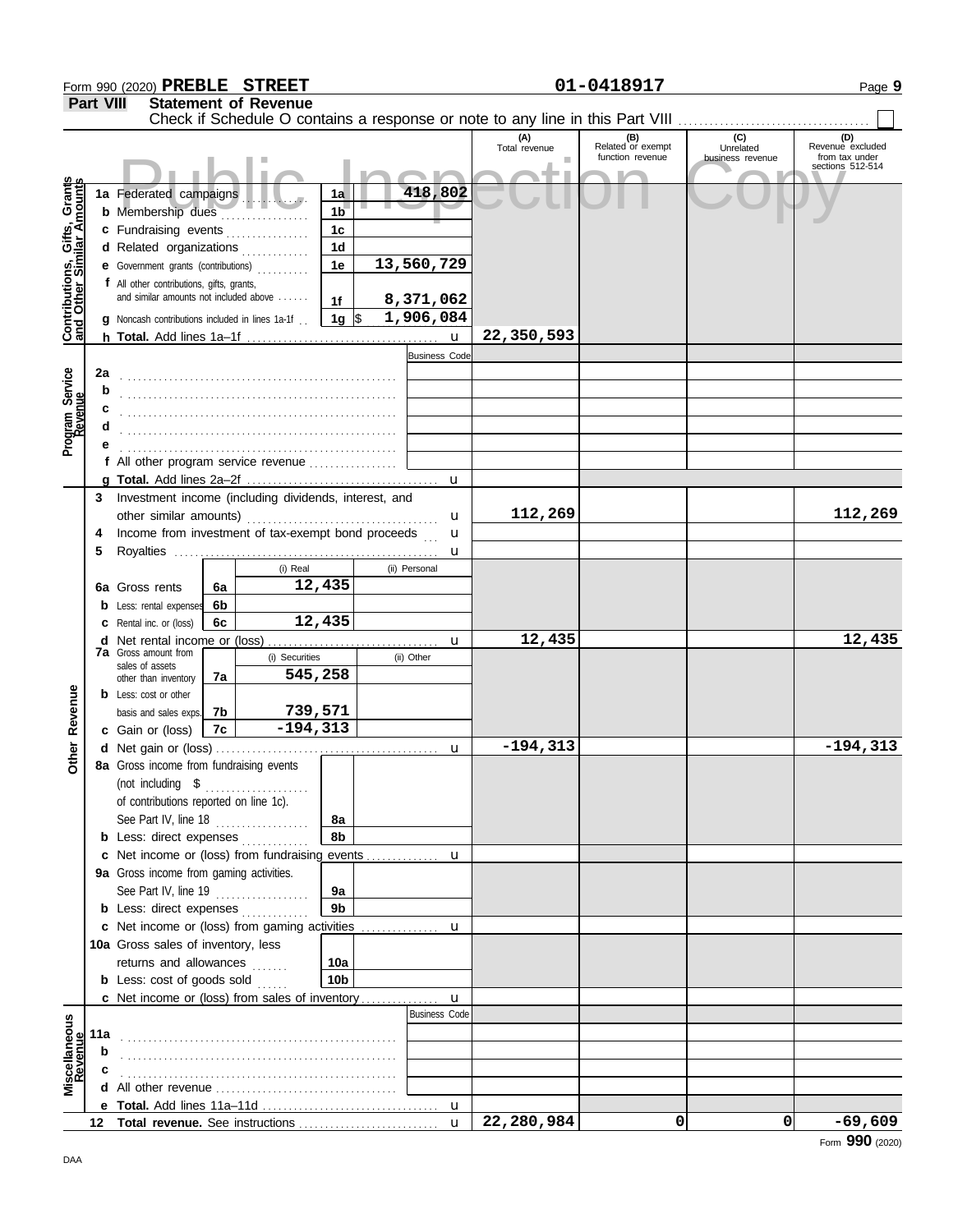# **Form 990 (2020) PREBLE STREET** 201-0418917 Page 10

**Part IX Statement of Functional Expenses**

|              | Section 501(c)(3) and 501(c)(4) organizations must complete all columns. All other organizations must complete column (A).<br>Check if Schedule O contains a response or note to any line in this Part IX                            |                       |                                    |                                    |                                |
|--------------|--------------------------------------------------------------------------------------------------------------------------------------------------------------------------------------------------------------------------------------|-----------------------|------------------------------------|------------------------------------|--------------------------------|
|              | Do not include amounts reported on lines 6b,                                                                                                                                                                                         |                       |                                    | (C)                                |                                |
|              | 7b, 8b, 9b, and 10b of Part VIII.                                                                                                                                                                                                    | (A)<br>Total expenses | (B)<br>Program service<br>expenses | Management and<br>general expenses | (D)<br>Fundraising<br>expenses |
| 1.           | Grants and other assistance to domestic organizations<br>and domestic governments. See Part IV, line 21                                                                                                                              |                       |                                    |                                    |                                |
| $\mathbf{2}$ | Grants and other assistance to domestic<br>individuals. See Part IV, line 22                                                                                                                                                         |                       |                                    |                                    |                                |
| 3            | Grants and other assistance to foreign                                                                                                                                                                                               |                       |                                    |                                    |                                |
|              | organizations, foreign governments, and foreign                                                                                                                                                                                      |                       |                                    |                                    |                                |
|              | individuals. See Part IV, lines 15 and 16                                                                                                                                                                                            |                       |                                    |                                    |                                |
| 4            | Benefits paid to or for members                                                                                                                                                                                                      |                       |                                    |                                    |                                |
| 5            | Compensation of current officers, directors,                                                                                                                                                                                         |                       |                                    |                                    |                                |
|              | trustees, and key employees                                                                                                                                                                                                          | 172,471               | 32,769                             | 96,584                             | 43,118                         |
| 6            | Compensation not included above to disqualified                                                                                                                                                                                      |                       |                                    |                                    |                                |
|              | persons (as defined under section 4958(f)(1)) and                                                                                                                                                                                    |                       |                                    |                                    |                                |
|              | persons described in section 4958(c)(3)(B)                                                                                                                                                                                           |                       |                                    |                                    |                                |
| $\mathbf{7}$ | Other salaries and wages                                                                                                                                                                                                             | 10,858,235            | 9,342,573                          | 1,208,462                          | 307,200                        |
| 8            | Pension plan accruals and contributions (include                                                                                                                                                                                     |                       |                                    |                                    |                                |
|              | section 401(k) and 403(b) employer contributions)                                                                                                                                                                                    | 36,096                | 31,721                             | 412                                |                                |
| 9            | Other employee benefits                                                                                                                                                                                                              | 1,623,362             | 1,330,862                          | 237,260                            | $\frac{3,963}{55,240}$         |
| 10           | Payroll taxes                                                                                                                                                                                                                        | 798,055               | 648,325                            | 118,895                            | 30,835                         |
| 11           | Fees for services (nonemployees):                                                                                                                                                                                                    |                       |                                    |                                    |                                |
| a            |                                                                                                                                                                                                                                      |                       |                                    |                                    |                                |
| b            | Legal                                                                                                                                                                                                                                | 78,966                | 55,810                             | 22,378                             | 778                            |
| c            |                                                                                                                                                                                                                                      | 27,249                | 19,259                             | 7,722                              | 268                            |
| d            | Lobbying                                                                                                                                                                                                                             |                       |                                    |                                    |                                |
| е            | Professional fundraising services. See Part IV, line                                                                                                                                                                                 |                       |                                    |                                    |                                |
| f            | Investment management fees                                                                                                                                                                                                           | 21,745                |                                    | 21,745                             |                                |
| a            | Other. (If line 11g amount exceeds 10% of line 25, column                                                                                                                                                                            |                       |                                    |                                    |                                |
|              | (A) amount, list line 11g expenses on Schedule O.)                                                                                                                                                                                   | 89,025                | 62,919                             | 25,229                             | 877                            |
|              | 12 Advertising and promotion                                                                                                                                                                                                         |                       |                                    |                                    |                                |
| 13           |                                                                                                                                                                                                                                      | 103,950               | 43,176                             | 27,371                             | 33,403                         |
| 14           | Information technology                                                                                                                                                                                                               | 344,211               | 257,170                            | 65,370                             | 21,671                         |
| 15           |                                                                                                                                                                                                                                      |                       |                                    |                                    |                                |
| 16           |                                                                                                                                                                                                                                      | 621,740<br>39,908     | 568,281<br>38,733                  | 47,527<br>791                      | 5,932<br>384                   |
| 17<br>18     | Travel<br>Payments of travel or entertainment expenses                                                                                                                                                                               |                       |                                    |                                    |                                |
|              | for any federal, state, or local public officials                                                                                                                                                                                    |                       |                                    |                                    |                                |
| 19           | Conferences, conventions, and meetings                                                                                                                                                                                               |                       |                                    |                                    |                                |
| 20           | Interest                                                                                                                                                                                                                             |                       |                                    |                                    |                                |
| 21           | Payments to affiliates                                                                                                                                                                                                               |                       |                                    |                                    |                                |
| 22           | Depreciation, depletion, and amortization                                                                                                                                                                                            | 246,317               | 197,329                            | 43,671                             | 5,317                          |
| 23           | Insurance <i>minimum and a minimum and minimum and minimum and minimum and minimum and minimum and minimum and minimum and minimum and minimum and minimum and minimum and minimum and minimum and minimum and minimum and minim</i> | 61,039                | 51,107                             | 7,814                              | 2,118                          |
| 24           | Other expenses. Itemize expenses not covered                                                                                                                                                                                         |                       |                                    |                                    |                                |
|              | above (List miscellaneous expenses on line 24e. If                                                                                                                                                                                   |                       |                                    |                                    |                                |
|              | line 24e amount exceeds 10% of line 25, column                                                                                                                                                                                       |                       |                                    |                                    |                                |
|              | (A) amount, list line 24e expenses on Schedule O.)                                                                                                                                                                                   |                       |                                    |                                    |                                |
| a            | PROGRAM EXPENSES                                                                                                                                                                                                                     | 3,284,047             | 3,264,037                          | 16,555                             | 3,455                          |
| b            | DONATED GOODS                                                                                                                                                                                                                        | 1,541,962             | 1,541,572                          | 390                                |                                |
| c            | FOOD                                                                                                                                                                                                                                 | 350,911               | 350,911                            |                                    |                                |
| d            | <b>SUBCONTRACTS</b>                                                                                                                                                                                                                  | 121,652               | 115,152                            | 5,525                              | 975                            |
| е            | All other expenses                                                                                                                                                                                                                   | 241,053               | 148,562                            | 65,478                             | 27,013                         |
| 25           | Total functional expenses. Add lines 1 through 24e                                                                                                                                                                                   | 20,661,994            | 18,100,268                         | 2,019,179                          | 542,547                        |
| 26           | Joint costs. Complete this line only if the<br>organization reported in column (B) joint costs                                                                                                                                       |                       |                                    |                                    |                                |
|              | from a combined educational campaign and                                                                                                                                                                                             |                       |                                    |                                    |                                |
|              | fundraising solicitation. Check here $\mathbf{u}$   if<br>following SOP 98-2 (ASC 958-720).                                                                                                                                          |                       |                                    |                                    |                                |
|              |                                                                                                                                                                                                                                      |                       |                                    |                                    |                                |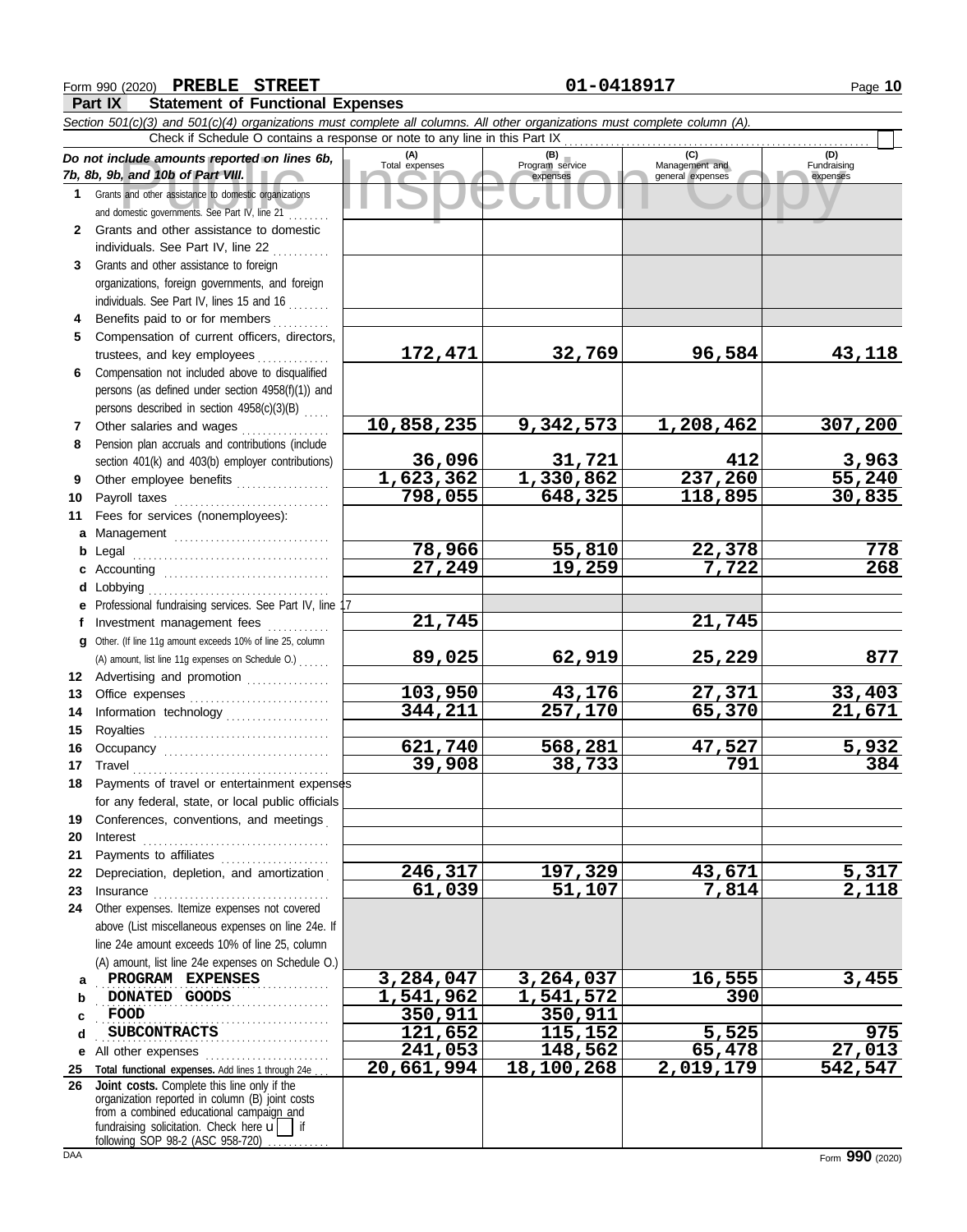# Form 990 (2020) Page **11 PREBLE STREET 01-0418917**

**Part X Balance Sheet**

|                      |              | Check if Schedule O contains a response or note to any line in this Part X                                                |               |                |                        |            |                   |
|----------------------|--------------|---------------------------------------------------------------------------------------------------------------------------|---------------|----------------|------------------------|------------|-------------------|
|                      |              |                                                                                                                           |               |                | (A)                    |            | (B)               |
|                      |              |                                                                                                                           |               |                | Beginning of year      |            | End of year       |
|                      | 1            | Cash—non-interest-bearing Communication Communication Communication                                                       |               |                | 2,806,542              | $\sqrt{2}$ | 2,925,831         |
|                      | $\mathbf{2}$ |                                                                                                                           | 5,463,416     | $\overline{2}$ | 2,095,177              |            |                   |
|                      | 3            |                                                                                                                           | $3,839,713$ 3 |                | 5,458,338              |            |                   |
|                      | 4            |                                                                                                                           |               |                | 24,823                 | 4          | 32,162            |
|                      | 5            | Loans and other receivables from any current or former officer, director,                                                 |               |                |                        |            |                   |
|                      |              | trustee, key employee, creator or founder, substantial contributor, or 35%                                                |               |                |                        |            |                   |
|                      |              |                                                                                                                           |               | 5              |                        |            |                   |
|                      | 6            | Loans and other receivables from other disqualified persons (as defined                                                   |               |                |                        |            |                   |
|                      |              | under section $4958(f)(1)$ , and persons described in section $4958(c)(3)(B)$                                             |               | 6              |                        |            |                   |
| Assets               | 7            |                                                                                                                           |               |                |                        | 7          |                   |
|                      | 8            | Inventories for sale or use                                                                                               |               |                | 1,826                  | 8          | 1,771             |
|                      | 9            |                                                                                                                           |               |                | 111,684                | 9          | 288,338           |
|                      |              | 10a Land, buildings, and equipment: cost or other                                                                         |               |                |                        |            |                   |
|                      |              |                                                                                                                           |               | 14,585,265     |                        |            |                   |
|                      |              |                                                                                                                           |               | 4,330,914      | $7,351,027$ 10c        |            | 10,254,351        |
|                      | 11           |                                                                                                                           |               | 3, 421, 111    | 11                     | 5,810,738  |                   |
|                      | 12           |                                                                                                                           |               |                | 12                     |            |                   |
|                      | 13           |                                                                                                                           |               | 13             |                        |            |                   |
|                      | 14           | Intangible assets                                                                                                         |               |                |                        | 14         |                   |
|                      | 15           |                                                                                                                           |               |                | 213,587                | 15         | 302,060           |
|                      | 16           |                                                                                                                           |               |                | 23, 233, 729           | 16         | 27, 168, 766      |
|                      | 17           |                                                                                                                           |               |                | 1,228,446              | 17         | 1,537,728         |
|                      | 18           |                                                                                                                           |               |                |                        | 18         |                   |
|                      | 19           |                                                                                                                           | 203,596       | 19             | 355,886                |            |                   |
|                      | 20           |                                                                                                                           |               | 20             |                        |            |                   |
|                      | 21           | Escrow or custodial account liability. Complete Part IV of Schedule D                                                     |               |                |                        | 21         |                   |
|                      | 22           | Loans and other payables to any current or former officer, director,                                                      |               |                |                        |            |                   |
| Liabilities          |              | trustee, key employee, creator or founder, substantial contributor, or 35%                                                |               |                |                        |            |                   |
|                      |              |                                                                                                                           |               |                |                        | 22         |                   |
|                      | 23           | Secured mortgages and notes payable to unrelated third parties                                                            |               |                |                        | 23         |                   |
|                      | 24           |                                                                                                                           |               |                | $\overline{1,274,000}$ | 24         | 1,999,999         |
|                      | 25           | Other liabilities (including federal income tax, payables to related third                                                |               |                |                        |            |                   |
|                      |              | parties, and other liabilities not included on lines 17-24). Complete Part X                                              |               |                |                        |            |                   |
|                      |              | of Schedule D $\ldots$ $\ldots$ $\ldots$ $\ldots$ $\ldots$ $\ldots$ $\ldots$ $\ldots$ $\ldots$ $\ldots$ $\ldots$ $\ldots$ |               |                |                        | 25         |                   |
|                      | 26           | Total liabilities. Add lines 17 through 25                                                                                |               |                | 2,706,042              | 26         | <u>3,893,613</u>  |
|                      |              | Organizations that follow FASB ASC 958, check here $\boxed{\mathbf{X}}$                                                   |               |                |                        |            |                   |
|                      |              | and complete lines 27, 28, 32, and 33.                                                                                    |               |                |                        |            |                   |
|                      | 27           | Net assets without donor restrictions                                                                                     |               |                | 9,445,270              | 27         | 9,813,657         |
| <b>Fund Balances</b> | 28           | Net assets with donor restrictions                                                                                        |               |                | 11,082,417             | 28         | 13,461,496        |
|                      |              | Organizations that do not follow FASB ASC 958, check here u                                                               |               |                |                        |            |                   |
|                      |              | and complete lines 29 through 33.                                                                                         |               |                |                        |            |                   |
| Net Assets or        | 29           | Capital stock or trust principal, or current funds                                                                        |               |                |                        | 29         |                   |
|                      | 30           |                                                                                                                           |               |                |                        | 30         |                   |
|                      | 31           | Retained earnings, endowment, accumulated income, or other funds                                                          |               |                |                        | 31         |                   |
|                      | 32           | Total net assets or fund balances                                                                                         |               |                | 20,527,687             | 32         | 23, 275, 153      |
|                      | 33           |                                                                                                                           |               |                | <u>23,233,729</u>      | 33         | <u>27,168,766</u> |

Form **990** (2020)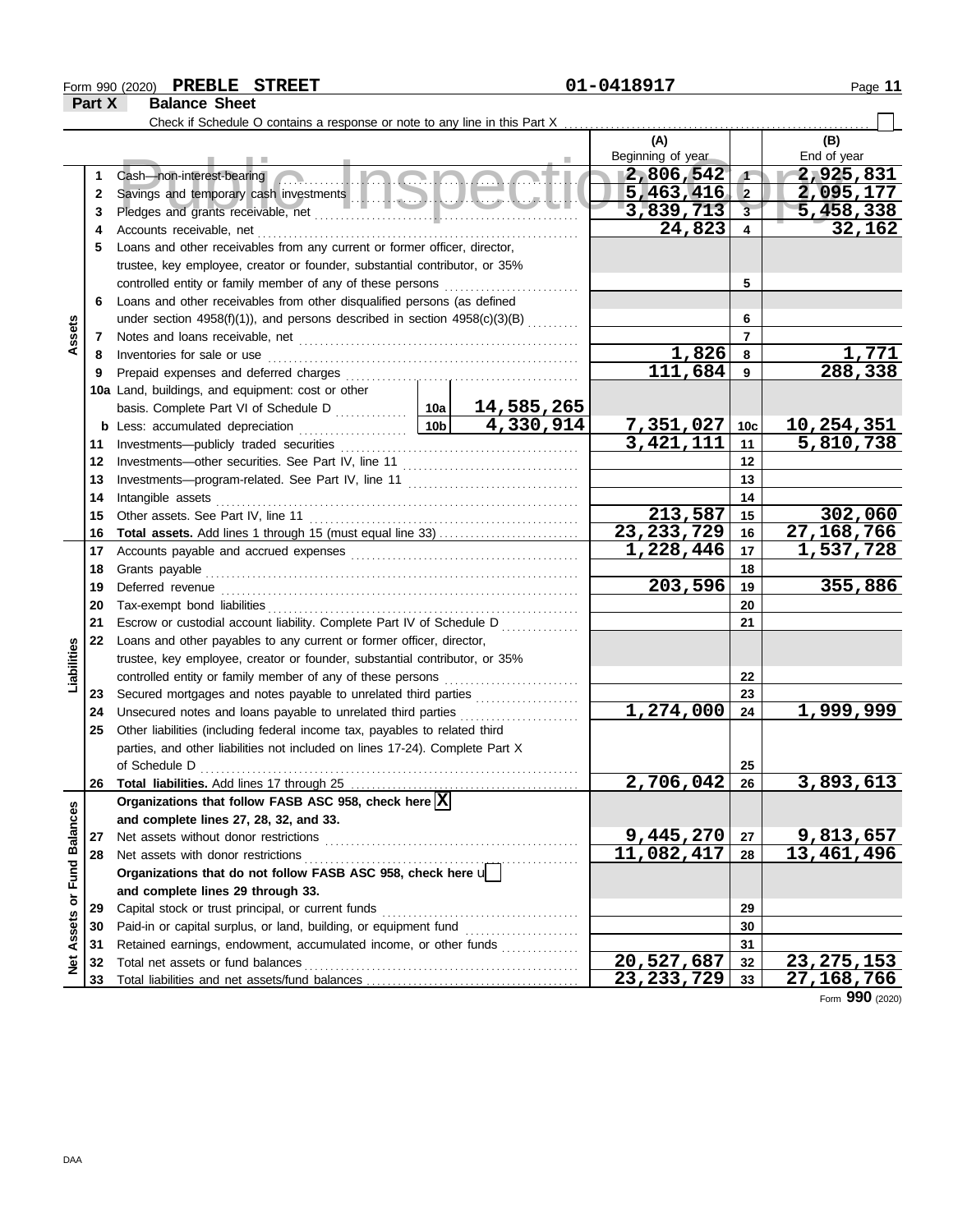|    | 01-0418917<br>Form 990 (2020) PREBLE STREET                                                                                                                                                                                    |                         |                |             | Page 12         |
|----|--------------------------------------------------------------------------------------------------------------------------------------------------------------------------------------------------------------------------------|-------------------------|----------------|-------------|-----------------|
|    | <b>Reconciliation of Net Assets</b><br>Part XI                                                                                                                                                                                 |                         |                |             |                 |
|    | Check if Schedule O contains a response or note to any line in this Part XI                                                                                                                                                    |                         |                |             |                 |
| 1. |                                                                                                                                                                                                                                | $\mathbf{1}$            | 22,280,984     |             |                 |
| 2  |                                                                                                                                                                                                                                | $\overline{2}$          | 20,661,994     |             |                 |
| 3  | Revenue less expenses. Subtract line 2 from line 1                                                                                                                                                                             | 3 <sup>2</sup>          | $-1,618,990$   |             |                 |
|    |                                                                                                                                                                                                                                | $\overline{\mathbf{4}}$ | 20,527,687     |             |                 |
| 5  | Net unrealized gains (losses) on investments entertainments and the material contract of the material contract of                                                                                                              | $\overline{5}$          | 1,128,476      |             |                 |
| 6  |                                                                                                                                                                                                                                | 6                       |                |             |                 |
| 7  | Investment expenses <b>constant expenses</b>                                                                                                                                                                                   | $\overline{7}$          |                |             |                 |
| 8  | Prior period adjustments [11, 12] and the contract of the contract of the contract of the contract of the contract of the contract of the contract of the contract of the contract of the contract of the contract of the cont | 8                       |                |             |                 |
| 9  |                                                                                                                                                                                                                                | 9                       |                |             |                 |
| 10 | Net assets or fund balances at end of year. Combine lines 3 through 9 (must equal Part X, line                                                                                                                                 |                         |                |             |                 |
|    | $32$ , column $(B)$ )                                                                                                                                                                                                          | 10                      | 23, 275, 153   |             |                 |
|    | <b>Financial Statements and Reporting</b><br>Part XII                                                                                                                                                                          |                         |                |             |                 |
|    |                                                                                                                                                                                                                                |                         |                |             |                 |
|    |                                                                                                                                                                                                                                |                         |                | Yes         | <b>No</b>       |
| 1  | $\mathbf{X}$ Accrual<br>Accounting method used to prepare the Form 990:     Cash<br>Other                                                                                                                                      |                         |                |             |                 |
|    | If the organization changed its method of accounting from a prior year or checked "Other," explain in                                                                                                                          |                         |                |             |                 |
|    | Schedule O.                                                                                                                                                                                                                    |                         |                |             |                 |
|    | 2a Were the organization's financial statements compiled or reviewed by an independent accountant?                                                                                                                             |                         | 2a             |             | X               |
|    | If "Yes," check a box below to indicate whether the financial statements for the year were compiled or                                                                                                                         |                         |                |             |                 |
|    | reviewed on a separate basis, consolidated basis, or both:                                                                                                                                                                     |                         |                |             |                 |
|    | Separate basis<br>  Consolidated basis<br>Both consolidated and separate basis<br>$\perp$                                                                                                                                      |                         |                |             |                 |
|    |                                                                                                                                                                                                                                |                         | 2 <sub>b</sub> | x           |                 |
|    | If "Yes," check a box below to indicate whether the financial statements for the year were audited on a                                                                                                                        |                         |                |             |                 |
|    | separate basis, consolidated basis, or both:                                                                                                                                                                                   |                         |                |             |                 |
|    | $ \mathbf{X} $ Separate basis<br>Both consolidated and separate basis<br>Consolidated basis                                                                                                                                    |                         |                |             |                 |
|    | c If "Yes" to line 2a or 2b, does the organization have a committee that assumes responsibility for oversight of                                                                                                               |                         |                |             |                 |
|    | the audit, review, or compilation of its financial statements and selection of an independent accountant?                                                                                                                      |                         | 2с             | X           |                 |
|    | If the organization changed either its oversight process or selection process during the tax year, explain on                                                                                                                  |                         |                |             |                 |
|    | Schedule O.                                                                                                                                                                                                                    |                         |                |             |                 |
|    | 3a As a result of a federal award, was the organization required to undergo an audit or audits as set forth in the                                                                                                             |                         |                |             |                 |
|    | Single Audit Act and OMB Circular A-133?                                                                                                                                                                                       |                         | 3a             | $\mathbf x$ |                 |
|    | b If "Yes," did the organization undergo the required audit or audits? If the organization did not undergo the                                                                                                                 |                         |                |             |                 |
|    | required audit or audits, explain why on Schedule O and describe any steps taken to undergo such audits                                                                                                                        |                         | 3 <sub>b</sub> | $\mathbf x$ |                 |
|    |                                                                                                                                                                                                                                |                         |                |             | Form 990 (2020) |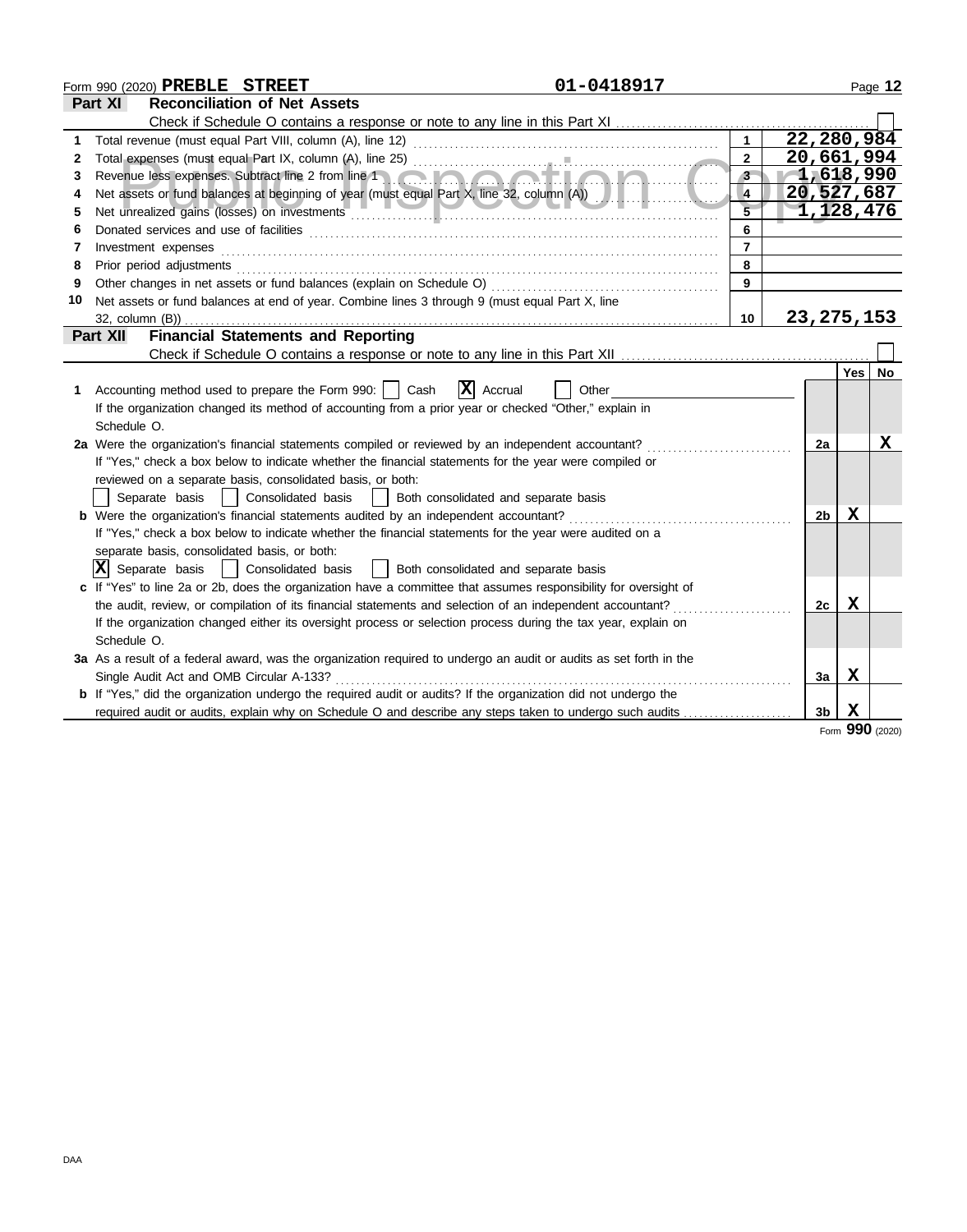| Form 990 (2020) PREBLE<br><b>STREET</b> |                                                                                                                                                                                                                                                        |                                                                |                                   |                       |         | 01-0418917<br>Page 8 |                                                                                                 |        |                                                               |                                                                                                        |                                                                 |
|-----------------------------------------|--------------------------------------------------------------------------------------------------------------------------------------------------------------------------------------------------------------------------------------------------------|----------------------------------------------------------------|-----------------------------------|-----------------------|---------|----------------------|-------------------------------------------------------------------------------------------------|--------|---------------------------------------------------------------|--------------------------------------------------------------------------------------------------------|-----------------------------------------------------------------|
|                                         | Part VII                                                                                                                                                                                                                                               |                                                                |                                   |                       |         |                      |                                                                                                 |        |                                                               | Section A. Officers, Directors, Trustees, Key Employees, and Highest Compensated Employees (continued) |                                                                 |
|                                         | (A)<br>Name and title                                                                                                                                                                                                                                  | (B)<br>Average<br>hours<br>per week<br>(list any               |                                   |                       |         | (C)<br>Position      | (do not check more than one<br>box, unless person is both an<br>officer and a director/trustee) |        | (D)<br>Reportable<br>compensation<br>from the<br>organization | (E)<br>Reportable<br>compensation<br>from related<br>organizations                                     | (F)<br>Estimated amount<br>of other<br>compensation<br>from the |
|                                         | Pub                                                                                                                                                                                                                                                    | hours for<br>related<br>organizations<br>below<br>dotted line) | Individual trustee<br>or director | Institutional trustee | Officer | Key employee         | Highest compensater<br>employee                                                                 | Former | (W-2/1099-MISC)                                               | (W-2/1099-MISC)                                                                                        | organization and<br>related organizations                       |
| (20)                                    | MARK R.<br><b>SWANN</b>                                                                                                                                                                                                                                |                                                                |                                   |                       |         |                      |                                                                                                 |        |                                                               |                                                                                                        |                                                                 |
|                                         |                                                                                                                                                                                                                                                        | 50.00                                                          |                                   |                       |         |                      |                                                                                                 |        |                                                               |                                                                                                        |                                                                 |
| (21)                                    | EXECUTIVE DIRECTOR<br><b>SCHOOP</b><br><b>KINI</b>                                                                                                                                                                                                     | 0.00                                                           |                                   |                       | X       |                      |                                                                                                 |        | 125,930                                                       | 0                                                                                                      | 32,099                                                          |
|                                         |                                                                                                                                                                                                                                                        | 2.00                                                           |                                   |                       |         |                      |                                                                                                 |        |                                                               |                                                                                                        |                                                                 |
|                                         | <b>DIRECTOR</b>                                                                                                                                                                                                                                        | 0.00                                                           | X                                 |                       |         |                      |                                                                                                 |        | 0                                                             | 0                                                                                                      | $\mathbf 0$                                                     |
|                                         |                                                                                                                                                                                                                                                        |                                                                |                                   |                       |         |                      |                                                                                                 |        |                                                               |                                                                                                        |                                                                 |
|                                         |                                                                                                                                                                                                                                                        |                                                                |                                   |                       |         |                      |                                                                                                 |        |                                                               |                                                                                                        |                                                                 |
|                                         |                                                                                                                                                                                                                                                        |                                                                |                                   |                       |         |                      |                                                                                                 |        |                                                               |                                                                                                        |                                                                 |
|                                         |                                                                                                                                                                                                                                                        |                                                                |                                   |                       |         |                      |                                                                                                 |        |                                                               |                                                                                                        |                                                                 |
|                                         |                                                                                                                                                                                                                                                        |                                                                |                                   |                       |         |                      |                                                                                                 |        |                                                               |                                                                                                        |                                                                 |
|                                         |                                                                                                                                                                                                                                                        |                                                                |                                   |                       |         |                      |                                                                                                 |        |                                                               |                                                                                                        |                                                                 |
|                                         | 1b Subtotal                                                                                                                                                                                                                                            |                                                                |                                   |                       |         |                      |                                                                                                 | u      | 125,930                                                       |                                                                                                        | 32,099                                                          |
| c                                       | Total from continuation sheets to Part VII, Section A                                                                                                                                                                                                  |                                                                |                                   |                       |         |                      |                                                                                                 | u      |                                                               |                                                                                                        |                                                                 |
| $\mathbf{2}$                            | Total number of individuals (including but not limited to those listed above) who received more than \$100,000 of                                                                                                                                      |                                                                |                                   |                       |         |                      |                                                                                                 |        |                                                               |                                                                                                        |                                                                 |
|                                         | reportable compensation from the organization $\mathbf u$                                                                                                                                                                                              |                                                                |                                   |                       |         |                      |                                                                                                 |        |                                                               |                                                                                                        |                                                                 |
| 3                                       | Did the organization list any former officer, director, trustee, key employee, or highest compensated                                                                                                                                                  |                                                                |                                   |                       |         |                      |                                                                                                 |        |                                                               |                                                                                                        | Yes   No                                                        |
|                                         |                                                                                                                                                                                                                                                        |                                                                |                                   |                       |         |                      |                                                                                                 |        |                                                               |                                                                                                        | 3                                                               |
| 4                                       | For any individual listed on line 1a, is the sum of reportable compensation and other compensation from the<br>organization and related organizations greater than \$150,000? If "Yes," complete Schedule J for such                                   |                                                                |                                   |                       |         |                      |                                                                                                 |        |                                                               |                                                                                                        |                                                                 |
|                                         | Did any person listed on line 1a receive or accrue compensation from any unrelated organization or individual                                                                                                                                          |                                                                |                                   |                       |         |                      |                                                                                                 |        |                                                               |                                                                                                        | 4                                                               |
| 5                                       |                                                                                                                                                                                                                                                        |                                                                |                                   |                       |         |                      |                                                                                                 |        |                                                               |                                                                                                        | 5                                                               |
|                                         | Section B. Independent Contractors                                                                                                                                                                                                                     |                                                                |                                   |                       |         |                      |                                                                                                 |        |                                                               |                                                                                                        |                                                                 |
| 1                                       | Complete this table for your five highest compensated independent contractors that received more than \$100,000 of<br>compensation from the organization. Report compensation for the calendar year ending with or within the organization's tax year. |                                                                |                                   |                       |         |                      |                                                                                                 |        |                                                               |                                                                                                        |                                                                 |
|                                         |                                                                                                                                                                                                                                                        | (A)<br>Name and business address                               |                                   |                       |         |                      |                                                                                                 |        |                                                               | (B)<br>Description of services                                                                         | (C)<br>Compensation                                             |
|                                         |                                                                                                                                                                                                                                                        |                                                                |                                   |                       |         |                      |                                                                                                 |        |                                                               |                                                                                                        |                                                                 |
|                                         |                                                                                                                                                                                                                                                        |                                                                |                                   |                       |         |                      |                                                                                                 |        |                                                               |                                                                                                        |                                                                 |
|                                         |                                                                                                                                                                                                                                                        |                                                                |                                   |                       |         |                      |                                                                                                 |        |                                                               |                                                                                                        |                                                                 |
|                                         |                                                                                                                                                                                                                                                        |                                                                |                                   |                       |         |                      |                                                                                                 |        |                                                               |                                                                                                        |                                                                 |
|                                         |                                                                                                                                                                                                                                                        |                                                                |                                   |                       |         |                      |                                                                                                 |        |                                                               |                                                                                                        |                                                                 |
|                                         |                                                                                                                                                                                                                                                        |                                                                |                                   |                       |         |                      |                                                                                                 |        |                                                               |                                                                                                        |                                                                 |
| າ                                       | Total number of independent contractors (including but not limited to those listed above) who                                                                                                                                                          |                                                                |                                   |                       |         |                      |                                                                                                 |        |                                                               |                                                                                                        |                                                                 |

**2** Total number of independent contractors (including but not limited to those listed above) who received more than \$100,000 of compensation from the organization u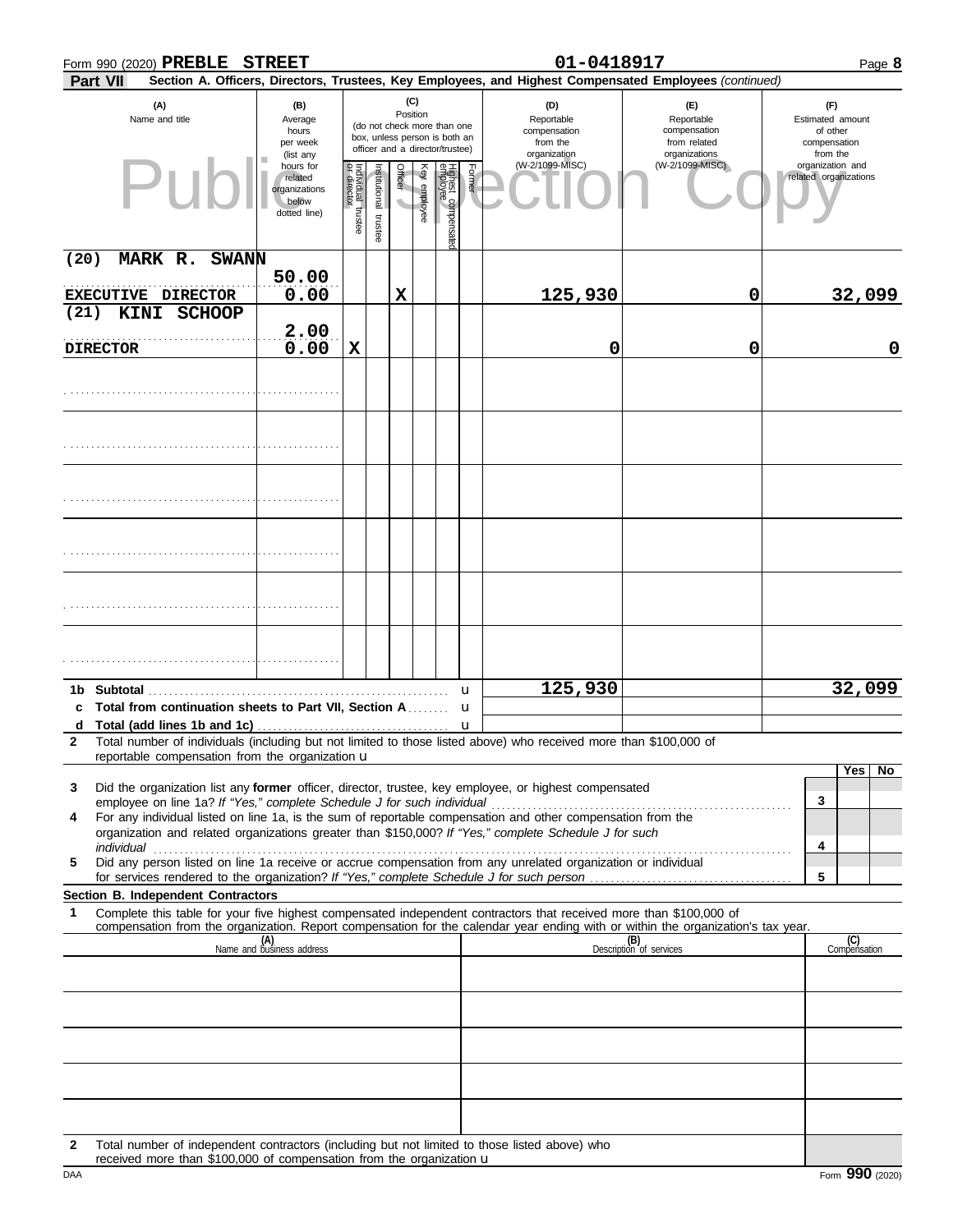| <b>SCHEDULE A</b>          |                                                                                                                                                                                                       | <b>Public Charity Status and Public Support</b>                                                                                                                                                                                                                |                          |                        |                                      |  |  |  |  |  |  |
|----------------------------|-------------------------------------------------------------------------------------------------------------------------------------------------------------------------------------------------------|----------------------------------------------------------------------------------------------------------------------------------------------------------------------------------------------------------------------------------------------------------------|--------------------------|------------------------|--------------------------------------|--|--|--|--|--|--|
| (Form 990 or 990-EZ)       |                                                                                                                                                                                                       | Complete if the organization is a section 501(c)(3) organization or a section 4947(a)(1) nonexempt charitable trust.                                                                                                                                           |                          |                        |                                      |  |  |  |  |  |  |
| Department of the Treasury |                                                                                                                                                                                                       | La Attach to Form 990 or Form 990-EZ.                                                                                                                                                                                                                          |                          |                        | <b>Open to Public</b>                |  |  |  |  |  |  |
| Internal Revenue Service   |                                                                                                                                                                                                       | u Go to www.irs.gov/Form990 for instructions and the latest information.                                                                                                                                                                                       |                          |                        | <b>Inspection</b>                    |  |  |  |  |  |  |
| Name of the organization   | <b>STREET</b><br><b>PREBLE</b>                                                                                                                                                                        |                                                                                                                                                                                                                                                                |                          | 01-0418917             | Employer identification number       |  |  |  |  |  |  |
| Part I                     |                                                                                                                                                                                                       | Reason for Public Charity Status. (All organizations must complete this part.) See instructions.                                                                                                                                                               |                          |                        |                                      |  |  |  |  |  |  |
| 1                          |                                                                                                                                                                                                       | The organization is not a private foundation because it is: (For lines 1 through 12, check only one box.)                                                                                                                                                      |                          |                        |                                      |  |  |  |  |  |  |
| 2                          |                                                                                                                                                                                                       | A church, convention of churches, or association of churches described in section 170(b)(1)(A)(i).<br>A school described in section 170(b)(1)(A)(ii). (Attach Schedule E (Form 990 or 990-EZ).)                                                                |                          |                        |                                      |  |  |  |  |  |  |
| 3                          |                                                                                                                                                                                                       | A hospital or a cooperative hospital service organization described in section 170(b)(1)(A)(iii).                                                                                                                                                              |                          |                        |                                      |  |  |  |  |  |  |
| 4                          |                                                                                                                                                                                                       | A medical research organization operated in conjunction with a hospital described in section 170(b)(1)(A)(iii). Enter the hospital's name,                                                                                                                     |                          |                        |                                      |  |  |  |  |  |  |
| 5                          | city, and state:<br>An organization operated for the benefit of a college or university owned or operated by a governmental unit described in                                                         |                                                                                                                                                                                                                                                                |                          |                        |                                      |  |  |  |  |  |  |
|                            | section 170(b)(1)(A)(iv). (Complete Part II.)                                                                                                                                                         |                                                                                                                                                                                                                                                                |                          |                        |                                      |  |  |  |  |  |  |
| 6<br> x<br>7               |                                                                                                                                                                                                       | A federal, state, or local government or governmental unit described in section 170(b)(1)(A)(v).<br>An organization that normally receives a substantial part of its support from a governmental unit or from the general public                               |                          |                        |                                      |  |  |  |  |  |  |
|                            | described in section 170(b)(1)(A)(vi). (Complete Part II.)                                                                                                                                            |                                                                                                                                                                                                                                                                |                          |                        |                                      |  |  |  |  |  |  |
| 8<br>9                     |                                                                                                                                                                                                       | A community trust described in section 170(b)(1)(A)(vi). (Complete Part II.)<br>An agricultural research organization described in section 170(b)(1)(A)(ix) operated in conjunction with a land-grant college                                                  |                          |                        |                                      |  |  |  |  |  |  |
| university:                |                                                                                                                                                                                                       | or university or a non-land-grant college of agriculture (see instructions). Enter the name, city, and state of the college or                                                                                                                                 |                          |                        |                                      |  |  |  |  |  |  |
| 10                         |                                                                                                                                                                                                       | An organization that normally receives: (1) more than 33 1/3% of its support from contributions, membership fees, and gross                                                                                                                                    |                          |                        |                                      |  |  |  |  |  |  |
|                            |                                                                                                                                                                                                       | receipts from activities related to its exempt functions, subject to certain exceptions; and (2) no more than 331/3% of its<br>support from gross investment income and unrelated business taxable income (less section 511 tax) from businesses               |                          |                        |                                      |  |  |  |  |  |  |
| 11                         | acquired by the organization after June 30, 1975. See section 509(a)(2). (Complete Part III.)<br>An organization organized and operated exclusively to test for public safety. See section 509(a)(4). |                                                                                                                                                                                                                                                                |                          |                        |                                      |  |  |  |  |  |  |
| 12                         |                                                                                                                                                                                                       | An organization organized and operated exclusively for the benefit of, to perform the functions of, or to carry out the purposes                                                                                                                               |                          |                        |                                      |  |  |  |  |  |  |
|                            |                                                                                                                                                                                                       | of one or more publicly supported organizations described in section 509(a)(1) or section 509(a)(2). See section 509(a)(3).<br>Check the box in lines 12a through 12d that describes the type of supporting organization and complete lines 12e, 12f, and 12g. |                          |                        |                                      |  |  |  |  |  |  |
| a                          |                                                                                                                                                                                                       | Type I. A supporting organization operated, supervised, or controlled by its supported organization(s), typically by giving                                                                                                                                    |                          |                        |                                      |  |  |  |  |  |  |
|                            |                                                                                                                                                                                                       | the supported organization(s) the power to regularly appoint or elect a majority of the directors or trustees of the<br>supporting organization. You must complete Part IV, Sections A and B.                                                                  |                          |                        |                                      |  |  |  |  |  |  |
| b                          |                                                                                                                                                                                                       | Type II. A supporting organization supervised or controlled in connection with its supported organization(s), by having                                                                                                                                        |                          |                        |                                      |  |  |  |  |  |  |
|                            |                                                                                                                                                                                                       | control or management of the supporting organization vested in the same persons that control or manage the supported<br>organization(s). You must complete Part IV, Sections A and C.                                                                          |                          |                        |                                      |  |  |  |  |  |  |
| c                          |                                                                                                                                                                                                       | Type III functionally integrated. A supporting organization operated in connection with, and functionally integrated with,                                                                                                                                     |                          |                        |                                      |  |  |  |  |  |  |
| d                          |                                                                                                                                                                                                       | its supported organization(s) (see instructions). You must complete Part IV, Sections A, D, and E.<br>Type III non-functionally integrated. A supporting organization operated in connection with its supported organization(s)                                |                          |                        |                                      |  |  |  |  |  |  |
|                            |                                                                                                                                                                                                       | that is not functionally integrated. The organization generally must satisfy a distribution requirement and an attentiveness                                                                                                                                   |                          |                        |                                      |  |  |  |  |  |  |
|                            |                                                                                                                                                                                                       | requirement (see instructions). You must complete Part IV, Sections A and D, and Part V.                                                                                                                                                                       |                          |                        |                                      |  |  |  |  |  |  |
| е                          |                                                                                                                                                                                                       | Check this box if the organization received a written determination from the IRS that it is a Type I, Type II, Type III<br>functionally integrated, or Type III non-functionally integrated supporting organization.                                           |                          |                        |                                      |  |  |  |  |  |  |
| f                          | Enter the number of supported organizations                                                                                                                                                           |                                                                                                                                                                                                                                                                |                          |                        |                                      |  |  |  |  |  |  |
| g<br>(i) Name of supported | (ii) EIN                                                                                                                                                                                              | Provide the following information about the supported organization(s).<br>(iii) Type of organization                                                                                                                                                           | (iv) Is the organization | (v) Amount of monetary | (vi) Amount of                       |  |  |  |  |  |  |
| organization               |                                                                                                                                                                                                       | (described on lines 1-10                                                                                                                                                                                                                                       | listed in your governing | support (see           | other support (see                   |  |  |  |  |  |  |
|                            |                                                                                                                                                                                                       | above (see instructions))                                                                                                                                                                                                                                      | document?<br>Yes<br>No   | instructions)          | instructions)                        |  |  |  |  |  |  |
| (A)                        |                                                                                                                                                                                                       |                                                                                                                                                                                                                                                                |                          |                        |                                      |  |  |  |  |  |  |
| (B)                        |                                                                                                                                                                                                       |                                                                                                                                                                                                                                                                |                          |                        |                                      |  |  |  |  |  |  |
|                            |                                                                                                                                                                                                       |                                                                                                                                                                                                                                                                |                          |                        |                                      |  |  |  |  |  |  |
| (C)                        |                                                                                                                                                                                                       |                                                                                                                                                                                                                                                                |                          |                        |                                      |  |  |  |  |  |  |
| (D)                        |                                                                                                                                                                                                       |                                                                                                                                                                                                                                                                |                          |                        |                                      |  |  |  |  |  |  |
| (E)                        |                                                                                                                                                                                                       |                                                                                                                                                                                                                                                                |                          |                        |                                      |  |  |  |  |  |  |
| Total                      |                                                                                                                                                                                                       |                                                                                                                                                                                                                                                                |                          |                        |                                      |  |  |  |  |  |  |
|                            |                                                                                                                                                                                                       | For Paperwork Reduction Act Notice, see the Instructions for Form 990 or 990-EZ.                                                                                                                                                                               |                          |                        | Schedule A (Form 990 or 990-EZ) 2020 |  |  |  |  |  |  |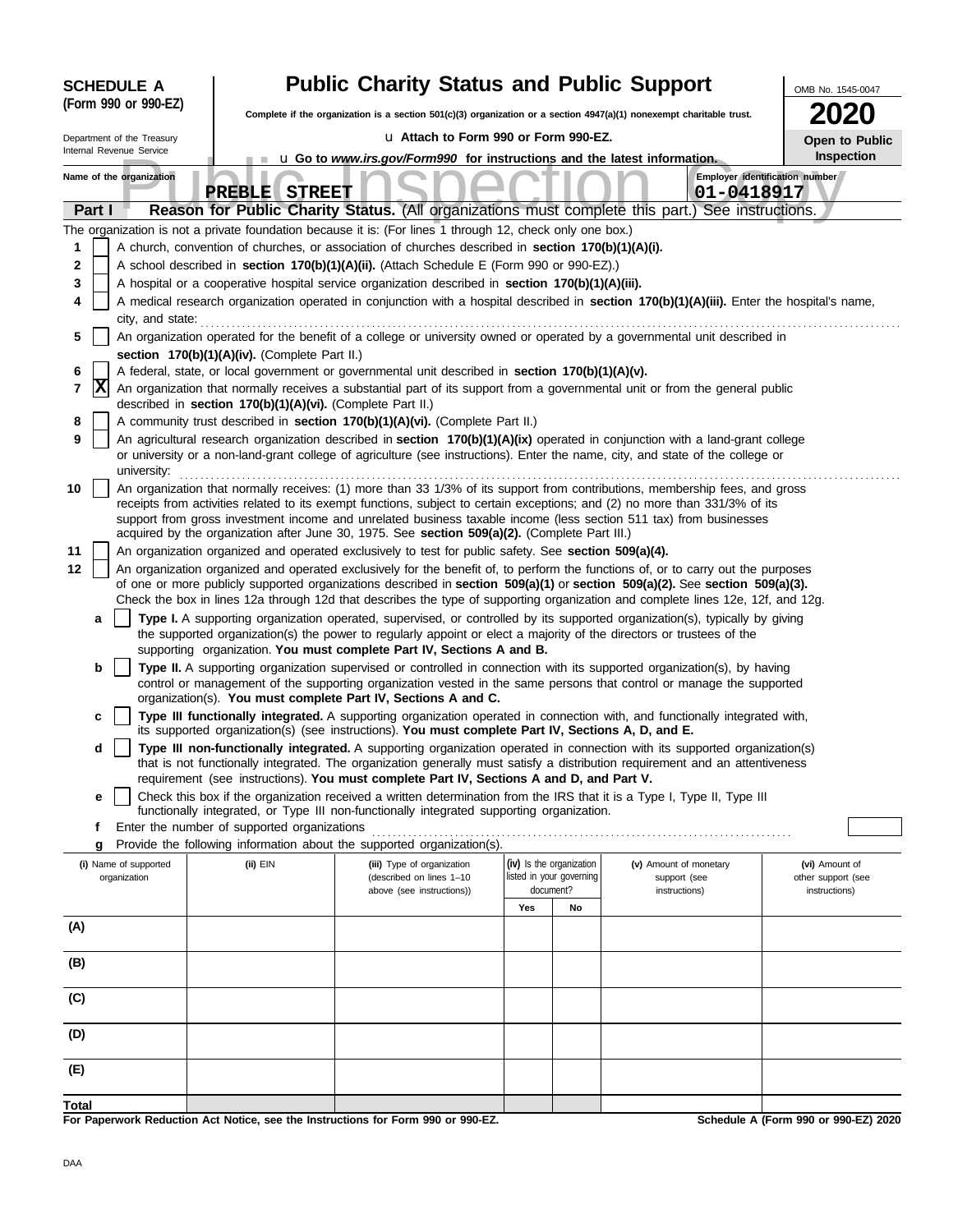|              | Part II<br>Support Schedule for Organizations Described in Sections 170(b)(1)(A)(iv) and 170(b)(1)(A)(vi)<br>(Complete only if you checked the box on line 5, 7, or 8 of Part I or if the organization failed to qualify under<br>Part III. If the organization fails to qualify under the tests listed below, please complete Part III.) |            |            |            |            |            |                                        |
|--------------|-------------------------------------------------------------------------------------------------------------------------------------------------------------------------------------------------------------------------------------------------------------------------------------------------------------------------------------------|------------|------------|------------|------------|------------|----------------------------------------|
|              | Section A. Public Support                                                                                                                                                                                                                                                                                                                 |            |            |            |            |            |                                        |
|              | Calendar year (or fiscal year beginning in) $\mathbf u$                                                                                                                                                                                                                                                                                   | (a) 2016   | (b) 2017   | $(c)$ 2018 | $(d)$ 2019 | (e) $2020$ | (f) Total                              |
| 1            | Gifts, grants, contributions, and<br>membership fees received. (Do not<br>include any "unusual grants.")                                                                                                                                                                                                                                  | 12,796,743 | 13,082,854 | 11,844,662 | 24,204,085 | 22,350,593 | 84,278,937                             |
| $\mathbf{2}$ | Tax revenues levied for the<br>organization's benefit and either paid<br>to or expended on its behalf                                                                                                                                                                                                                                     |            |            |            |            |            |                                        |
| 3            | The value of services or facilities<br>furnished by a governmental unit to the<br>organization without charge                                                                                                                                                                                                                             |            |            |            |            |            |                                        |
| 4            | Total. Add lines 1 through 3                                                                                                                                                                                                                                                                                                              | 12,796,743 | 13,082,854 | 11,844,662 | 24,204,085 | 22,350,593 | 84,278,937                             |
| 5            | The portion of total contributions by<br>each person (other than a<br>governmental unit or publicly<br>supported organization) included on<br>line 1 that exceeds 2% of the amount<br>shown on line 11, column (f)                                                                                                                        |            |            |            |            |            | 8,176,284                              |
| 6            | Public support. Subtract line 5 from line 4                                                                                                                                                                                                                                                                                               |            |            |            |            |            | 76,102,653                             |
|              | <b>Section B. Total Support</b>                                                                                                                                                                                                                                                                                                           |            |            |            |            |            |                                        |
|              | Calendar year (or fiscal year beginning in) $\mathbf u$                                                                                                                                                                                                                                                                                   | (a) 2016   | (b) 2017   | $(c)$ 2018 | $(d)$ 2019 | (e) 2020   | (f) Total                              |
| 7            | Amounts from line 4                                                                                                                                                                                                                                                                                                                       | 12,796,743 | 13,082,854 | 11,844,662 | 24,204,085 | 22,350,593 | 84,278,937                             |
| 8            | Gross income from interest, dividends,<br>payments received on securities loans,<br>rents, royalties, and income from<br>similar sources                                                                                                                                                                                                  | 91,039     | 172,613    | 217,013    | 145,756    | 124,704    | 751,125                                |
| 9            | Net income from unrelated business<br>activities, whether or not the business<br>is regularly carried on                                                                                                                                                                                                                                  |            |            |            |            |            |                                        |
| 10           | Other income. Do not include gain or<br>loss from the sale of capital assets<br>(Explain in Part VI.)                                                                                                                                                                                                                                     |            |            |            | 2,040      |            | 2,040                                  |
| 11           | Total support. Add lines 7 through 10                                                                                                                                                                                                                                                                                                     |            |            |            |            |            | 85,032,102                             |
| 12           | Gross receipts from related activities, etc. (see instructions)                                                                                                                                                                                                                                                                           |            |            |            |            | 12         |                                        |
| 13           | First 5 years. If the Form 990 is for the organization's first, second, third, fourth, or fifth tax year as a section 501(c)(3)                                                                                                                                                                                                           |            |            |            |            |            |                                        |
|              |                                                                                                                                                                                                                                                                                                                                           |            |            |            |            |            |                                        |
|              | Section C. Computation of Public Support Percentage                                                                                                                                                                                                                                                                                       |            |            |            |            |            |                                        |
| 14           | Public support percentage for 2020 (line 6, column (f) divided by line 11, column (f)) [[[[[[[[[[[[[[[[[[[[[[                                                                                                                                                                                                                             |            |            |            |            | 14         | 89.50%                                 |
| 15           | Public support percentage from 2019 Schedule A, Part II, line 14                                                                                                                                                                                                                                                                          |            |            |            |            | 15         | 97.57%                                 |
| 16a          | 33 1/3% support test-2020. If the organization did not check the box on line 13, and line 14 is 33 1/3% or more, check this                                                                                                                                                                                                               |            |            |            |            |            |                                        |
|              | box and stop here. The organization qualifies as a publicly supported organization                                                                                                                                                                                                                                                        |            |            |            |            |            | $\blacktriangleright \boxed{\text{X}}$ |
| b            | 33 1/3% support test-2019. If the organization did not check a box on line 13 or 16a, and line 15 is 33 1/3% or more, check<br>this box and stop here. The organization qualifies as a publicly supported organization                                                                                                                    |            |            |            |            |            |                                        |
| 17a          | 10%-facts-and-circumstances test-2020. If the organization did not check a box on line 13, 16a, or 16b, and line 14 is                                                                                                                                                                                                                    |            |            |            |            |            |                                        |
|              | 10% or more, and if the organization meets the "facts-and-circumstances" test, check this box and stop here. Explain in                                                                                                                                                                                                                   |            |            |            |            |            |                                        |
|              | Part VI how the organization meets the "facts-and-circumstances" test. The organization qualifies as a publicly supported                                                                                                                                                                                                                 |            |            |            |            |            |                                        |
|              | organization                                                                                                                                                                                                                                                                                                                              |            |            |            |            |            |                                        |
| b            | 10%-facts-and-circumstances test-2019. If the organization did not check a box on line 13, 16a, 16b, or 17a, and line                                                                                                                                                                                                                     |            |            |            |            |            |                                        |
|              | 15 is 10% or more, and if the organization meets the "facts-and-circumstances" test, check this box and stop here. Explain                                                                                                                                                                                                                |            |            |            |            |            |                                        |
|              | in Part VI how the organization meets the "facts-and-circumstances" test. The organization qualifies as a publicly supported                                                                                                                                                                                                              |            |            |            |            |            |                                        |
|              | organization<br><u>expansion</u><br>and the contract of the contract of the contract of the contract of the contract of the contract of the contract of the contract of the contract of the contract of the contract of the contract of                                                                                                   |            |            |            |            |            |                                        |
| 18           | Private foundation. If the organization did not check a box on line 13, 16a, 16b, 17a, or 17b, check this box and see                                                                                                                                                                                                                     |            |            |            |            |            |                                        |
|              |                                                                                                                                                                                                                                                                                                                                           |            |            |            |            |            |                                        |

Schedule A (Form 990 or 990-EZ) 2020 Page **2**

**PREBLE STREET 01-0418917**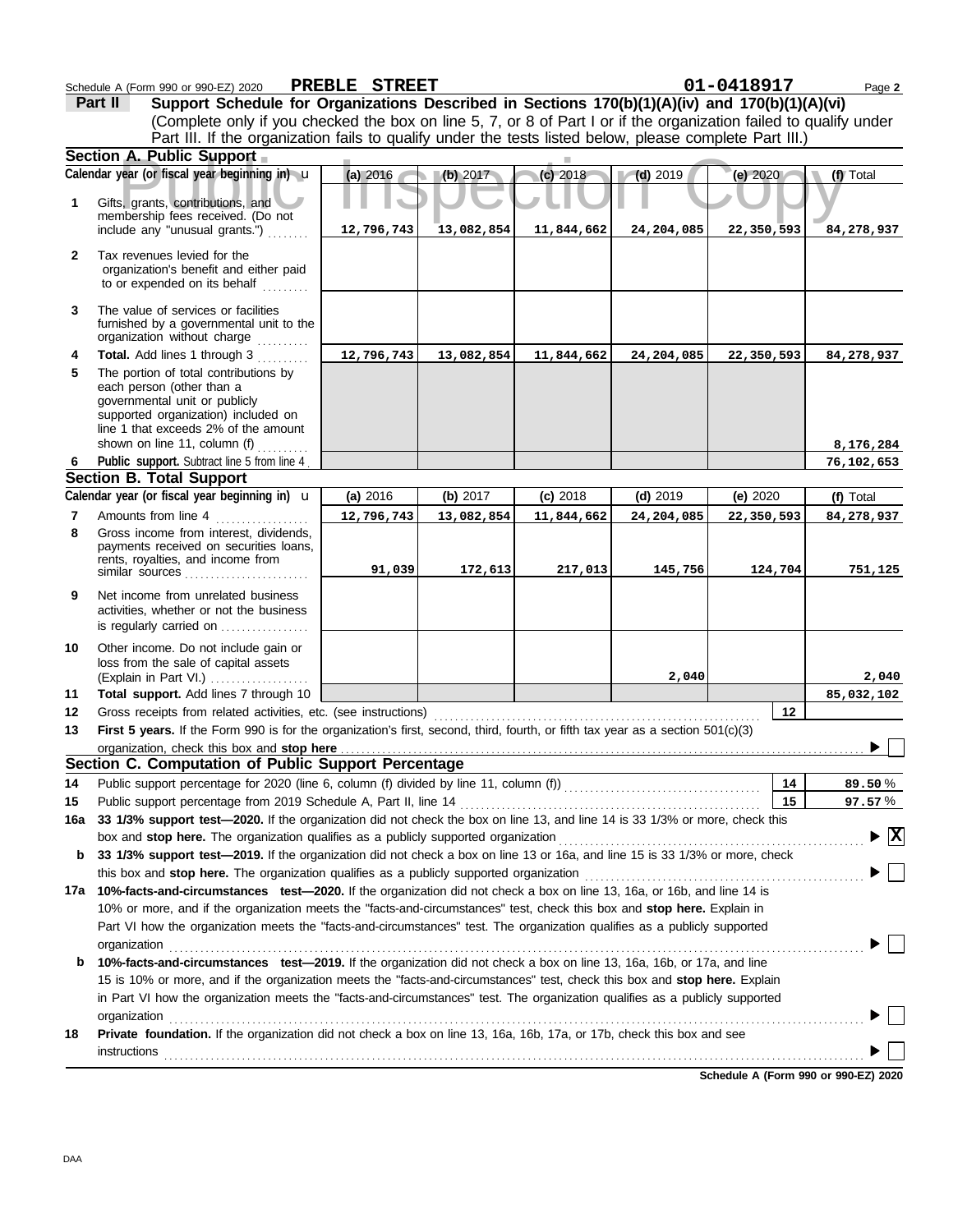# Schedule A (Form 990 or 990-EZ) 2020 Page **3**

|          | :hedule A (Form 990 or 990-EZ) 2020 | <b>PREBLE STREET</b> |                                                                   | 01-0418917 |
|----------|-------------------------------------|----------------------|-------------------------------------------------------------------|------------|
| Part III |                                     |                      | Support Schedule for Organizations Described in Section 509(a)(2) |            |

|     | (Complete only if you checked the box on line 10 of Part I or if the organization failed to qualify under Part II.<br>If the organization fails to qualify under the tests listed below, please complete Part II.)                                              |          |          |            |            |            |           |
|-----|-----------------------------------------------------------------------------------------------------------------------------------------------------------------------------------------------------------------------------------------------------------------|----------|----------|------------|------------|------------|-----------|
|     | Section A. Public Support                                                                                                                                                                                                                                       |          |          |            |            |            |           |
|     | Calendar year (or fiscal year beginning in) u                                                                                                                                                                                                                   | (a) 2016 | (b) 2017 | $(c)$ 2018 | $(d)$ 2019 | (e) 2020   | (f) Total |
| 1   | Gifts, grants, contributions, and membership fees<br>received. (Do not include any "unusual grants.")                                                                                                                                                           |          |          |            |            |            |           |
| 2   | Gross receipts from admissions, merchandise<br>sold or services performed, or facilities<br>furnished in any activity that is related to the<br>organization's fax-exempt purpose                                                                               |          |          |            |            |            |           |
| 3   | Gross receipts from activities that are not an<br>unrelated trade or business under section 513                                                                                                                                                                 |          |          |            |            |            |           |
| 4   | Tax revenues levied for the<br>organization's benefit and either paid<br>to or expended on its behalf                                                                                                                                                           |          |          |            |            |            |           |
| 5   | The value of services or facilities<br>furnished by a governmental unit to the<br>organization without charge                                                                                                                                                   |          |          |            |            |            |           |
| 6   | Total. Add lines 1 through 5                                                                                                                                                                                                                                    |          |          |            |            |            |           |
|     | <b>7a</b> Amounts included on lines 1, 2, and 3<br>received from disqualified persons                                                                                                                                                                           |          |          |            |            |            |           |
| b   | Amounts included on lines 2 and 3<br>received from other than disqualified<br>persons that exceed the greater of \$5,000<br>or 1% of the amount on line 13 for the year                                                                                         |          |          |            |            |            |           |
|     | Add lines 7a and 7b                                                                                                                                                                                                                                             |          |          |            |            |            |           |
| 8   | Public support. (Subtract line 7c from                                                                                                                                                                                                                          |          |          |            |            |            |           |
|     | <b>Section B. Total Support</b>                                                                                                                                                                                                                                 |          |          |            |            |            |           |
| 9   | Calendar year (or fiscal year beginning in) $\mathbf u$<br>Amounts from line 6                                                                                                                                                                                  | (a) 2016 | (b) 2017 | $(c)$ 2018 | $(d)$ 2019 | (e) $2020$ | (f) Total |
| 10a | Gross income from interest, dividends,<br>payments received on securities loans, rents,<br>royalties, and income from similar sources.                                                                                                                          |          |          |            |            |            |           |
|     | Unrelated business taxable income (less<br>section 511 taxes) from businesses<br>acquired after June 30, 1975                                                                                                                                                   |          |          |            |            |            |           |
| c   | Add lines 10a and 10b                                                                                                                                                                                                                                           |          |          |            |            |            |           |
| 11  | Net income from unrelated business<br>activities not included in line TOD, whether<br>or not the business is regularly carried on                                                                                                                               |          |          |            |            |            |           |
| 12  | Other income. Do not include gain or<br>loss from the sale of capital assets<br>(Explain in Part VI.)                                                                                                                                                           |          |          |            |            |            |           |
| 13  | Total support. (Add lines 9, 10c, 11,<br>and 12.)                                                                                                                                                                                                               |          |          |            |            |            |           |
| 14  | First 5 years. If the Form 990 is for the organization's first, second, third, fourth, or fifth tax year as a section 501(c)(3)                                                                                                                                 |          |          |            |            |            |           |
|     | organization, check this box and stop here                                                                                                                                                                                                                      |          |          |            |            |            |           |
|     | Section C. Computation of Public Support Percentage                                                                                                                                                                                                             |          |          |            |            |            |           |
| 15  |                                                                                                                                                                                                                                                                 |          |          |            |            | 15         | %         |
| 16  |                                                                                                                                                                                                                                                                 |          |          |            |            | 16         | $\%$      |
|     | Section D. Computation of Investment Income Percentage                                                                                                                                                                                                          |          |          |            |            |            |           |
| 17  |                                                                                                                                                                                                                                                                 |          |          |            |            | 17         | %         |
|     | 18 Investment income percentage from 2019 Schedule A, Part III, line 17 [11] [11] [11] [11] [11] [12] [12] [1                                                                                                                                                   |          |          |            |            | 18         | $\%$      |
| 19а | 33 1/3% support tests-2020. If the organization did not check the box on line 14, and line 15 is more than 33 1/3%, and line                                                                                                                                    |          |          |            |            |            |           |
| b   | 17 is not more than 33 1/3%, check this box and stop here. The organization qualifies as a publicly supported organization<br>33 1/3% support tests-2019. If the organization did not check a box on line 14 or line 19a, and line 16 is more than 33 1/3%, and |          |          |            |            |            |           |
|     | line 18 is not more than 33 1/3%, check this box and stop here. The organization qualifies as a publicly supported organization                                                                                                                                 |          |          |            |            |            |           |
| 20  |                                                                                                                                                                                                                                                                 |          |          |            |            |            |           |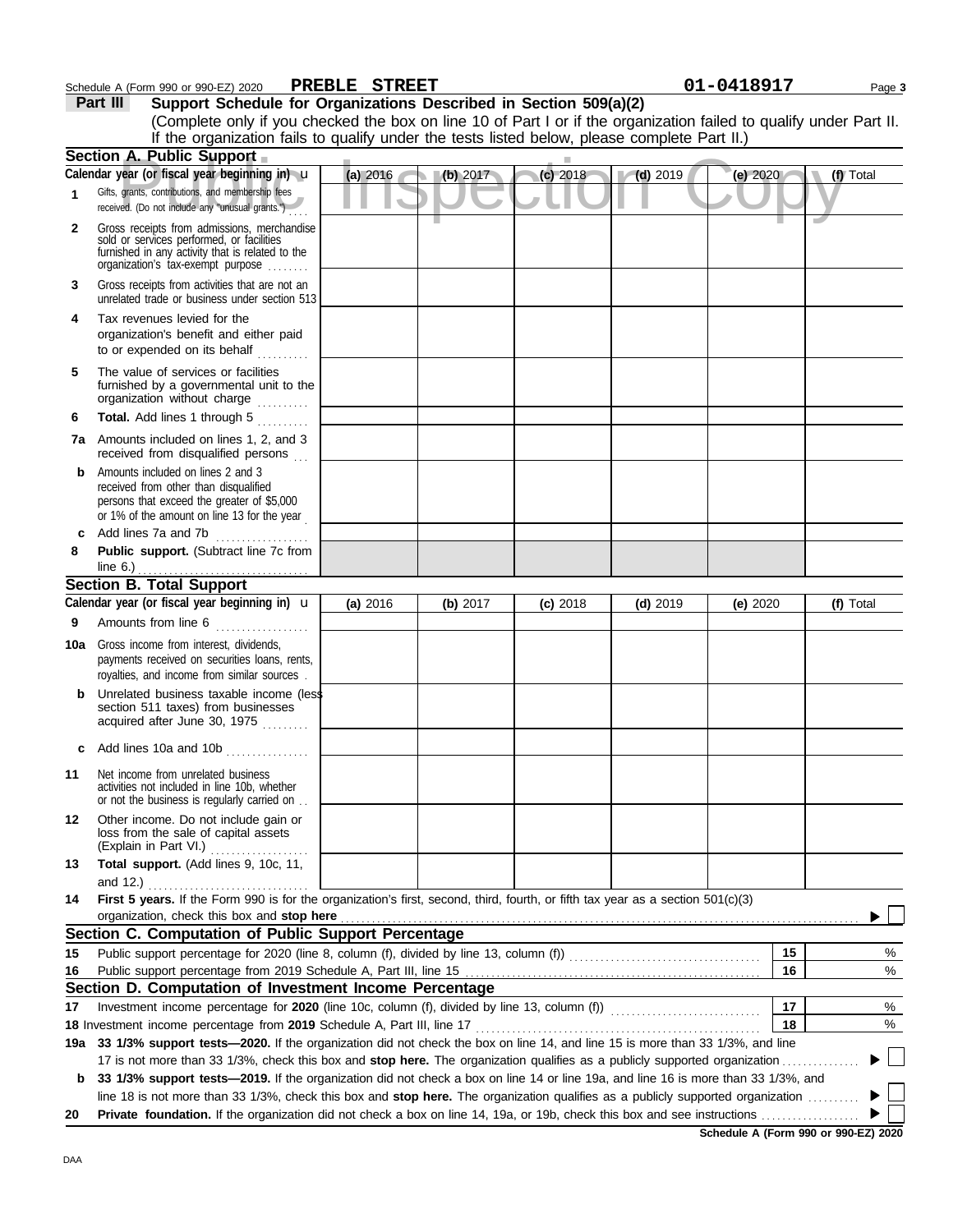|     | Part IV<br><b>Supporting Organizations</b>                                                                             |                 |           |
|-----|------------------------------------------------------------------------------------------------------------------------|-----------------|-----------|
|     | (Complete only if you checked a box in line 12 on Part I. If you checked box 12a, Part I, complete Sections A          |                 |           |
|     | and B. If you checked box 12b, Part I, complete Sections A and C. If you checked box 12c, Part I, complete             |                 |           |
|     | Sections A, D, and E. If you checked box 12d, Part I, complete Sections A and D, and complete Part V.)                 |                 |           |
|     | Section A. All Supporting Organizations                                                                                |                 |           |
|     |                                                                                                                        |                 | Yes<br>No |
| 1   | Are all of the organization's supported organizations listed by name in the organization's governing                   |                 |           |
|     | documents? If "No," describe in Part VI how the supported organizations are designated. If designated by               |                 |           |
|     | class or purpose, describe the designation. If historic and continuing relationship, explain.                          | 1               |           |
| 2   | Did the organization have any supported organization that does not have an IRS determination of status                 |                 |           |
|     | under section $509(a)(1)$ or (2)? If "Yes," explain in Part VI how the organization determined that the supported      |                 |           |
|     | organization was described in section 509(a)(1) or (2).                                                                | $\mathbf{2}$    |           |
| За  | Did the organization have a supported organization described in section $501(c)(4)$ , (5), or (6)? If "Yes," answer    |                 |           |
|     | lines 3b and 3c below.                                                                                                 | 3a              |           |
| b   | Did the organization confirm that each supported organization qualified under section $501(c)(4)$ , (5), or (6) and    |                 |           |
|     | satisfied the public support tests under section $509(a)(2)$ ? If "Yes," describe in Part VI when and how the          |                 |           |
|     | organization made the determination.                                                                                   | 3b              |           |
| c   | Did the organization ensure that all support to such organizations was used exclusively for section $170(c)(2)(B)$     |                 |           |
|     | purposes? If "Yes," explain in Part VI what controls the organization put in place to ensure such use.                 | 3c              |           |
| 4a  | Was any supported organization not organized in the United States ("foreign supported organization")? If               |                 |           |
|     | "Yes," and if you checked 12a or 12b in Part I, answer (b) and (c) below.                                              | 4a              |           |
| b   | Did the organization have ultimate control and discretion in deciding whether to make grants to the foreign            |                 |           |
|     | supported organization? If "Yes," describe in Part VI how the organization had such control and discretion             |                 |           |
|     | despite being controlled or supervised by or in connection with its supported organizations.                           | 4b              |           |
| c   | Did the organization support any foreign supported organization that does not have an IRS determination                |                 |           |
|     | under sections $501(c)(3)$ and $509(a)(1)$ or $(2)$ ? If "Yes," explain in Part VI what controls the organization used |                 |           |
|     | to ensure that all support to the foreign supported organization was used exclusively for section $170(c)(2)(B)$       |                 |           |
|     | purposes.                                                                                                              | 4c              |           |
| 5a  | Did the organization add, substitute, or remove any supported organizations during the tax year? If "Yes,"             |                 |           |
|     | answer lines 5b and 5c below (if applicable). Also, provide detail in Part VI, including (i) the names and EIN         |                 |           |
|     | numbers of the supported organizations added, substituted, or removed; (ii) the reasons for each such action;          |                 |           |
|     | (iii) the authority under the organization's organizing document authorizing such action; and (iv) how the action      |                 |           |
|     | was accomplished (such as by amendment to the organizing document).                                                    | 5a              |           |
| b   | Type I or Type II only. Was any added or substituted supported organization part of a class already                    |                 |           |
|     | designated in the organization's organizing document?                                                                  | 5b              |           |
| c   | Substitutions only. Was the substitution the result of an event beyond the organization's control?                     | 5c              |           |
| 6   | Did the organization provide support (whether in the form of grants or the provision of services or facilities) to     |                 |           |
|     | anyone other than (i) its supported organizations, (ii) individuals that are part of the charitable class benefited    |                 |           |
|     | by one or more of its supported organizations, or (iii) other supporting organizations that also support or            |                 |           |
|     | benefit one or more of the filing organization's supported organizations? If "Yes," provide detail in Part VI.         | 6               |           |
| 7   | Did the organization provide a grant, loan, compensation, or other similar payment to a substantial contributor        |                 |           |
|     | (as defined in section $4958(c)(3)(C)$ ), a family member of a substantial contributor, or a 35% controlled entity     |                 |           |
|     | with regard to a substantial contributor? If "Yes," complete Part I of Schedule L (Form 990 or 990-EZ).                | 7               |           |
| 8   | Did the organization make a loan to a disqualified person (as defined in section 4958) not described in line 7?        |                 |           |
|     | If "Yes," complete Part I of Schedule L (Form 990 or 990-EZ).                                                          | 8               |           |
| 9а  | Was the organization controlled directly or indirectly at any time during the tax year by one or more                  |                 |           |
|     | disqualified persons, as defined in section 4946 (other than foundation managers and organizations                     |                 |           |
|     | described in section 509(a)(1) or (2))? If "Yes," provide detail in Part VI.                                           | 9а              |           |
| b   | Did one or more disqualified persons (as defined in line 9a) hold a controlling interest in any entity in which        |                 |           |
|     | the supporting organization had an interest? If "Yes," provide detail in Part VI.                                      | 9b              |           |
| c   | Did a disqualified person (as defined in line 9a) have an ownership interest in, or derive any personal benefit        |                 |           |
|     | from, assets in which the supporting organization also had an interest? If "Yes," provide detail in Part VI.           | 9с              |           |
| 10a | Was the organization subject to the excess business holdings rules of section 4943 because of section                  |                 |           |
|     | 4943(f) (regarding certain Type II supporting organizations, and all Type III non-functionally integrated              |                 |           |
|     | supporting organizations)? If "Yes," answer line 10b below.                                                            | 10a             |           |
| b   | Did the organization have any excess business holdings in the tax year? (Use Schedule C, Form 4720, to                 |                 |           |
|     | determine whether the organization had excess business holdings.)<br>Schedule A (Form 990 or 990-EZ) 2020              | 10 <sub>b</sub> |           |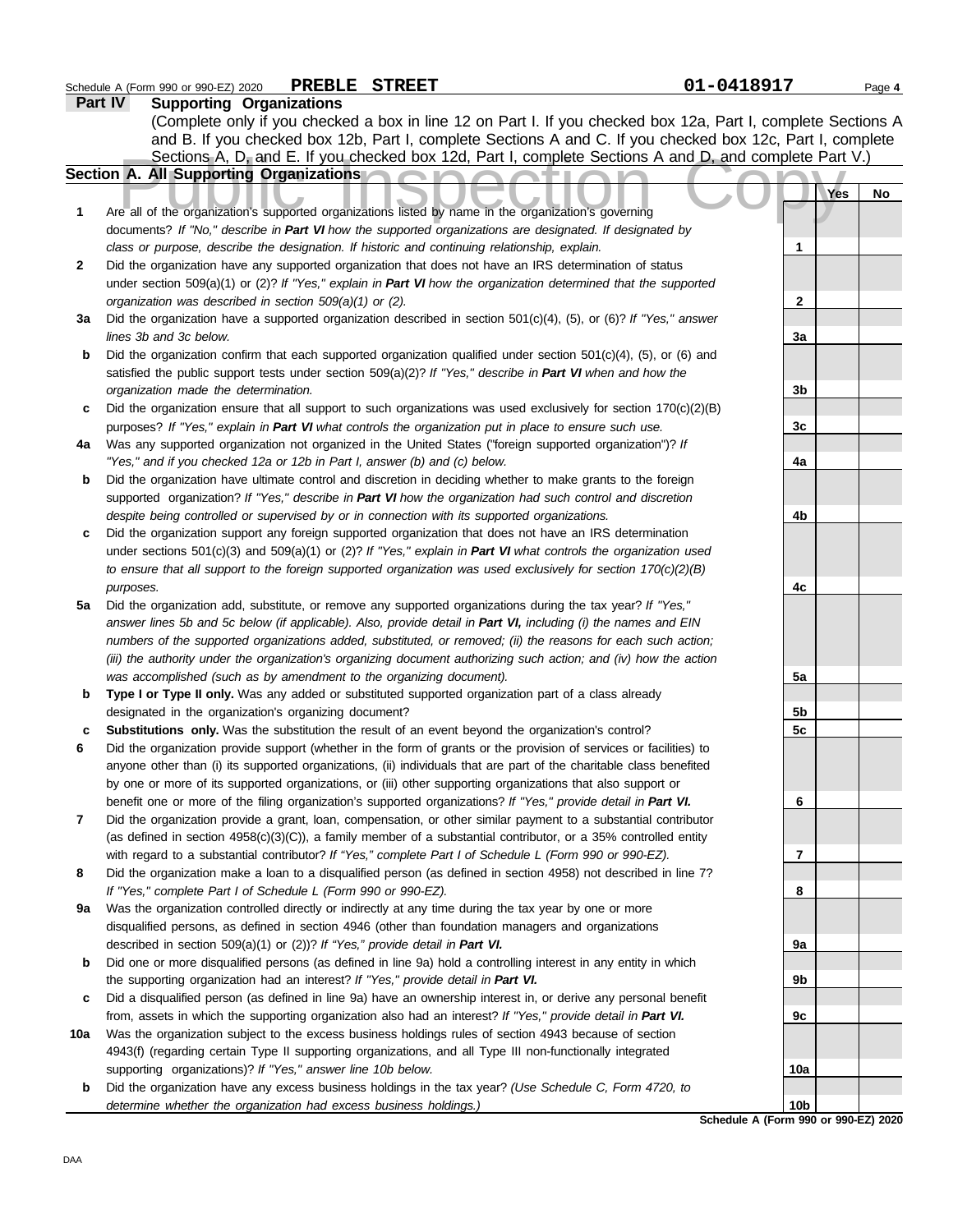|              | PREBLE STREET<br>Schedule A (Form 990 or 990-EZ) 2020                                                                                                                                                                            | 01-0418917      |     | Page 5    |
|--------------|----------------------------------------------------------------------------------------------------------------------------------------------------------------------------------------------------------------------------------|-----------------|-----|-----------|
|              | Part IV<br><b>Supporting Organizations (continued)</b>                                                                                                                                                                           |                 |     |           |
|              |                                                                                                                                                                                                                                  |                 | Yes | No        |
| 11           | Has the organization accepted a gift or contribution from any of the following persons?                                                                                                                                          |                 |     |           |
| a            | A person who directly or indirectly controls, either alone or together with persons described in lines 11b and                                                                                                                   |                 |     |           |
|              | 11c below, the governing body of a supported organization?                                                                                                                                                                       | 11a             |     |           |
|              | <b>b</b> A family member of a person described in line 11a above?                                                                                                                                                                | 11 <sub>b</sub> |     |           |
|              | c A 35% controlled entity of a person described in line 11a or 11b above? If "Yes" to line 11a, 11b, or 11c, provide                                                                                                             |                 |     |           |
|              | detail in Part VI.                                                                                                                                                                                                               | 11c             |     |           |
|              | Section B. Type I Supporting Organizations                                                                                                                                                                                       |                 |     |           |
|              |                                                                                                                                                                                                                                  |                 | Yes | No        |
| 1            | Did the governing body, members of the governing body, officers acting in their official capacity, or membership of one or                                                                                                       |                 |     |           |
|              | more supported organizations have the power to regularly appoint or elect at least a majority of the organization's officers,                                                                                                    |                 |     |           |
|              | directors, or trustees at all times during the tax year? If "No," describe in Part VI how the supported organization(s)                                                                                                          |                 |     |           |
|              | effectively operated, supervised, or controlled the organization's activities. If the organization had more than one supported                                                                                                   |                 |     |           |
|              | organization, describe how the powers to appoint and/or remove officers, directors, or trustees were allocated among the                                                                                                         |                 |     |           |
|              | supported organizations and what conditions or restrictions, if any, applied to such powers during the tax year.                                                                                                                 | 1               |     |           |
| $\mathbf{2}$ | Did the organization operate for the benefit of any supported organization other than the supported                                                                                                                              |                 |     |           |
|              | organization(s) that operated, supervised, or controlled the supporting organization? If "Yes," explain in Part                                                                                                                  |                 |     |           |
|              | VI how providing such benefit carried out the purposes of the supported organization(s) that operated,                                                                                                                           |                 |     |           |
|              | supervised, or controlled the supporting organization.<br><b>Section C. Type II Supporting Organizations</b>                                                                                                                     | $\mathbf{2}$    |     |           |
|              |                                                                                                                                                                                                                                  |                 | Yes | No        |
| 1            | Were a majority of the organization's directors or trustees during the tax year also a majority of the directors                                                                                                                 |                 |     |           |
|              | or trustees of each of the organization's supported organization(s)? If "No," describe in Part VI how control                                                                                                                    |                 |     |           |
|              | or management of the supporting organization was vested in the same persons that controlled or managed                                                                                                                           |                 |     |           |
|              | the supported organization(s).                                                                                                                                                                                                   | 1               |     |           |
|              | Section D. All Type III Supporting Organizations                                                                                                                                                                                 |                 |     |           |
|              |                                                                                                                                                                                                                                  |                 | Yes | <b>No</b> |
| 1            | Did the organization provide to each of its supported organizations, by the last day of the fifth month of the                                                                                                                   |                 |     |           |
|              | organization's tax year, (i) a written notice describing the type and amount of support provided during the prior tax                                                                                                            |                 |     |           |
|              | year, (ii) a copy of the Form 990 that was most recently filed as of the date of notification, and (iii) copies of the                                                                                                           |                 |     |           |
|              | organization's governing documents in effect on the date of notification, to the extent not previously provided?                                                                                                                 | 1               |     |           |
| $\mathbf{2}$ | Were any of the organization's officers, directors, or trustees either (i) appointed or elected by the supported                                                                                                                 |                 |     |           |
|              | organization(s) or (ii) serving on the governing body of a supported organization? If "No," explain in Part VI how                                                                                                               |                 |     |           |
|              | the organization maintained a close and continuous working relationship with the supported organization(s).                                                                                                                      | 2               |     |           |
| 3            | By reason of the relationship described in line 2, above, did the organization's supported organizations have                                                                                                                    |                 |     |           |
|              | a significant voice in the organization's investment policies and in directing the use of the organization's                                                                                                                     |                 |     |           |
|              | income or assets at all times during the tax year? If "Yes," describe in Part VI the role the organization's                                                                                                                     |                 |     |           |
|              | supported organizations played in this regard.                                                                                                                                                                                   | 3               |     |           |
|              | Section E. Type III Functionally-Integrated Supporting Organizations                                                                                                                                                             |                 |     |           |
| 1            | Check the box next to the method that the organization used to satisfy the Integral Part Test during the year (see instructions).                                                                                                |                 |     |           |
| a            | The organization satisfied the Activities Test. Complete line 2 below.                                                                                                                                                           |                 |     |           |
| b            | The organization is the parent of each of its supported organizations. Complete line 3 below.                                                                                                                                    |                 |     |           |
| c            | The organization supported a governmental entity. Describe in Part VI how you supported a governmental entity (see instructions).                                                                                                |                 |     |           |
| 2            | Activities Test. Answer lines 2a and 2b below.                                                                                                                                                                                   |                 | Yes | <b>No</b> |
| a            | Did substantially all of the organization's activities during the tax year directly further the exempt purposes of<br>the supported organization(s) to which the organization was responsive? If "Yes," then in Part VI identify |                 |     |           |
|              | those supported organizations and explain how these activities directly furthered their exempt purposes,                                                                                                                         |                 |     |           |
|              | how the organization was responsive to those supported organizations, and how the organization determined                                                                                                                        |                 |     |           |
|              | that these activities constituted substantially all of its activities.                                                                                                                                                           | 2a              |     |           |
| b            | Did the activities described in line 2a, above, constitute activities that, but for the organization's involvement,                                                                                                              |                 |     |           |
|              | one or more of the organization's supported organization(s) would have been engaged in? If "Yes," explain in                                                                                                                     |                 |     |           |
|              | Part VI the reasons for the organization's position that its supported organization(s) would have engaged in                                                                                                                     |                 |     |           |
|              | these activities but for the organization's involvement.                                                                                                                                                                         | 2b              |     |           |
| 3            | Parent of Supported Organizations. Answer lines 3a and 3b below.                                                                                                                                                                 |                 |     |           |
| a            | Did the organization have the power to regularly appoint or elect a majority of the officers, directors, or                                                                                                                      |                 |     |           |
|              | trustees of each of the supported organizations? If "Yes" or "No," provide details in Part VI.                                                                                                                                   | 3a              |     |           |
| b            | Did the organization exercise a substantial degree of direction over the policies, programs, and activities of each                                                                                                              |                 |     |           |

Did the organization exercise a substantial degree of direction over the policies, programs, and activities of each of its supported organizations? *If "Yes," describe in Part VI the role played by the organization in this regard.*

DAA **Schedule A (Form 990 or 990-EZ) 2020 3b**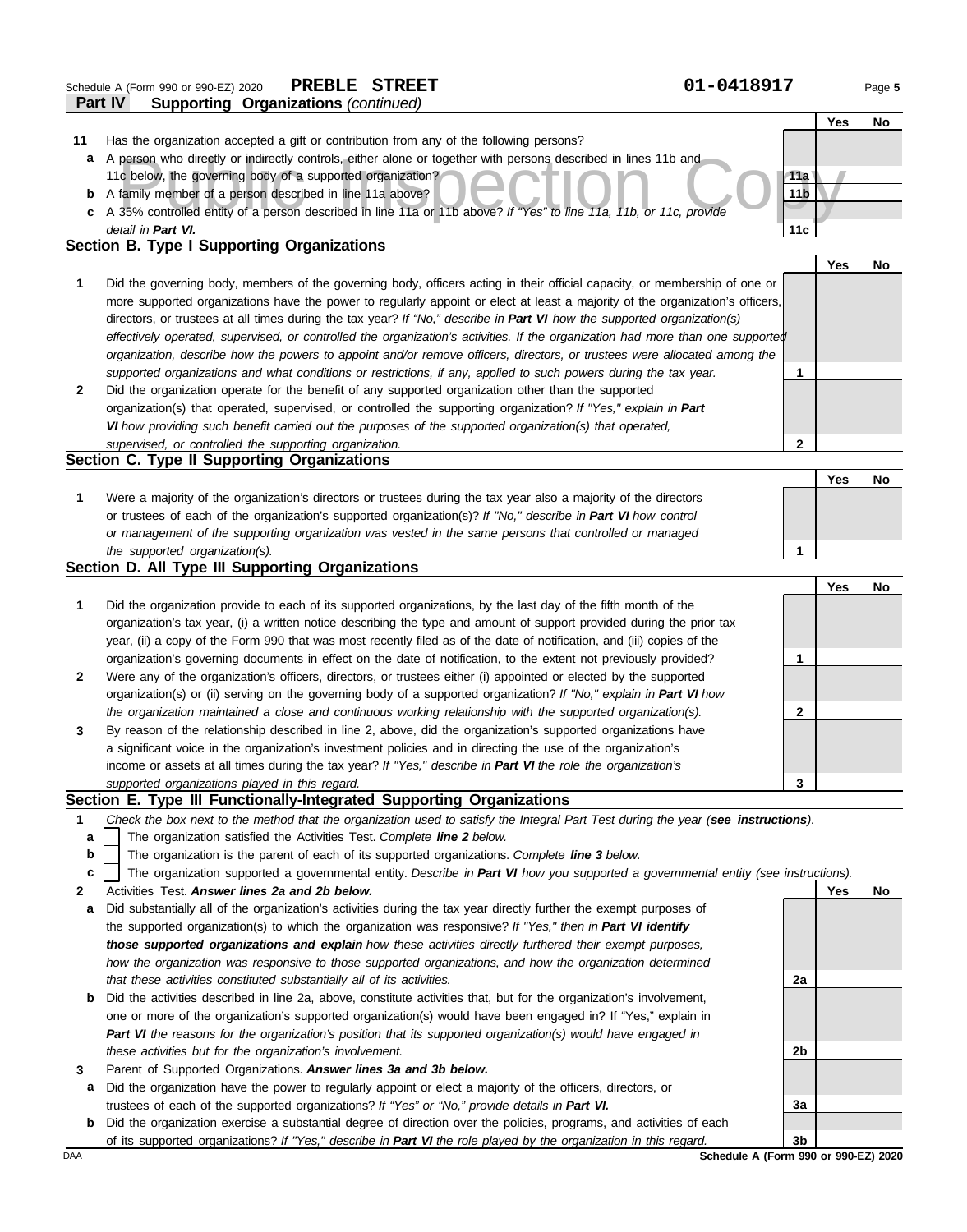|                | Part V<br>Type III Non-Functionally Integrated 509(a)(3) Supporting Organizations                                                |                         |                |                                |  |  |  |  |
|----------------|----------------------------------------------------------------------------------------------------------------------------------|-------------------------|----------------|--------------------------------|--|--|--|--|
| 1              | Check here if the organization satisfied the Integral Part Test as a qualifying trust on Nov. 20, 1970 (explain in Part VI). See |                         |                |                                |  |  |  |  |
|                | instructions. All other Type III non-functionally integrated supporting organizations must complete Sections A through E.        |                         |                |                                |  |  |  |  |
|                | Section A - Adjusted Net Income                                                                                                  |                         | (A) Prior Year | (B) Current Year               |  |  |  |  |
|                |                                                                                                                                  |                         |                | (optional)                     |  |  |  |  |
| 1              | Net short-term capital gain                                                                                                      | 1                       |                |                                |  |  |  |  |
| 2              | Recoveries of prior-year distributions                                                                                           | $\overline{\mathbf{2}}$ |                |                                |  |  |  |  |
| 3              | Other gross income (see instructions)                                                                                            | 3                       |                |                                |  |  |  |  |
| 4              | Add lines 1 through 3.                                                                                                           | 4                       |                |                                |  |  |  |  |
| 5              | Depreciation and depletion                                                                                                       | 5                       |                |                                |  |  |  |  |
| 6              | Portion of operating expenses paid or incurred for production or collection of                                                   |                         |                |                                |  |  |  |  |
|                | gross income or for management, conservation, or maintenance of property                                                         |                         |                |                                |  |  |  |  |
|                | held for production of income (see instructions)                                                                                 | 6                       |                |                                |  |  |  |  |
| $\mathbf{7}$   | Other expenses (see instructions)                                                                                                | $\overline{7}$          |                |                                |  |  |  |  |
|                | 8 Adjusted Net Income (subtract lines 5, 6, and 7 from line 4)                                                                   | 8                       |                |                                |  |  |  |  |
|                | Section B - Minimum Asset Amount                                                                                                 |                         | (A) Prior Year | (B) Current Year<br>(optional) |  |  |  |  |
|                | Aggregate fair market value of all non-exempt-use assets (see                                                                    |                         |                |                                |  |  |  |  |
| 1              |                                                                                                                                  |                         |                |                                |  |  |  |  |
|                | instructions for short tax year or assets held for part of year):                                                                | 1a                      |                |                                |  |  |  |  |
|                | a Average monthly value of securities                                                                                            | 1b                      |                |                                |  |  |  |  |
|                | <b>b</b> Average monthly cash balances                                                                                           |                         |                |                                |  |  |  |  |
|                | c Fair market value of other non-exempt-use assets                                                                               | 1c<br>1d                |                |                                |  |  |  |  |
|                | d Total (add lines 1a, 1b, and 1c)                                                                                               |                         |                |                                |  |  |  |  |
|                | e Discount claimed for blockage or other factors                                                                                 |                         |                |                                |  |  |  |  |
|                | (explain in detail in Part VI):                                                                                                  | $\mathbf{2}$            |                |                                |  |  |  |  |
|                | 2 Acquisition indebtedness applicable to non-exempt-use assets                                                                   | 3                       |                |                                |  |  |  |  |
| 3.             | Subtract line 2 from line 1d.                                                                                                    |                         |                |                                |  |  |  |  |
| 4              | Cash deemed held for exempt use. Enter 0.015 of line 3 (for greater amount,                                                      |                         |                |                                |  |  |  |  |
|                | see instructions).                                                                                                               | 4                       |                |                                |  |  |  |  |
| 5              | Net value of non-exempt-use assets (subtract line 4 from line 3)                                                                 | 5                       |                |                                |  |  |  |  |
| 6<br>7         | Multiply line 5 by 0.035.<br>Recoveries of prior-year distributions                                                              | 6<br>$\overline{7}$     |                |                                |  |  |  |  |
| 8              | Minimum Asset Amount (add line 7 to line 6)                                                                                      | 8                       |                |                                |  |  |  |  |
|                | Section C - Distributable Amount                                                                                                 |                         |                | <b>Current Year</b>            |  |  |  |  |
|                |                                                                                                                                  |                         |                |                                |  |  |  |  |
| 1              | Adjusted net income for prior year (from Section A, line 8, column A)                                                            | 1                       |                |                                |  |  |  |  |
| 2              | Enter 0.85 of line 1.                                                                                                            | $\mathbf 2$             |                |                                |  |  |  |  |
|                | Minimum asset amount for prior year (from Section B, line 8, column A)                                                           | 3                       |                |                                |  |  |  |  |
| 4              | Enter greater of line 2 or line 3.                                                                                               | 4                       |                |                                |  |  |  |  |
| 5              | Income tax imposed in prior year                                                                                                 | 5                       |                |                                |  |  |  |  |
| 6              | Distributable Amount. Subtract line 5 from line 4, unless subject to                                                             |                         |                |                                |  |  |  |  |
|                | emergency temporary reduction (see instructions).                                                                                | 6                       |                |                                |  |  |  |  |
| $\overline{7}$ | Check here if the current year is the organization's first as a non-functionally integrated Type III supporting organization     |                         |                |                                |  |  |  |  |
|                | (see instructions).                                                                                                              |                         |                |                                |  |  |  |  |

**Schedule A (Form 990 or 990-EZ) 2020 PREBLE STREET 12 COLOMBER 1000 COLO 11 COLO 12 B 917** Page 6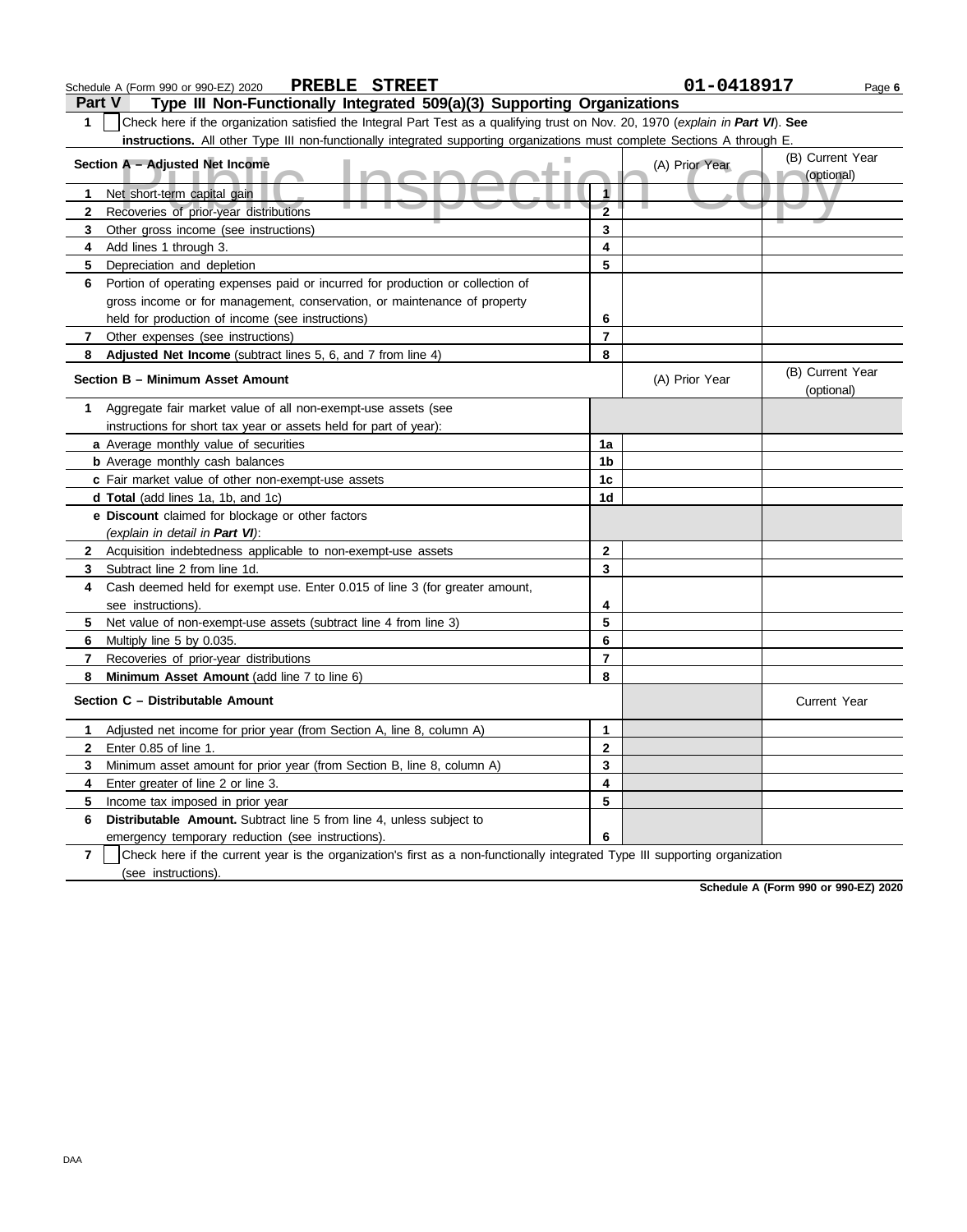Schedule A (Form 990 or 990-EZ) 2020 PREBLE STREET **1998** 01-0418917 Page 7 **PREBLE STREET 01-0418917**

| Type III Non-Functionally Integrated 509(a)(3) Supporting Organizations (continued)<br>Part V |                                                                                                                                          |                                    |                                                      |                                                  |  |
|-----------------------------------------------------------------------------------------------|------------------------------------------------------------------------------------------------------------------------------------------|------------------------------------|------------------------------------------------------|--------------------------------------------------|--|
| Section D - Distributions                                                                     | <b>Current Year</b>                                                                                                                      |                                    |                                                      |                                                  |  |
| 1                                                                                             | Amounts paid to supported organizations to accomplish exempt purposes                                                                    |                                    |                                                      |                                                  |  |
| $\mathbf{2}$                                                                                  | Amounts paid to perform activity that directly furthers exempt purposes of supported<br>organizations, in excess of income from activity |                                    |                                                      |                                                  |  |
| 3                                                                                             | Administrative expenses paid to accomplish exempt purposes of supported organizations                                                    |                                    |                                                      |                                                  |  |
| 4                                                                                             | Amounts paid to acquire exempt-use assets                                                                                                |                                    |                                                      |                                                  |  |
| 5                                                                                             | Qualified set-aside amounts (prior IRS approval required— <i>provide details in Part VI</i> )                                            |                                    |                                                      |                                                  |  |
| 6                                                                                             | Other distributions (describe in Part VI). See instructions.                                                                             |                                    |                                                      |                                                  |  |
| 7                                                                                             | Total annual distributions. Add lines 1 through 6.                                                                                       |                                    |                                                      |                                                  |  |
| 8                                                                                             | Distributions to attentive supported organizations to which the organization is responsive                                               |                                    |                                                      |                                                  |  |
|                                                                                               | (provide details in Part VI). See instructions.                                                                                          |                                    |                                                      |                                                  |  |
| 9                                                                                             | Distributable amount for 2020 from Section C, line 6                                                                                     |                                    |                                                      |                                                  |  |
| 10                                                                                            | Line 8 amount divided by line 9 amount                                                                                                   |                                    |                                                      |                                                  |  |
|                                                                                               | <b>Section E - Distribution Allocations (see instructions)</b>                                                                           | (i)<br><b>Excess Distributions</b> | (ii)<br><b>Underdistributions</b><br><b>Pre-2020</b> | (iii)<br><b>Distributable</b><br>Amount for 2020 |  |
| 1                                                                                             | Distributable amount for 2020 from Section C, line 6                                                                                     |                                    |                                                      |                                                  |  |
| $\mathbf{2}$                                                                                  | Underdistributions, if any, for years prior to 2020                                                                                      |                                    |                                                      |                                                  |  |
|                                                                                               | (reasonable cause required-explain in Part VI). See                                                                                      |                                    |                                                      |                                                  |  |
|                                                                                               | instructions.                                                                                                                            |                                    |                                                      |                                                  |  |
| 3                                                                                             | Excess distributions carryover, if any, to 2020                                                                                          |                                    |                                                      |                                                  |  |
|                                                                                               | <b>a</b> From 2015<br><b>b</b> From $2016$                                                                                               |                                    |                                                      |                                                  |  |
|                                                                                               | <b>c</b> From 2017                                                                                                                       |                                    |                                                      |                                                  |  |
|                                                                                               |                                                                                                                                          |                                    |                                                      |                                                  |  |
|                                                                                               | e From 2019                                                                                                                              |                                    |                                                      |                                                  |  |
|                                                                                               | f Total of lines 3a through 3e                                                                                                           |                                    |                                                      |                                                  |  |
|                                                                                               | <b>g</b> Applied to underdistributions of prior years                                                                                    |                                    |                                                      |                                                  |  |
|                                                                                               | h Applied to 2020 distributable amount                                                                                                   |                                    |                                                      |                                                  |  |
| Ť.                                                                                            | Carryover from 2015 not applied (see instructions)                                                                                       |                                    |                                                      |                                                  |  |
|                                                                                               | Remainder. Subtract lines 3g, 3h, and 3i from line 3f.                                                                                   |                                    |                                                      |                                                  |  |
| 4                                                                                             | Distributions for 2020 from                                                                                                              |                                    |                                                      |                                                  |  |
|                                                                                               | \$<br>Section D, line 7:                                                                                                                 |                                    |                                                      |                                                  |  |
|                                                                                               | <b>a</b> Applied to underdistributions of prior years                                                                                    |                                    |                                                      |                                                  |  |
|                                                                                               | <b>b</b> Applied to 2020 distributable amount                                                                                            |                                    |                                                      |                                                  |  |
|                                                                                               | c Remainder. Subtract lines 4a and 4b from line 4.                                                                                       |                                    |                                                      |                                                  |  |
| 5                                                                                             | Remaining underdistributions for years prior to 2020, if                                                                                 |                                    |                                                      |                                                  |  |
|                                                                                               | any. Subtract lines 3g and 4a from line 2. For result                                                                                    |                                    |                                                      |                                                  |  |
|                                                                                               | greater than zero, explain in Part VI. See instructions.                                                                                 |                                    |                                                      |                                                  |  |
| 6                                                                                             | Remaining underdistributions for 2020 Subtract lines 3h                                                                                  |                                    |                                                      |                                                  |  |
|                                                                                               | and 4b from line 1. For result greater than zero, explain in                                                                             |                                    |                                                      |                                                  |  |
|                                                                                               | Part VI. See instructions.                                                                                                               |                                    |                                                      |                                                  |  |
| 7                                                                                             | Excess distributions carryover to 2021. Add lines 3j                                                                                     |                                    |                                                      |                                                  |  |
|                                                                                               | and 4c.                                                                                                                                  |                                    |                                                      |                                                  |  |
| 8                                                                                             | Breakdown of line 7:                                                                                                                     |                                    |                                                      |                                                  |  |
|                                                                                               |                                                                                                                                          |                                    |                                                      |                                                  |  |
|                                                                                               | <b>b</b> Excess from 2017                                                                                                                |                                    |                                                      |                                                  |  |
|                                                                                               |                                                                                                                                          |                                    |                                                      |                                                  |  |
|                                                                                               | e Excess from 2020                                                                                                                       |                                    |                                                      |                                                  |  |
|                                                                                               |                                                                                                                                          |                                    |                                                      |                                                  |  |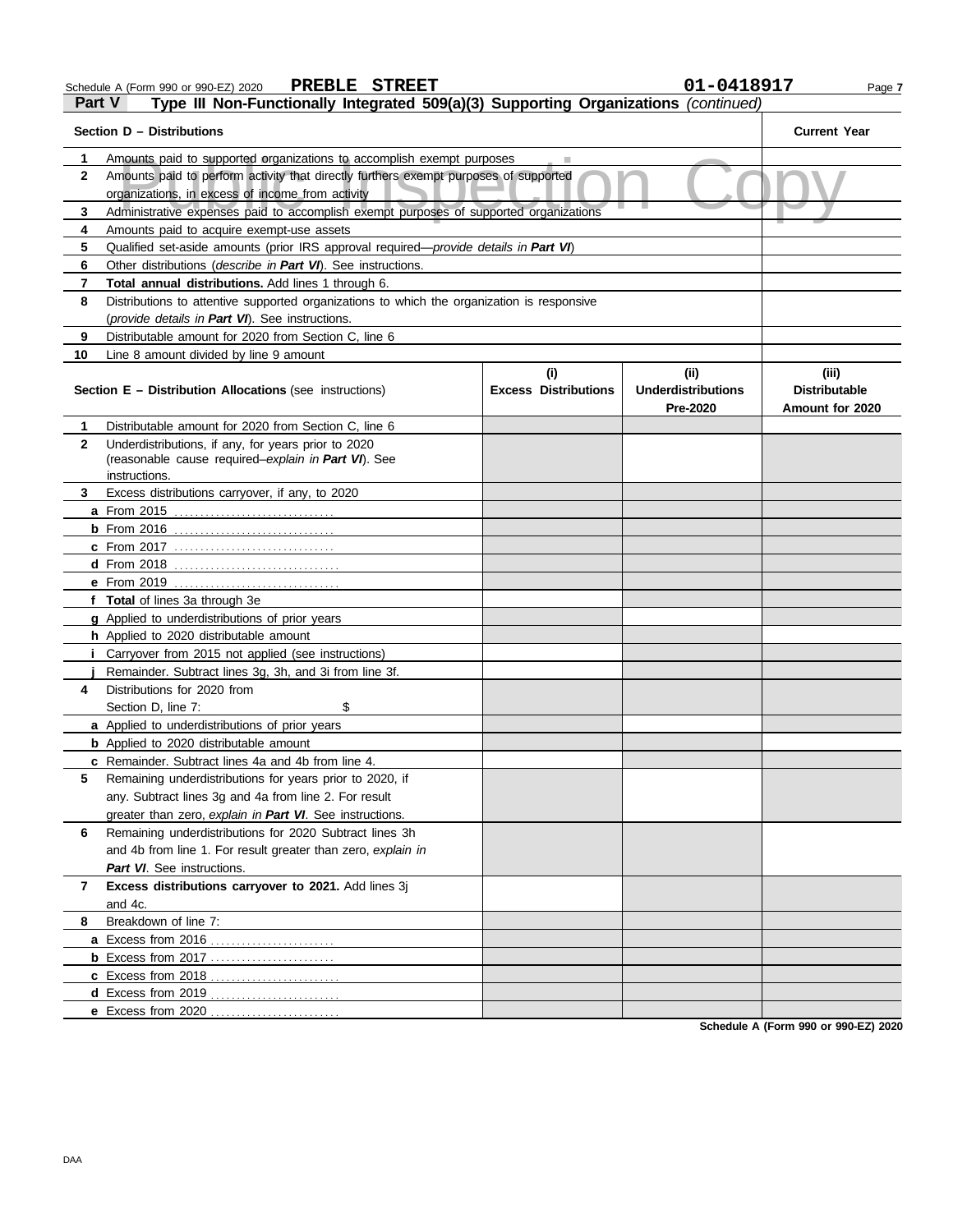|         | Schedule A (Form 990 or 990-EZ) 2020   | PREBLE STREET |             | 01-0418917                                                                                                                                                                                                                                                                                                                                                                                                                                                                                | Page 8 |
|---------|----------------------------------------|---------------|-------------|-------------------------------------------------------------------------------------------------------------------------------------------------------------------------------------------------------------------------------------------------------------------------------------------------------------------------------------------------------------------------------------------------------------------------------------------------------------------------------------------|--------|
| Part VI |                                        |               |             | Supplemental Information. Provide the explanations required by Part II, line 10; Part II, line 17a or 17b; Part<br>III, line 12; Part IV, Section A, lines 1, 2, 3b, 3c, 4b, 4c, 5a, 6, 9a, 9b, 9c, 11a, 11b, and 11c; Part IV, Section<br>B, lines 1 and 2; Part IV, Section C, line 1; Part IV, Section D, lines 2 and 3; Part IV, Section E, lines 1c, 2a, 2b,<br>3a, and 3b; Part V, line 1; Part V, Section B, line 1e; Part V, Section D, lines 5, 6, and 8; and Part V, Section E, |        |
|         |                                        |               |             | lines 2, 5, and 6. Also complete this part for any additional information. (See instructions.)                                                                                                                                                                                                                                                                                                                                                                                            |        |
|         | PART II, LINE 10 - OTHER INCOME DETAIL |               |             |                                                                                                                                                                                                                                                                                                                                                                                                                                                                                           |        |
|         | OTHER INCOME                           |               | \$<br>2,040 |                                                                                                                                                                                                                                                                                                                                                                                                                                                                                           |        |
|         |                                        |               |             |                                                                                                                                                                                                                                                                                                                                                                                                                                                                                           |        |
|         |                                        |               |             |                                                                                                                                                                                                                                                                                                                                                                                                                                                                                           |        |
|         |                                        |               |             |                                                                                                                                                                                                                                                                                                                                                                                                                                                                                           |        |
|         |                                        |               |             |                                                                                                                                                                                                                                                                                                                                                                                                                                                                                           |        |
|         |                                        |               |             |                                                                                                                                                                                                                                                                                                                                                                                                                                                                                           |        |
|         |                                        |               |             |                                                                                                                                                                                                                                                                                                                                                                                                                                                                                           |        |
|         |                                        |               |             |                                                                                                                                                                                                                                                                                                                                                                                                                                                                                           |        |
|         |                                        |               |             |                                                                                                                                                                                                                                                                                                                                                                                                                                                                                           |        |
|         |                                        |               |             |                                                                                                                                                                                                                                                                                                                                                                                                                                                                                           |        |
|         |                                        |               |             |                                                                                                                                                                                                                                                                                                                                                                                                                                                                                           |        |
|         |                                        |               |             |                                                                                                                                                                                                                                                                                                                                                                                                                                                                                           |        |
|         |                                        |               |             |                                                                                                                                                                                                                                                                                                                                                                                                                                                                                           |        |
|         |                                        |               |             |                                                                                                                                                                                                                                                                                                                                                                                                                                                                                           |        |
|         |                                        |               |             |                                                                                                                                                                                                                                                                                                                                                                                                                                                                                           |        |
|         |                                        |               |             |                                                                                                                                                                                                                                                                                                                                                                                                                                                                                           |        |
|         |                                        |               |             |                                                                                                                                                                                                                                                                                                                                                                                                                                                                                           |        |
|         |                                        |               |             |                                                                                                                                                                                                                                                                                                                                                                                                                                                                                           |        |
|         |                                        |               |             |                                                                                                                                                                                                                                                                                                                                                                                                                                                                                           |        |
|         |                                        |               |             |                                                                                                                                                                                                                                                                                                                                                                                                                                                                                           |        |
|         |                                        |               |             |                                                                                                                                                                                                                                                                                                                                                                                                                                                                                           |        |
|         |                                        |               |             |                                                                                                                                                                                                                                                                                                                                                                                                                                                                                           |        |
|         |                                        |               |             |                                                                                                                                                                                                                                                                                                                                                                                                                                                                                           |        |
|         |                                        |               |             |                                                                                                                                                                                                                                                                                                                                                                                                                                                                                           |        |
|         |                                        |               |             |                                                                                                                                                                                                                                                                                                                                                                                                                                                                                           |        |
|         |                                        |               |             |                                                                                                                                                                                                                                                                                                                                                                                                                                                                                           |        |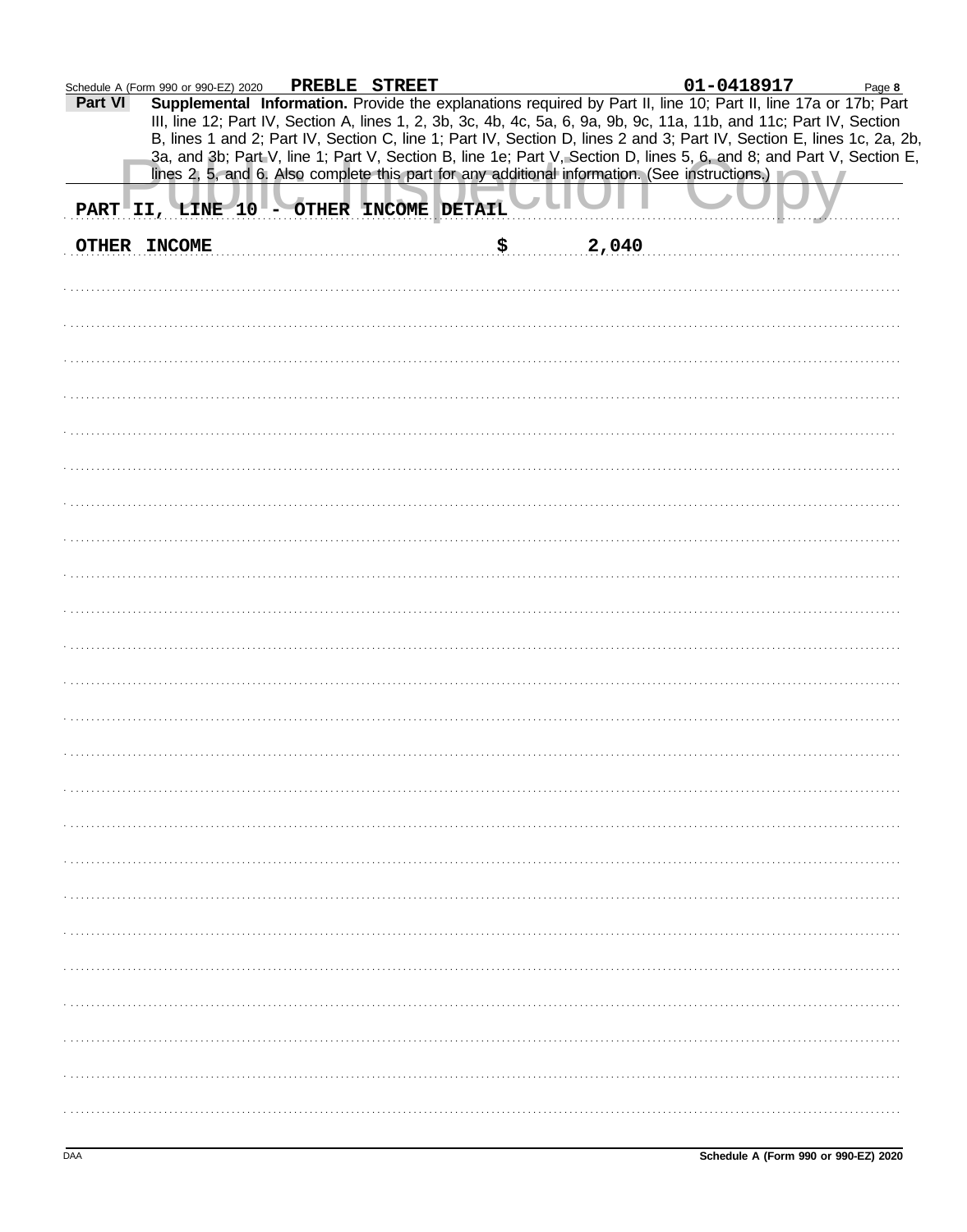| <b>Schedule B</b><br>(Form 990, 990-EZ,<br>or 990-PF)<br>Department of the Treasury                                      | <b>Schedule of Contributors</b><br>u Attach to Form 990, Form 990-EZ, or Form 990-PF.                                                                                                                                                                                    | OMB No. 1545-0047<br>2020                           |
|--------------------------------------------------------------------------------------------------------------------------|--------------------------------------------------------------------------------------------------------------------------------------------------------------------------------------------------------------------------------------------------------------------------|-----------------------------------------------------|
| Internal Revenue Service<br>Name of the organization<br><b>STREET</b><br>PREBLE<br><b>Organization type (check one):</b> | u Go to www.irs.gov/Form990 for the latest information.                                                                                                                                                                                                                  | <b>Employer identification number</b><br>01-0418917 |
| Filers of:                                                                                                               | Section:                                                                                                                                                                                                                                                                 |                                                     |
| Form 990 or 990-EZ                                                                                                       | X <br>501(c)<br>) (enter number) organization<br>3                                                                                                                                                                                                                       |                                                     |
| Form 990-PF                                                                                                              | $4947(a)(1)$ nonexempt charitable trust <b>not</b> treated as a private foundation<br>527 political organization<br>501(c)(3) exempt private foundation<br>4947(a)(1) nonexempt charitable trust treated as a private foundation<br>501(c)(3) taxable private foundation |                                                     |
|                                                                                                                          | Check if your organization is covered by the General Rule or a Special Rule.<br>Note: Only a section 501(a)(7) (8) ar (10) arganization can aboak boyes for both the Conoral Puls and a Special Puls, Sec                                                                |                                                     |

**Note:** Only a section 501(c)(7), (8), or (10) organization can check boxes for both the General Rule and a Special Rule. See **instructions** 

### **General Rule**

For an organization filing Form 990, 990-EZ, or 990-PF that received, during the year, contributions totaling \$5,000 or more (in money or property) from any one contributor. Complete Parts I and II. See instructions for determining a contributor's total contributions.

### **Special Rules**

 $\overline{X}$  For an organization described in section 501(c)(3) filing Form 990 or 990-EZ that met the 33<sup>1</sup>/3% support test of the regulations under sections 509(a)(1) and 170(b)(1)(A)(vi), that checked Schedule A (Form 990 or 990-EZ), Part II, line 13, 16a, or 16b, and that received from any one contributor, during the year, total contributions of the greater of **(1)** \$5,000; or **(2)** 2% of the amount on (i) Form 990, Part VIII, line 1h; or (ii) Form 990-EZ, line 1. Complete Parts I and II.

literary, or educational purposes, or for the prevention of cruelty to children or animals. Complete Parts I (entering For an organization described in section  $501(c)(7)$ ,  $(8)$ , or  $(10)$  filing Form 990 or 990-EZ that received from any one contributor, during the year, total contributions of more than \$1,000 *exclusively* for religious, charitable, scientific, "N/A" in column (b) instead of the contributor name and address), II, and III.

For an organization described in section 501(c)(7), (8), or (10) filing Form 990 or 990-EZ that received from any one contributor, during the year, contributions *exclusively* for religious, charitable, etc., purposes, but no such contributions totaled more than \$1,000. If this box is checked, enter here the total contributions that were received during the year for an *exclusively* religious, charitable, etc., purpose. Don't complete any of the parts unless the **General Rule** applies to this organization because it received *nonexclusively* religious, charitable, etc., contributions totaling \$5,000 or more during the year . . . . . . . . . . . . . . . . . . . . . . . . . . . . . . . . . . . . . . . . . . . . . . . . . . . . . . . . . . . . . . . . . . . . . . . . . . . .  $\triangleright$  \$

990-EZ, or 990-PF), but it **must** answer "No" on Part IV, line 2, of its Form 990; or check the box on line H of its Form 990-EZ or on its Form 990-PF, Part I, line 2, to certify that it doesn't meet the filing requirements of Schedule B (Form 990, 990-EZ, or 990-PF). **Caution:** An organization that isn't covered by the General Rule and/or the Special Rules doesn't file Schedule B (Form 990,

**For Paperwork Reduction Act Notice, see the instructions for Form 990, 990-EZ, or 990-PF.**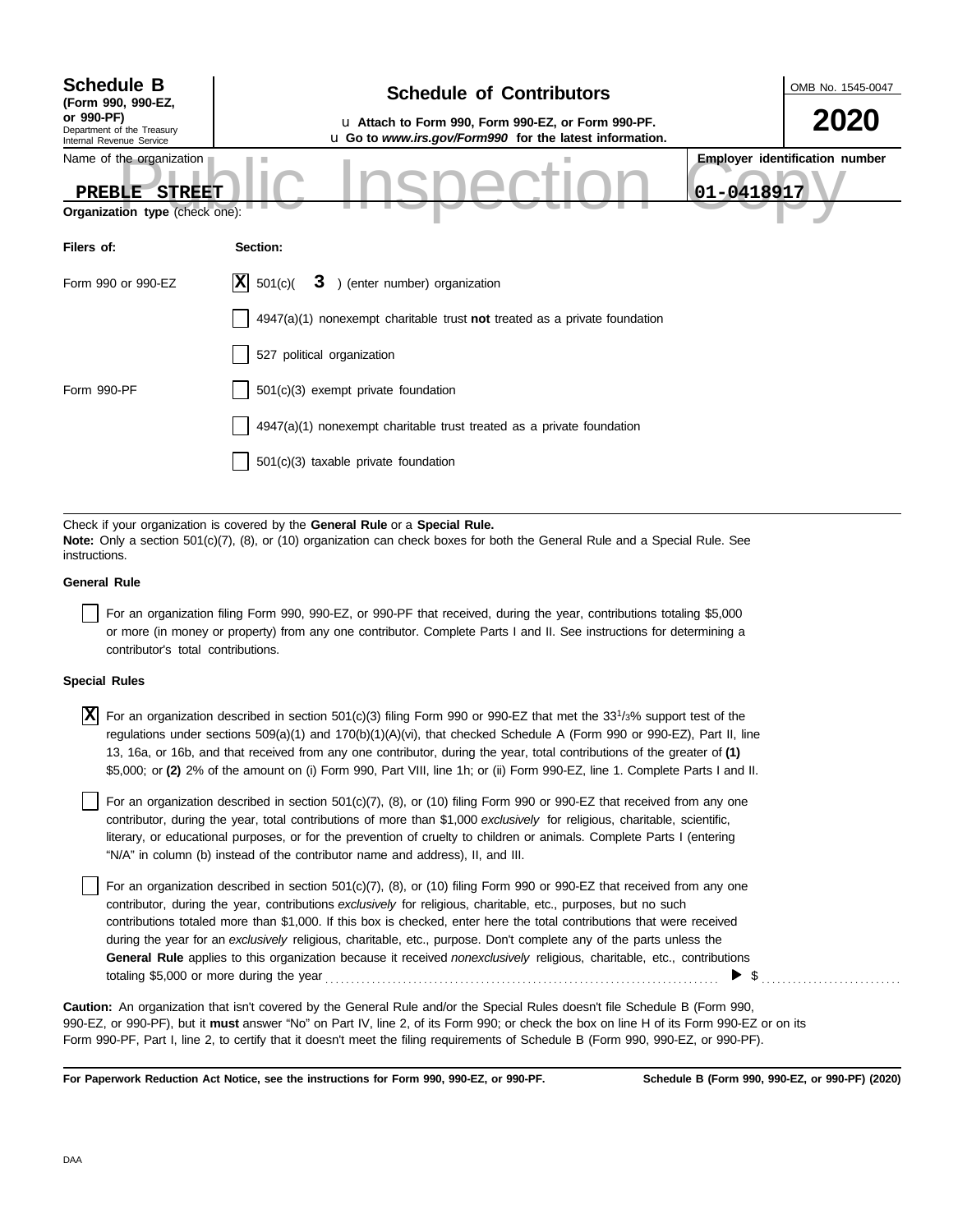|                         | Schedule B (Form 990, 990-EZ, or 990-PF) (2020)                                                |                                   | $\boldsymbol{2}$<br>PAGE 1 OF<br>Page 2                                                      |
|-------------------------|------------------------------------------------------------------------------------------------|-----------------------------------|----------------------------------------------------------------------------------------------|
| <b>PREBLE</b>           | Name of organization<br><b>STREET</b>                                                          |                                   | Employer identification number<br>01-0418917                                                 |
| Part I                  | Contributors (see instructions). Use duplicate copies of Part I if additional space is needed. |                                   |                                                                                              |
| (a)<br>No.              | (b)<br>Name, address, and ZIP + 4                                                              | (c)<br><b>Total contributions</b> | (d)<br>Type of contribution                                                                  |
| $\mathbf{1}$            |                                                                                                | 1,098,168<br>$\mathsf{S}$         | X<br>Person<br>Payroll<br>Noncash<br>(Complete Part II for<br>noncash contributions.)        |
| (a)                     | (b)                                                                                            | (c)                               | (d)                                                                                          |
| No.                     | Name, address, and ZIP + 4                                                                     | <b>Total contributions</b>        | Type of contribution                                                                         |
| $\frac{2}{\pi}$         |                                                                                                | 883,460<br>\$                     | Х<br>Person<br>Payroll<br>Noncash<br>(Complete Part II for<br>noncash contributions.)        |
| (a)                     | (b)                                                                                            | (c)                               | (d)                                                                                          |
| No.                     | Name, address, and ZIP + 4                                                                     | <b>Total contributions</b>        | Type of contribution                                                                         |
| $\mathbf{3}$            |                                                                                                | 4,812,839<br>\$                   | х<br>Person<br>Payroll<br><b>Noncash</b><br>(Complete Part II for<br>noncash contributions.) |
| (a)                     | (b)                                                                                            | (c)                               | (d)                                                                                          |
| No.                     | Name, address, and ZIP + 4                                                                     | <b>Total contributions</b>        | Type of contribution                                                                         |
| $\overline{\mathbf{4}}$ |                                                                                                | 710,524                           | Person<br><b>Payroll</b><br>図<br>Noncash<br>(Complete Part II for<br>noncash contributions.) |
| (a)                     | (b)                                                                                            | (c)                               | (d)                                                                                          |
| No.                     | Name, address, and ZIP + 4                                                                     | <b>Total contributions</b>        | Type of contribution                                                                         |
| $\overline{5}$          |                                                                                                | 804,955<br>\$                     | X<br>Person<br>Payroll<br><b>Noncash</b><br>(Complete Part II for<br>noncash contributions.) |
| (a)<br>No.              | (b)<br>Name, address, and ZIP + 4                                                              | (c)<br><b>Total contributions</b> | (d)<br>Type of contribution                                                                  |
| 6                       |                                                                                                | 3,426,207<br>$\frac{1}{2}$        | X<br>Person<br>Payroll<br><b>Noncash</b><br>(Complete Part II for<br>noncash contributions.) |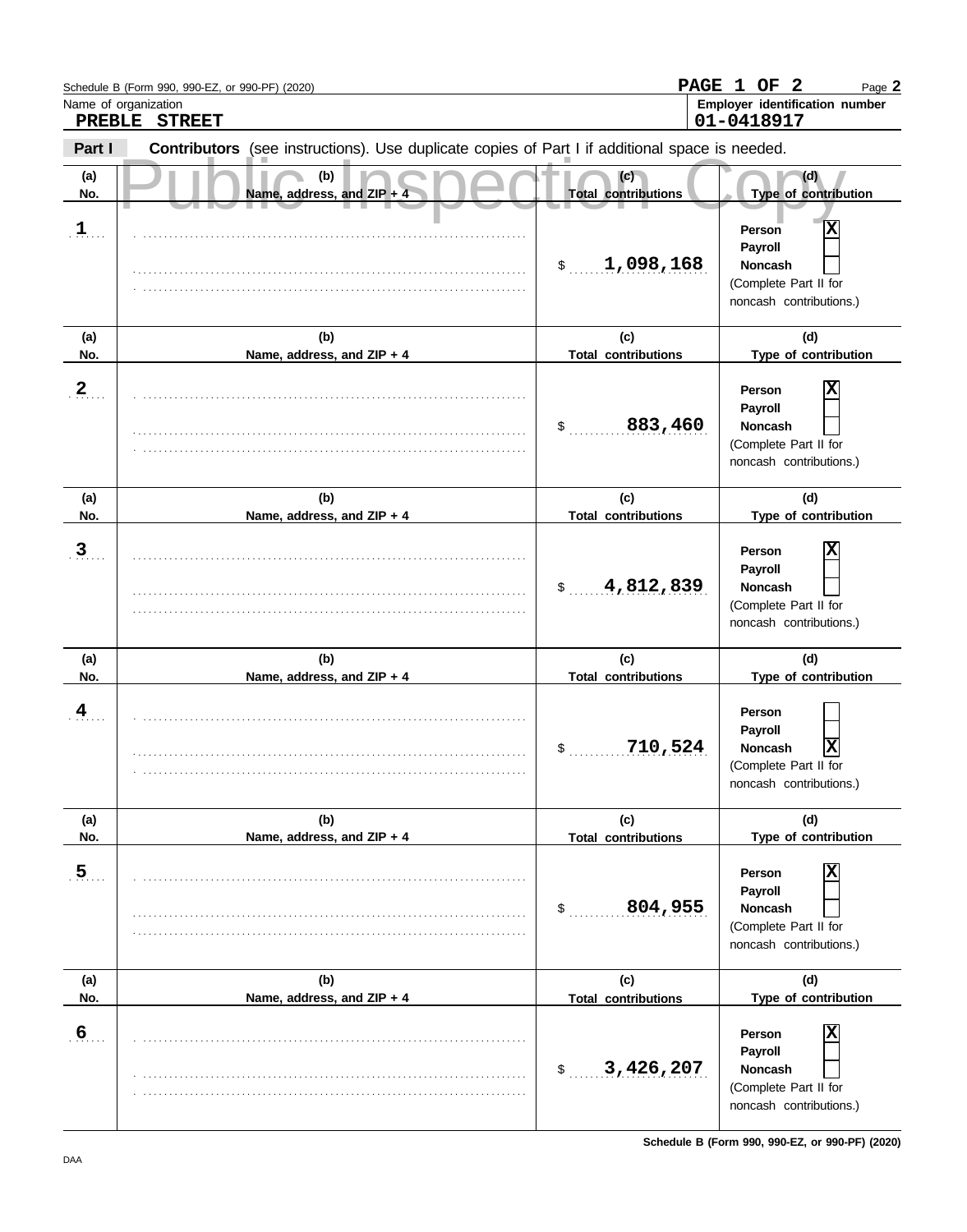|                | Schedule B (Form 990, 990-EZ, or 990-PF) (2020)                                                |                                   | PAGE 2 OF 2<br>Page 2                                                                                       |
|----------------|------------------------------------------------------------------------------------------------|-----------------------------------|-------------------------------------------------------------------------------------------------------------|
| <b>PREBLE</b>  | Name of organization<br><b>STREET</b>                                                          |                                   | Employer identification number<br>01-0418917                                                                |
| Part I         | Contributors (see instructions). Use duplicate copies of Part I if additional space is needed. |                                   |                                                                                                             |
| (a)<br>No.     | (b)<br>Name, address, and ZIP + 4                                                              | (c)<br><b>Total contributions</b> | (d)<br>Type of contribution                                                                                 |
| $\overline{Z}$ |                                                                                                | 738,437<br>\$                     | $\overline{\textbf{x}}$<br>Person<br>Payroll<br>Noncash<br>(Complete Part II for<br>noncash contributions.) |
| (a)            | (b)                                                                                            | (c)                               | (d)                                                                                                         |
| No.            | Name, address, and ZIP + 4                                                                     | <b>Total contributions</b>        | Type of contribution                                                                                        |
| $\overline{8}$ |                                                                                                | 1,274,000<br>\$                   | Person<br>Payroll<br>Noncash<br>(Complete Part II for<br>noncash contributions.)                            |
| (a)            | (b)                                                                                            | (c)                               | (d)                                                                                                         |
| No.            | Name, address, and ZIP + 4                                                                     | <b>Total contributions</b>        | Type of contribution                                                                                        |
|                |                                                                                                | \$                                | Person<br>Payroll<br><b>Noncash</b><br>(Complete Part II for<br>noncash contributions.)                     |
| (a)            | (b)                                                                                            | (c)                               | (d)                                                                                                         |
| No.            | Name, address, and ZIP + 4                                                                     | <b>Total contributions</b>        | Type of contribution                                                                                        |
|                |                                                                                                | $\mathsf{S}_{\text{max}}$         | Person<br>Payroll<br>Noncash<br>(Complete Part II for<br>noncash contributions.)                            |
| (a)            | (b)                                                                                            | (c)                               | (d)                                                                                                         |
| No.            | Name, address, and ZIP + 4                                                                     | <b>Total contributions</b>        | Type of contribution                                                                                        |
|                |                                                                                                | \$                                | Person<br>Payroll<br><b>Noncash</b><br>(Complete Part II for<br>noncash contributions.)                     |
| (a)<br>No.     | (b)<br>Name, address, and ZIP + 4                                                              | (c)<br><b>Total contributions</b> | (d)<br>Type of contribution                                                                                 |
|                |                                                                                                | \$                                | Person<br>Payroll<br><b>Noncash</b><br>(Complete Part II for<br>noncash contributions.)                     |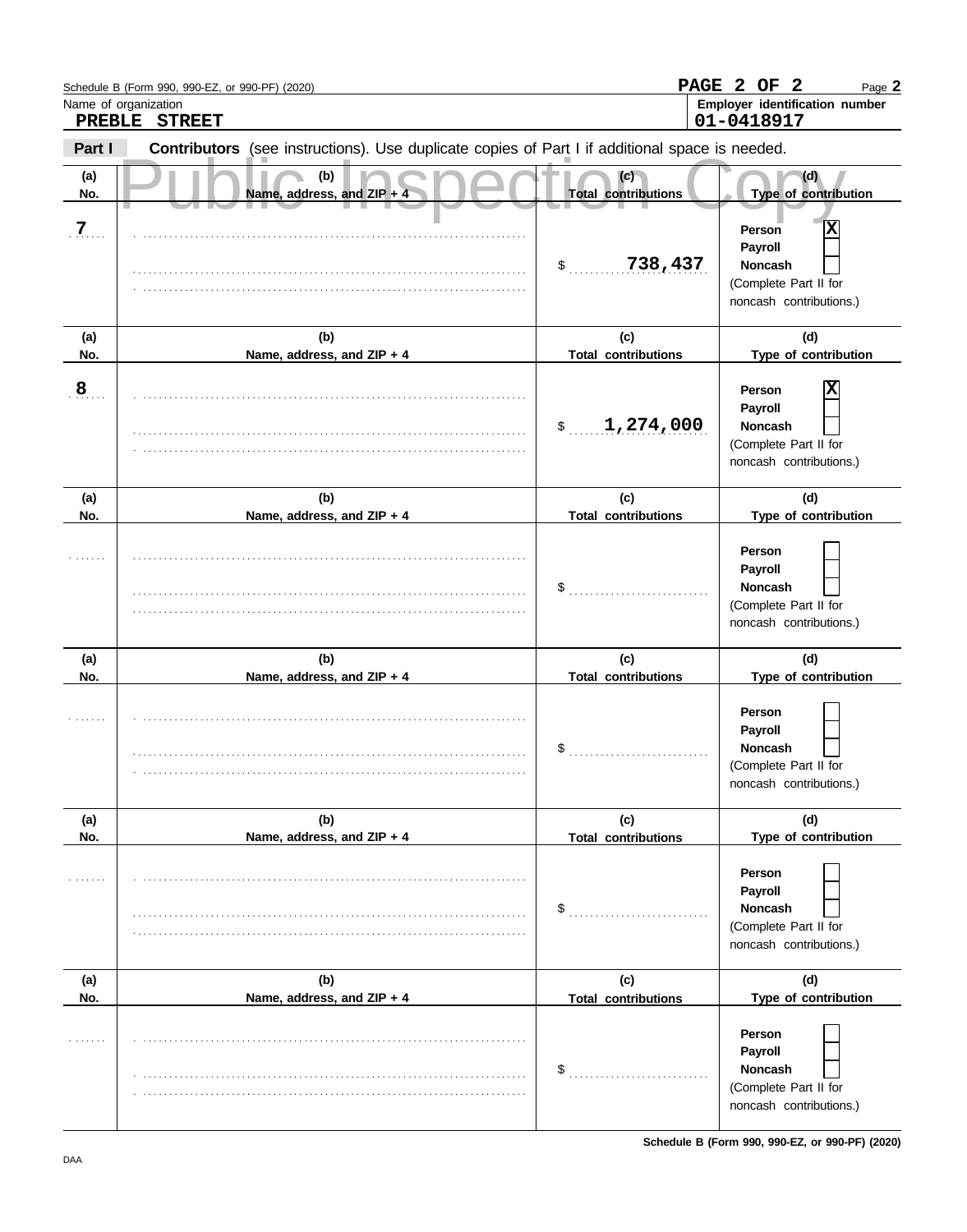|                                       | Schedule B (Form 990, 990-EZ, or 990-PF) (2020)                                                     |                                                 | <b>PAGE</b><br>1 OF<br>1<br>Page 3           |
|---------------------------------------|-----------------------------------------------------------------------------------------------------|-------------------------------------------------|----------------------------------------------|
| Name of organization<br><b>PREBLE</b> | <b>STREET</b>                                                                                       |                                                 | Employer identification number<br>01-0418917 |
| Part II                               | Noncash Property (see instructions). Use duplicate copies of Part II if additional space is needed. |                                                 |                                              |
| (a) No.<br>from<br>Part I             | Description of noncash property given                                                               | (c)<br>FMV (or estimate)<br>(See instructions.) | (d)<br>Date received                         |
| 4                                     | VARIOUS FOOD ITEMS                                                                                  | 710,524<br>$\mathsf{\$}$                        | .                                            |
| (a) No.<br>from<br>Part I             | (b)<br>Description of noncash property given                                                        | (c)<br>FMV (or estimate)<br>(See instructions.) | (d)<br>Date received                         |
| .                                     |                                                                                                     | \$                                              | .                                            |
| (a) No.<br>from<br>Part I             | (b)<br>Description of noncash property given                                                        | (c)<br>FMV (or estimate)<br>(See instructions.) | (d)<br>Date received                         |
| .                                     |                                                                                                     |                                                 | .                                            |
| (a) No.<br>from<br>Part I             | (b)<br>Description of noncash property given                                                        | (c)<br>FMV (or estimate)<br>(See instructions.) | (d)<br>Date received                         |
| .                                     |                                                                                                     | \$<br>.                                         | .                                            |
| (a) No.<br>from<br>Part I             | (b)<br>Description of noncash property given                                                        | (c)<br>FMV (or estimate)<br>(See instructions.) | (d)<br>Date received                         |
| .                                     |                                                                                                     | \$                                              | .                                            |
| (a) No.<br>from<br>Part I             | (b)<br>Description of noncash property given                                                        | (c)<br>FMV (or estimate)<br>(See instructions.) | (d)<br>Date received                         |
| .                                     |                                                                                                     | \$                                              | .                                            |

Schedule B (Form 990, 990-EZ, or 990-PF) (2020)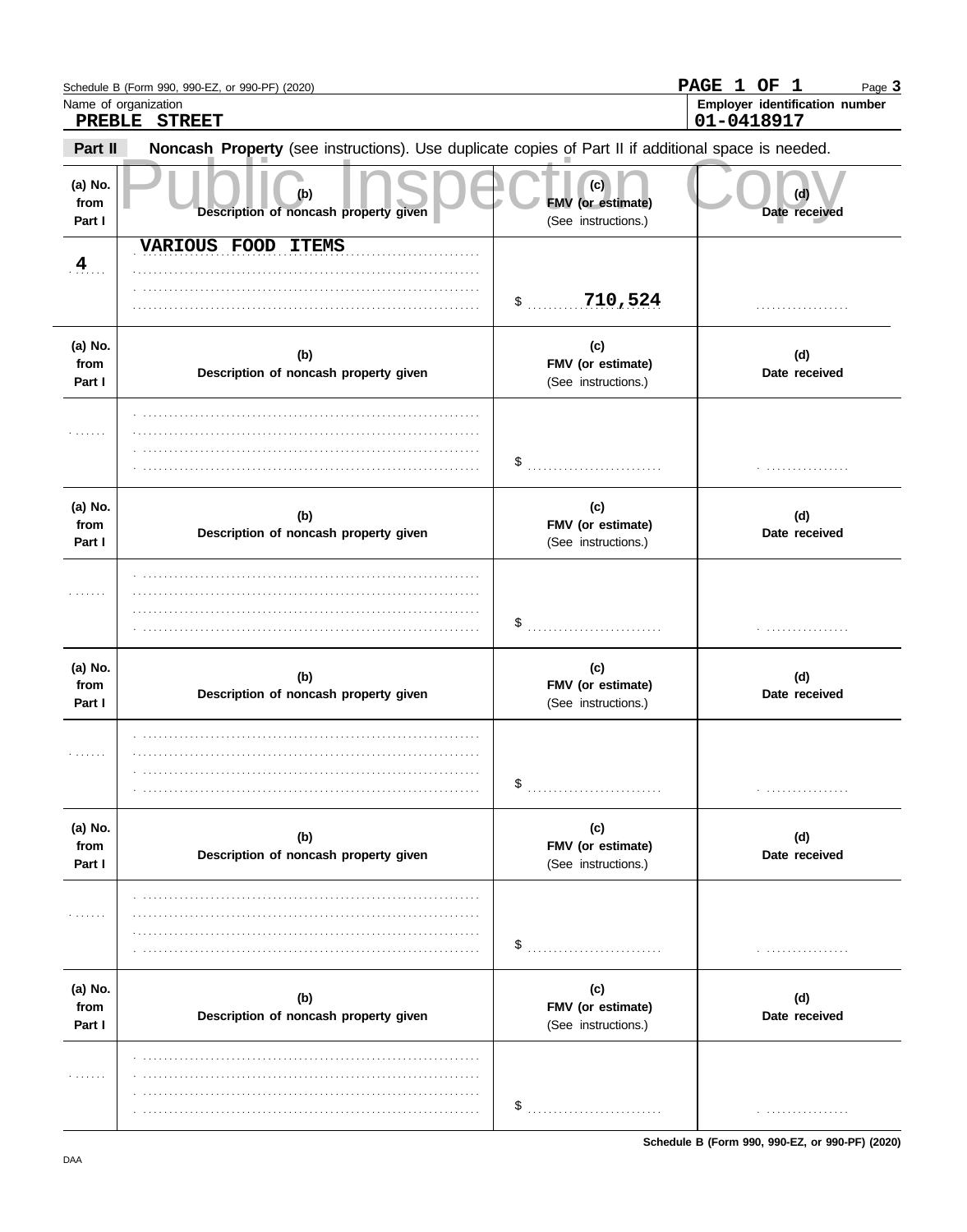| <b>SCHEDULE C</b>                                      |                                                                                                                                                                                                                                | <b>Political Campaign and Lobbying Activities</b>                               |                                       |                            | OMB No. 1545-0047                                |
|--------------------------------------------------------|--------------------------------------------------------------------------------------------------------------------------------------------------------------------------------------------------------------------------------|---------------------------------------------------------------------------------|---------------------------------------|----------------------------|--------------------------------------------------|
| (Form 990 or 990-EZ)                                   |                                                                                                                                                                                                                                | For Organizations Exempt From Income Tax Under section 501(c) and section 527   |                                       |                            |                                                  |
|                                                        |                                                                                                                                                                                                                                |                                                                                 |                                       |                            | <b>Open to Public</b>                            |
| Department of the Treasury<br>Internal Revenue Service | <b>u</b> Complete if the organization is described below.<br>$\mathbb{R}^n \times \mathbb{R}^n$                                                                                                                                | <b>u</b> Go to www.irs.gov/Form990 for instructions and the latest information. | L1 Attach to Form 990 or Form 990-EZ. |                            | <b>Inspection</b>                                |
|                                                        | If the organization answered "Yes," on Form 990, Part IV, line 3, or Form 990-EZ, Part V, line 46 (Political Campaign Activities), then                                                                                        |                                                                                 |                                       |                            |                                                  |
|                                                        | • Section 501(c)(3) organizations: Complete Parts I-A and B. Do not complete Part I-C.                                                                                                                                         |                                                                                 |                                       |                            |                                                  |
|                                                        | · Section 501(c) (other than section 501(c)(3)) organizations: Complete Parts I-A and C below. Do not complete Part I-B.                                                                                                       |                                                                                 |                                       |                            |                                                  |
|                                                        | · Section 527 organizations: Complete Part I-A only.                                                                                                                                                                           |                                                                                 |                                       |                            |                                                  |
|                                                        | If the organization answered "Yes," on Form 990, Part IV, line 4, or Form 990-EZ, Part VI, line 47 (Lobbying Activities), then                                                                                                 |                                                                                 |                                       |                            |                                                  |
|                                                        | · Section 501(c)(3) organizations that have filed Form 5768 (election under section 501(h)): Complete Part II-A. Do not complete Part II-B.                                                                                    |                                                                                 |                                       |                            |                                                  |
|                                                        | • Section 501(c)(3) organizations that have NOT filed Form 5768 (election under section 501(h)): Complete Part II-B. Do not complete Part II-A.                                                                                |                                                                                 |                                       |                            |                                                  |
|                                                        | If the organization answered "Yes," on Form 990, Part IV, line 5 (Proxy Tax) (See separate instructions) or Form 990-EZ, Part V, line 35c (Proxy                                                                               |                                                                                 |                                       |                            |                                                  |
| Tax) (See separate instructions), then                 |                                                                                                                                                                                                                                |                                                                                 |                                       |                            |                                                  |
|                                                        | • Section 501(c)(4), (5), or (6) organizations: Complete Part III.                                                                                                                                                             |                                                                                 |                                       |                            |                                                  |
| Name of organization                                   |                                                                                                                                                                                                                                |                                                                                 |                                       |                            | Employer identification number                   |
|                                                        | PREBLE STREET                                                                                                                                                                                                                  |                                                                                 |                                       | 01-0418917                 |                                                  |
| Part I-A                                               | Complete if the organization is exempt under section 501(c) or is a section 527 organization.                                                                                                                                  |                                                                                 |                                       |                            |                                                  |
|                                                        | 1 Provide a description of the organization's direct and indirect political campaign activities in Part IV. (See instructions for                                                                                              |                                                                                 |                                       |                            |                                                  |
| definition of "political campaign activities")         |                                                                                                                                                                                                                                |                                                                                 |                                       |                            |                                                  |
| 2                                                      | Political campaign activity expenditures (See instructions) [10] content content campaign activity expenditures (See instructions) [10] content content campaign activity expenditures (See instructions) [10] content content |                                                                                 |                                       |                            |                                                  |
|                                                        |                                                                                                                                                                                                                                |                                                                                 |                                       |                            |                                                  |
| Part I-B                                               | Complete if the organization is exempt under section 501(c)(3).                                                                                                                                                                |                                                                                 |                                       |                            |                                                  |
| 1.                                                     | Enter the amount of any excise tax incurred by the organization under section 4955 [[[[[[[[[[[[[[[[[[[[[[[[[[[                                                                                                                 |                                                                                 |                                       |                            |                                                  |
| 2                                                      |                                                                                                                                                                                                                                |                                                                                 |                                       |                            |                                                  |
| 3                                                      |                                                                                                                                                                                                                                |                                                                                 |                                       |                            | l Yes<br>No                                      |
| 4a Was a correction made?                              |                                                                                                                                                                                                                                |                                                                                 |                                       |                            | Yes<br>No                                        |
| <b>b</b> If "Yes," describe in Part IV.                | Complete if the organization is exempt under section 501(c), except section 501(c)(3).                                                                                                                                         |                                                                                 |                                       |                            |                                                  |
| <b>Part I-C</b>                                        |                                                                                                                                                                                                                                |                                                                                 |                                       |                            |                                                  |
| 1.                                                     | Enter the amount directly expended by the filing organization for section 527 exempt function                                                                                                                                  |                                                                                 |                                       |                            |                                                  |
| activities                                             | 2 Enter the amount of the filing organization's funds contributed to other organizations for section                                                                                                                           |                                                                                 |                                       |                            | <b>u</b> \$                                      |
|                                                        |                                                                                                                                                                                                                                |                                                                                 |                                       |                            |                                                  |
| 3.                                                     | Total exempt function expenditures. Add lines 1 and 2. Enter here and on Form 1120-POL,                                                                                                                                        |                                                                                 |                                       |                            |                                                  |
|                                                        |                                                                                                                                                                                                                                |                                                                                 |                                       |                            |                                                  |
|                                                        |                                                                                                                                                                                                                                |                                                                                 |                                       | $\mathbf{u}$ \$            | Yes<br>No                                        |
|                                                        | Enter the names, addresses and employer identification number (EIN) of all section 527 political organizations to which the filing                                                                                             |                                                                                 |                                       |                            |                                                  |
|                                                        | organization made payments. For each organization listed, enter the amount paid from the filing organization's funds. Also enter                                                                                               |                                                                                 |                                       |                            |                                                  |
|                                                        | the amount of political contributions received that were promptly and directly delivered to a separate political organization, such                                                                                            |                                                                                 |                                       |                            |                                                  |
|                                                        | as a separate segregated fund or a political action committee (PAC). If additional space is needed, provide information in Part IV.                                                                                            |                                                                                 |                                       |                            |                                                  |
|                                                        | (a) Name                                                                                                                                                                                                                       | (b) Address                                                                     | (c) EIN                               | (d) Amount paid from       | (e) Amount of political                          |
|                                                        |                                                                                                                                                                                                                                |                                                                                 |                                       | filing organization's      | contributions received and                       |
|                                                        |                                                                                                                                                                                                                                |                                                                                 |                                       | funds. If none, enter -0-. | promptly and directly<br>delivered to a separate |
|                                                        |                                                                                                                                                                                                                                |                                                                                 |                                       |                            | political organization.                          |
|                                                        |                                                                                                                                                                                                                                |                                                                                 |                                       |                            | If none, enter -0-.                              |
| (1)                                                    |                                                                                                                                                                                                                                |                                                                                 |                                       |                            |                                                  |
|                                                        |                                                                                                                                                                                                                                |                                                                                 |                                       |                            |                                                  |
| (2)                                                    |                                                                                                                                                                                                                                |                                                                                 |                                       |                            |                                                  |
|                                                        |                                                                                                                                                                                                                                |                                                                                 |                                       |                            |                                                  |
| (3)                                                    |                                                                                                                                                                                                                                |                                                                                 |                                       |                            |                                                  |
|                                                        |                                                                                                                                                                                                                                |                                                                                 |                                       |                            |                                                  |
| (4)                                                    |                                                                                                                                                                                                                                |                                                                                 |                                       |                            |                                                  |
|                                                        |                                                                                                                                                                                                                                |                                                                                 |                                       |                            |                                                  |
| (5)                                                    |                                                                                                                                                                                                                                |                                                                                 |                                       |                            |                                                  |
|                                                        |                                                                                                                                                                                                                                |                                                                                 |                                       |                            |                                                  |
| (6)                                                    |                                                                                                                                                                                                                                |                                                                                 |                                       |                            |                                                  |
|                                                        | For Paperwork Reduction Act Notice, see the Instructions for Form 990 or 990-EZ.                                                                                                                                               |                                                                                 |                                       |                            | Schedule C (Form 990 or 990-EZ) 2020             |
|                                                        |                                                                                                                                                                                                                                |                                                                                 |                                       |                            |                                                  |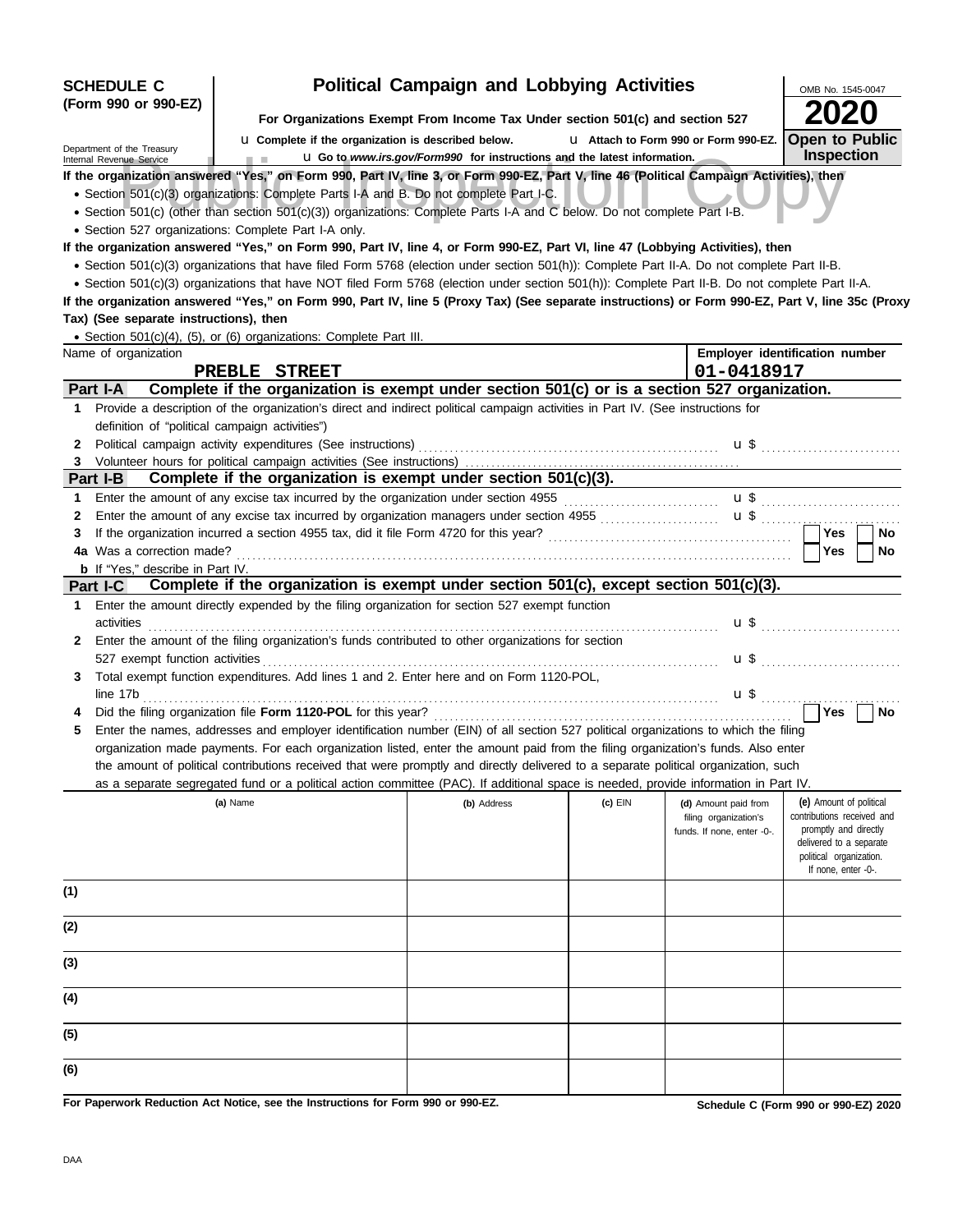**Schedule C (Form 990 or 990-EZ) 2020 PREBLE STREET 12 | CONSTRUSTED 101-0418917** Page 2

|   | Part II-A |                                                                                  | Complete if the organization is exempt under section 501(c)(3) and filed Form 5768 (election under                  |                                     |                                |  |  |
|---|-----------|----------------------------------------------------------------------------------|---------------------------------------------------------------------------------------------------------------------|-------------------------------------|--------------------------------|--|--|
|   |           | section 501(h)).                                                                 |                                                                                                                     |                                     |                                |  |  |
|   | A Check u |                                                                                  | if the filing organization belongs to an affiliated group (and list in Part IV each affiliated group member's name, |                                     |                                |  |  |
|   |           | address, EIN, expenses, and share of excess lobbying expenditures).              |                                                                                                                     |                                     |                                |  |  |
| B | Check u   |                                                                                  | if the filing organization checked box A and "limited control" provisions apply.                                    |                                     |                                |  |  |
|   |           |                                                                                  | <b>Limits on Lobbying Expenditures</b><br>(The term "expenditures" means amounts paid or incurred.)                 | (a) Filing<br>organization's totals | (b) Affiliated<br>group totals |  |  |
|   |           | 1a Total lobbying expenditures to influence public opinion (grassroots lobbying) | <u> 1999 - Johann Stoff, Amerikaansk kan</u>                                                                        |                                     |                                |  |  |
|   |           |                                                                                  |                                                                                                                     |                                     |                                |  |  |
|   |           |                                                                                  |                                                                                                                     |                                     |                                |  |  |
|   |           | d Other exempt purpose expenditures                                              |                                                                                                                     |                                     |                                |  |  |
|   |           |                                                                                  |                                                                                                                     |                                     |                                |  |  |
|   |           |                                                                                  | f Lobbying nontaxable amount. Enter the amount from the following table in both                                     |                                     |                                |  |  |
|   | columns.  |                                                                                  |                                                                                                                     |                                     |                                |  |  |
|   |           | If the amount on line 1e, column (a) or (b) is:                                  | The lobbying nontaxable amount is:                                                                                  |                                     |                                |  |  |
|   |           | Not over \$500,000                                                               | 20% of the amount on line 1e.                                                                                       |                                     |                                |  |  |
|   |           | Over \$500,000 but not over \$1,000,000                                          | \$100,000 plus 15% of the excess over \$500,000.                                                                    |                                     |                                |  |  |
|   |           | Over \$1,000,000 but not over \$1,500,000                                        | \$175,000 plus 10% of the excess over \$1,000,000.                                                                  |                                     |                                |  |  |
|   |           | Over \$1,500,000 but not over \$17,000,000                                       | \$225,000 plus 5% of the excess over \$1,500,000.                                                                   |                                     |                                |  |  |
|   |           | Over \$17,000,000                                                                | \$1,000,000.                                                                                                        |                                     |                                |  |  |
|   |           |                                                                                  |                                                                                                                     |                                     |                                |  |  |
|   |           |                                                                                  |                                                                                                                     |                                     |                                |  |  |
|   |           |                                                                                  |                                                                                                                     |                                     |                                |  |  |
|   |           |                                                                                  | j If there is an amount other than zero on either line 1h or line 1i, did the organization file Form 4720           |                                     |                                |  |  |
|   |           | reporting section 4911 tax for this year?                                        |                                                                                                                     |                                     | Yes<br>No                      |  |  |

**4-Year Averaging Period Under Section 501(h)**

## **(Some organizations that made a section 501(h) election do not have to complete all of the five columns below. See the separate instructions for lines 2a through 2f.)**

| Lobbying Expenditures During 4-Year Averaging Period                                   |            |          |            |            |           |  |  |
|----------------------------------------------------------------------------------------|------------|----------|------------|------------|-----------|--|--|
| Calendar year (or fiscal year<br>beginning in)                                         | (a) $2017$ | (b) 2018 | $(c)$ 2019 | $(d)$ 2020 | (e) Total |  |  |
| 2a Lobbying nontaxable amount                                                          |            |          |            |            |           |  |  |
| <b>b</b> Lobbying ceiling amount<br>$(150\% \text{ of line } 2a, \text{ column } (e))$ |            |          |            |            |           |  |  |
| c Total lobbying expenditures                                                          |            |          |            |            |           |  |  |
| <b>d</b> Grassroots nontaxable amount                                                  |            |          |            |            |           |  |  |
| e Grassroots ceiling amount<br>(150% of line 2d, column (e))                           |            |          |            |            |           |  |  |
| Grassroots lobbying expenditures                                                       |            |          |            |            |           |  |  |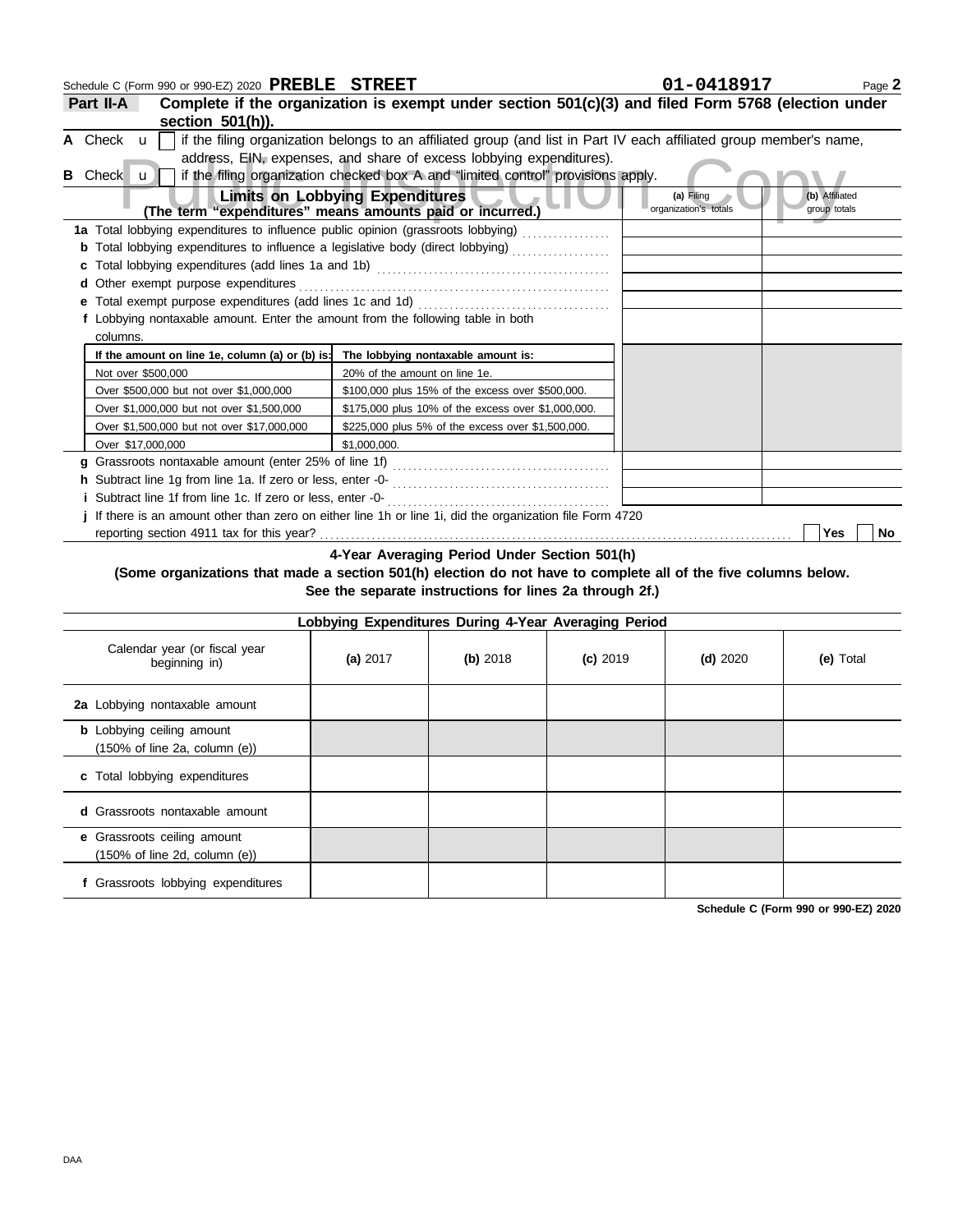| $\mathcal{C}% _{1}=C_{1}\left( \mathcal{C}\right)$ (Form 990 or 990-EZ) 2020 $\mathbf{PREBLE}$<br>Schedule C | <b>STREET</b> | -8917<br>`л | Page 2 |
|--------------------------------------------------------------------------------------------------------------|---------------|-------------|--------|
|                                                                                                              |               |             |        |

| Part II-B<br>Complete if the organization is exempt under section $501(c)(3)$ and has NOT filed Form 5768 |        |        |
|-----------------------------------------------------------------------------------------------------------|--------|--------|
| (election under section 501(h)).                                                                          |        |        |
|                                                                                                           | (a)    | (b)    |
| For each "Yes," response on lines 1a through 1i below, provide in Part IV a detailed                      |        |        |
| description of the lobbying activity.                                                                     | Yes No | Amount |

|    | description of the lobbying activity.                                                                                                                                                             | Yes         | No.         | <b>Amount</b>           |
|----|---------------------------------------------------------------------------------------------------------------------------------------------------------------------------------------------------|-------------|-------------|-------------------------|
| 1  | During the year, did the filing organization attempt to influence foreign, national, state, or local<br>legislation, including any attempt to influence public opinion on a legislative matter or |             |             |                         |
|    | referendum, through the use of:                                                                                                                                                                   |             |             |                         |
|    | a Volunteers?                                                                                                                                                                                     |             | х           |                         |
|    | <b>b</b> Paid staff or management (include compensation in expenses reported on lines 1c through 1i)?                                                                                             | X           |             |                         |
| c  | Media advertisements?                                                                                                                                                                             |             | X           |                         |
|    |                                                                                                                                                                                                   | $\mathbf X$ |             | 9,929                   |
|    |                                                                                                                                                                                                   |             | X           |                         |
|    |                                                                                                                                                                                                   |             | X           |                         |
| a  | Direct contact with legislators, their staffs, government officials, or a legislative body?                                                                                                       | $\mathbf X$ |             | 789                     |
|    | h Rallies, demonstrations, seminars, conventions, speeches, lectures, or any similar means?                                                                                                       |             | X           |                         |
|    | <i>i</i> Other activities?                                                                                                                                                                        |             | X           |                         |
|    | j Total. Add lines 1c through 1i                                                                                                                                                                  |             |             | 10,718                  |
|    |                                                                                                                                                                                                   |             | X           |                         |
|    | <b>b</b> If "Yes," enter the amount of any tax incurred under section 4912                                                                                                                        |             |             |                         |
|    | c If "Yes," enter the amount of any tax incurred by organization managers under section 4912                                                                                                      |             |             |                         |
|    |                                                                                                                                                                                                   |             |             |                         |
|    | Complete if the organization is exempt under section 501(c)(4), section 501(c)(5), or section<br>Part III-A<br>$501(c)(6)$ .                                                                      |             |             |                         |
|    |                                                                                                                                                                                                   |             |             | Yes<br>No               |
| 1. | Were substantially all (90% or more) dues received nondeductible by members?                                                                                                                      |             |             | 1                       |
| 2  |                                                                                                                                                                                                   |             |             | $\mathbf{2}$            |
| 3  | Did the organization agree to carry over lobbying and political campaign activity expenditures from the prior year?                                                                               |             |             | $\overline{\mathbf{3}}$ |
|    | Complete if the organization is exempt under section $501(c)(4)$ , section $501(c)(5)$ , or section<br>Part III-B                                                                                 |             |             |                         |
|    | 501(c)(6) and if either (a) BOTH Part III-A, lines 1 and 2, are answered "No" OR (b) Part III-A, line 3, is                                                                                       |             |             |                         |
|    | answered "Yes."                                                                                                                                                                                   |             |             |                         |
| 1  | Dues, assessments and similar amounts from members [11] contained assessments and similar amounts and similar                                                                                     |             | $\mathbf 1$ |                         |
| 2  | Section 162(e) nondeductible lobbying and political expenditures (do not include amounts of                                                                                                       |             |             |                         |
|    | political expenses for which the section 527(f) tax was paid).                                                                                                                                    |             |             |                         |
|    |                                                                                                                                                                                                   |             | 2a          |                         |
|    |                                                                                                                                                                                                   |             | 2b          |                         |
| с  | Total                                                                                                                                                                                             |             | 2c          |                         |
|    | Aggregate amount reported in section 6033(e)(1)(A) notices of nondeductible section 162(e) dues                                                                                                   |             | 3           |                         |
|    | If notices were sent and the amount on line 2c exceeds the amount on line 3, what portion of the                                                                                                  |             |             |                         |
|    | excess does the organization agree to carryover to the reasonable estimate of nondeductible lobbying                                                                                              |             |             |                         |
|    | and political expenditure next year?                                                                                                                                                              |             | 4           |                         |
|    |                                                                                                                                                                                                   |             | 5           |                         |
|    | <b>Part IV</b><br>Supplemental Information                                                                                                                                                        |             |             |                         |
|    | Provide the descriptions required for Part I-A, line 1; Part I-B, line 4; Part I-C, line 5; Part II-A (affiliated group list); Part II-A, lines 1 and                                             |             |             |                         |
|    | 2 (See instructions); and Part II-B, line 1. Also, complete this part for any additional information.                                                                                             |             |             |                         |
|    |                                                                                                                                                                                                   |             |             |                         |
|    | SCHEDULE C, PART I-A, LINE 1                                                                                                                                                                      |             |             |                         |

PREBLE STREET, THROUGH ITS ADVOCACY EFFORTS, AT TIMES, TESTIFIES AND

. . . . . . . . . . . . . . . . . . . . . . . . . . . . . . . . . . . . . . . . . . . . . . . . . . . . . . . . . . . . . . . . . . . . . . . . . . . . . . . . . . . . . . . . . . . . . . . . . . . . . . . . . . . . . . . . . . . . . . . . . . . . . . . . . . . . . . . . . . . . . . . . . . . . . . . . . . . . . . . . .

PROVIDES EDUCATION AROUND SPECIFIC LEGISLATION THAT AFFECTS HOMELESSNESS

AND LOW-INCOME PERSONS.

SCHEDULE  $C$ , PART II-B, LINE 1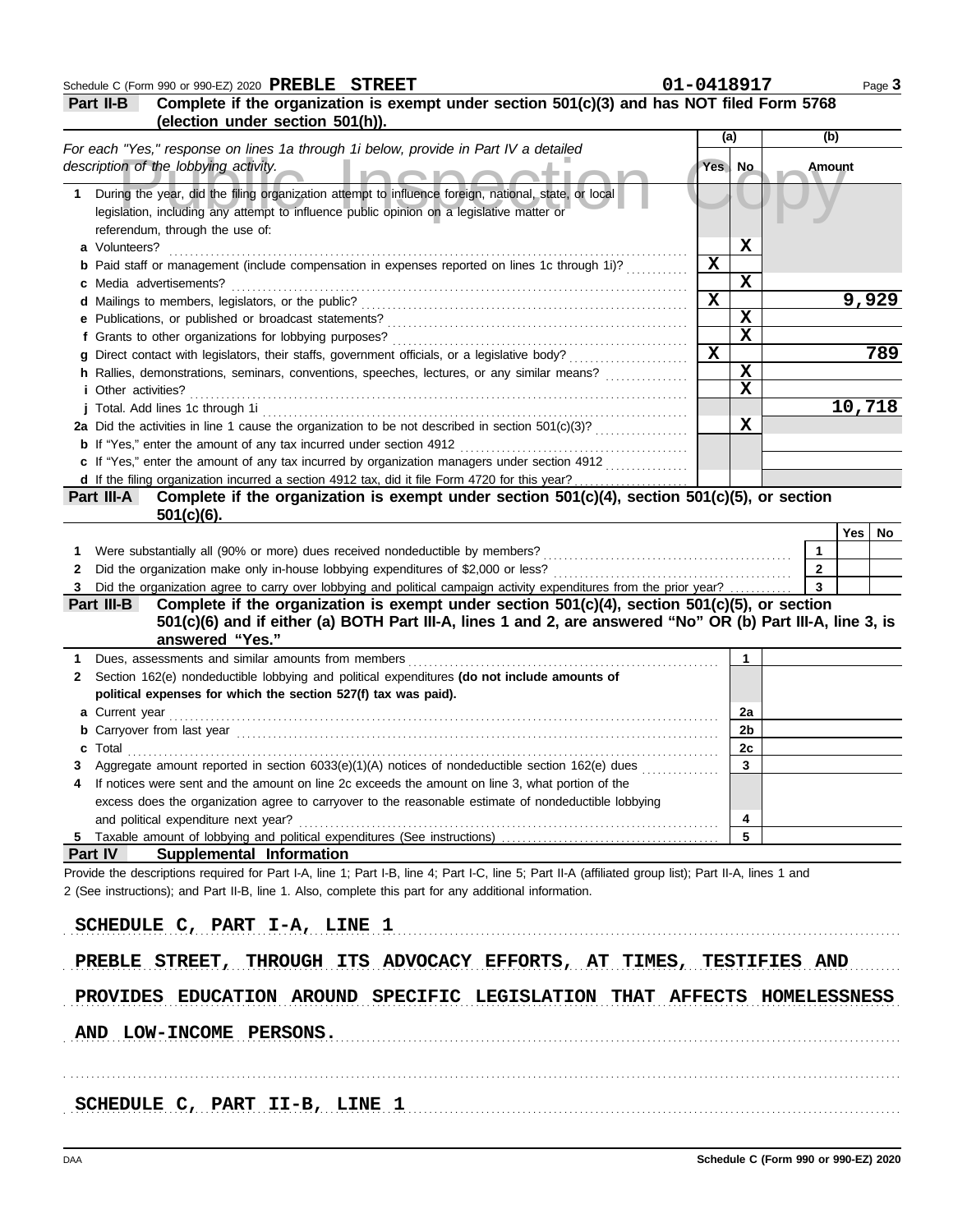| Schedule C (Form 990 or 990-EZ) 2020 PREBLE STREET |                                           |                          |       |  | 01-0418917                                                        | Page 4      |
|----------------------------------------------------|-------------------------------------------|--------------------------|-------|--|-------------------------------------------------------------------|-------------|
| Part IV                                            | Supplemental Information (continued)      |                          |       |  |                                                                   |             |
|                                                    |                                           |                          |       |  | LOBBYING ACTIVITY WAS ON A WIDE VARIETY OF ISSUES AND LEGISLATION | <b>THAT</b> |
|                                                    | AFFECTED HOMELESS AND LOW-INCOME PERSONS. | $\overline{\phantom{a}}$ | - Luc |  |                                                                   |             |
|                                                    |                                           |                          |       |  |                                                                   |             |
|                                                    |                                           |                          |       |  |                                                                   |             |
|                                                    |                                           |                          |       |  |                                                                   |             |
|                                                    |                                           |                          |       |  |                                                                   |             |
|                                                    |                                           |                          |       |  |                                                                   |             |
|                                                    |                                           |                          |       |  |                                                                   |             |
|                                                    |                                           |                          |       |  |                                                                   |             |
|                                                    |                                           |                          |       |  |                                                                   |             |
|                                                    |                                           |                          |       |  |                                                                   |             |
|                                                    |                                           |                          |       |  |                                                                   |             |
|                                                    |                                           |                          |       |  |                                                                   |             |
|                                                    |                                           |                          |       |  |                                                                   |             |
|                                                    |                                           |                          |       |  |                                                                   |             |
|                                                    |                                           |                          |       |  |                                                                   |             |
|                                                    |                                           |                          |       |  |                                                                   |             |
|                                                    |                                           |                          |       |  |                                                                   |             |
|                                                    |                                           |                          |       |  |                                                                   |             |
|                                                    |                                           |                          |       |  |                                                                   |             |
|                                                    |                                           |                          |       |  |                                                                   |             |
|                                                    |                                           |                          |       |  |                                                                   |             |
|                                                    |                                           |                          |       |  |                                                                   |             |
|                                                    |                                           |                          |       |  |                                                                   |             |
|                                                    |                                           |                          |       |  |                                                                   |             |
|                                                    |                                           |                          |       |  |                                                                   |             |
|                                                    |                                           |                          |       |  |                                                                   |             |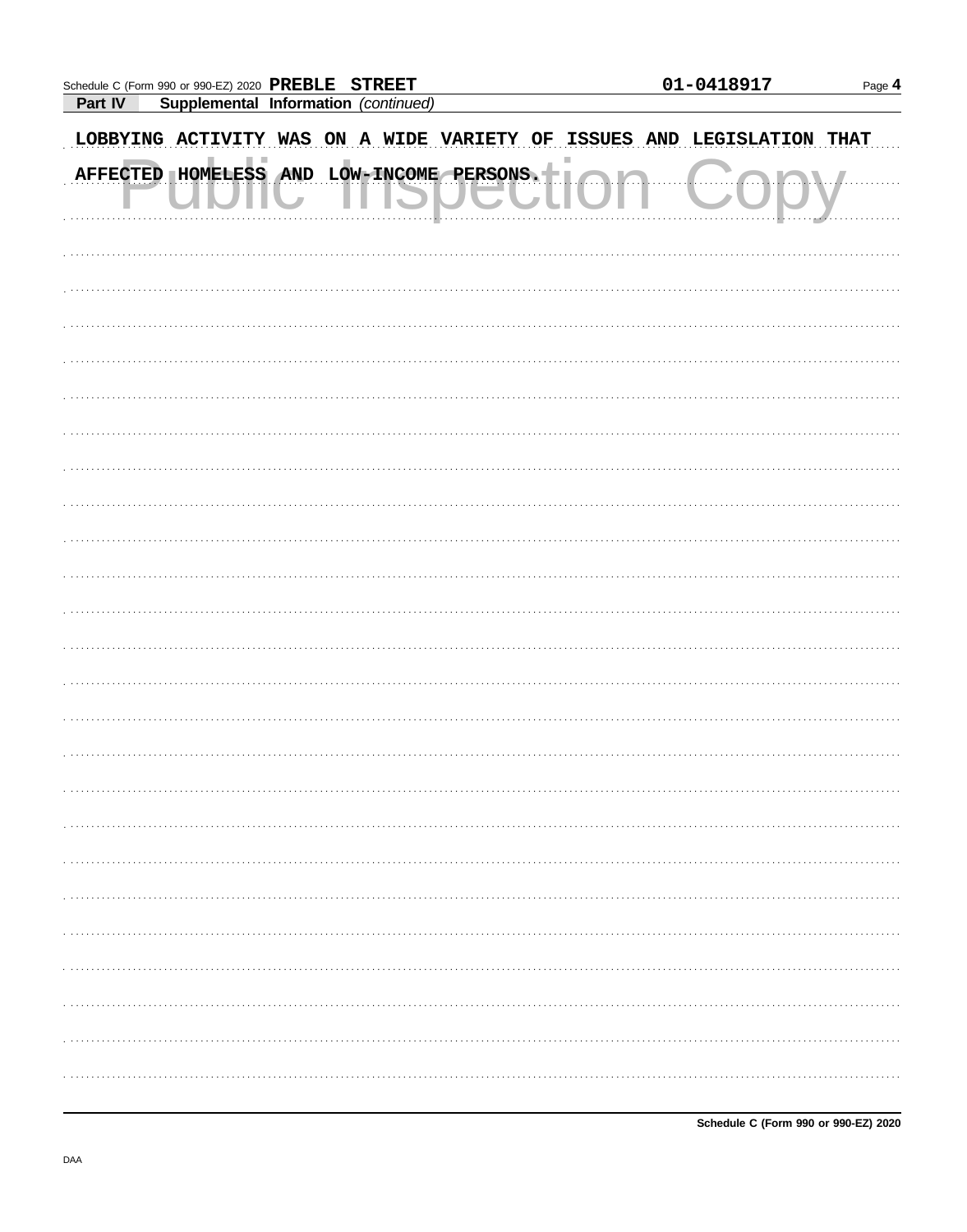|              | <b>SCHEDULE D</b>                         |                                                        | Supplemental Financial Statements                                                                                                                                                                 |                                                                                                                                        |                                                    |                        |            | OMB No. 1545-0047                     |
|--------------|-------------------------------------------|--------------------------------------------------------|---------------------------------------------------------------------------------------------------------------------------------------------------------------------------------------------------|----------------------------------------------------------------------------------------------------------------------------------------|----------------------------------------------------|------------------------|------------|---------------------------------------|
|              | (Form 990)                                |                                                        |                                                                                                                                                                                                   | u Complete if the organization answered "Yes" on Form 990,<br>Part IV, line 6, 7, 8, 9, 10, 11a, 11b, 11c, 11d, 11e, 11f, 12a, or 12b. |                                                    |                        |            |                                       |
|              | Department of the Treasury                |                                                        |                                                                                                                                                                                                   | u Attach to Form 990.                                                                                                                  |                                                    |                        |            | <b>Open to Public</b>                 |
|              | Internal Revenue Service                  |                                                        | <b>u</b> Go to <i>www.irs.gov/Form990</i> for instructions and the latest information.                                                                                                            |                                                                                                                                        |                                                    |                        |            | <b>Inspection</b>                     |
|              | Name of the organization                  |                                                        |                                                                                                                                                                                                   |                                                                                                                                        |                                                    |                        |            | <b>Employer identification number</b> |
|              | <b>STREET</b><br><b>PREBLE</b>            |                                                        |                                                                                                                                                                                                   |                                                                                                                                        |                                                    |                        | 01-0418917 |                                       |
|              | Part I                                    |                                                        | Organizations Maintaining Donor Advised Funds or Other Similar Funds or Accounts.<br>Complete if the organization answered "Yes" on Form 990, Part IV, line 6.                                    |                                                                                                                                        |                                                    |                        |            |                                       |
|              |                                           |                                                        |                                                                                                                                                                                                   |                                                                                                                                        | (a) Donor advised funds                            |                        |            | (b) Funds and other accounts          |
| 1            |                                           |                                                        |                                                                                                                                                                                                   |                                                                                                                                        |                                                    |                        |            |                                       |
| 2            |                                           |                                                        |                                                                                                                                                                                                   | the control of the control of the control of the control of                                                                            |                                                    |                        |            |                                       |
| 3            |                                           |                                                        | Aggregate value of grants from (during year) [11] [11] Aggregate value of grants from (during year)                                                                                               | the control of the control of the control of the control of                                                                            |                                                    |                        |            |                                       |
|              |                                           |                                                        |                                                                                                                                                                                                   |                                                                                                                                        |                                                    |                        |            |                                       |
| 5            |                                           |                                                        | Did the organization inform all donors and donor advisors in writing that the assets held in donor advised                                                                                        |                                                                                                                                        |                                                    |                        |            |                                       |
|              |                                           |                                                        |                                                                                                                                                                                                   |                                                                                                                                        |                                                    |                        |            | Yes<br>No                             |
| 6            |                                           |                                                        | Did the organization inform all grantees, donors, and donor advisors in writing that grant funds can be used                                                                                      |                                                                                                                                        |                                                    |                        |            |                                       |
|              |                                           |                                                        | only for charitable purposes and not for the benefit of the donor or donor advisor, or for any other purpose                                                                                      |                                                                                                                                        |                                                    |                        |            |                                       |
|              | conferring impermissible private benefit? |                                                        |                                                                                                                                                                                                   |                                                                                                                                        |                                                    |                        |            | <b>Yes</b><br>No.                     |
|              | Part II                                   | <b>Conservation Easements.</b>                         | Complete if the organization answered "Yes" on Form 990, Part IV, line 7.                                                                                                                         |                                                                                                                                        |                                                    |                        |            |                                       |
|              |                                           |                                                        | Purpose(s) of conservation easements held by the organization (check all that apply).                                                                                                             |                                                                                                                                        |                                                    |                        |            |                                       |
|              |                                           |                                                        | Preservation of land for public use (for example, recreation or education                                                                                                                         |                                                                                                                                        | Preservation of a historically important land area |                        |            |                                       |
|              | Protection of natural habitat             |                                                        |                                                                                                                                                                                                   |                                                                                                                                        | Preservation of a certified historic structure     |                        |            |                                       |
|              | Preservation of open space                |                                                        |                                                                                                                                                                                                   |                                                                                                                                        |                                                    |                        |            |                                       |
| 2            |                                           |                                                        | Complete lines 2a through 2d if the organization held a qualified conservation contribution in the form of a conservation                                                                         |                                                                                                                                        |                                                    |                        |            |                                       |
|              | easement on the last day of the tax year. |                                                        |                                                                                                                                                                                                   |                                                                                                                                        |                                                    |                        |            | Held at the End of the Tax Year       |
| а            | Total number of conservation easements    |                                                        |                                                                                                                                                                                                   |                                                                                                                                        |                                                    | 2a                     |            |                                       |
|              |                                           |                                                        |                                                                                                                                                                                                   |                                                                                                                                        |                                                    | 2 <sub>b</sub>         |            |                                       |
|              |                                           |                                                        | Number of conservation easements on a certified historic structure included in (a) [[[[[[[[[[[[[[[[[[[[[[[[[]]]]]]]]                                                                              |                                                                                                                                        |                                                    | 2c                     |            |                                       |
|              |                                           |                                                        | d Number of conservation easements included in (c) acquired after 7/25/06, and not on a                                                                                                           |                                                                                                                                        |                                                    |                        |            |                                       |
|              |                                           | historic structure listed in the National Register     |                                                                                                                                                                                                   |                                                                                                                                        |                                                    | 2d                     |            |                                       |
| 3            |                                           |                                                        | Number of conservation easements modified, transferred, released, extinguished, or terminated by the organization during the                                                                      |                                                                                                                                        |                                                    |                        |            |                                       |
|              | tax year <b>u</b>                         |                                                        |                                                                                                                                                                                                   |                                                                                                                                        |                                                    |                        |            |                                       |
|              |                                           |                                                        | Number of states where property subject to conservation easement is located u                                                                                                                     |                                                                                                                                        |                                                    |                        |            |                                       |
|              |                                           |                                                        | Does the organization have a written policy regarding the periodic monitoring, inspection, handling of                                                                                            |                                                                                                                                        |                                                    |                        |            |                                       |
|              |                                           |                                                        | violations, and enforcement of the conservation easements it holds? $\ldots$ $\ldots$ $\ldots$ $\ldots$ $\ldots$ $\ldots$ $\ldots$ $\ldots$ $\ldots$ $\ldots$ $\ldots$ $\ldots$ $\ldots$ $\ldots$ |                                                                                                                                        |                                                    |                        |            |                                       |
| 6            |                                           |                                                        | Staff and volunteer hours devoted to monitoring, inspecting, handling of violations, and enforcing conservation easements during the year                                                         |                                                                                                                                        |                                                    |                        |            |                                       |
|              | $\mathbf{u}$                              |                                                        |                                                                                                                                                                                                   |                                                                                                                                        |                                                    |                        |            |                                       |
| 7            |                                           |                                                        | Amount of expenses incurred in monitoring, inspecting, handling of violations, and enforcing conservation easements during the year                                                               |                                                                                                                                        |                                                    |                        |            |                                       |
|              | u \$                                      |                                                        |                                                                                                                                                                                                   |                                                                                                                                        |                                                    |                        |            |                                       |
| 8            |                                           |                                                        | Does each conservation easement reported on line 2(d) above satisfy the requirements of section 170(h)(4)(B)(i)                                                                                   |                                                                                                                                        |                                                    |                        |            | Yes<br>No                             |
| 9            |                                           |                                                        | In Part XIII, describe how the organization reports conservation easements in its revenue and expense statement and                                                                               |                                                                                                                                        |                                                    |                        |            |                                       |
|              |                                           |                                                        | balance sheet, and include, if applicable, the text of the footnote to the organization's financial statements that describes the                                                                 |                                                                                                                                        |                                                    |                        |            |                                       |
|              |                                           | organization's accounting for conservation easements.  |                                                                                                                                                                                                   |                                                                                                                                        |                                                    |                        |            |                                       |
|              | Part III                                  |                                                        | Organizations Maintaining Collections of Art, Historical Treasures, or Other Similar Assets.                                                                                                      |                                                                                                                                        |                                                    |                        |            |                                       |
|              |                                           |                                                        | Complete if the organization answered "Yes" on Form 990, Part IV, line 8.                                                                                                                         |                                                                                                                                        |                                                    |                        |            |                                       |
|              |                                           |                                                        | 1a If the organization elected, as permitted under FASB ASC 958, not to report in its revenue statement and balance sheet works                                                                   |                                                                                                                                        |                                                    |                        |            |                                       |
|              |                                           |                                                        | of art, historical treasures, or other similar assets held for public exhibition, education, or research in furtherance of public                                                                 |                                                                                                                                        |                                                    |                        |            |                                       |
|              |                                           |                                                        | service, provide in Part XIII the text of the footnote to its financial statements that describes these items.                                                                                    |                                                                                                                                        |                                                    |                        |            |                                       |
| b            |                                           |                                                        | If the organization elected, as permitted under FASB ASC 958, to report in its revenue statement and balance sheet works of                                                                       |                                                                                                                                        |                                                    |                        |            |                                       |
|              |                                           |                                                        | art, historical treasures, or other similar assets held for public exhibition, education, or research in furtherance of public service,                                                           |                                                                                                                                        |                                                    |                        |            |                                       |
|              |                                           | provide the following amounts relating to these items: |                                                                                                                                                                                                   |                                                                                                                                        |                                                    |                        |            |                                       |
|              |                                           |                                                        |                                                                                                                                                                                                   |                                                                                                                                        |                                                    |                        |            | $\mathbf{u}$ \$                       |
|              |                                           |                                                        |                                                                                                                                                                                                   |                                                                                                                                        |                                                    |                        |            | $\mathbf{u}$ \$                       |
| $\mathbf{2}$ |                                           |                                                        | If the organization received or held works of art, historical treasures, or other similar assets for financial gain, provide the                                                                  |                                                                                                                                        |                                                    |                        |            |                                       |
|              |                                           |                                                        | following amounts required to be reported under FASB ASC 958 relating to these items:                                                                                                             |                                                                                                                                        |                                                    |                        |            |                                       |
| a<br>b       |                                           |                                                        |                                                                                                                                                                                                   |                                                                                                                                        |                                                    | u <sub>s</sub><br>u \$ |            |                                       |
|              |                                           |                                                        | For Paperwork Reduction Act Notice, see the Instructions for Form 990.                                                                                                                            |                                                                                                                                        |                                                    |                        |            | Schedule D (Form 990) 2020            |
| DAA          |                                           |                                                        |                                                                                                                                                                                                   |                                                                                                                                        |                                                    |                        |            |                                       |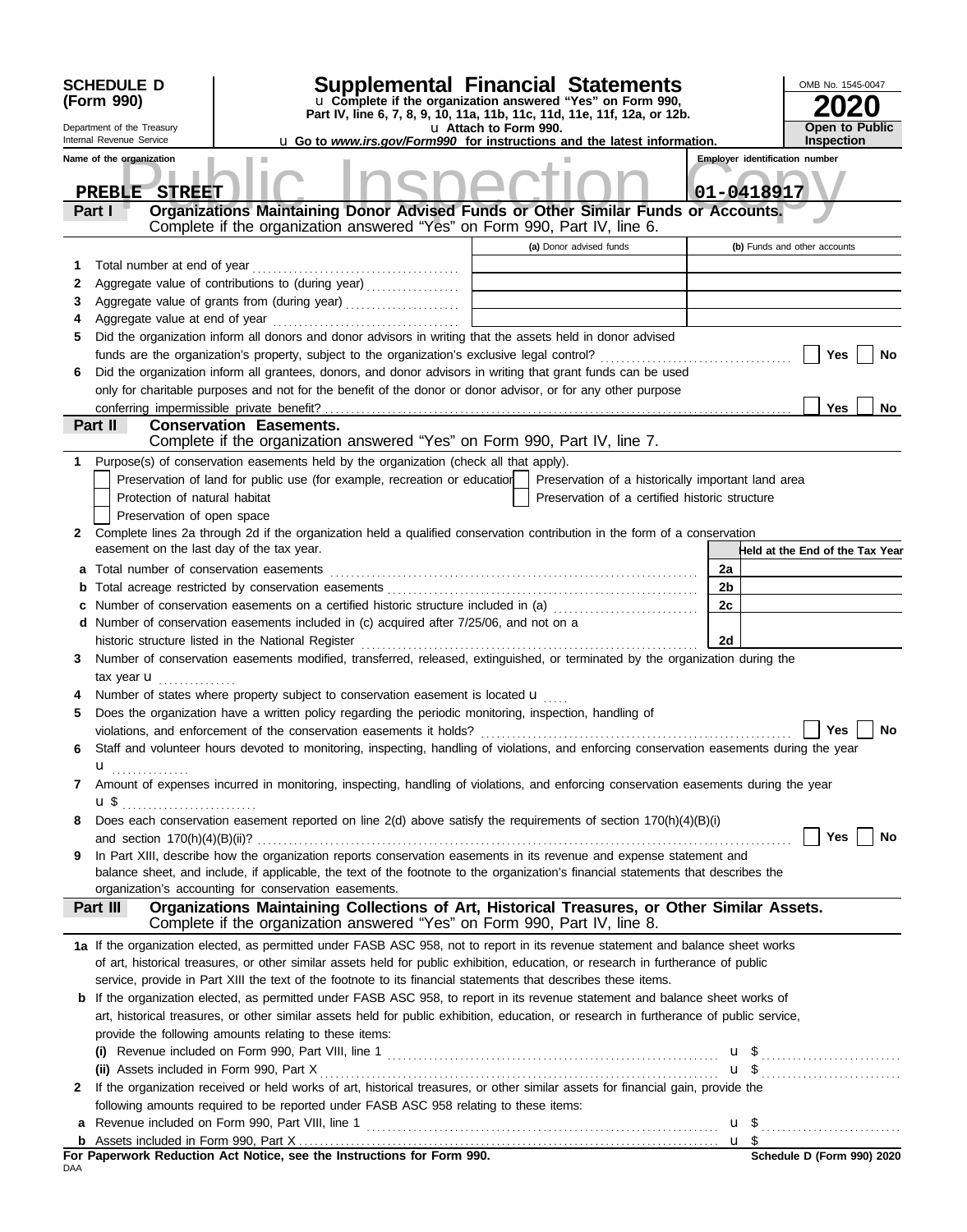|        | Schedule D (Form 990) 2020 $\>$ PREBLE STREET                                                                                                                                 |                                         |                                                                                                                                                                                                                                                                  |                                   | 01-0418917                      | Page 2              |
|--------|-------------------------------------------------------------------------------------------------------------------------------------------------------------------------------|-----------------------------------------|------------------------------------------------------------------------------------------------------------------------------------------------------------------------------------------------------------------------------------------------------------------|-----------------------------------|---------------------------------|---------------------|
|        | Organizations Maintaining Collections of Art, Historical Treasures, or Other Similar Assets (continued)<br><b>Part III</b>                                                    |                                         |                                                                                                                                                                                                                                                                  |                                   |                                 |                     |
|        | 3 Using the organization's acquisition, accession, and other records, check any of the following that make significant use of its<br>collection items (check all that apply): |                                         |                                                                                                                                                                                                                                                                  |                                   |                                 |                     |
| a<br>b | Public exhibition<br>Scholarly research                                                                                                                                       | d<br>e                                  | Loan or exchange program<br>Other <b>Contract on the Contract of the Contract of the Contract of the Contract of the Contract of the Contract of the Contract of the Contract of the Contract of the Contract of the Contract of the Contract of the Contrac</b> |                                   |                                 |                     |
| c      | Preservation for future generations<br>Provide a description of the organization's collections and explain how they further the organization's exempt purpose in Part         |                                         |                                                                                                                                                                                                                                                                  |                                   |                                 |                     |
|        | XIII.                                                                                                                                                                         |                                         |                                                                                                                                                                                                                                                                  |                                   |                                 |                     |
| 5      | During the year, did the organization solicit or receive donations of art, historical treasures, or other similar                                                             |                                         |                                                                                                                                                                                                                                                                  |                                   |                                 | <b>Yes</b>          |
|        | Part IV<br><b>Escrow and Custodial Arrangements.</b>                                                                                                                          |                                         |                                                                                                                                                                                                                                                                  |                                   |                                 | No                  |
|        | Complete if the organization answered "Yes" on Form 990, Part IV, line 9, or reported an amount on Form                                                                       |                                         |                                                                                                                                                                                                                                                                  |                                   |                                 |                     |
|        | 990, Part X, line 21.                                                                                                                                                         |                                         |                                                                                                                                                                                                                                                                  |                                   |                                 |                     |
|        | 1a Is the organization an agent, trustee, custodian or other intermediary for contributions or other assets not<br>included on Form 990, Part X?                              |                                         |                                                                                                                                                                                                                                                                  |                                   |                                 | Yes<br>No           |
|        | <b>b</b> If "Yes," explain the arrangement in Part XIII and complete the following table:                                                                                     |                                         |                                                                                                                                                                                                                                                                  |                                   |                                 |                     |
|        |                                                                                                                                                                               |                                         |                                                                                                                                                                                                                                                                  |                                   |                                 | Amount              |
|        | c Beginning balance                                                                                                                                                           |                                         |                                                                                                                                                                                                                                                                  |                                   | 1c                              |                     |
|        |                                                                                                                                                                               |                                         |                                                                                                                                                                                                                                                                  |                                   | 1d                              |                     |
|        |                                                                                                                                                                               |                                         |                                                                                                                                                                                                                                                                  |                                   | 1е                              |                     |
|        |                                                                                                                                                                               |                                         |                                                                                                                                                                                                                                                                  |                                   | 1f                              |                     |
|        | 2a Did the organization include an amount on Form 990, Part X, line 21, for escrow or custodial account liability?                                                            |                                         |                                                                                                                                                                                                                                                                  |                                   |                                 | <b>Yes</b><br>No    |
|        |                                                                                                                                                                               |                                         |                                                                                                                                                                                                                                                                  |                                   |                                 |                     |
|        | <b>Endowment Funds.</b><br><b>Part V</b>                                                                                                                                      |                                         |                                                                                                                                                                                                                                                                  |                                   |                                 |                     |
|        | Complete if the organization answered "Yes" on Form 990, Part IV, line 10.                                                                                                    |                                         |                                                                                                                                                                                                                                                                  |                                   |                                 |                     |
|        |                                                                                                                                                                               | (a) Current year                        | (b) Prior year                                                                                                                                                                                                                                                   | (c) Two years back                | (d) Three years back            | (e) Four years back |
|        | 1a Beginning of year balance                                                                                                                                                  | 3,541,005                               | 3,529,330                                                                                                                                                                                                                                                        | 3,467,921                         | 3,278,627                       | 2,917,498           |
|        | <b>b</b> Contributions                                                                                                                                                        |                                         |                                                                                                                                                                                                                                                                  |                                   |                                 |                     |
|        | c Net investment earnings, gains, and                                                                                                                                         |                                         |                                                                                                                                                                                                                                                                  |                                   |                                 |                     |
|        | losses                                                                                                                                                                        | 925,138                                 | 11,675                                                                                                                                                                                                                                                           | 134,378                           |                                 | 282,294<br>436,129  |
|        | d Grants or scholarships                                                                                                                                                      |                                         |                                                                                                                                                                                                                                                                  |                                   |                                 |                     |
|        | e Other expenditures for facilities and                                                                                                                                       |                                         |                                                                                                                                                                                                                                                                  |                                   |                                 |                     |
|        | programs                                                                                                                                                                      |                                         |                                                                                                                                                                                                                                                                  | 72,969                            |                                 | 93,000<br>75,000    |
|        | f Administrative expenses                                                                                                                                                     |                                         |                                                                                                                                                                                                                                                                  |                                   |                                 |                     |
|        | <b>g</b> End of year balance $\ldots$                                                                                                                                         | 4,466,143                               | 3,541,005                                                                                                                                                                                                                                                        | 3,529,330                         | 3,467,921                       | 3,278,627           |
|        | 2 Provide the estimated percentage of the current year end balance (line 1g, column (a)) held as:                                                                             |                                         |                                                                                                                                                                                                                                                                  |                                   |                                 |                     |
|        | <b>a</b> Board designated or quasi-endowment $\mathbf{u}$ 49.68 %                                                                                                             |                                         |                                                                                                                                                                                                                                                                  |                                   |                                 |                     |
|        | <b>b</b> Permanent endowment $\mathbf{u}$ 31.35 %                                                                                                                             |                                         |                                                                                                                                                                                                                                                                  |                                   |                                 |                     |
|        | c Term endowment u 18.97 %                                                                                                                                                    |                                         |                                                                                                                                                                                                                                                                  |                                   |                                 |                     |
|        | The percentages on lines 2a, 2b, and 2c should equal 100%.                                                                                                                    |                                         |                                                                                                                                                                                                                                                                  |                                   |                                 |                     |
|        | 3a Are there endowment funds not in the possession of the organization that are held and administered for the                                                                 |                                         |                                                                                                                                                                                                                                                                  |                                   |                                 |                     |
|        | organization by:                                                                                                                                                              |                                         |                                                                                                                                                                                                                                                                  |                                   |                                 | Yes<br>No           |
|        |                                                                                                                                                                               |                                         |                                                                                                                                                                                                                                                                  |                                   |                                 | X<br>3a(i)          |
|        | (ii) Related organizations                                                                                                                                                    |                                         |                                                                                                                                                                                                                                                                  |                                   |                                 | X<br>3a(ii)         |
|        |                                                                                                                                                                               |                                         |                                                                                                                                                                                                                                                                  |                                   |                                 | 3 <sub>b</sub>      |
|        | Describe in Part XIII the intended uses of the organization's endowment funds.                                                                                                |                                         |                                                                                                                                                                                                                                                                  |                                   |                                 |                     |
|        | Land, Buildings, and Equipment.<br><b>Part VI</b>                                                                                                                             |                                         |                                                                                                                                                                                                                                                                  |                                   |                                 |                     |
|        | Complete if the organization answered "Yes" on Form 990, Part IV, line 11a. See Form 990, Part X, line 10.                                                                    |                                         |                                                                                                                                                                                                                                                                  |                                   |                                 |                     |
|        | Description of property                                                                                                                                                       | (a) Cost or other basis<br>(investment) | (b) Cost or other basis<br>(other)                                                                                                                                                                                                                               |                                   | (c) Accumulated<br>depreciation | (d) Book value      |
|        |                                                                                                                                                                               |                                         |                                                                                                                                                                                                                                                                  |                                   |                                 |                     |
|        |                                                                                                                                                                               |                                         |                                                                                                                                                                                                                                                                  | 1,031,974                         |                                 | 1,031,974           |
|        |                                                                                                                                                                               |                                         |                                                                                                                                                                                                                                                                  | 4,725,412                         | 3,553,970                       | 1,171,442           |
|        | c Leasehold improvements                                                                                                                                                      |                                         |                                                                                                                                                                                                                                                                  |                                   |                                 |                     |
|        |                                                                                                                                                                               |                                         |                                                                                                                                                                                                                                                                  | 785,824<br>$\overline{8,042,055}$ | 751,444<br>25,500               | 34,380<br>8,016,555 |
|        |                                                                                                                                                                               |                                         |                                                                                                                                                                                                                                                                  |                                   |                                 | 10,254,351          |
|        |                                                                                                                                                                               |                                         |                                                                                                                                                                                                                                                                  |                                   | u                               |                     |

**Schedule D (Form 990) 2020**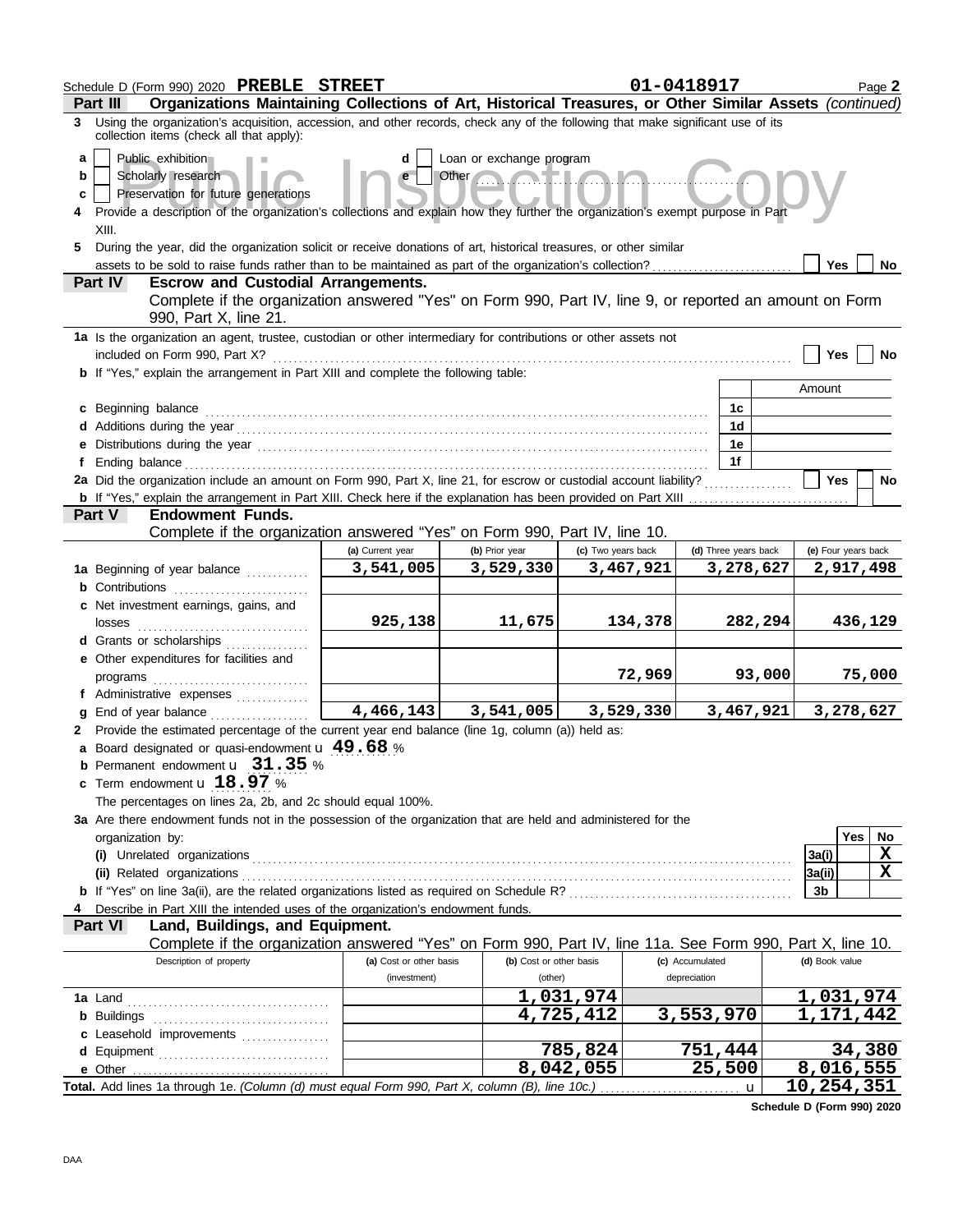Page **3**

| <b>Part VII</b> | Investments - Other Securities. |  |  |
|-----------------|---------------------------------|--|--|
|-----------------|---------------------------------|--|--|

(including name of security)<br>
Cost or end-of-year market value<br>
y held equity interests<br>
example:<br>
y held equity interests<br>
and the contract value<br>
and the contract value<br>
of the contract value<br>
of the contract value<br>
of t **(b)** Book value **(c)** Method of valuation: **Part VII Investments – Other Securities.** Schedule D (Form 990) 2020 **PREBLE STREET 01-0418917 (a)** Description of security or category (including name of security) Financial derivatives . . . . . . . . . . . . . . . . . . . . . . . . . . . . . . . . . . . . . . . . . . . . . . . . . **(1)** (2) Closely held equity interests **below the set of the set of the set of the set of the set of the set of the set of the set of the set of the set of the set of the set of the set of the set of the set of the set of the s** Other **(3)** . . . . . . . . . . . . . . . . . . . . . . . . . . . . . . . . . . . . . . . . . . . . . . . . . . . . . . . . . . . . . . . . . Total. *(Column (b) must equal Form 990, Part X, col. (B) line 12.)* **(a)** Description of investment **Part VIII Investments – Program Related. (b)** Book value **(c)** Method of valuation: Cost or end-of-year market value . . . . . . . . . . . . . . . . . . . . . . . . . . . . . . . . . . . . . . . . . . . . . . . . . . . . . . . . . . . . . . . . . . . . . . . . . . . . . . . . . . . . . . . . . . . . . . . . . . . . . . . . . . . . . . . . . . . . . . . . . . . . . . . . . . . . . . . . . . . . . . . . . . . . . . . . (B) . . . . . . . . . . . . . . . . . . . . . . . . . . . . . . . . . . . . . . . . . . . . . . . . . . . . . . . . . . . . . . . . . . . . . . . . . . . . (C) . . . . . . . . . . . . . . . . . . . . . . . . . . . . . . . . . . . . . . . . . . . . . . . . . . . . . . . . . . . . . . . . . . . . . . . . . . . . (D) . . . . . . . . . . . . . . . . . . . . . . . . . . . . . . . . . . . . . . . . . . . . . . . . . . . . . . . . . . . . . . . . . . . . . . . . . . . . (A) (E) (F) (G) (H) . . . . . . . . . . . . . . . . . . . . . . . . . . . . . . . . . . . . . . . . . . . . . . . . . . . . . . . . . . . . . . . . . . . . . . . . . . . . **(7) (6) (5) (4) (3) (2) (1)** Complete if the organization answered "Yes" on Form 990, Part IV, line 11c. See Form 990, Part X, line 13. Complete if the organization answered "Yes" on Form 990, Part IV, line 11b. See Form 990, Part X, line 12. u

### Total. *(Column (b) must equal Form 990, Part X, col. (B) line 13.)* **(9)**

### **Other Assets. Part IX**

**(8)**

**(b)** Book value **(a)** Description **Total.** *(Column (b) must equal Form 990, Part X, col. (B) line 15.)* . . . . . . . . . . . . . . . . . . . . . . . . . . . . . . . . . . . . . . . . . . . . . . . . . . . . . . . . . . . . . u **(1) (2) (3) (4) (5) (6) (7) (8) (9)** Complete if the organization answered "Yes" on Form 990, Part IV, line 11d. See Form 990, Part X, line 15.

u

### **Part X Other Liabilities.**

Complete if the organization answered "Yes" on Form 990, Part IV, line 11e or 11f. See Form 990, Part X, line 25.

| 1.  | (a) Description of liability                                            | (b) Book value |
|-----|-------------------------------------------------------------------------|----------------|
| (1) | Federal income taxes                                                    |                |
| (2) |                                                                         |                |
| (3) |                                                                         |                |
| (4) |                                                                         |                |
| (5) |                                                                         |                |
| (6) |                                                                         |                |
| (7) |                                                                         |                |
| (8) |                                                                         |                |
| (9) |                                                                         |                |
|     | Total. (Column (b) must equal Form 990, Part X, col. (B) line 25.)<br>u |                |

Liability for uncertain tax positions. In Part XIII, provide the text of the footnote to the organization's financial statements that reports the **2.**

organization's liability for uncertain tax positions under FASB ASC 740. Check here if the text of the footnote has been provided in Part XIII.

**X**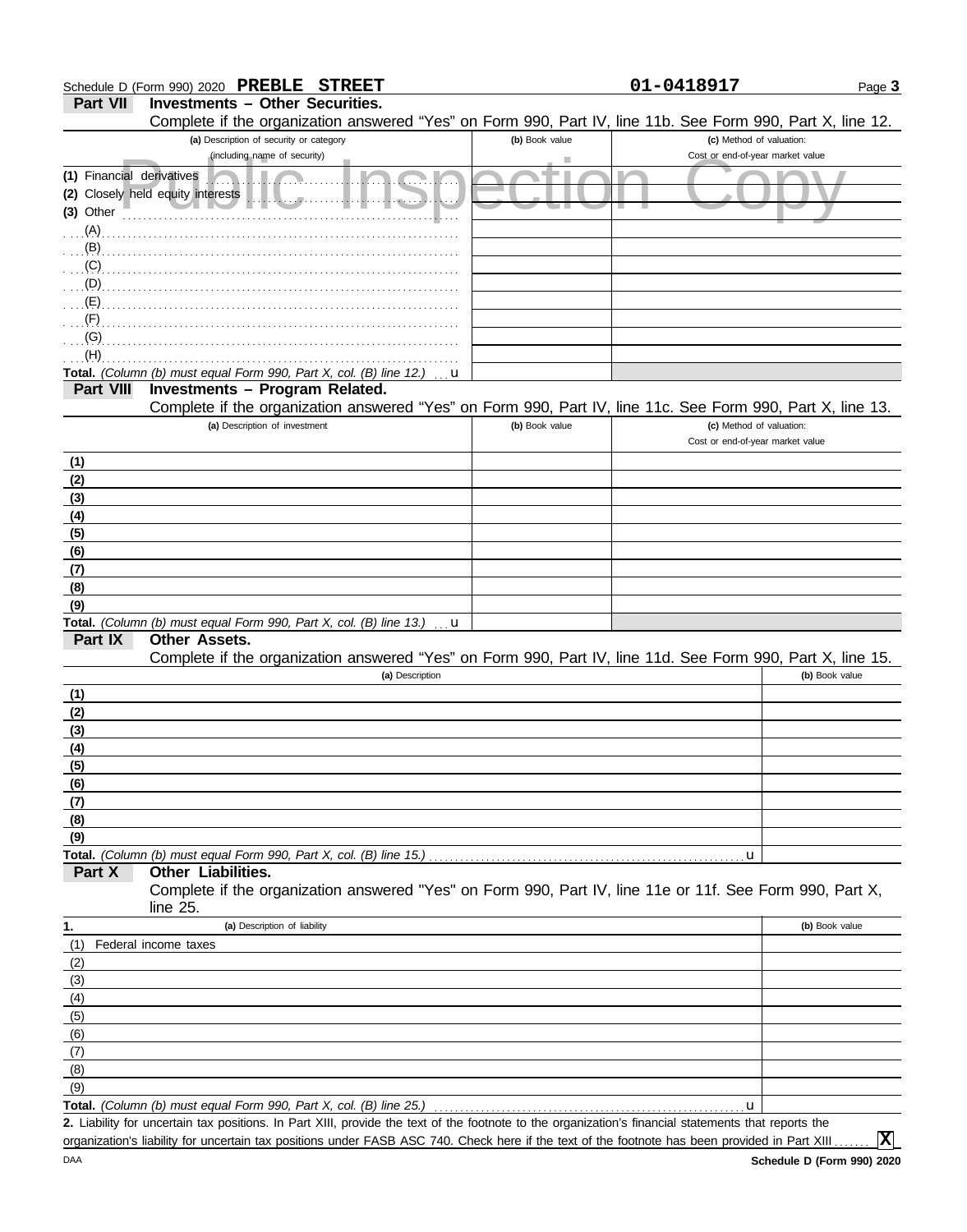|              | Schedule D (Form 990) 2020 PREBLE STREET                                                                                                                                                                                             |                | 01-0418917              |                | Page 4                |
|--------------|--------------------------------------------------------------------------------------------------------------------------------------------------------------------------------------------------------------------------------------|----------------|-------------------------|----------------|-----------------------|
|              | Reconciliation of Revenue per Audited Financial Statements With Revenue per Return.<br><b>Part XI</b>                                                                                                                                |                |                         |                |                       |
|              | Complete if the organization answered "Yes" on Form 990, Part IV, line 12a.                                                                                                                                                          |                |                         |                |                       |
| 1.           | Total revenue, gains, and other support per audited financial statements [                                                                                                                                                           |                |                         | $\mathbf{1}$   | 23,492,822            |
| $\mathbf{2}$ | Amounts included on line 1 but not on Form 990, Part VIII, line 12:                                                                                                                                                                  |                |                         |                |                       |
|              | a Net unrealized gains (losses) on investments <b>and a state of the state of the state of the state of the state of the state of the state of the state of the state of the state of the state of the state of the state of the</b> |                | 1,128,476               |                |                       |
|              |                                                                                                                                                                                                                                      | 2 <sub>b</sub> | 105,107                 |                |                       |
|              |                                                                                                                                                                                                                                      | 2c             |                         |                |                       |
|              |                                                                                                                                                                                                                                      | 2d             |                         |                |                       |
| d            |                                                                                                                                                                                                                                      |                |                         |                |                       |
| е            |                                                                                                                                                                                                                                      |                |                         | 2e             | 1,233,583             |
| 3            |                                                                                                                                                                                                                                      |                |                         | 3 <sup>1</sup> | 22, 259, 239          |
|              | Amounts included on Form 990, Part VIII, line 12, but not on line 1:                                                                                                                                                                 |                |                         |                |                       |
|              |                                                                                                                                                                                                                                      | 4a             | <u>21,745</u>           |                |                       |
|              |                                                                                                                                                                                                                                      | 4 <sub>b</sub> |                         |                |                       |
|              | c Add lines 4a and 4b                                                                                                                                                                                                                |                |                         | 4с             |                       |
|              |                                                                                                                                                                                                                                      |                |                         | $5\phantom{1}$ | 21,745<br>22,280,984  |
|              | Part XII Reconciliation of Expenses per Audited Financial Statements With Expenses per Return.                                                                                                                                       |                |                         |                |                       |
|              | Complete if the organization answered "Yes" on Form 990, Part IV, line 12a.                                                                                                                                                          |                |                         |                |                       |
| 1.           | Total expenses and losses per audited financial statements                                                                                                                                                                           |                |                         | 1              | 20,745,356            |
| 2            | Amounts included on line 1 but not on Form 990, Part IX, line 25:                                                                                                                                                                    |                |                         |                |                       |
| a            |                                                                                                                                                                                                                                      | 2a             | 105,107                 |                |                       |
|              |                                                                                                                                                                                                                                      | 2 <sub>b</sub> |                         |                |                       |
| b            |                                                                                                                                                                                                                                      |                |                         |                |                       |
| C            |                                                                                                                                                                                                                                      | 2c             |                         |                |                       |
| d            |                                                                                                                                                                                                                                      | 2d             |                         |                |                       |
|              |                                                                                                                                                                                                                                      |                |                         | <b>2e</b>      | 105,107<br>20,640,249 |
| 3            |                                                                                                                                                                                                                                      |                |                         | $\mathbf{3}$   |                       |
|              | Amounts included on Form 990, Part IX, line 25, but not on line 1:                                                                                                                                                                   |                |                         |                |                       |
|              | a Investment expenses not included on Form 990, Part VIII, line 7b                                                                                                                                                                   | 4a             | 21,745                  |                |                       |
|              | <b>b</b> Other (Describe in Part XIII.) <b>CONSIDENT DESCRIPTION DESCRIPTION DESCRIPTION DESCRIPTION DESCRIPTION DESCRIPTION DESCRIPTION DESCRIPTION DESCRIPTION DESCRIPTION DESCRIPTION DESCRIPTION DESCRI</b>                      | 4 <sub>b</sub> |                         |                |                       |
|              | c Add lines 4a and 4b                                                                                                                                                                                                                |                |                         | 4c             |                       |
|              |                                                                                                                                                                                                                                      |                |                         |                |                       |
|              |                                                                                                                                                                                                                                      |                |                         | $5^{\circ}$    | 21,745<br>20,661,994  |
|              | Part XIII Supplemental Information.                                                                                                                                                                                                  |                |                         |                |                       |
|              |                                                                                                                                                                                                                                      |                |                         |                |                       |
|              | Provide the descriptions required for Part II, lines 3, 5, and 9; Part III, lines 1a and 4; Part IV, lines 1b and 2b; Part V, line 4; Part X, line                                                                                   |                |                         |                |                       |
|              | 2; Part XI, lines 2d and 4b; and Part XII, lines 2d and 4b. Also complete this part to provide any additional information.                                                                                                           |                |                         |                |                       |
|              | PART X - FIN 48 FOOTNOTE                                                                                                                                                                                                             |                |                         |                |                       |
|              |                                                                                                                                                                                                                                      |                |                         |                |                       |
|              | ACCOUNTING PRINCIPLES GENERALLY ACCEPTED IN THE                                                                                                                                                                                      |                | <b>STATES</b><br>UNITED |                | <b>OF AMERICA</b>     |
|              |                                                                                                                                                                                                                                      |                |                         |                |                       |
|              | REQUIRES MANAGEMENT TO EVALUATE TAX POSITIONS TAKEN BY PREBLE STREET AND                                                                                                                                                             |                |                         |                |                       |
|              |                                                                                                                                                                                                                                      |                |                         |                |                       |
|              | RECOGNIZE A TAX LIABILITY IF PREBLE STREET HAS TAKEN AN UNCERTAIN TAX                                                                                                                                                                |                |                         |                |                       |
|              |                                                                                                                                                                                                                                      |                |                         |                |                       |
|              | POSITION THAT MORE LIKELY THAN NOT WOULD NOT BE SUSTAINED UPON EXAMINATION                                                                                                                                                           |                |                         |                |                       |
|              |                                                                                                                                                                                                                                      |                |                         |                |                       |
|              | BY THE INTERNAL REVENUE SERVICE OR STATE TAXING AUTHORITIES. PREBLE STREET                                                                                                                                                           |                |                         |                |                       |
|              |                                                                                                                                                                                                                                      |                |                         |                |                       |
|              |                                                                                                                                                                                                                                      |                |                         |                |                       |
|              | IS SUBJECT TO ROUTINE AUDITS BY TAXING JURISDICTIONS; HOWEVER, THERE ARE                                                                                                                                                             |                |                         |                |                       |
|              |                                                                                                                                                                                                                                      |                |                         |                |                       |
|              | CURRENTLY NO AUDITS FOR ANY TAX PERIODS IN PROGRESS.                                                                                                                                                                                 |                |                         |                |                       |
|              |                                                                                                                                                                                                                                      |                |                         |                |                       |
|              |                                                                                                                                                                                                                                      |                |                         |                |                       |
|              |                                                                                                                                                                                                                                      |                |                         |                |                       |
|              |                                                                                                                                                                                                                                      |                |                         |                |                       |
|              |                                                                                                                                                                                                                                      |                |                         |                |                       |
|              |                                                                                                                                                                                                                                      |                |                         |                |                       |
|              |                                                                                                                                                                                                                                      |                |                         |                |                       |
|              |                                                                                                                                                                                                                                      |                |                         |                |                       |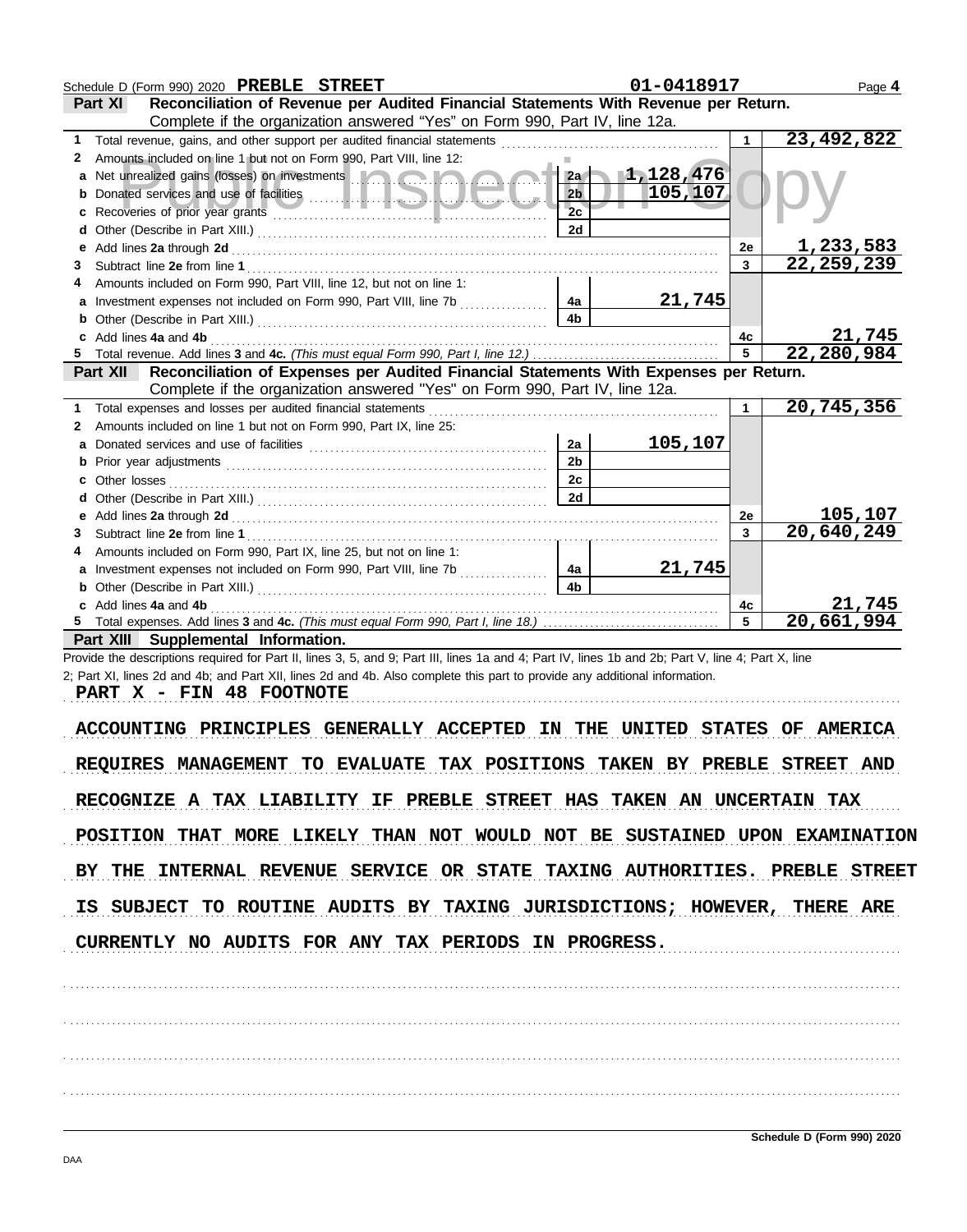**Part XIII** Supplemental Information (continued)

|  |  | Public Inspection Copy |
|--|--|------------------------|
|  |  |                        |
|  |  |                        |
|  |  |                        |
|  |  |                        |
|  |  |                        |
|  |  |                        |
|  |  |                        |
|  |  |                        |
|  |  |                        |
|  |  |                        |
|  |  |                        |
|  |  |                        |
|  |  |                        |
|  |  |                        |
|  |  |                        |
|  |  |                        |
|  |  |                        |
|  |  |                        |
|  |  |                        |
|  |  |                        |
|  |  |                        |
|  |  |                        |
|  |  |                        |
|  |  |                        |
|  |  |                        |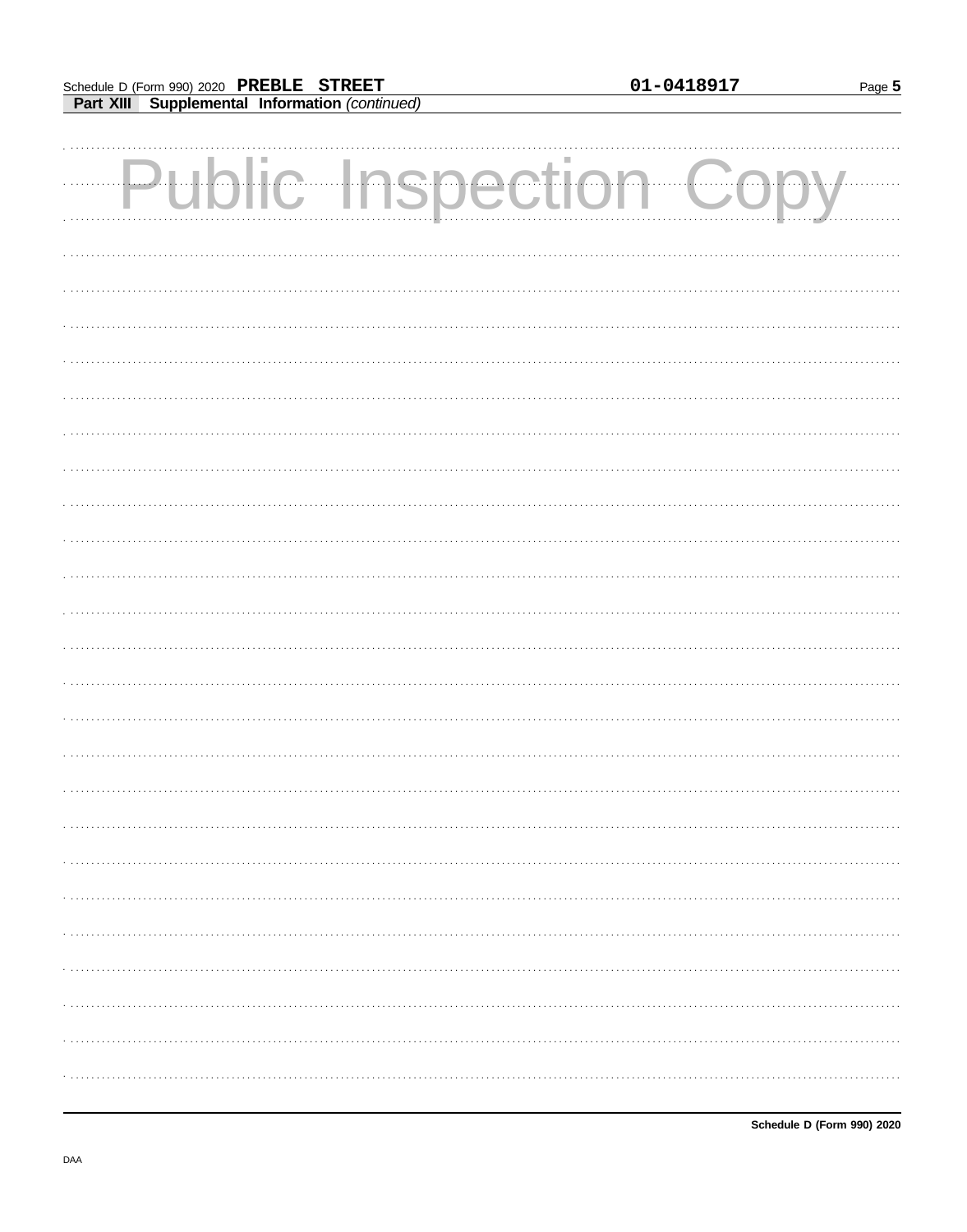|   | <b>SCHEDULE J</b>                                      | <b>Compensation Information</b>                                                                                                                                                                  | OMB No. 1545-0047               |             |               |
|---|--------------------------------------------------------|--------------------------------------------------------------------------------------------------------------------------------------------------------------------------------------------------|---------------------------------|-------------|---------------|
|   | (Form 990)                                             | For certain Officers, Directors, Trustees, Key Employees, and Highest                                                                                                                            |                                 | <b>2020</b> |               |
|   |                                                        | <b>Compensated Employees</b><br>u Complete if the organization answered "Yes" on Form 990, Part IV, line 23.                                                                                     |                                 |             |               |
|   | Department of the Treasury<br>Internal Revenue Service | u Attach to Form 990.<br>uGo to www.irs.gov/Form990 for instructions and the latest information.                                                                                                 | <b>Open to Public</b>           | Inspection  |               |
|   | Name of the organization                               | Employer identification number                                                                                                                                                                   |                                 |             |               |
|   |                                                        | <b>PREBLE STREET</b><br>01-0418917                                                                                                                                                               |                                 |             |               |
|   | Part I                                                 | <b>Questions Regarding Compensation</b>                                                                                                                                                          |                                 | Yes         | No            |
|   |                                                        | 1a Check the appropriate box(es) if the organization provided any of the following to or for a person listed on Form                                                                             |                                 |             |               |
|   |                                                        | 990, Part VII, Section A, line 1a. Complete Part III to provide any relevant information regarding these items.                                                                                  |                                 |             |               |
|   | First-class or charter travel                          | Housing allowance or residence for personal use                                                                                                                                                  |                                 |             |               |
|   | Travel for companions                                  | Payments for business use of personal residence                                                                                                                                                  |                                 |             |               |
|   |                                                        | Tax indemnification and gross-up payments<br>Health or social club dues or initiation fees                                                                                                       |                                 |             |               |
|   | Discretionary spending account                         | Personal services (such as maid, chauffeur, chef)                                                                                                                                                |                                 |             |               |
|   |                                                        | <b>b</b> If any of the boxes on line 1a are checked, did the organization follow a written policy regarding payment                                                                              |                                 |             |               |
|   |                                                        | or reimbursement or provision of all of the expenses described above? If "No," complete Part III to                                                                                              |                                 |             |               |
|   |                                                        |                                                                                                                                                                                                  | 1b                              |             |               |
|   |                                                        | Did the organization require substantiation prior to reimbursing or allowing expenses incurred by all                                                                                            |                                 |             |               |
| 2 |                                                        | directors, trustees, and officers, including the CEO/Executive Director, regarding the items checked on line                                                                                     |                                 |             |               |
|   |                                                        |                                                                                                                                                                                                  | 2                               |             |               |
|   |                                                        |                                                                                                                                                                                                  |                                 |             |               |
| 3 |                                                        | Indicate which, if any, of the following the organization used to establish the compensation of the                                                                                              |                                 |             |               |
|   |                                                        | organization's CEO/Executive Director. Check all that apply. Do not check any boxes for methods used by a                                                                                        |                                 |             |               |
|   |                                                        | related organization to establish compensation of the CEO/Executive Director, but explain in Part III.                                                                                           |                                 |             |               |
|   | Compensation committee<br>ΙXΙ                          | Written employment contract<br>Independent compensation consultant<br>Compensation survey or study                                                                                               |                                 |             |               |
|   | X<br>Form 990 of other organizations                   | Approval by the board or compensation committee<br>ΙXΙ                                                                                                                                           |                                 |             |               |
|   |                                                        |                                                                                                                                                                                                  |                                 |             |               |
| 4 |                                                        | During the year, did any person listed on Form 990, Part VII, Section A, line 1a, with respect to the filing                                                                                     |                                 |             |               |
|   | organization or a related organization:                |                                                                                                                                                                                                  |                                 |             |               |
|   |                                                        | a Receive a severance payment or change-of-control payment?                                                                                                                                      | 4a<br>4b                        |             | <u>x</u><br>X |
|   |                                                        |                                                                                                                                                                                                  | 4c                              |             | x             |
|   |                                                        | If "Yes" to any of lines 4a-c, list the persons and provide the applicable amounts for each item in Part III.                                                                                    |                                 |             |               |
|   |                                                        |                                                                                                                                                                                                  |                                 |             |               |
| 5 |                                                        | Only section 501(c)(3), 501(c)(4), and 501(c)(29) organizations must complete lines 5-9.<br>For persons listed on Form 990, Part VII, Section A, line 1a, did the organization pay or accrue any |                                 |             |               |
|   |                                                        | compensation contingent on the revenues of:                                                                                                                                                      |                                 |             |               |
|   |                                                        |                                                                                                                                                                                                  | 5a                              |             | X             |
|   |                                                        |                                                                                                                                                                                                  | 5b                              |             | $\mathbf x$   |
|   |                                                        | If "Yes" on line 5a or 5b, describe in Part III.                                                                                                                                                 |                                 |             |               |
|   |                                                        |                                                                                                                                                                                                  |                                 |             |               |
| 6 |                                                        | For persons listed on Form 990, Part VII, Section A, line 1a, did the organization pay or accrue any<br>compensation contingent on the net earnings of:                                          |                                 |             |               |
|   |                                                        |                                                                                                                                                                                                  | 6a                              |             | X             |
|   |                                                        |                                                                                                                                                                                                  | 6b                              |             | X             |
|   |                                                        | If "Yes" on line 6a or 6b, describe in Part III.                                                                                                                                                 |                                 |             |               |
|   |                                                        |                                                                                                                                                                                                  |                                 |             |               |
|   |                                                        | 7 For persons listed on Form 990, Part VII, Section A, line 1a, did the organization provide any nonfixed                                                                                        | 7                               |             | X             |
| 8 |                                                        | Were any amounts reported on Form 990, Part VII, paid or accrued pursuant to a contract that was subject                                                                                         |                                 |             |               |
|   |                                                        | to the initial contract exception described in Regulations section 53.4958-4(a)(3)? If "Yes," describe                                                                                           |                                 |             |               |
|   |                                                        | $\ $ n Part III $\ $                                                                                                                                                                             | 8                               |             | X             |
|   |                                                        |                                                                                                                                                                                                  |                                 |             |               |
| 9 |                                                        | If "Yes" on line 8, did the organization also follow the rebuttable presumption procedure described in                                                                                           |                                 |             |               |
|   | Regulations section 53.4958-6(c)?                      | For Panerwork Reduction Act Notice, see the Instructions for Form 990                                                                                                                            | 9<br>Schedule I (Form 990) 2020 |             |               |

**For Paperwork Reduction Act Notice, see the Instructions for Form 990. Schedule J** (Form 990) 2020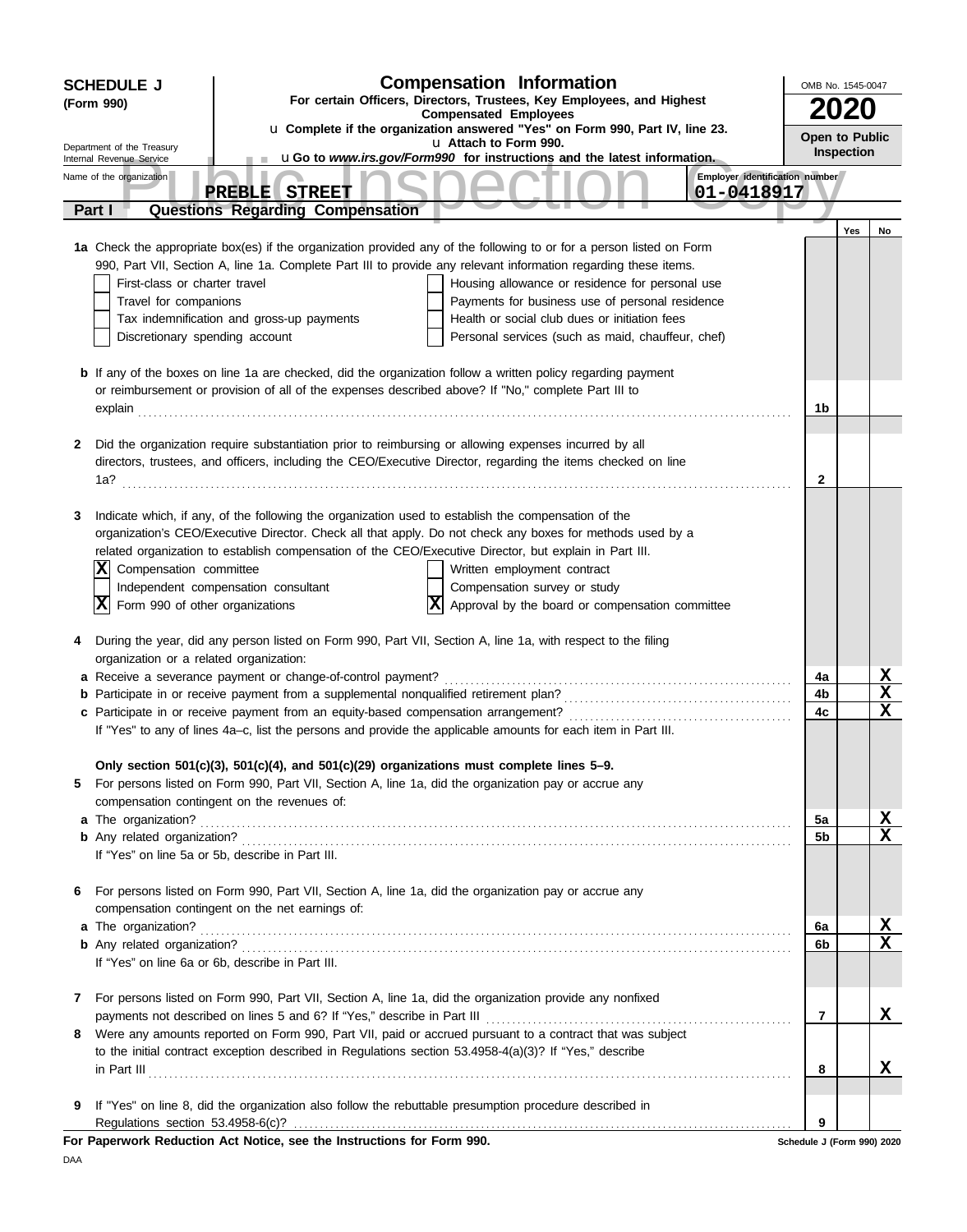### Schedule J (Form 990) 2020 PREBLE STREET

### 01-0418917

### Page 2

Officers, Directors, Trustees, Key Employees, and Highest Compensated Employees. Use duplicate copies if additional space is needed. Part II

For each individual whose compensation must be reported on Schedule J, report compensation from the organization on row (i) and from related organizations, described in the instructions, on row (ii). Do not list any individuals that aren't listed on Form 990, Part VII.<br>Note: The sum of columns (B)(i)–(iii) for each listed individual must equal the total amount of Form 990, Part VII, Section A

| ш<br>r.              |      |                          |                                        | (B) Breakdown of W-2 and/or 1099-MISC compensation (c) Retirement and | other deferred | (D) Nontaxable<br>benefits | (E) Total of columns | (F) Compensation<br>in column (B) reported |
|----------------------|------|--------------------------|----------------------------------------|-----------------------------------------------------------------------|----------------|----------------------------|----------------------|--------------------------------------------|
| (A) Name and Title   |      | (i) Base<br>compensation | (ii) Bonus & incentive<br>compensation | (iii) Other<br>reportable<br>compensation                             | compensation   |                            | $(B)(i)$ - $(D)$     | as deferred on prior<br>Form 990           |
| MARK R. SWANN        | (i)  | 125,930                  |                                        | O                                                                     | 22,500         | 9,599                      | 158,029              | 0                                          |
| 1 EXECUTIVE DIRECTOR | (ii) | 0                        |                                        |                                                                       | $\Omega$       | $\Omega$                   | $\Omega$             | 0                                          |
|                      | (i)  |                          |                                        |                                                                       |                |                            |                      |                                            |
|                      |      |                          |                                        |                                                                       |                |                            |                      |                                            |
|                      | (i)  |                          |                                        |                                                                       |                |                            |                      |                                            |
|                      | (i)  |                          |                                        |                                                                       |                |                            |                      |                                            |
|                      |      |                          |                                        |                                                                       |                |                            |                      |                                            |
|                      |      |                          |                                        |                                                                       |                |                            |                      |                                            |
|                      |      |                          |                                        |                                                                       |                |                            |                      |                                            |
| 6                    | (i)  |                          |                                        |                                                                       |                |                            |                      |                                            |
| $\overline{7}$       | (i)  |                          |                                        |                                                                       |                |                            |                      |                                            |
|                      | (i)  |                          |                                        |                                                                       |                |                            |                      |                                            |
| 8                    |      |                          |                                        |                                                                       |                |                            |                      |                                            |
| q                    |      |                          |                                        |                                                                       |                |                            |                      |                                            |
|                      |      |                          |                                        |                                                                       |                |                            |                      |                                            |
| 10                   |      |                          |                                        |                                                                       |                |                            |                      |                                            |
| 11                   | (i)  |                          |                                        |                                                                       |                |                            |                      |                                            |
|                      | (i)  |                          |                                        |                                                                       |                |                            |                      |                                            |
| 12                   |      |                          |                                        |                                                                       |                |                            |                      |                                            |
| 13                   | (i)  |                          |                                        |                                                                       |                |                            |                      |                                            |
|                      | (i)  |                          |                                        |                                                                       |                |                            |                      |                                            |
| 14                   | (i)  |                          |                                        |                                                                       |                |                            |                      |                                            |
| 15                   |      |                          |                                        |                                                                       |                |                            |                      |                                            |
| 16                   | (i)  |                          |                                        |                                                                       |                |                            |                      |                                            |
|                      |      |                          |                                        |                                                                       |                |                            |                      |                                            |

Schedule J (Form 990) 2020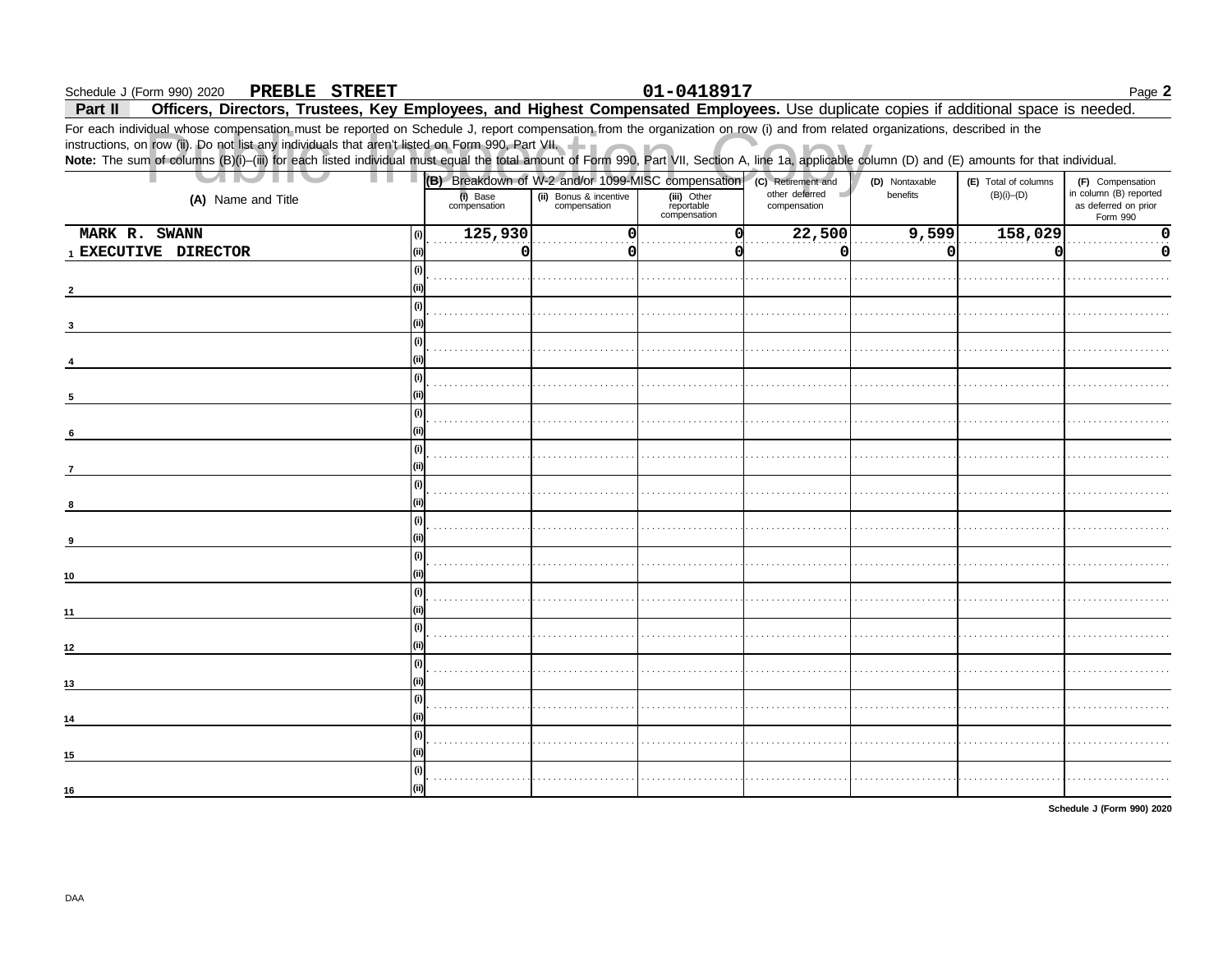| Supplemental Information<br>Part III<br>Provide the information, explanation, or descriptions required for Part I, lines 1a, 1b, 3, 4a, 4b, 4c, 5a, 5b, 6a, 6b, 7, and 8, and for Part II. Also complete this part<br>for any additional information.<br>Schedule J (Form 990) 2020 | Schedule J (Form 990) 2020 PREBLE STREET | 01-0418917 | Page 3 |
|-------------------------------------------------------------------------------------------------------------------------------------------------------------------------------------------------------------------------------------------------------------------------------------|------------------------------------------|------------|--------|
|                                                                                                                                                                                                                                                                                     |                                          |            |        |
|                                                                                                                                                                                                                                                                                     |                                          |            |        |
|                                                                                                                                                                                                                                                                                     |                                          |            |        |
|                                                                                                                                                                                                                                                                                     |                                          |            |        |
|                                                                                                                                                                                                                                                                                     |                                          |            |        |
|                                                                                                                                                                                                                                                                                     |                                          |            |        |
|                                                                                                                                                                                                                                                                                     |                                          |            |        |
|                                                                                                                                                                                                                                                                                     |                                          |            |        |
|                                                                                                                                                                                                                                                                                     |                                          |            |        |
|                                                                                                                                                                                                                                                                                     |                                          |            |        |
|                                                                                                                                                                                                                                                                                     |                                          |            |        |
|                                                                                                                                                                                                                                                                                     |                                          |            |        |
|                                                                                                                                                                                                                                                                                     |                                          |            |        |
|                                                                                                                                                                                                                                                                                     |                                          |            |        |
|                                                                                                                                                                                                                                                                                     |                                          |            |        |
|                                                                                                                                                                                                                                                                                     |                                          |            |        |
|                                                                                                                                                                                                                                                                                     |                                          |            |        |
|                                                                                                                                                                                                                                                                                     |                                          |            |        |
|                                                                                                                                                                                                                                                                                     |                                          |            |        |
|                                                                                                                                                                                                                                                                                     |                                          |            |        |
|                                                                                                                                                                                                                                                                                     |                                          |            |        |
|                                                                                                                                                                                                                                                                                     |                                          |            |        |
|                                                                                                                                                                                                                                                                                     |                                          |            |        |
|                                                                                                                                                                                                                                                                                     |                                          |            |        |
|                                                                                                                                                                                                                                                                                     |                                          |            |        |
|                                                                                                                                                                                                                                                                                     |                                          |            |        |
|                                                                                                                                                                                                                                                                                     |                                          |            |        |
|                                                                                                                                                                                                                                                                                     |                                          |            |        |
|                                                                                                                                                                                                                                                                                     |                                          |            |        |
|                                                                                                                                                                                                                                                                                     |                                          |            |        |
|                                                                                                                                                                                                                                                                                     |                                          |            |        |
|                                                                                                                                                                                                                                                                                     |                                          |            |        |
|                                                                                                                                                                                                                                                                                     |                                          |            |        |
|                                                                                                                                                                                                                                                                                     |                                          |            |        |
|                                                                                                                                                                                                                                                                                     |                                          |            |        |
|                                                                                                                                                                                                                                                                                     |                                          |            |        |
|                                                                                                                                                                                                                                                                                     |                                          |            |        |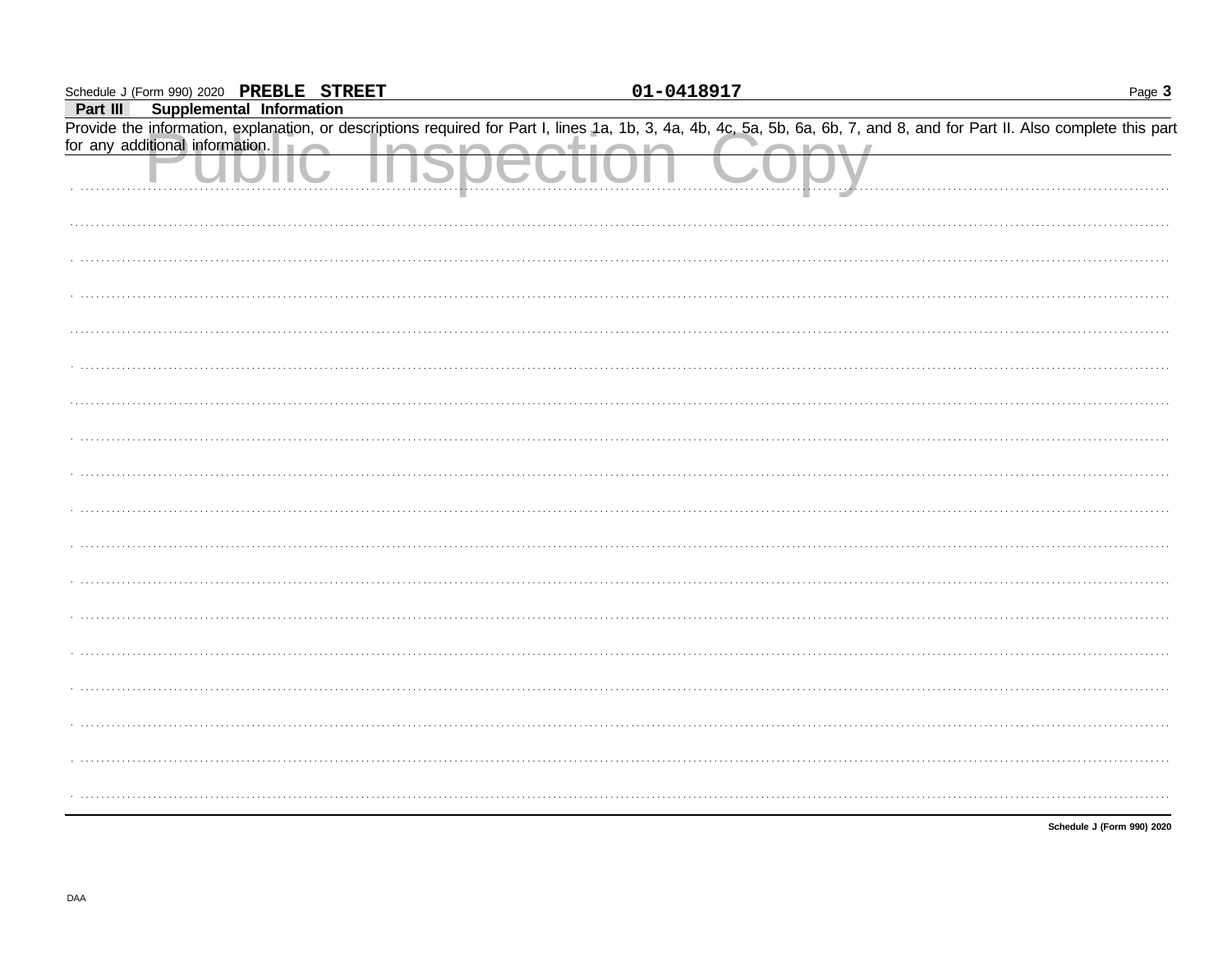|              | <b>SCHEDULE M</b>                                                                                                  |                              |                                   | <b>Noncash Contributions</b>                                                                |                                   | OMB No. 1545-0047                                   |     |    |
|--------------|--------------------------------------------------------------------------------------------------------------------|------------------------------|-----------------------------------|---------------------------------------------------------------------------------------------|-----------------------------------|-----------------------------------------------------|-----|----|
|              | (Form 990)                                                                                                         |                              |                                   |                                                                                             |                                   | <b>2020</b>                                         |     |    |
|              |                                                                                                                    |                              |                                   | <b>u</b> Complete if the organizations answered "Yes" on Form 990, Part IV, lines 29 or 30. |                                   |                                                     |     |    |
|              | Department of the Treasury                                                                                         | <b>U</b> Attach to Form 990. |                                   |                                                                                             |                                   | <b>Open To Public</b>                               |     |    |
|              | Internal Revenue Service<br>Name of the organization                                                               |                              |                                   | L Go to www.irs.gov/Form990 for instructions and the latest information.                    |                                   | <b>Inspection</b><br>Employer identification number |     |    |
|              |                                                                                                                    | PREBLE STREET                |                                   |                                                                                             | 01-0418917                        |                                                     |     |    |
|              | <b>Types of Property</b><br>Part I                                                                                 |                              |                                   | (c)                                                                                         |                                   |                                                     |     |    |
|              |                                                                                                                    | (a)<br>Check if              | (b)<br>Number of contributions or | Noncash contribution                                                                        | (d)<br>Method of determining      |                                                     |     |    |
|              |                                                                                                                    | applicable                   | items contributed                 | amounts reported on                                                                         | noncash contribution amounts      |                                                     |     |    |
| 1            |                                                                                                                    |                              |                                   | Form 990, Part VIII, line 1g                                                                |                                   |                                                     |     |    |
| $\mathbf{2}$ | Art - Works of art<br>Art - Historical treasures                                                                   |                              |                                   |                                                                                             |                                   |                                                     |     |    |
| 3            | Art - Fractional interests                                                                                         |                              |                                   |                                                                                             |                                   |                                                     |     |    |
| 4            | Books and publications                                                                                             |                              |                                   |                                                                                             |                                   |                                                     |     |    |
| 5            | Clothing and household                                                                                             |                              |                                   |                                                                                             |                                   |                                                     |     |    |
|              |                                                                                                                    | х                            |                                   | 171,177                                                                                     | EST'D<br><b>COMPARABLE VALUE</b>  |                                                     |     |    |
| 6            | Cars and other vehicles                                                                                            |                              |                                   |                                                                                             |                                   |                                                     |     |    |
| 7            | Boats and planes                                                                                                   |                              |                                   |                                                                                             |                                   |                                                     |     |    |
| 8            | Intellectual property                                                                                              |                              |                                   |                                                                                             |                                   |                                                     |     |    |
| 9            | Securities - Publicly traded                                                                                       | $\mathbf x$                  | 39                                | 364, 122                                                                                    | STOCK EXCHANGE PRICE              |                                                     |     |    |
| 10           | Securities - Closely held stock                                                                                    |                              |                                   |                                                                                             |                                   |                                                     |     |    |
| 11           | Securities - Partnership, LLC,                                                                                     |                              |                                   |                                                                                             |                                   |                                                     |     |    |
|              | or trust interests                                                                                                 |                              |                                   |                                                                                             |                                   |                                                     |     |    |
| 12<br>13     | Securities - Miscellaneous                                                                                         |                              |                                   |                                                                                             |                                   |                                                     |     |    |
|              | Qualified conservation<br>contribution - Historic                                                                  |                              |                                   |                                                                                             |                                   |                                                     |     |    |
|              | structures                                                                                                         |                              |                                   |                                                                                             |                                   |                                                     |     |    |
| 14           | Qualified conservation                                                                                             |                              |                                   |                                                                                             |                                   |                                                     |     |    |
|              | contribution - Other                                                                                               |                              |                                   |                                                                                             |                                   |                                                     |     |    |
| 15           | Real estate - Residential                                                                                          |                              |                                   |                                                                                             |                                   |                                                     |     |    |
| 16           | Real estate - Commercial                                                                                           |                              |                                   |                                                                                             |                                   |                                                     |     |    |
| 17           | Real estate - Other                                                                                                |                              |                                   |                                                                                             |                                   |                                                     |     |    |
| 18           |                                                                                                                    |                              |                                   |                                                                                             |                                   |                                                     |     |    |
| 19           | Food inventory                                                                                                     | $\mathbf X$                  | 1                                 | 1,370,785                                                                                   | <b>EST'D</b><br><b>COMPARABLE</b> | <b>VALUE</b>                                        |     |    |
| 20           | Drugs and medical supplies                                                                                         |                              |                                   |                                                                                             |                                   |                                                     |     |    |
| 21           | Taxidermy                                                                                                          |                              |                                   |                                                                                             |                                   |                                                     |     |    |
| 22           | Historical artifacts <b>Micropropriate</b>                                                                         |                              |                                   |                                                                                             |                                   |                                                     |     |    |
| 23           | Scientific specimens                                                                                               |                              |                                   |                                                                                             |                                   |                                                     |     |    |
| 24           | Archeological artifacts                                                                                            |                              |                                   |                                                                                             |                                   |                                                     |     |    |
| 25<br>26     |                                                                                                                    |                              |                                   |                                                                                             |                                   |                                                     |     |    |
| 27           |                                                                                                                    |                              |                                   |                                                                                             |                                   |                                                     |     |    |
| 28           | Other $\mathbf{u}$ (                                                                                               |                              |                                   |                                                                                             |                                   |                                                     |     |    |
| 29           | Number of Forms 8283 received by the organization during the tax year for contributions for                        |                              |                                   |                                                                                             |                                   |                                                     |     |    |
|              | which the organization completed Form 8283, Part IV, Donee Acknowledgement                                         |                              |                                   |                                                                                             | 29                                |                                                     |     |    |
|              |                                                                                                                    |                              |                                   |                                                                                             |                                   |                                                     | Yes | No |
| 30a          | During the year, did the organization receive by contribution any property reported in Part I, lines 1 through     |                              |                                   |                                                                                             |                                   |                                                     |     |    |
|              | 28, that it must hold for at least three years from the date of the initial contribution, and which isn't required |                              |                                   |                                                                                             |                                   |                                                     |     |    |
|              |                                                                                                                    |                              |                                   |                                                                                             |                                   | 30a                                                 |     | X  |
| b            | If "Yes," describe the arrangement in Part II.                                                                     |                              |                                   |                                                                                             |                                   |                                                     |     |    |
| 31           | Does the organization have a gift acceptance policy that requires the review of any nonstandard                    |                              |                                   |                                                                                             |                                   |                                                     |     |    |
|              | contributions?                                                                                                     |                              |                                   |                                                                                             |                                   | 31                                                  | X   |    |
| 32a          | Does the organization hire or use third parties or related organizations to solicit, process, or sell noncash      |                              |                                   |                                                                                             |                                   |                                                     |     |    |
|              | contributions?<br>If "Yes," describe in Part II.                                                                   |                              |                                   |                                                                                             |                                   | 32a                                                 | X   |    |
| b<br>33      | If the organization didn't report an amount in column (c) for a type of property for which column (a) is checked,  |                              |                                   |                                                                                             |                                   |                                                     |     |    |
|              | describe in Part II.                                                                                               |                              |                                   |                                                                                             |                                   |                                                     |     |    |

**For Paperwork Reduction Act Notice, see the Instructions for Form 990. Schedule M (Form 990) 2020**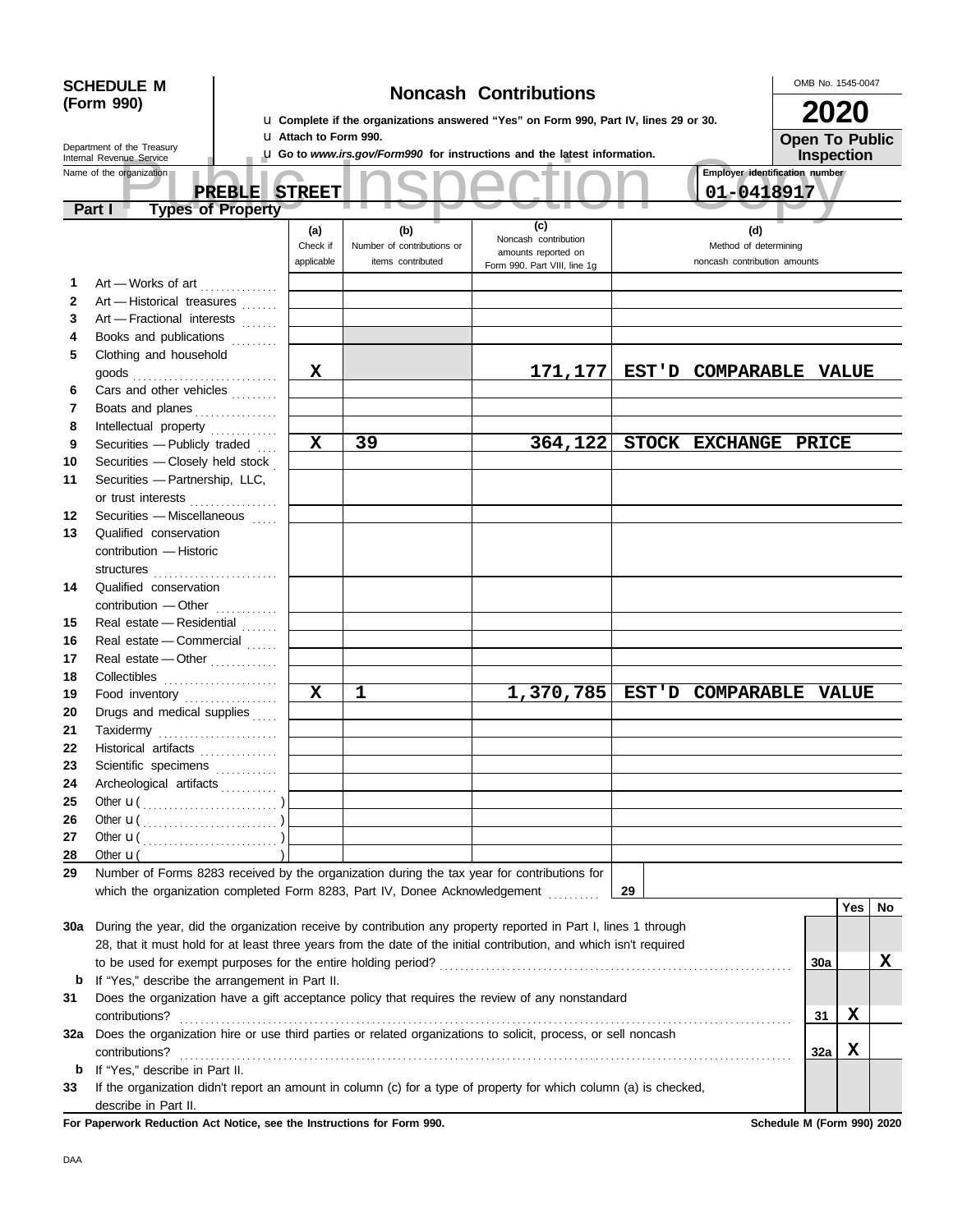| Schedule M (Form 990) 2020 PREBLE STREET                                                     |  | 01-0418917 | Page 2                                                                                                                                                                                                                       |  |
|----------------------------------------------------------------------------------------------|--|------------|------------------------------------------------------------------------------------------------------------------------------------------------------------------------------------------------------------------------------|--|
| Part II<br>or a combination of both. Also complete this part for any additional information. |  |            | Supplemental Information. Provide the information required by Part I, lines 30b, 32b, and 33, and whether<br>the organization is reporting in Part I, column (b), the number of contributions, the number of items received, |  |
| PART I, LINE 32B - THIRD PARTY USED TO PROCESS NONCASH CONTRIBUTIONS                         |  |            |                                                                                                                                                                                                                              |  |
| USE MORGAN STANLEY TO PROCESS STOCK DONATIONS.                                               |  |            |                                                                                                                                                                                                                              |  |
|                                                                                              |  |            |                                                                                                                                                                                                                              |  |
|                                                                                              |  |            |                                                                                                                                                                                                                              |  |
|                                                                                              |  |            |                                                                                                                                                                                                                              |  |
|                                                                                              |  |            |                                                                                                                                                                                                                              |  |
|                                                                                              |  |            |                                                                                                                                                                                                                              |  |
|                                                                                              |  |            |                                                                                                                                                                                                                              |  |
|                                                                                              |  |            |                                                                                                                                                                                                                              |  |
|                                                                                              |  |            |                                                                                                                                                                                                                              |  |
|                                                                                              |  |            |                                                                                                                                                                                                                              |  |
|                                                                                              |  |            |                                                                                                                                                                                                                              |  |
|                                                                                              |  |            |                                                                                                                                                                                                                              |  |
|                                                                                              |  |            |                                                                                                                                                                                                                              |  |
|                                                                                              |  |            |                                                                                                                                                                                                                              |  |
|                                                                                              |  |            |                                                                                                                                                                                                                              |  |
|                                                                                              |  |            |                                                                                                                                                                                                                              |  |
|                                                                                              |  |            |                                                                                                                                                                                                                              |  |
|                                                                                              |  |            |                                                                                                                                                                                                                              |  |
|                                                                                              |  |            |                                                                                                                                                                                                                              |  |
|                                                                                              |  |            |                                                                                                                                                                                                                              |  |
|                                                                                              |  |            |                                                                                                                                                                                                                              |  |
|                                                                                              |  |            |                                                                                                                                                                                                                              |  |
|                                                                                              |  |            |                                                                                                                                                                                                                              |  |
|                                                                                              |  |            |                                                                                                                                                                                                                              |  |
|                                                                                              |  |            |                                                                                                                                                                                                                              |  |
|                                                                                              |  |            |                                                                                                                                                                                                                              |  |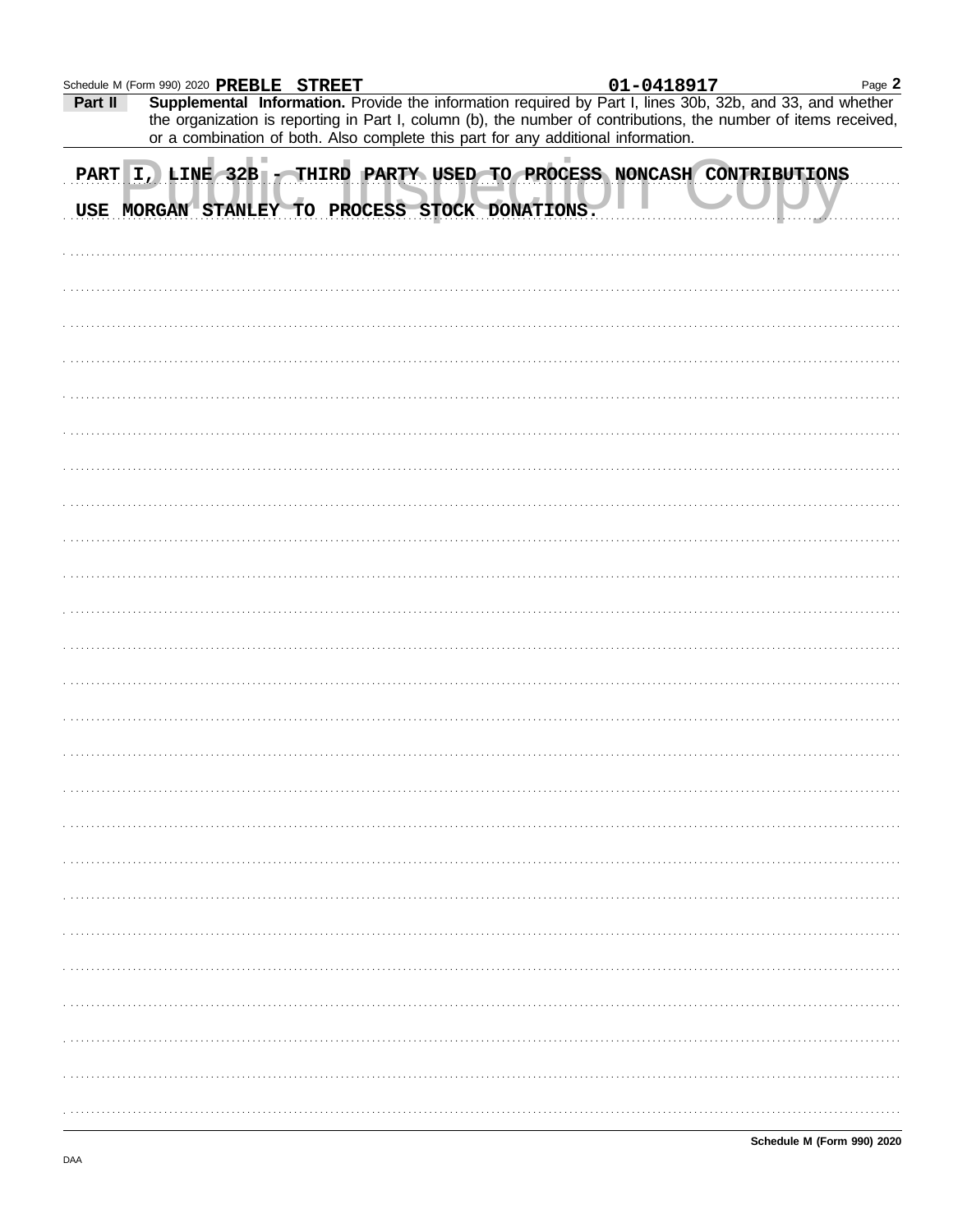| Supplemental Information to Form 990 or 990-EZ<br><b>SCHEDULE O</b> |                                                                                             |                                                                        |                              |  |  |  |  |
|---------------------------------------------------------------------|---------------------------------------------------------------------------------------------|------------------------------------------------------------------------|------------------------------|--|--|--|--|
| (Form 990 or 990-EZ)                                                | Form 990 or 990-EZ or to provide any additional information.                                | Complete to provide information for responses to specific questions on |                              |  |  |  |  |
| Department of the Treasury<br>Internal Revenue Service              | La Attach to Form 990 or 990-EZ.<br>u Go to www.irs.gov/Form990 for the latest information. |                                                                        | Open to Public<br>Inspection |  |  |  |  |
| Name of the organization                                            |                                                                                             | <b>Employer identification number</b>                                  |                              |  |  |  |  |
|                                                                     | <b>STREET</b><br><b>PREBLE</b>                                                              | 01-0418917                                                             |                              |  |  |  |  |

FORM 990, PART III, LINE 4A - FIRST ACCOMPLISHMENT FOOD PROGRAMS - THE LARGEST DIRECT SERVICE EMERGENCY FOOD PROGRAM IN NORTHERN NEW ENGLAND, PREBLE STREET FOOD PROGRAMS PREPARE AND DISTRIBUTE APPROXIMATELY ONE MILLION MEALS A YEAR TO MEET THE NUTRITIONAL NEEDS OF HOMELESS AND LOW-INCOME INDIVIDUALS AND FAMILIES AT: CENTRAL KITCHEN - PREPARING MEALS TWICE A DAY FOR GUESTS AT HOMELESS SHELTERS, QUARANTINE SHELTERS, AND OTHER SERVICE PROVIDERS. SOUP KITCHENS - SERVING THREE MEALS A DAY, 365 DAYS A YEAR AT THE TEEN CENTER AND FLORENCE HOUSE. MEALS WERE SERVED AT THE RESOURCE CENTER SOUP KITCHEN UP UNTIL IT WAS CLOSED IN MARCH IN RESPONSE TO THE PANDEMIC AND GUIDELINES PROMULGATED BY THE CDC. IN RESPONSE TO THIS CLOSURE, MEALS WERE DELIVERED VIA THE MOBILE FOOD SERVICES (SEE BELOW) FOOD PANTRY - DISTRIBUTING EMERGENCY FOOD BOXES TO INDIVIDUALS AND FAMILIES - INCLUDING CULTURALLY APPROPRIATE MEALS TO IMMIGRANTS, REFUGEES, AND ASYLUM SEEKERS - FIVE DAYS A WEEK. MOBILE FOOD - PREPARING BAGGED MEALS AND ACCOMPANYING STREET OUTREACH COLLABORATIVE CASEWORKERS TWICE A DAY TO DISTRIBUTE MEALS AND OTHER ESSENTIAL NEEDS TO UNHOUSED PEOPLE THROUGHOUT PORTLAND.

FORM 990, PART III, LINE 4C - THIRD ACCOMPLISHMENT

FLORENCE HOUSE - FROM A SAFE AND SUPPORTED SHELTER TO PERMANENT HOUSING, FLORENCE HOUSE SERVES 65 HOMELESS WOMEN 24/365. PROVIDING BASIC NEEDS FROM BEDS TO NUTRITIOUS MEALS TO HYGIENE EDUCATION, AS WELL AS COMPREHENSIVE SUPPORT AND REFERRALS FOR CASE MANAGEMENT, ACCESS TO COMMUNITY RESOURCES FOR HEALTHCARE, MENTAL HEALTH AND SUBSTANCE USE DISORDER, EMPLOYMENT, AND

. . . . . . . . . . . . . . . . . . . . . . . . . . . . . . . . . . . . . . . . . . . . . . . . . . . . . . . . . . . . . . . . . . . . . . . . . . . . . . . . . . . . . . . . . . . . . . . . . . . . . . . . . . . . . . . . . . . . . . . . . . . . . . . . . . . . . . . . . . . . . . . . . . . . . . . . . . . . . . . . .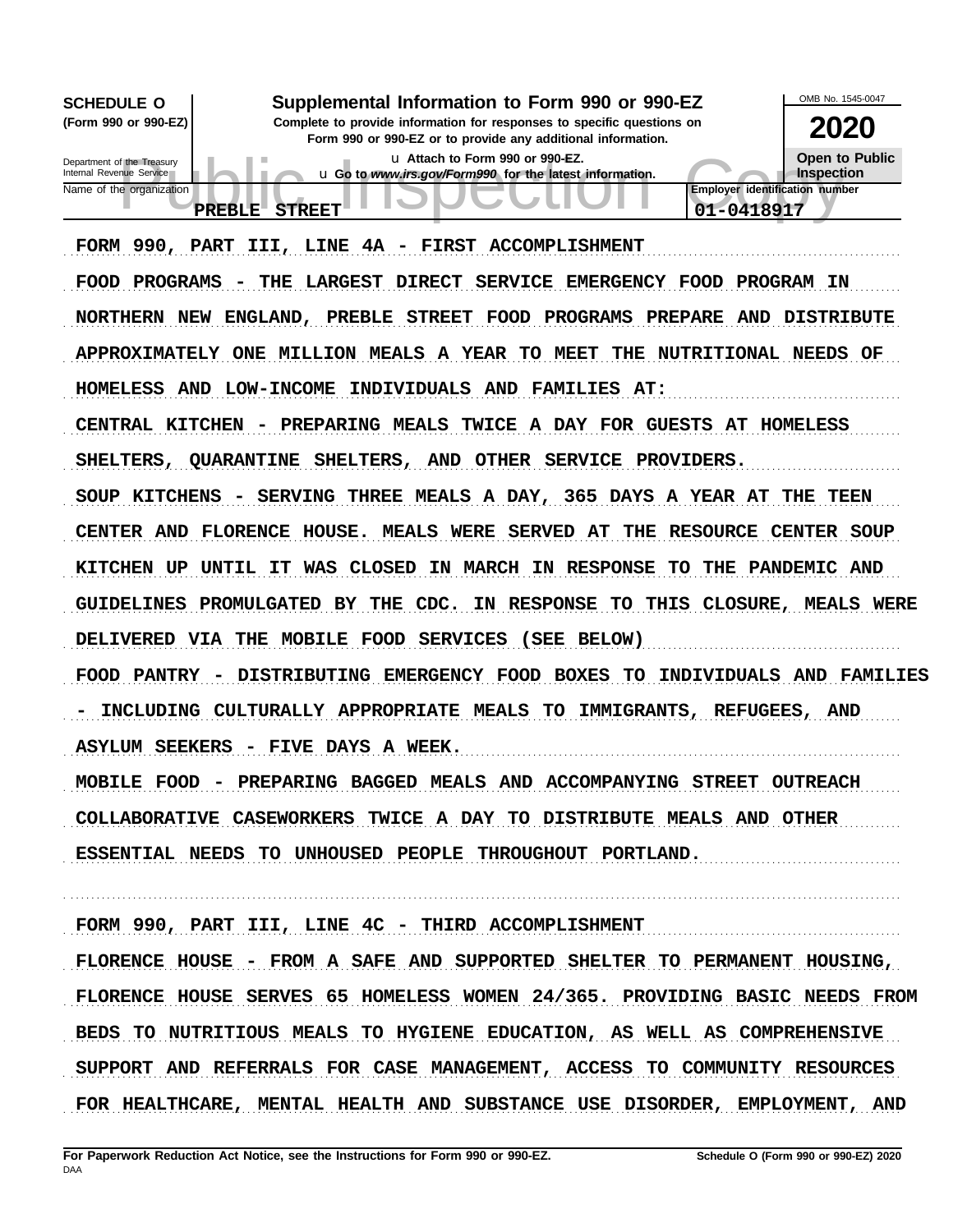| Schedule O (Form 990 or 990-EZ) 2020 | $P$ age $\blacktriangle$       |
|--------------------------------------|--------------------------------|
| Name of the organization             | Employer identification number |
| PREBLE<br>STREET                     | $01 - 0418917$                 |

LEGAL ASSISTANCE, AND PERMANENT STABLE HOUSING THROUGH THREE COMPONENTS: EMERGENCY SHELTER - 25 BEDS PROVIDING SAFETY, BASIC SERVICE, HOUSING ASSISTANCE, REFERRALS, TO SUPPORT WOMEN WHO ARE TEMPORARILY HOMELESS BECAUSE OF ECONOMIC OR SITUATIONAL CRISIS. SAFE HAVEN - 15 SEMI-PRIVATE UNITS WITH SUPPORT SERVICES FOR THE MOST VULNERABLE WOMEN WHILE THEY DEVELOP THE TRUST, SELF-ASSURANCE, AND SKILLS TO BECOME MORE INDEPENDENT. PERMANENT APARTMENTS - 25 "HOUSING FIRST" EFFICIENCY APARTMENTS WITH SUPPORT SERVICES FOR INDIVIDUALS READY TO MANAGE INDEPENDENTLY WITH STAFF WHO CAN ASSIST THEM WITH DEVELOPING SKILLS TO MAINTAIN STABLE INDEPENDENT HOUSING, RE-INTEGRATE INTO THE COMMUNITY, AND RECONNECT WITH FAMILIES.

FORM 990, PART III, LINE 4D - ALL OTHER ACCOMPLISHMENTS ANTI-TRAFFICKING SERVICES - COMPREHENSIVE AND COLLABORATIVE CLIENT-CENTERED SERVICE COORDINATION AND SUPPORT FOR VICTIMS OF HUMAN TRAFFICKING, INCLUDING SEX AND LABOR TRAFFICKING. ATS FOCUSES ON IDENTIFYING VICTIMS, INTERVENTION, TRAINING PROVIDERS, PROVIDING OUTREACH AND EMERGENCY SERVICES, CASE MANAGEMENT AND INTERDISCIPLINARY SERVICE PLANNING, AND PROMOTING INDIVIDUAL AND SYSTEMIC JUSTICE. ANTI-TRAFFICKING SERVICES EMPOWERS CLIENTS TO UNDERSTAND THEY HAVE CHOICES AND ACCESS TO SERVICES, SUPPORT, AND INFORMATION THAT FACILITATE HEALING AND GROWTH.

COMMUNITY ADVOCACY-PREBLE STREET ADVOCACY PROGRAMS ADVANCE SOCIAL AND ECONOMIC JUSTICE THROUGH OUTREACH, EDUCATION, AND ENGAGEMENT IN PUBLIC POLICY ISSUES AT THE CITY, STATE, AND FEDERAL LEVELS IN ORDER TO EMPOWER PEOPLE EXPERIENCING PROBLEMS WITH HOMELESSNESS, HOUSING, HUNGER, AND POVERTY IMPROVE THEIR WELL-BEING.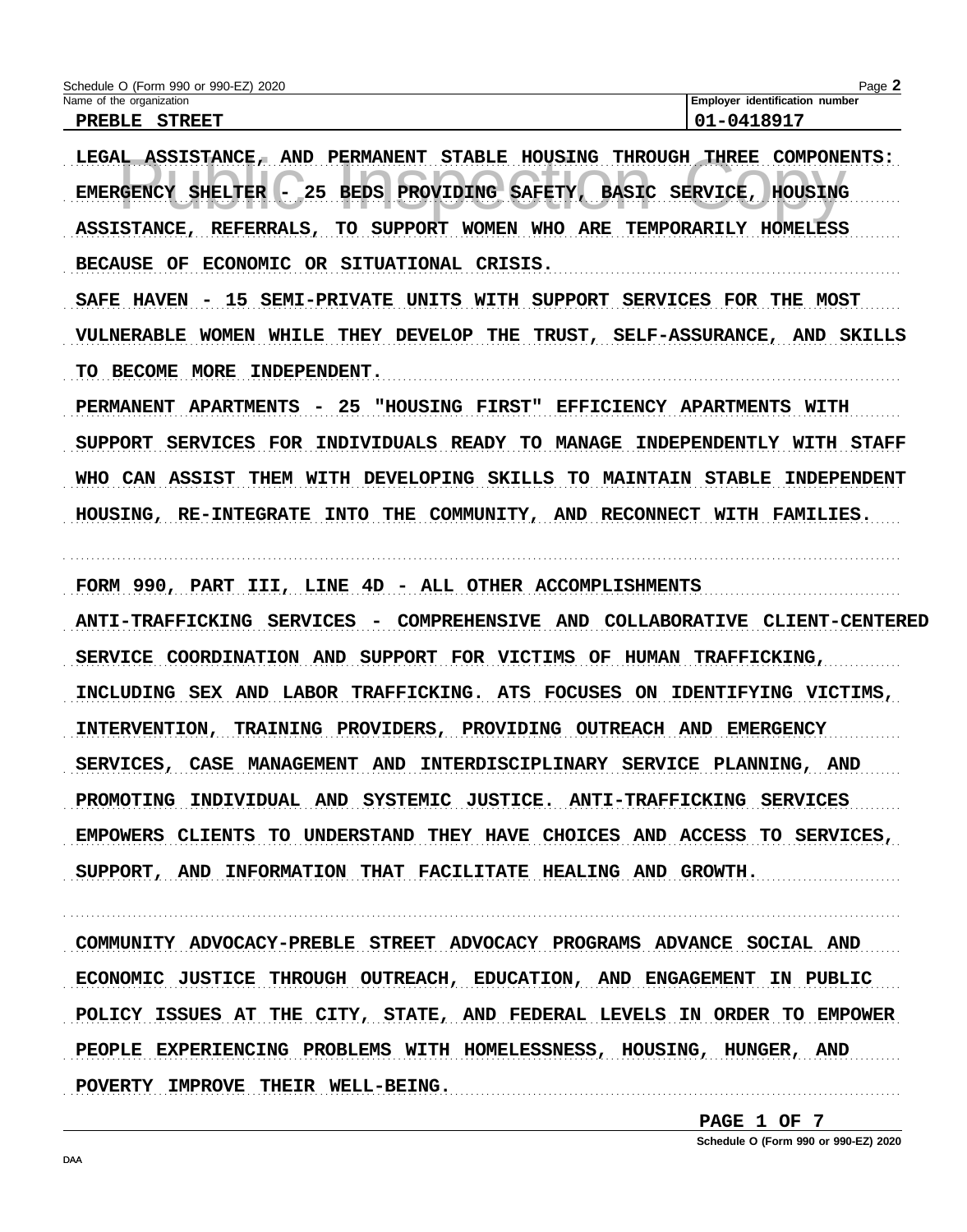| Schedule O (Form 990 or 990-EZ) 2020 | Page                           |
|--------------------------------------|--------------------------------|
| Name of the organization             | Employer identification number |
| ס זמססם<br><b>CTDGGT</b>             | $01 - 0418917$                 |

HOMELESS VOICE FOR JUSTICE (HVJ)- ADVOCATES WITH LIVED EXPERIENCE OF HOMELESSNESS THAT WORK WITH, AND FOR, PEOPLE WHO STRUGGLE WITH HOMELESSNESS, POVERTY, AND OPPRESSION TO EDUCATE ITS CONSTITUENCY AND THE WIDER COMMUNITY ON SOCIAL JUSTICE ISSUES ADVERSELY IMPACTING PEOPLE WHO STRUGGLE WITH HOMELESSNESS AND POVERTY. HVJ ADVOCATES ADDRESS INDIVIDUAL AND SYSTEMIC CHANGES REQUIRED TO IMPROVE SOCIAL CONDITIONS BY ENGAGING IN AN ARRAY OF ADVOCACY CAMPAIGNS INCLUDING PEER CIVIC EDUCATION ACTIVITIES. MAINE HUNGER INITIATIVE (MHI)-CREATED TO ADDRESS FOOD INSECURITY NEEDS BY ADVOCATING FOR EMERGENCY FOOD ASSISTANCE AND DEVELOPING LONG-TERM SOLUTIONS TO HUNGER IN ONE OF THE MOST FOOD INSECURE STATES IN THE U.S. MHI WORKS TO END HUNGER STATEWIDE THROUGH COMMUNITY ORGANIZING, ANTI-HUNGER EDUCATION, AND PROMOTING POLICY SOLUTIONS AT THE STATE AND FEDERAL LEVELS TO STRENGTHEN MAINE'S EMERGENCY FOOD SYSTEM, AUGMENT FOOD ACCESS AND SYSTEMICALLY ADDRESS FOOD INSECURITY FOR LOW INCOME PEOPLE THROUGH PUBLIC AND PRIVATE COLLABORATIONS.

HEALTH SERVICES - CURRENTLY INCLUDES THE MAINE MEDICAL CENTER-PREBLE STREET LEARNING COLLABORATIVE AND THE MEDICATION ASSISTED RECOVERY PROGRAM (MARP). THE MMC-PSLC PROVIDES COMMUNITY-BASED HEALTHCARE FOR PEOPLE EXPERIENCING HOMELESSNESS THAT INTEGRATES HEALTH CARE DELIVERY WITH LEARNING OPPORTUNITIES AND SOCIAL WORK. MARP IS A PARTNERSHIP WITH GREATER PORTLAND HEALTH TO PROVIDE INTENSIVE CASE MANAGEMENT AS PART OF LOW BARRIER MEDICATION ASSISTED OUTPATIENT TREATMENT FOR INDIVIDUALS EXPERIENCING HOMELESSNESS WHO ARE AT GREATEST RISK OF OVERDOSE AND DEATH.

HUSTON COMMONS - PROVIDES 24/365 PERMANENT SUPPORTED "HOUSING FIRST"

PAGE 2 OF 7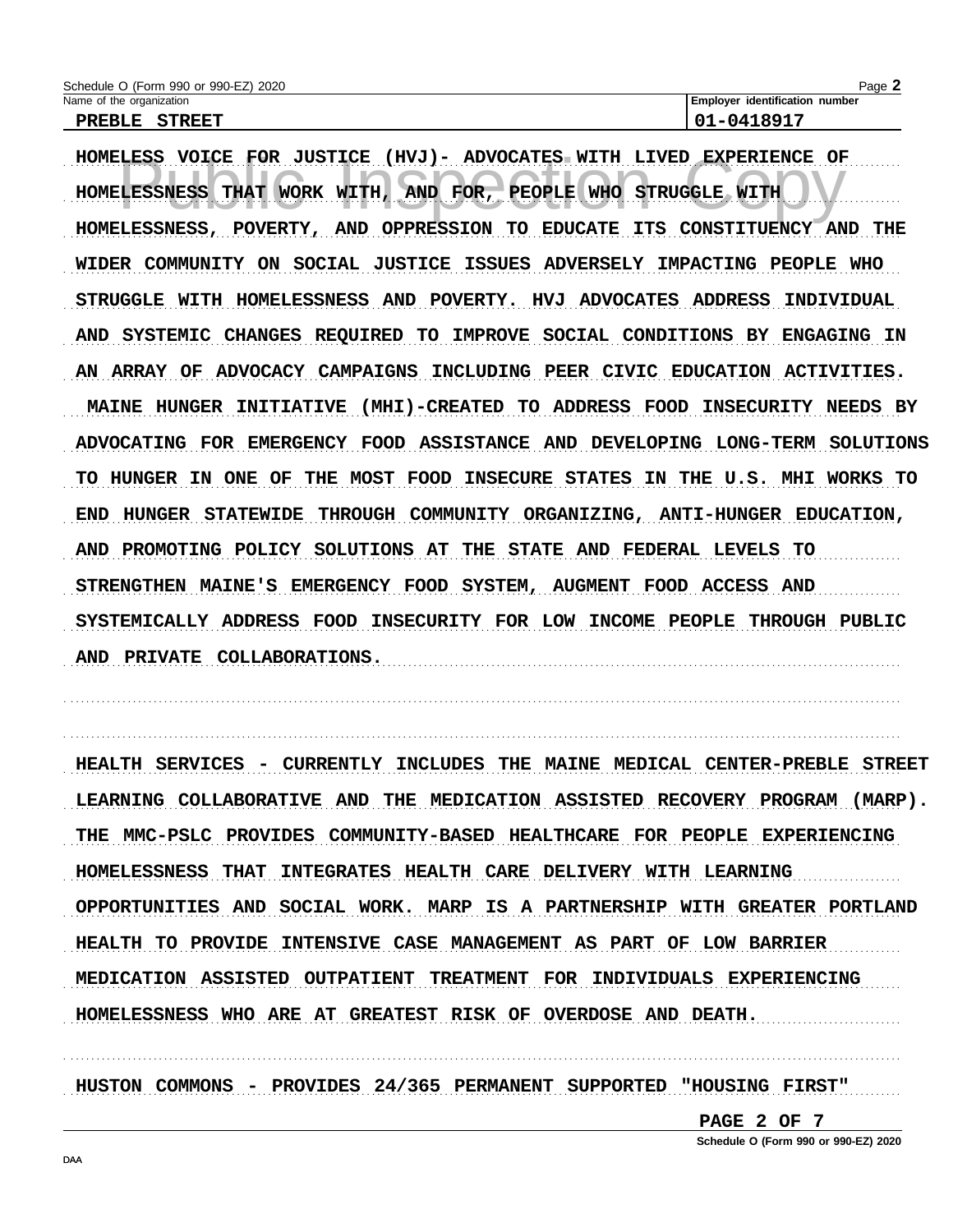EFFICIENCY APARTMENTS FOR 30 FORMERLY CHRONICALLY HOMELESS ADULTS WITH MULTIPLE DISABILITIES AND CHALLENGES WHO ARE DEVELOPING SKILLS TO MAINTAIN INDEPENDENT HOUSING. IT OFFERS COMMUNITY SPACE AND LAUNDRY AND INCLUDES A MEDICAL CARE ROOM TO ACCOMMODATE PRACTITIONERS AND TELEMEDICINE, AS WELL AS ON-SITE STAFF WHO PROVIDE REFERRALS FOR CASE MANAGEMENT AND FACILITATE ACCESS TO HEALTHCARE, MENTAL HEALTH AND SUBSTANCE USE DISORDER TREATMENT, EMPLOYMENT, AND LEGAL ASSISTANCE.

LOGAN PLACE - PORTLAND'S FIRST "HOUSING FIRST" PROGRAM, LOGAN PLACE PROVIDES EFFICIENCY APARTMENTS AND 24/365 SUPPORT FOR 30 FORMERLY HOMELESS TENANTS WHO ARE DEVELOPING SKILLS TO MAINTAIN INDEPENDENT HOUSING. IT OFFERS COMMUNITY SPACE FOR GROUP AND RECREATIONAL ACTIVITIES AND ON-SITE LAUNDRY. HOUSING SUPPORT STAFF ASSIST TENANTS WITH DEVELOPING AND ENHANCING LIFE SKILLS AND BUILDING COMMUNITY, AND MAKE REFERRALS FOR CASE MANAGEMENT, HEALTHCARE, MENTAL HEALTH AND SUBSTANCE USE DISORDER TREATMENT, EMPLOYMENT, AND LEGAL ASSISTANCE. 

QUARANTINE SHELTER - PROVIDING SHELTER SERVICES TO PEOPLE EXPERIENCING HOMELESSNESS WHO HAVE BEEN RESIDING IN CONGREGATE SETTINGS WITH SHARED BATHROOMS AND KITCHENS WHERE ISOLATION IS NOT POSSIBLE AS WELL AS OTHER PEOPLE WHO HAVE COME IN CLOSE CONTACT WITH A COVID-19 POSITIVE INDIVIDUAL BUT HAVE NOT BEEN TESTED, WHO HAVE BEEN TESTED OR ARE AWAITING RESULTS, OR HAVE BEEN TESTED AND CONFIRMED POSITIVE FOR COVID-19 AND NEED TO BE ISOLATED BUT DO NOT HAVE A MEDICAL NEED TO BE HOSPITALIZED OR A SAFE PLACE TO SHELTER WHILE THEY ISOLATE OR QUARANTINE.

STREET OUTREACH COLLABORATIVE - OFFERING CONCERTED, COMPREHENSIVE OUTREACH

PAGE 3 OF 7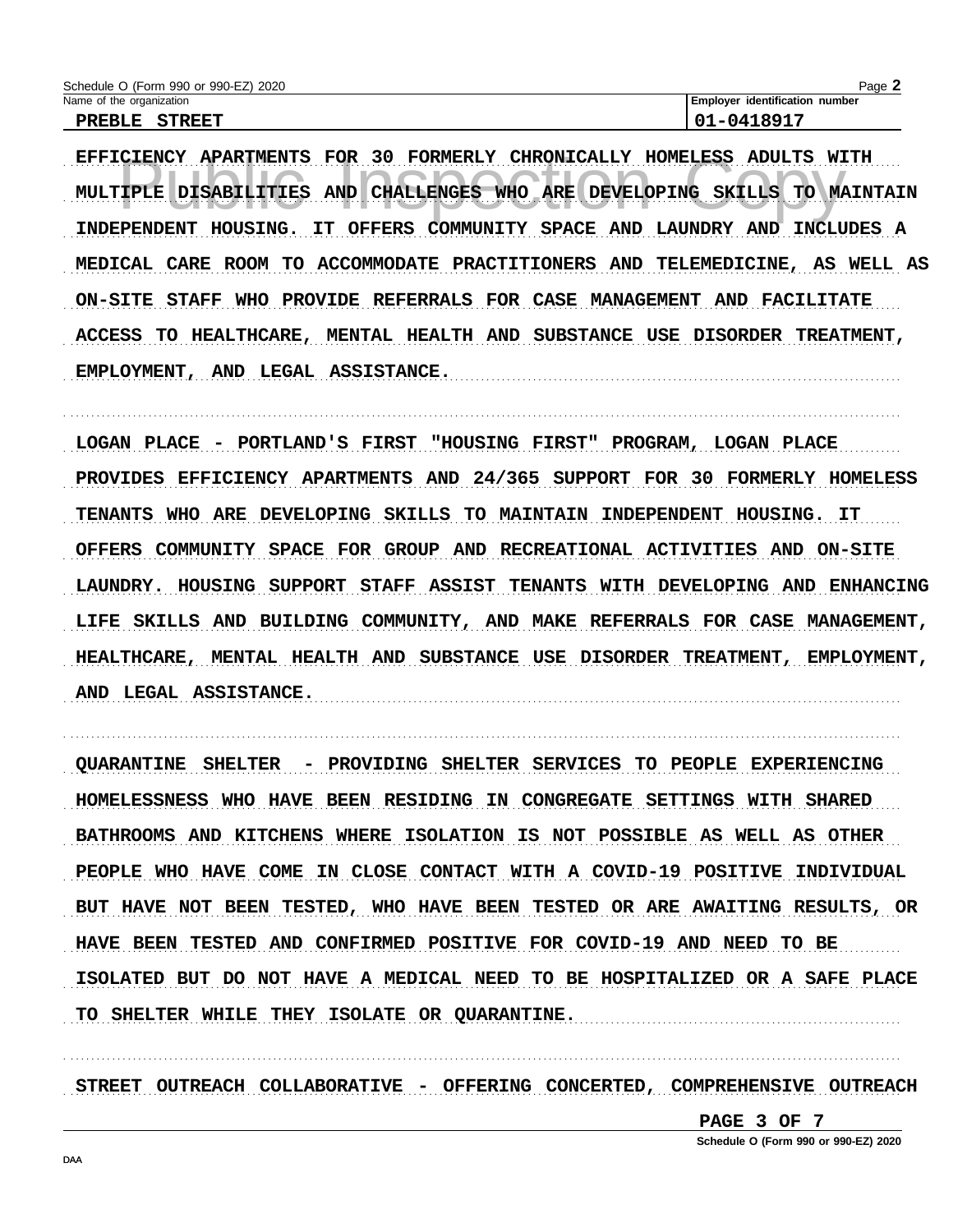| Schedule O (Form 990 or 990-EZ) 2020 | Page                           |
|--------------------------------------|--------------------------------|
| Name of the organization             | Employer identification number |
| STREET<br><b>PREBLE</b>              | $-0418917$                     |

TWICE A DAY, 365 DAYS A YEAR TO PEOPLE LIVING IN UNSHELTERED LOCATIONS, ENSURING BASIC NEEDS ARE MET, WHILE FACILITATING ACCESS TO HOUSING AND SUPPORTIVE SERVICES. PROGRAM SERVICES INCLUDE SUPPORTING PREPARED MEAL DISTRIBUTION TO INDIVIDUALS EXPERIENCING UNSHELTERED HOMELESSNESS.

TEEN SERVICES - OFFERING SAFETY AND SOCIAL WORK SERVICES 24/365 FOR 40-60 HOMELESS AND RUNAWAY YOUTHS, TO MEET THE EMERGENCY AND LONG-TERM NEEDS OF YOUNG PEOPLE AGES 12-20 THROUGH A COMPREHENSIVE PROGRAM MODEL WHERE THEY CAN DEVELOP LIFE SKILLS THAT PROMOTE STABILITY AND INDEPENDENCE. SERVICES **INCLUDE:** 

TEEN CENTER - OPEN 8AM-8PM TO PROVIDE OUTREACH AND SURVIVAL KITS TO YOUTHS ON THE STREET AND AS WELL AS A LOW-BARRIER DROP-INTO MEET IMMEDIATE NEEDS FOR SHELTER, SAFETY, NUTRITIOUS MEALS, SHOWERS, LAUNDRY, AND CLOTHING, AS WELL AS CRISIS INTERVENTION, YOUTH DEVELOPMENT ACTIVITIES, AND CASE MANAGEMENT TO HELP YOUTH IDENTIFY STRENGTHS, AND DEVELOP PROBLEM-SOLVING SKILLS AND ACCESS TO RESOURCES ESSENTIAL FOR HEALTHCARE AND SUCCESSFUL GOAL-PLANNING AND GROWTH, INCLUDING ON-SITE COLLABORATIVE SERVICES FOR EDUCATIONAL AND VOCATIONAL OPPORTUNITIES, HEALTHCARE SERVICES, AND MENTAL HEALTH AND SUBSTANCE USE DISORDER TREATMENT. JOE KREISLER TEEN SHELTER - A LOW-BARRIER STATE LICENSED 24-BED OVERNIGHT EMERGENCY SHELTER, PROVIDING SAFETY AND SUPPORT SERVICES 8PM-8AM, INCLUDING SHOWERS, CLOTHING, A PLACE TO STUDY OR MEET WITH STAFF, INFORMAL ACTIVITIES, CRISIS INTERVENTION, AND A FULL RANGE OF SERVICES IN

COORDINATION WITH THE TEEN CENTER AND COMMUNITY RESOURCES TO ASSIST EACH YOUTH IN STAYING OFF THE STREET.

TEEN SERVICES HOUSING - FIRST PLACE - LONG-TERM TRANSITION-IN-PLACE SUPPORTIVE HOUSING TO HELP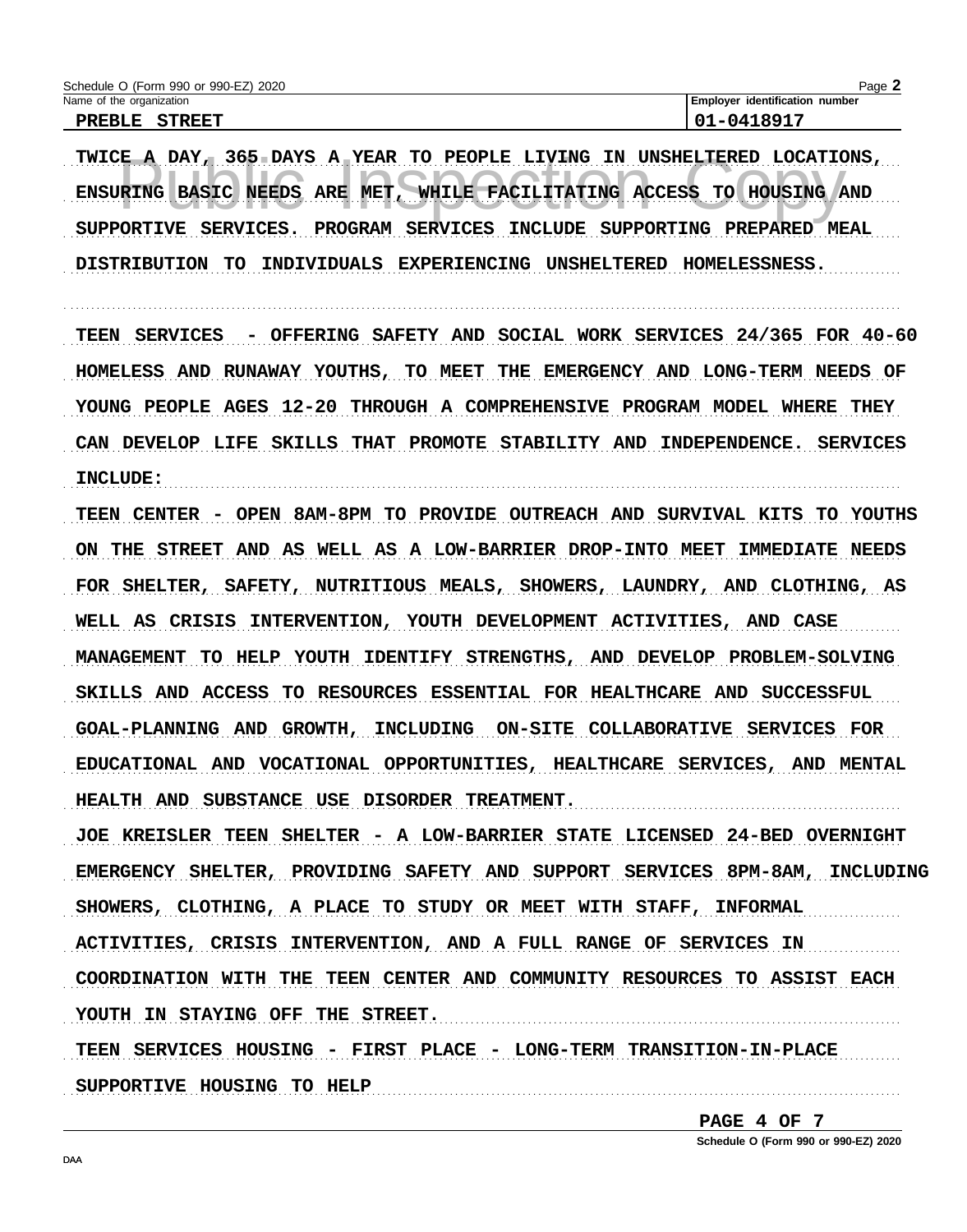| Schedule O (Form 990 or 990-EZ) 2020 | $P$ ade.                          |
|--------------------------------------|-----------------------------------|
| Name of the organization             | identification number<br>Employer |
| STREET<br>PRERI.E                    | 0418917-                          |

YOUNG PEOPLE, AGES 16-21, WHO CANNOT RETURN SAFELY TO THEIR FAMILIES, OVERCOME OBSTACLES TO STABLE HOUSING, IN ADDITION TO MEETING BASIC NEEDS, FIRST PLACE SERVICES INCLUDE SCATTERED SITE APARTMENTS, OUTREACH, INDIVIDUAL ASSESSMENT AND SERVICE PLANNING, LIFE SKILLS DEVELOPMENT, EDUCATIONAL AND VOCATIONAL SUPPORT, REFERRALS TO COMMUNITY RESOURCES, CASE MANAGEMENT FOR UP TO 18 MONTHS, AND CONTINUED SUPPORT FOR AS LONG AS A YEAR AFTER DISCHARGE. UPON SUCCESSFUL COMPLETION OF THE PROGRAM, PARTICIPANTS ARE ELIGIBLE FOR A HOUSING VOUCHER AND TO USE AT THE CURRENT APARTMENT OR A NEW APARTMENT.

WELLNESS SHELTER - A TEMPORARY LOW-BARRIER, 24-HOUR SHELTER FOR UP TO 50 CLIENTS, WITH STAFF AND SERVICES ON SITE, TO ENSURE SAFETY AND SOCIAL DISTANCING IN ACCORDANCE WITH THE CDC PREVENTION GUIDELINES TO PREVENT COMMUNITY TRANSMISSION OF THE COVID-19 VIRUS.

RAPID RE-HOUSING PROGRAM:

THE RAPID RE-HOUSING PROGRAM HOUSES CLIENTS EXPERIENCING HOMELESSNESS IN THE PORTLAND AREA. RAPID RE-HOUSING IS AN EVIDENCE-BASED AND HOUSING FIRST INTERVENTION DESIGNED TO HELP INDIVIDUALS QUICKLY EXIT HOMELESSNESS, RETURN TO HOUSING IN THE COMMUNITY, AND NOT BECOME HOMELESS AGAIN IN THE FUTURE. ONE CASEWORKER FOCUSES ON SHELTER DIVERSION, WORKING WITH CLIENTS AT THE "FRONT DOOR" OF THE HOMELESS SERVICE SYSTEM TO HELP THEM AVOID ACCESS THE EMERGENCY SHELTER SYSTEM OR SLEEP UNSHELTERED.

COVID SHELTER/TES:

THE TEMPORARY EMERGENCY SHELTER IS A PROGRAM HAS TWO DISTINCT SHELTER COMPONENTS BUILT INTO IT. THE QUARANTINE SHELTER OFFERS CLIENTS A SAFE

PAGE 5 OF 7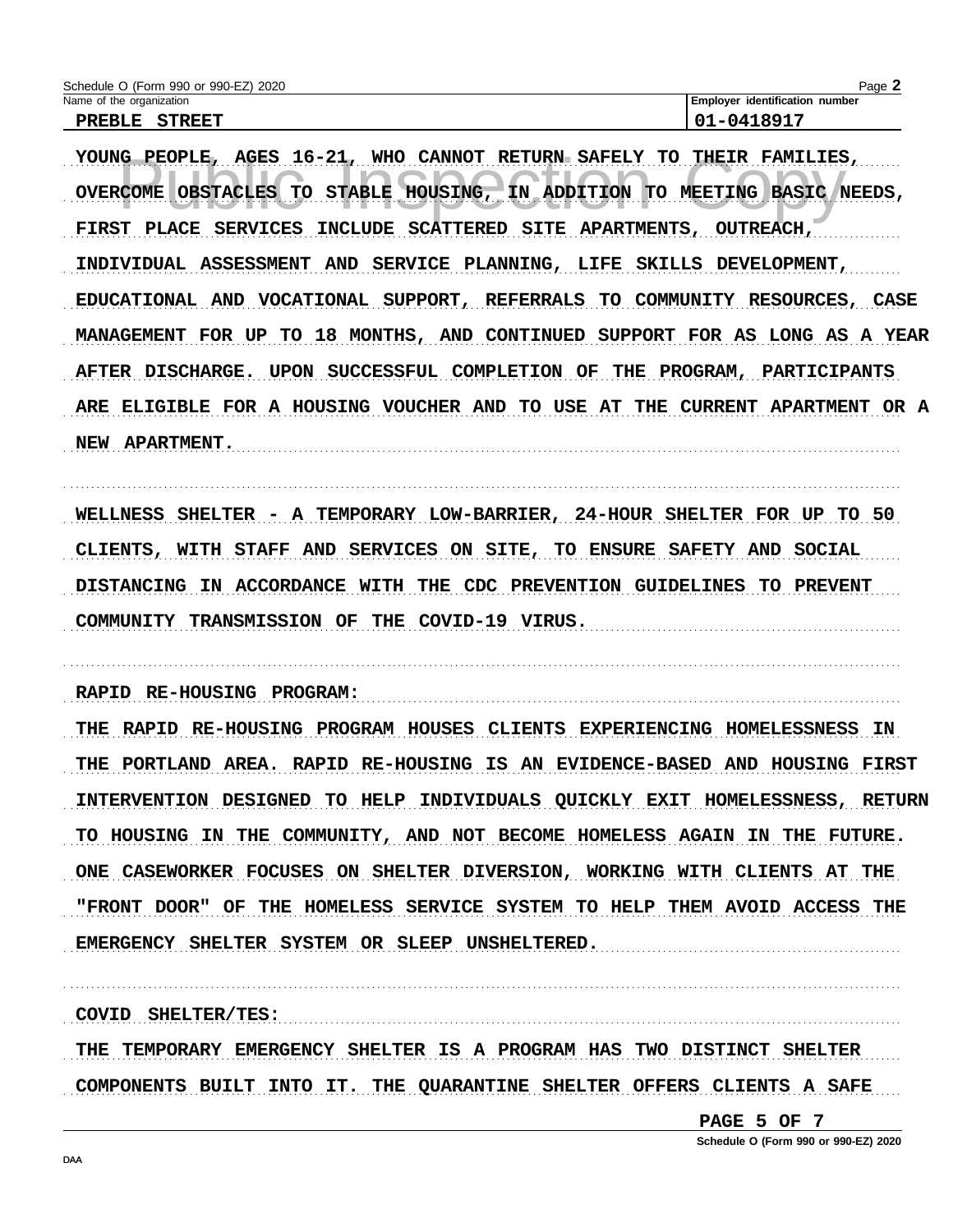PLACE TO QUARANTINE OR AWAIT A TEST RESULT WITHOUT TRANSMITTING THE VIRUS TO THOSE IN THEIR IMMEDIATE VICINITY. ELIGIBLE POPULATIONS INCLUDE PEOPLE EXPERIENCING HOMELESSNESS, PEOPLE WHO LIVE IN DENSELY POPULATED HOUSING, FIRST RESPONDERS, AND RESIDENTS OF CONGREGATE CARE FACILITIES. THE GENERAL SHELTER OFFERS A HOTEL SHELTER ROOM TO CLIENTS WHO ARE EITHER UNSHELTERED OR EXITING A GENERAL ASSISTANCE HOTEL PLACEMENT. THE TEMPORARY EMERGENCY SHELTER COLLABORATES WITH A WIDE RANGE OF SUPPORTING PROGRAMS TO ENSURE THAT CLIENTS' NEEDS ARE MET.

LEWISTON SHELTER:

PROVIDING SHELTER SERVICES TO PEOPLE EXPERIENCING HOMELESSNESS WHO HAVE BEEN RESIDING IN CONGREGATE SETTINGS WITH SHARED BATHROOMS AND KITCHENS WHERE ISOLATION IS NOT POSSIBLE AS WELL AS OTHER PEOPLE WHO HAVE COME IN CLOSE CONTACT WITH A COVID-19 POSITIVE INDIVIDUAL BUT HAVE NOT BEEN TESTED, WHO HAVE BEEN TESTED OR ARE AWAITING RESULTS, OR HAVE BEEN TESTED AND CONFIRMED POSITIVE FOR COVID-19 AND NEED TO BE ISOLATED BUT DO NOT HAVE A MEDICAL NEED TO BE HOSPITALIZED OR A SAFE PLACE TO SHELTER WHILE THEY ISOLATE OR QUARANTINE.

FORM 990, PART VI, LINE 2 - RELATED PARTY INFORMATION AMONG OFFICERS ELAINE ROSEN JUDY BERTRAM DIRECTOR **DIRECTOR** SISTERS 

FORM 990, PART VI, LINE 11B - ORGANIZATION'S PROCESS TO REVIEW FORM 990 PREBLE STREET'S INDEPENDENT AUDITORS PREPARED THE FORM 990, A DRAFT WAS THEN REVIEWED BY THE CHIEF OPERATING OFFICER AND SENT TO THE FULL BOARD OF

PAGE 6 OF 7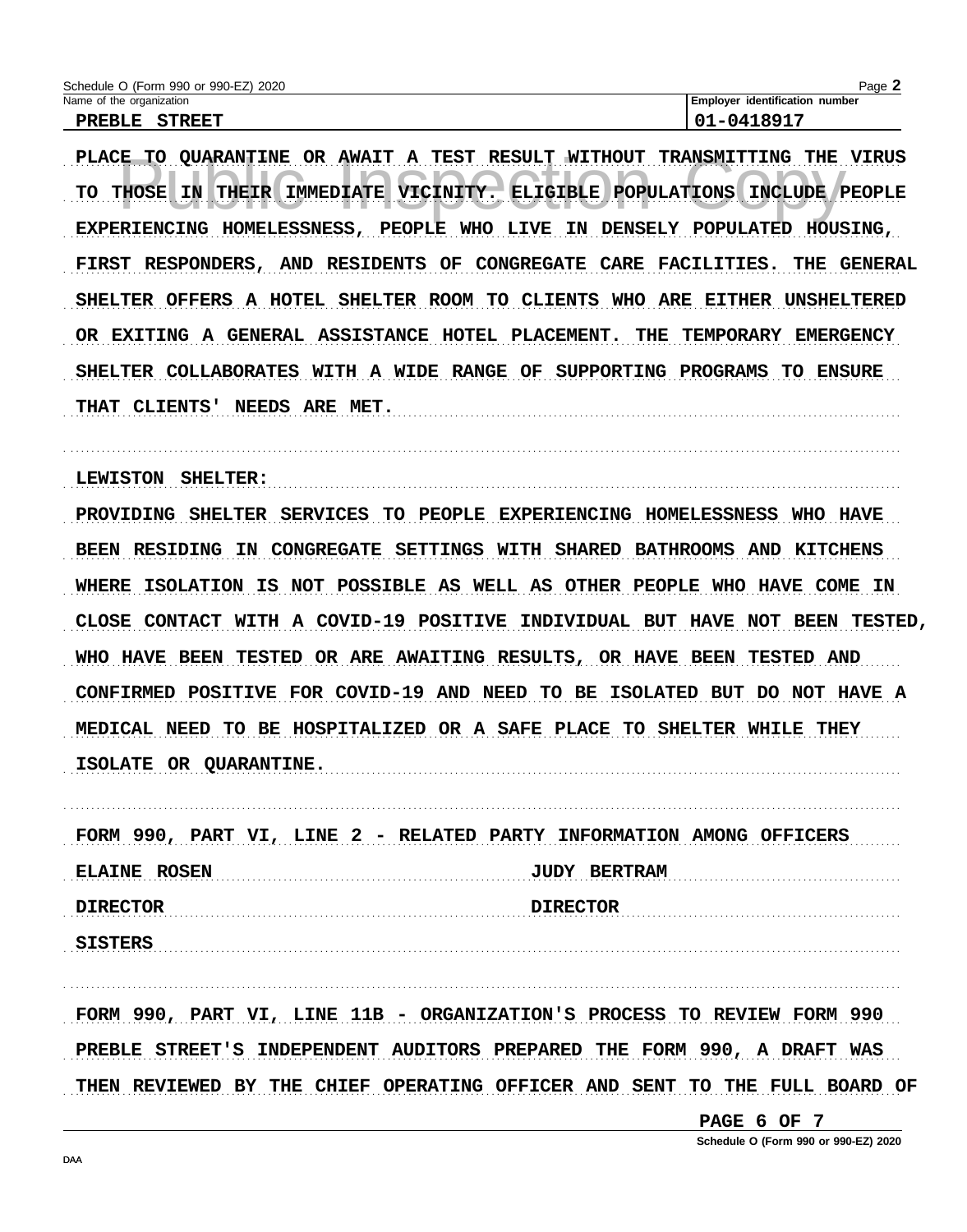Page 2

PREBLE STREET

DIRECTORS FOR REVIEW.

FORM 990, PART VI, LINE 12C - ENFORCEMENT OF CONFLICTS POLICY PREBLE STREET REGULARLY MONITORS AND ENFORCES SUCH ISSUES WHEN THEY ARISE THROUGH A CULTURE OF UNDERSTANDING AND HONESTY THROUGH THE BOARD OF DIRECTORS TO ALL PARTS OF THE ORGANIZATION.

FORM 990, PART VI, LINE 15A - COMPENSATION PROCESS FOR TOP OFFICIAL THE PREBLE STREET EXECUTIVE COMMITTEE MET TO REVIEW AND DETERMINE THE EXECUTIVE DIRECTOR'S COMPENSATION. THEY ASSESSED COMPENSATION FROM TWO PERSPECTIVES. FIRST, MARKET, THEN PERFORMANCE. FOR MARKET, THEY USED THE MAINE ASSOCIATION OF NONPROFIT (MANP) SALARY SURVEY MOST RECENTLY PUBLISHED. THEY PAID CLOSE ATTENTION TO THE AVERAGE OF ALL EXECUTIVE DIRECTOR'S SALARIES IN MAINE AND THE AVERAGE OF EXECUTIVE DIRECTOR'S SALARIES WITHIN THE SAME FISCAL CATEGORIES OF PREBLE STREET. IN THE PERFORMANCE AREA, THEY CONSIDERED PERFORMANCE GOALS MET AND EXCEEDED, PROGRESS TOWARDS THE LONG-TERM PLAN RECENTLY DEVELOPED, THE REPUTATION PREBLE STREET HAS IN MAINE AND NOW NATIONALLY, AND THE EXECUTIVE DIRECTOR'S LEADERSHIP IN THE COMMUNITY. SUBSEQUENT TO YEAR-END, PREBLE STREET UNDERTOOK A THOROUGH REVIEW OF THE EXECUTIVE DIRECTOR'S COMPENSATION, AND INCREASED IT TO BETTER REFLECT MARKET CONDITIONS.

FORM 990, PART VI, LINE 19 - GOVERNING DOCUMENTS DISCLOSURE EXPLANATION AVAILABLE UPON REQUEST.

PAGE 7 OF 7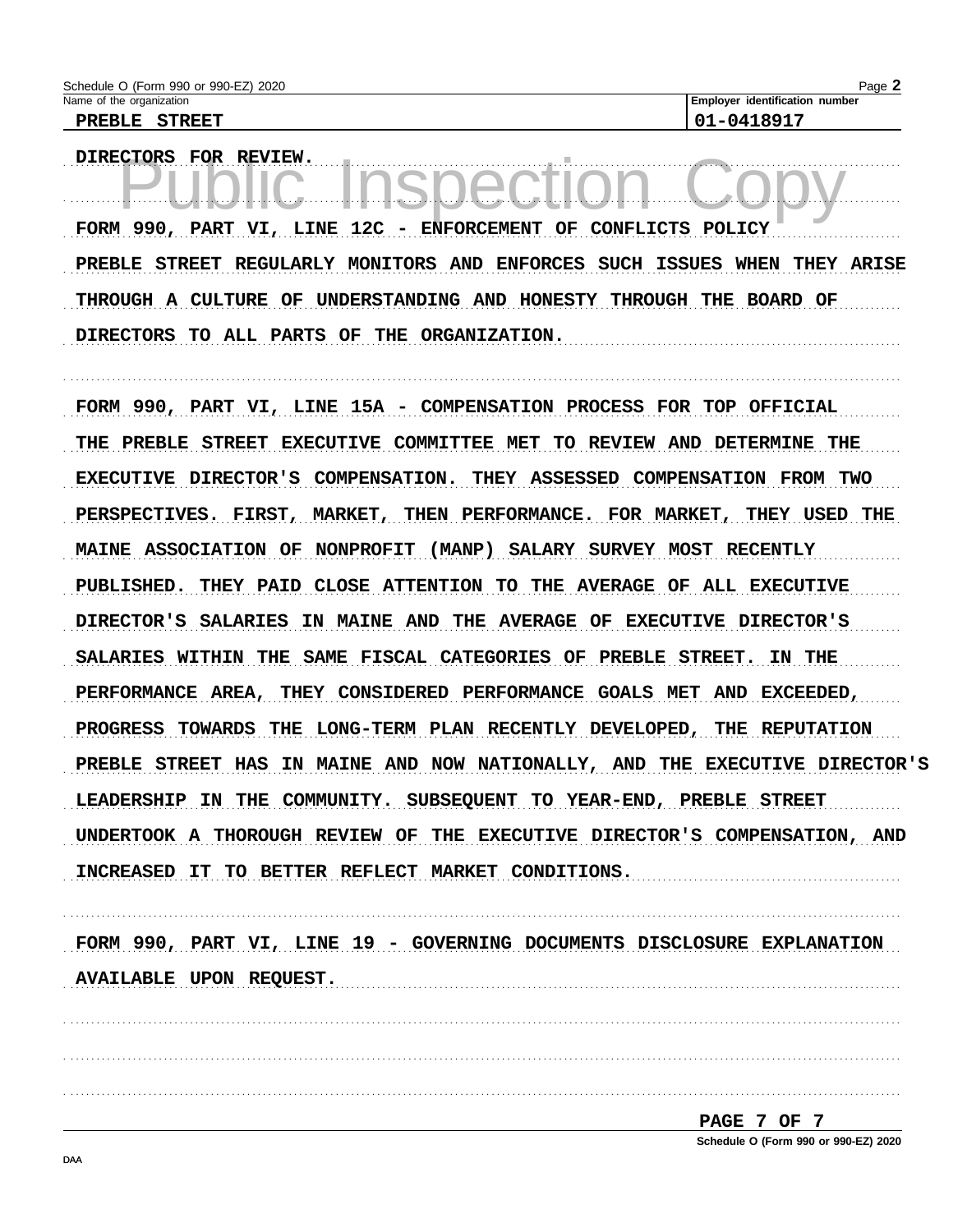| <b>SCHEDULE R</b><br><b>Related Organizations and Unrelated Partnerships</b>                                                                                                                                                  |                         |                                                     |                            |                                                        |                                     | OMB No. 1545-0047                                               |
|-------------------------------------------------------------------------------------------------------------------------------------------------------------------------------------------------------------------------------|-------------------------|-----------------------------------------------------|----------------------------|--------------------------------------------------------|-------------------------------------|-----------------------------------------------------------------|
| (Form 990)<br>u Complete if the organization answered "Yes" on Form 990, Part IV, line 33, 34, 35b, 36, or 37.                                                                                                                |                         |                                                     |                            |                                                        |                                     |                                                                 |
| Department of the Treasury<br>u Go to www.irs.gov/Form990 for instructions and the latest information.<br>Internal Revenue Service                                                                                            | u Attach to Form 990.   |                                                     |                            |                                                        |                                     | <b>Open to Public</b><br><b>Inspection</b>                      |
| Name of the organization                                                                                                                                                                                                      |                         |                                                     |                            |                                                        |                                     | Employer identification number                                  |
| PREBLE STREET                                                                                                                                                                                                                 |                         |                                                     |                            |                                                        | 01-0418917                          |                                                                 |
| Identification of Disregarded Entities. Complete if the organization answered "Yes" on Form 990, Part IV, line 33.<br>Part I                                                                                                  |                         |                                                     |                            |                                                        |                                     |                                                                 |
| (a)<br>Name, address, and EIN (if applicable) of disregarded entity                                                                                                                                                           | (b)<br>Primary activity | (c)<br>Legal domicile (state<br>or foreign country) |                            | (d)<br>Total income                                    | (e)<br>End-of-year assets           | (f)<br>Direct controlling<br>entity                             |
| 55 PORTLAND STREET, LLC<br>(1)<br>55 PORTLAND STREET<br>01-0418917                                                                                                                                                            |                         |                                                     |                            |                                                        |                                     |                                                                 |
| 04101<br>PORTLAND<br>ME<br>(2)                                                                                                                                                                                                | ADD'L INFO              | MЕ                                                  |                            |                                                        | 5,119,901                           | PREBLE                                                          |
| (3)                                                                                                                                                                                                                           |                         |                                                     |                            |                                                        |                                     |                                                                 |
|                                                                                                                                                                                                                               |                         |                                                     |                            |                                                        |                                     |                                                                 |
| (4)                                                                                                                                                                                                                           |                         |                                                     |                            |                                                        |                                     |                                                                 |
| (5)                                                                                                                                                                                                                           |                         |                                                     |                            |                                                        |                                     |                                                                 |
| Identification of Related Tax-Exempt Organizations. Complete if the organization answered "Yes" on Form 990, Part IV, line 34, because it had<br>Part II<br>one or more related tax-exempt organizations during the tax year. |                         |                                                     |                            |                                                        |                                     |                                                                 |
| (a)<br>Name, address, and EIN of related organization                                                                                                                                                                         | (b)<br>Primary activity | (c)<br>Legal domicile (state<br>or foreign country) | (d)<br>Exempt Code section | (e)<br>Public charity status<br>(if section 501(c)(3)) | (f)<br>Direct controlling<br>entity | $(g)$<br>Section 512(b)(13)<br>controlled entity?<br>Yes<br>No. |
| (1)                                                                                                                                                                                                                           |                         |                                                     |                            |                                                        |                                     |                                                                 |
| (2)                                                                                                                                                                                                                           |                         |                                                     |                            |                                                        |                                     |                                                                 |
|                                                                                                                                                                                                                               |                         |                                                     |                            |                                                        |                                     |                                                                 |
| (3)                                                                                                                                                                                                                           |                         |                                                     |                            |                                                        |                                     |                                                                 |
|                                                                                                                                                                                                                               |                         |                                                     |                            |                                                        |                                     |                                                                 |
| (4)                                                                                                                                                                                                                           |                         |                                                     |                            |                                                        |                                     |                                                                 |
| (5)                                                                                                                                                                                                                           |                         |                                                     |                            |                                                        |                                     |                                                                 |
|                                                                                                                                                                                                                               |                         |                                                     |                            |                                                        |                                     |                                                                 |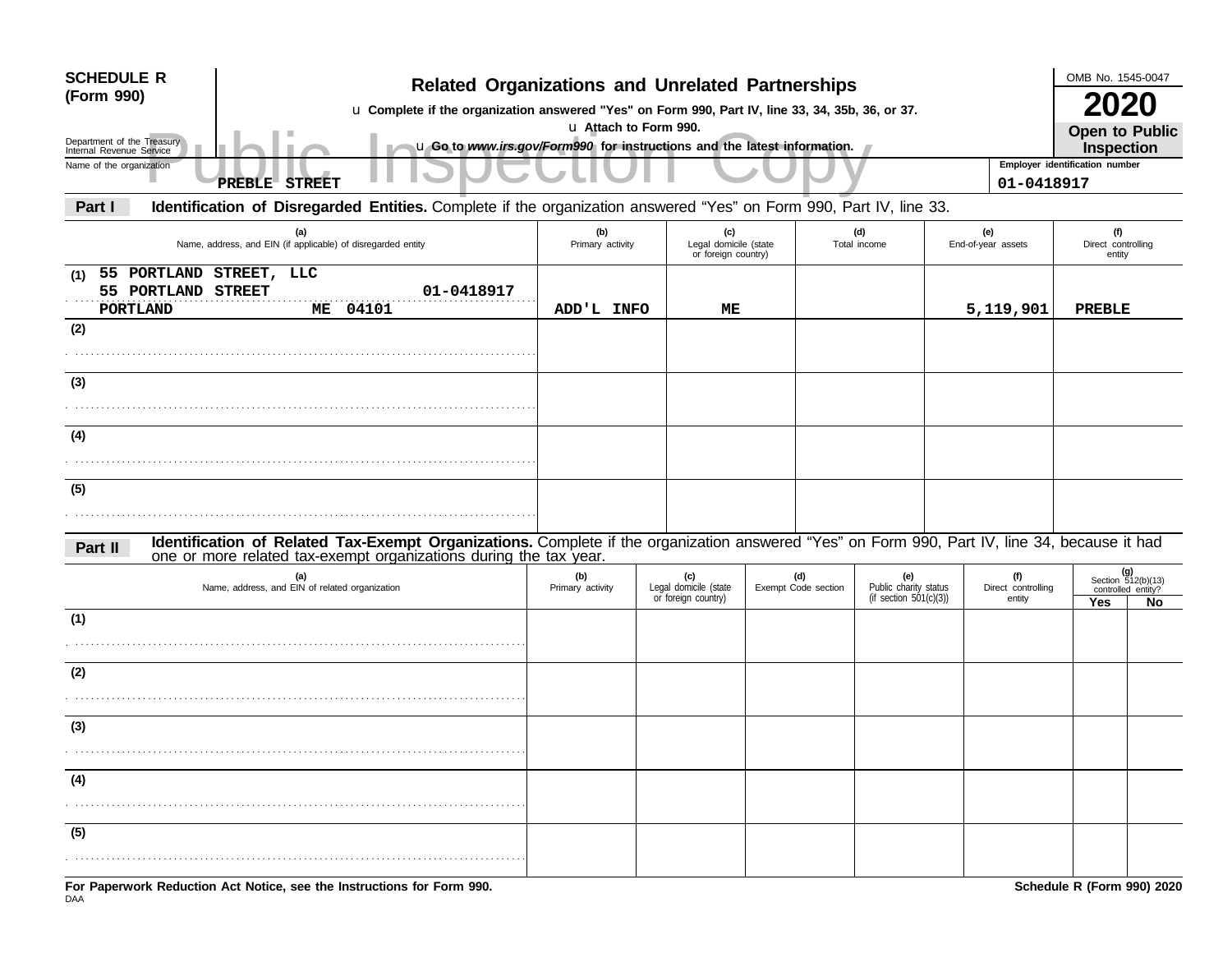Schedule R (Form 990) 2020 Page **2 PREBLE STREET 01-0418917**

| Part III | Identification of Related Organizations Taxable as a Partnership. Complete if the organization answered "Yes" on Form 990, Part IV, line 34,<br>because it had one or more related organizations treated as a partnership during the tax year.                   |                         |                                                                              |                                                        |                                                                                                         |                                                        |                                        |                                                   |                                                                         |                                                     |                                                       |
|----------|------------------------------------------------------------------------------------------------------------------------------------------------------------------------------------------------------------------------------------------------------------------|-------------------------|------------------------------------------------------------------------------|--------------------------------------------------------|---------------------------------------------------------------------------------------------------------|--------------------------------------------------------|----------------------------------------|---------------------------------------------------|-------------------------------------------------------------------------|-----------------------------------------------------|-------------------------------------------------------|
|          | Name, address, and EIN of<br>related organization                                                                                                                                                                                                                | (b)<br>Primary activity | $\left(  c \right)$<br>Legal<br>domicile<br>(state or<br>foreign<br>country) | (d)<br>Direct controlling<br>entity                    | (e)<br>Predominant<br>income (related,<br>unrelated,<br>excluded from<br>tax under<br>sections 512-514) | (f)<br>Share of total<br>income                        | (g)<br>Share of end-of-<br>year assets | (h)<br>Dispro-<br>portionate<br>alloc.?<br>Yes No | (i)<br>Code V-UBI<br>amount in box 20<br>of Schedule K-1<br>(Form 1065) | (j)<br>General or<br>managing<br>partner?<br>Yes No | (k)<br>Percentage<br>ownership                        |
| (1)      |                                                                                                                                                                                                                                                                  |                         |                                                                              |                                                        |                                                                                                         |                                                        |                                        |                                                   |                                                                         |                                                     |                                                       |
| (2)      |                                                                                                                                                                                                                                                                  |                         |                                                                              |                                                        |                                                                                                         |                                                        |                                        |                                                   |                                                                         |                                                     |                                                       |
| (3)      |                                                                                                                                                                                                                                                                  |                         |                                                                              |                                                        |                                                                                                         |                                                        |                                        |                                                   |                                                                         |                                                     |                                                       |
|          |                                                                                                                                                                                                                                                                  |                         |                                                                              |                                                        |                                                                                                         |                                                        |                                        |                                                   |                                                                         |                                                     |                                                       |
| (4)      |                                                                                                                                                                                                                                                                  |                         |                                                                              |                                                        |                                                                                                         |                                                        |                                        |                                                   |                                                                         |                                                     |                                                       |
| Part IV  | Identification of Related Organizations Taxable as a Corporation or Trust. Complete if the organization answered "Yes" on Form 990, Part IV,<br>line 34, because it had one or more related organizations treated as a corporation or trust during the tax year. |                         |                                                                              |                                                        |                                                                                                         |                                                        |                                        |                                                   |                                                                         |                                                     |                                                       |
|          | (a)<br>Name, address, and EIN of related organization                                                                                                                                                                                                            | (b)<br>Primary activity |                                                                              | (c)<br>Legal domicile<br>(state or<br>foreign country) | (d)<br>Direct controlling<br>entity                                                                     | (e)<br>Type of entity<br>(C corp, S corp,<br>or trust) | (f)<br>Share of total<br>income        | (g)<br>Share of<br>end-of-year assets             | (h)<br>Percentage<br>ownership                                          |                                                     | (i)<br>Section<br>512(b)(13)<br>controlled<br>entity? |
| (1)      |                                                                                                                                                                                                                                                                  |                         |                                                                              |                                                        |                                                                                                         |                                                        |                                        |                                                   |                                                                         |                                                     | Yes   No                                              |
| (2)      |                                                                                                                                                                                                                                                                  |                         |                                                                              |                                                        |                                                                                                         |                                                        |                                        |                                                   |                                                                         |                                                     |                                                       |
|          |                                                                                                                                                                                                                                                                  |                         |                                                                              |                                                        |                                                                                                         |                                                        |                                        |                                                   |                                                                         |                                                     |                                                       |
| (3)      |                                                                                                                                                                                                                                                                  |                         |                                                                              |                                                        |                                                                                                         |                                                        |                                        |                                                   |                                                                         |                                                     |                                                       |
| (4)      |                                                                                                                                                                                                                                                                  |                         |                                                                              |                                                        |                                                                                                         |                                                        |                                        |                                                   |                                                                         |                                                     |                                                       |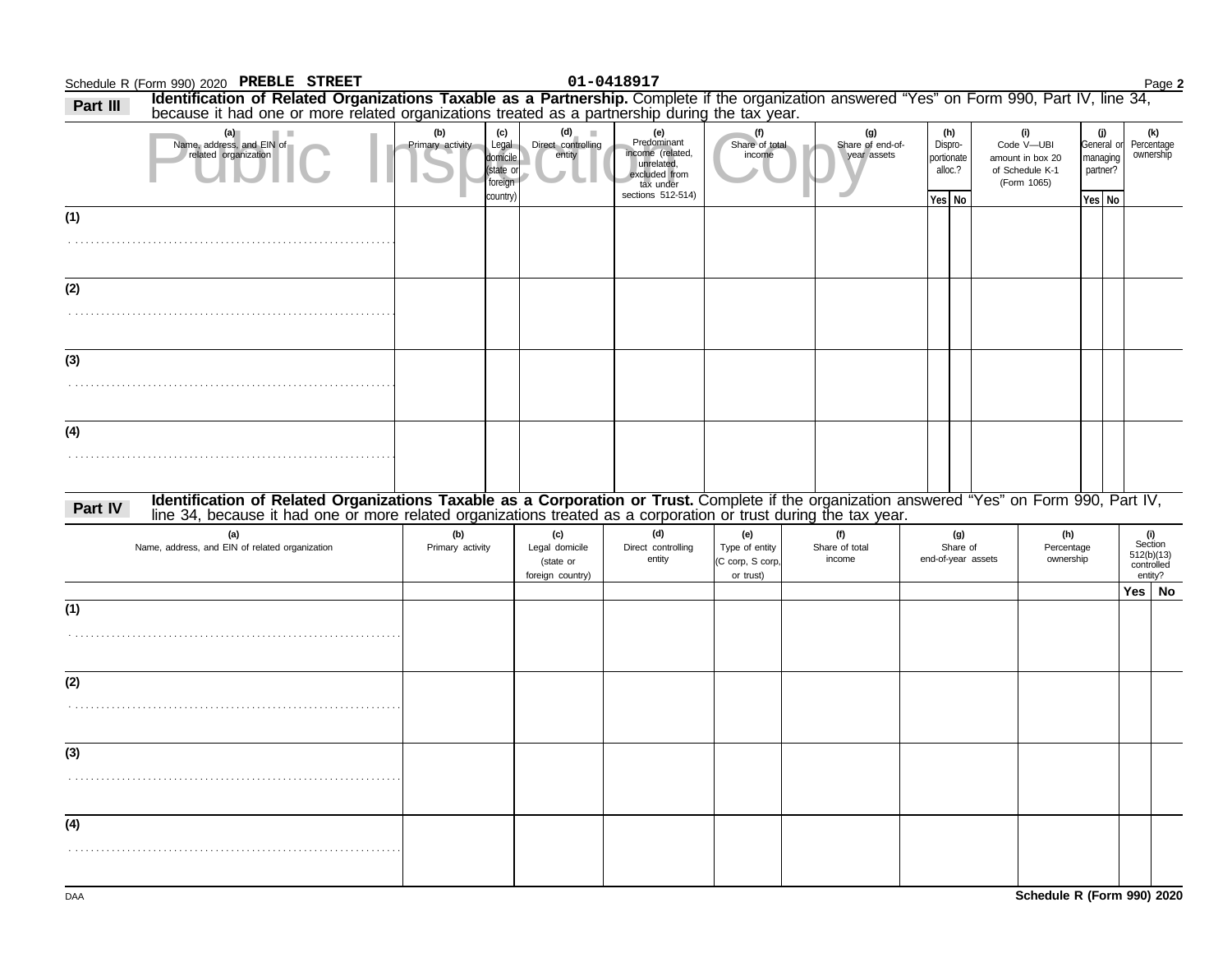Schedule R (Form 990) 2020 Page **3 PREBLE STREET 01-0418917**

# **Part V Transactions With Related Organizations.** Complete if the organization answered "Yes" on Form 990, Part IV, line 34, 35b, or 36.

| Note: Complete line 1 if any entity is listed in Parts II, III, or IV of this schedule.                                                                                                                                              |                                    |                        |                                       |                | <b>Yes</b> | No |  |  |
|--------------------------------------------------------------------------------------------------------------------------------------------------------------------------------------------------------------------------------------|------------------------------------|------------------------|---------------------------------------|----------------|------------|----|--|--|
| During the tax year, did the organization engage in any of the following transactions with one or more related organizations listed in Parts II-IV?                                                                                  |                                    |                        |                                       |                |            |    |  |  |
| a Receipt of (i) interest, (ii) annuities, (iii) royalties, or (iv) rent from a controlled entity enter the metal of the controlled entity and the metal of the metal of the metal of the metal of the metal of the metal of t       |                                    |                        |                                       | 1a             |            |    |  |  |
|                                                                                                                                                                                                                                      |                                    |                        |                                       | 1b             |            |    |  |  |
|                                                                                                                                                                                                                                      |                                    |                        |                                       | 1 <sub>c</sub> |            |    |  |  |
|                                                                                                                                                                                                                                      |                                    |                        |                                       | 1 <sub>d</sub> |            |    |  |  |
| e Loans or loan guarantees by related organization(s) encourance contract the contract contract of the contract or contract or contract or contract or contract or contract or contract or contract or contract or contract or       |                                    |                        |                                       | 1e             |            |    |  |  |
|                                                                                                                                                                                                                                      |                                    |                        |                                       | 1f             |            |    |  |  |
|                                                                                                                                                                                                                                      |                                    |                        |                                       | 1 <sub>g</sub> |            |    |  |  |
| g Sale of assets to related organization(s) encourance and contact the control of the state of assets to related organization(s)                                                                                                     |                                    |                        |                                       | 1 <sub>h</sub> |            |    |  |  |
|                                                                                                                                                                                                                                      |                                    |                        |                                       |                |            |    |  |  |
|                                                                                                                                                                                                                                      |                                    |                        |                                       |                |            |    |  |  |
|                                                                                                                                                                                                                                      |                                    |                        |                                       | 1i             |            |    |  |  |
|                                                                                                                                                                                                                                      |                                    |                        |                                       | 1k             |            |    |  |  |
|                                                                                                                                                                                                                                      |                                    |                        |                                       | 11             |            |    |  |  |
| 1 <sub>m</sub>                                                                                                                                                                                                                       |                                    |                        |                                       |                |            |    |  |  |
| 1n                                                                                                                                                                                                                                   |                                    |                        |                                       |                |            |    |  |  |
| o Sharing of paid employees with related organization(s) encourance contains an account of the state of paid employees with related organization(s) encourance contains an account of the state of the state of the state of t<br>1o |                                    |                        |                                       |                |            |    |  |  |
|                                                                                                                                                                                                                                      |                                    |                        |                                       |                |            |    |  |  |
| p Reimbursement paid to related organization(s) for expenses                                                                                                                                                                         |                                    |                        |                                       | 1p             |            |    |  |  |
|                                                                                                                                                                                                                                      |                                    |                        |                                       | 1 <sub>q</sub> |            |    |  |  |
|                                                                                                                                                                                                                                      |                                    |                        |                                       |                |            |    |  |  |
|                                                                                                                                                                                                                                      |                                    |                        |                                       | 1r             |            |    |  |  |
|                                                                                                                                                                                                                                      |                                    |                        |                                       | 1s             |            |    |  |  |
| If the answer to any of the above is "Yes," see the instructions for information on who must complete this line, including covered relationships and transaction thresholds.<br>$\mathbf{2}$                                         |                                    |                        | (d)                                   |                |            |    |  |  |
| (a)<br>Name of related organization                                                                                                                                                                                                  | (b)<br>Transaction<br>type $(a-s)$ | (c)<br>Amount involved | Method of determining amount involved |                |            |    |  |  |
|                                                                                                                                                                                                                                      |                                    |                        |                                       |                |            |    |  |  |
| (1)                                                                                                                                                                                                                                  |                                    |                        |                                       |                |            |    |  |  |
|                                                                                                                                                                                                                                      |                                    |                        |                                       |                |            |    |  |  |
| (2)                                                                                                                                                                                                                                  |                                    |                        |                                       |                |            |    |  |  |
| (3)                                                                                                                                                                                                                                  |                                    |                        |                                       |                |            |    |  |  |
|                                                                                                                                                                                                                                      |                                    |                        |                                       |                |            |    |  |  |
| (4)                                                                                                                                                                                                                                  |                                    |                        |                                       |                |            |    |  |  |
| (5)                                                                                                                                                                                                                                  |                                    |                        |                                       |                |            |    |  |  |
|                                                                                                                                                                                                                                      |                                    |                        |                                       |                |            |    |  |  |
| (6)                                                                                                                                                                                                                                  |                                    |                        |                                       |                |            |    |  |  |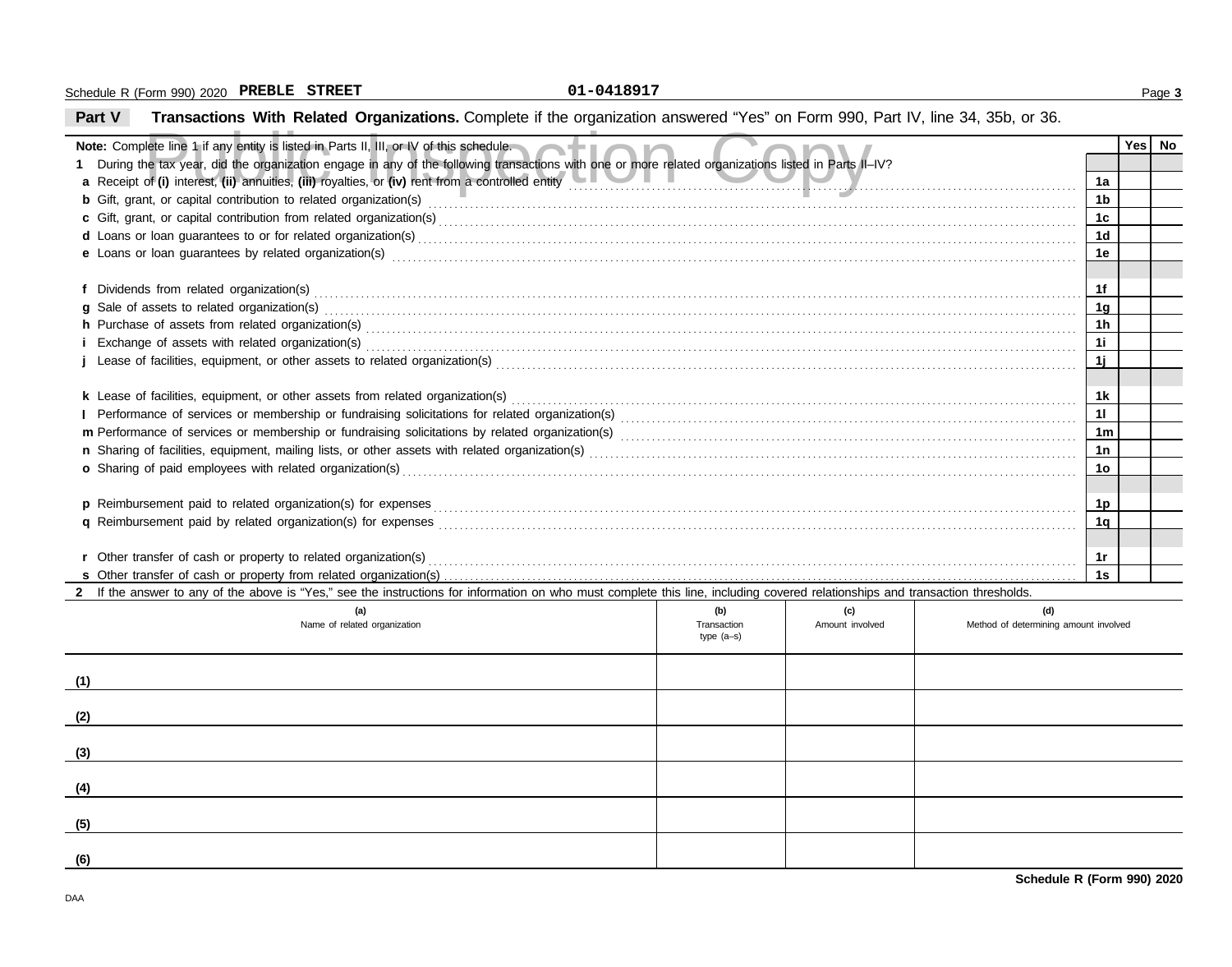### Schedule R (Form 990) 2020 Page **4 PREBLE STREET 01-0418917**

## **Part VI** Unrelated Organizations Taxable as a Partnership. Complete if the organization answered "Yes" on Form 990, Part IV, line 37.

### Public Inspection Copy Provide the following information for each entity taxed as a partnership through which the organization conducted more than five percent of its activities (measured by total assets or gross revenue) that was not a related organization. See instructions regarding exclusion for certain investment partnerships. Name, address, and EIN of entity **Primary activity | Legal** domicile (state or Are all partners section 501(c)(3) organizations? Share of end-of-year assets Disproportionate allocations? Code V—UBI amount in box 20 of Schedule K-1 General or managing partner? **(a) (b) (c) (e) (g) (h) (i) (j)** . . . . . . . . . . . . . . . . . . . . . . . . . . . . . . . . . . . . . . . . . . . . . . . . . . . . . . . . . . . . . . . . . . . . . . **Yes No Yes No Yes No** . . . . . . . . . . . . . . . . . . . . . . . . . . . . . . . . . . . . . . . . . . . . . . . . . . . . . . . . . . . . . . . . . . . . . . . . . . . . . . . . . . . . . . . . . . . . . . . . . . . . . . . . . . . . . . . . . . . . . . . . . . . . . . . . . . . . . . . . . . . . . . . . . . . . . . . . . . . . . . . . . . . . . . . . . . . . . . . . . . . . . . . . . . . . . . . . . . . . . . . . . . . . . . . . . . . . . . . . . . . . . . . . . . . . . . . . . . . . . . . . . . . . . . . . . . . . . . . . . . . . . . . . . . . . . . . . . . . . . . . . . . . . . . . . . . . . . . . . . . . . . . . . . . . . . . . . . . . . . . . . . . . . . . . . . . . . . . . . . . . . . . . . . . . . . . . . . . . . . . . . . . . . . . . . . . . . . . . . . . . . . . . . . . . . . . . . . . . . . . . . . . . . . . . . . . . . . . . . . . . . . . . . . . . . . . . . . . . . . . . . . . . . . . . . . . . . . . . . . . . . . . . . . . . . . . . . . . . . . . . . . . . . . . . . . . . . . . . . . . . . . . . . . . . . . . . . . . . . . . . . . . . . . . . . . . . . . . . . . . . . . . . . . . . . . . . . . . . . . . . . . . . . . . . . . . . . . . . . . . . . . . . . . . . . . . . . . . . . . . . . . . . . . . . . . . . . . . . . . . . . . . . . . . . . . . (Form 1065) **(1) (2) (3) (4) (5) (6) (7) (8) (9) (10) (11) (d)** unrelated, excluded income (related, Predominant from tax under sections 512-514) foreign country) **(f)** total income Share of **(k)** ownership Percentage

**Schedule R (Form 990) 2020**

DAA